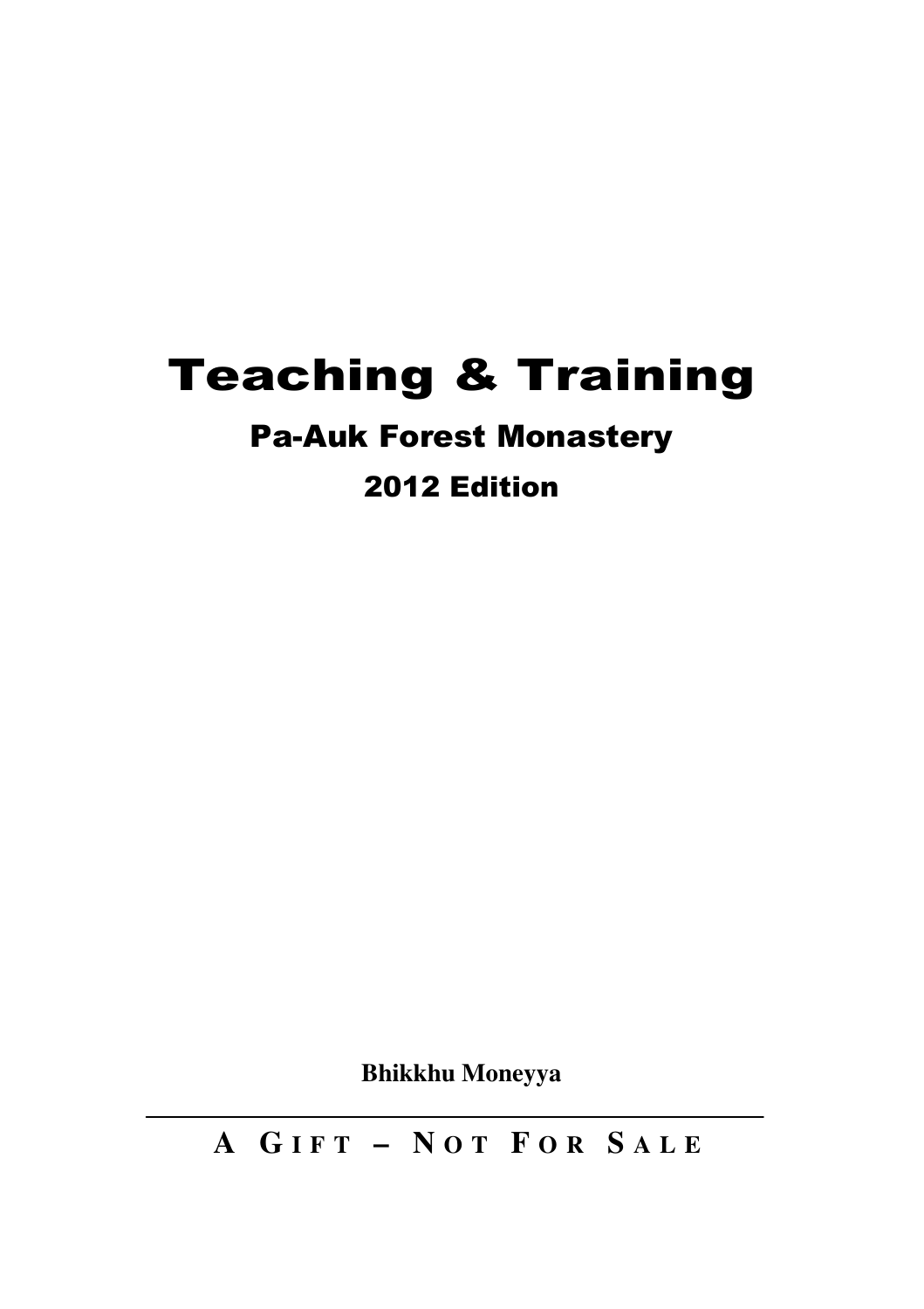### TEACHING & TRAINING

*Published by* PA-AUK FOREST MONASTERY Mawlamyine, Myanmar

This Edition: December 2012 (electronic copy)

Previous Editions: December 2005 (Malaysia) March 2006 (Malaysia) February 2008 (Australia) May, July 2009 (Malaysia) February 2010 (Malaysia)

Printed as a gift in the public domain, the material in this book cannot be copyrighted; it may, however, be reproduced for free distribution without the author's permission.

*Cover Photo (hard copy only)*: The cover photo was taken at Pa-Auk Forest Monastery and shows the assembled community of bhikkhus (monks) listening to a recitation of the *Pātimokkha*. The *Pātimokkha* is the bhikkhu's code of discipline, which consists of two hundred and twenty-seven monastic training rules. The Buddha advised his bhikkhus to recite this code twice monthly, on every full-moon and new-moon day – a tradition still maintained by many Theravāda monasteries around the world.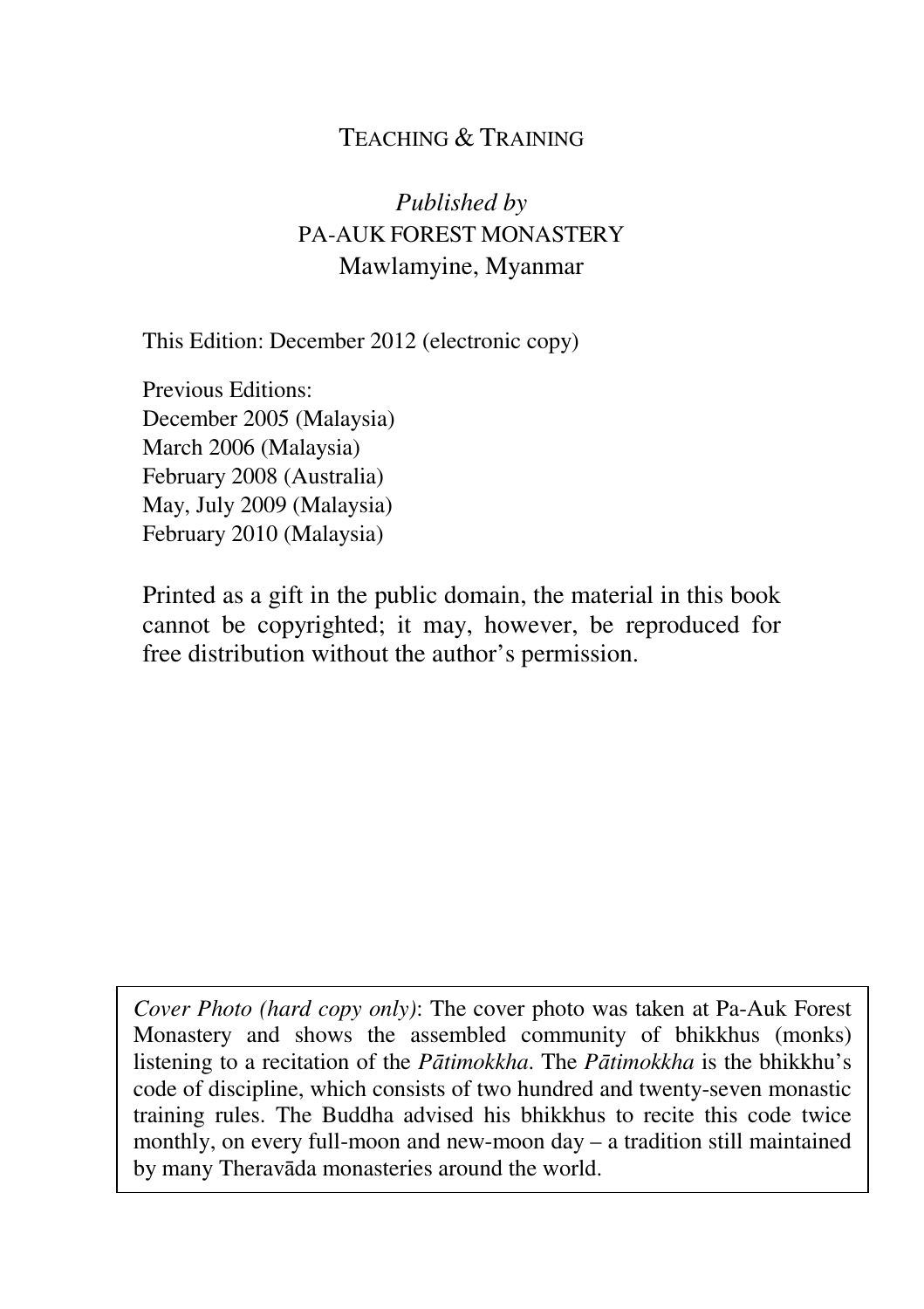*In Memory of David Volk*

*Physician, Friend, Teacher, Father May he come to the end of all suffering and attain perfect peace.*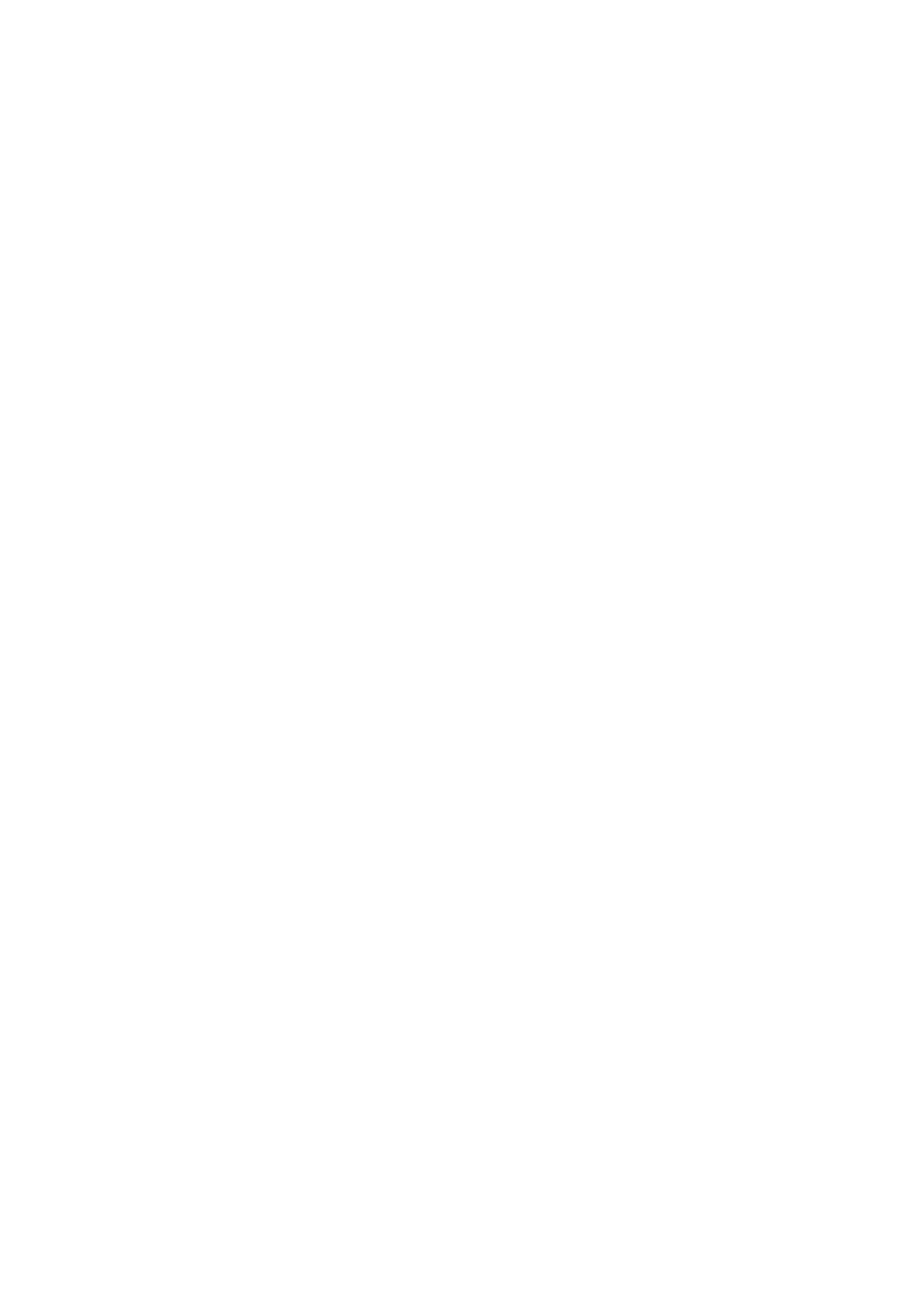# **Contents**

|              | Teaching and Training at Pa-Auk Forest Monastery  13                                                                                                                                                  |
|--------------|-------------------------------------------------------------------------------------------------------------------------------------------------------------------------------------------------------|
| $\mathbf{L}$ |                                                                                                                                                                                                       |
|              | Stage One: Purification of Virtue                                                                                                                                                                     |
|              |                                                                                                                                                                                                       |
|              | $\bullet$                                                                                                                                                                                             |
|              |                                                                                                                                                                                                       |
|              | Stage Two: Purification of Mind                                                                                                                                                                       |
|              | $\bullet$                                                                                                                                                                                             |
|              | $\bullet$<br>Developing absorption concentration: the nimitta, the four<br>jhānas and the light of wisdom                                                                                             |
|              | Mastering the Other Samatha Practices 24<br>These include meditation on the thirty-two parts of the body,<br>the ten kasinas, the four immaterial jhanas, loving-kindness<br>(mettā) meditation, etc. |
|              | Developing access concentration; using four-elements<br>meditation to discern rūpa kalāpas (the smallest units of<br>materiality)                                                                     |
|              |                                                                                                                                                                                                       |
|              | Stage Three: Purification of View                                                                                                                                                                     |
|              | $\bullet$<br>Penetrating the illusion of compactness; discerning the four<br>elements in each kalāpa; the eight to ten types of materiality                                                           |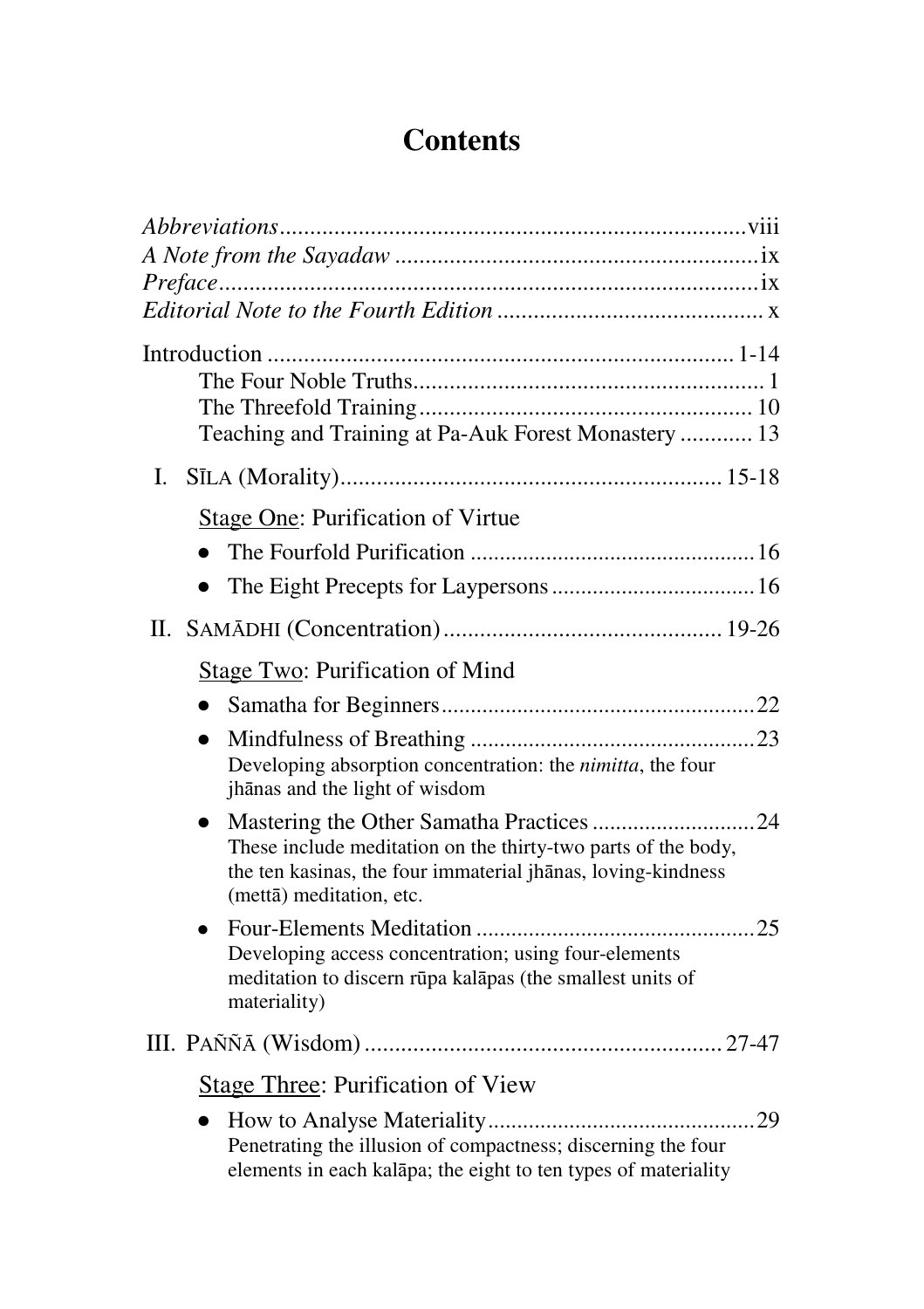| Using jhana or access concentration to analyse mentality; the<br>eighty-nine types of consciousness and fifty-two associated<br>mental factors                    |
|-------------------------------------------------------------------------------------------------------------------------------------------------------------------|
| <b>Stage Four: Purification by Overcoming Doubt</b>                                                                                                               |
| The twelve links of dependent origination; discerning the causes<br>of materiality and mentality; seeing your past lives                                          |
| How cause and effect operate on a psycho-physical level                                                                                                           |
| Tracing the course of future events up until the time of your<br>future Parinibbāna; purifying the mind of doubt                                                  |
| Stage Five: Purification by Knowledge and Vision of What<br>is and What is Not the Path                                                                           |
| Discerning the three characteristics of existence: impermanence,<br>suffering and non-self; how to examine the five aggregates;<br>insight-knowledges on the path |
|                                                                                                                                                                   |
| Stage Six: Purification by Knowledge and Vision of the<br>Way                                                                                                     |
| Deepening your vipassana and developing the higher insight-<br>knowledges                                                                                         |
| Stage Seven: Purification by Knowledge and Vision                                                                                                                 |
| The final four insight-knowledges; removing the ten fetters; the<br>four stages of enlightenment; in praise of arahantship                                        |
|                                                                                                                                                                   |
| Getting started with a home-based practice; some practical<br>reasons to come to a forest monastery; section includes a<br>recommended reading list               |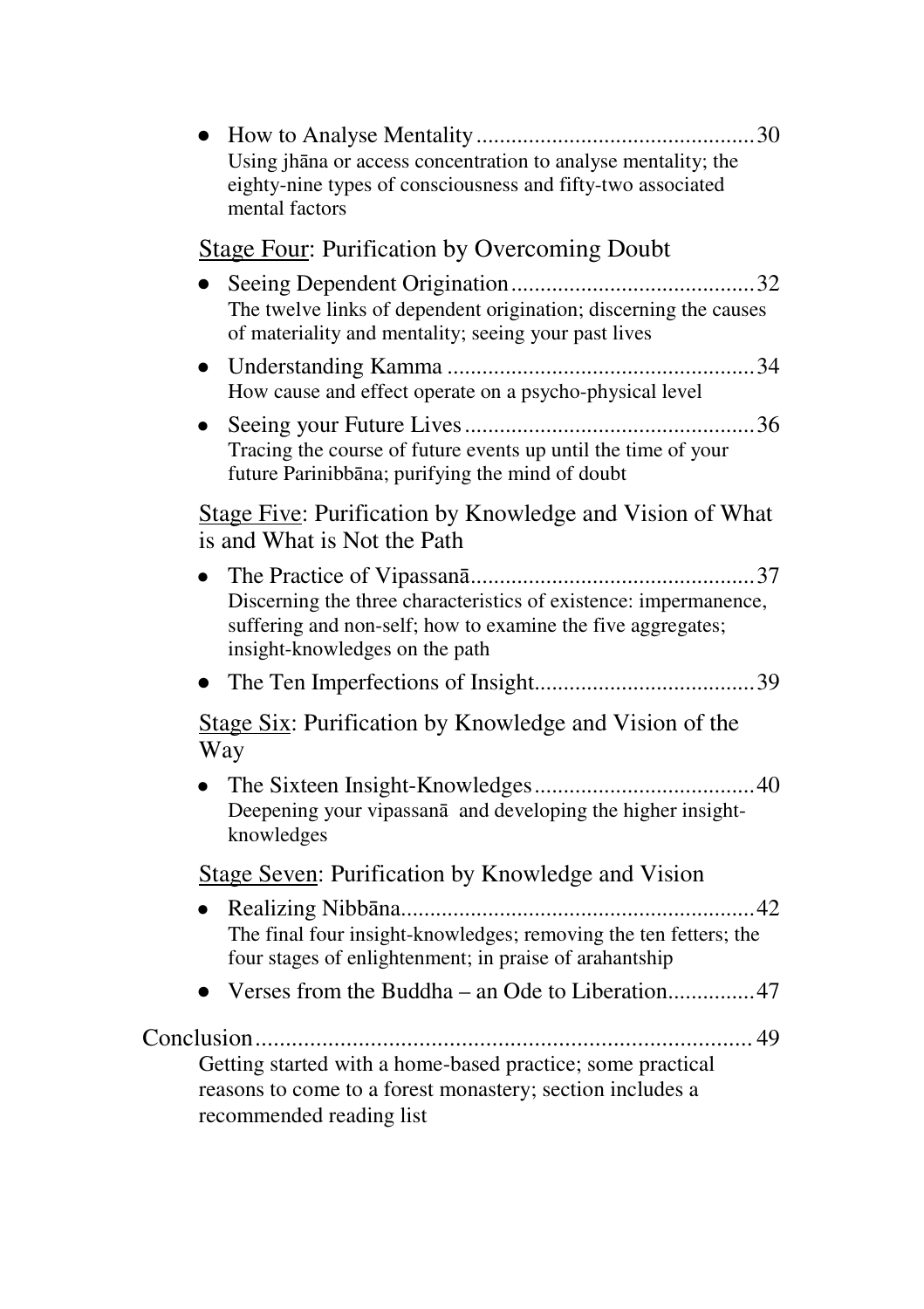| A brief biography of the abbot                                                                                                                                                                                                                                            |
|---------------------------------------------------------------------------------------------------------------------------------------------------------------------------------------------------------------------------------------------------------------------------|
| $1:$ The Jhana Factors<br>2: The Five Kinds of Jhana Mastery<br>3: Samatha Subjects and their Respective Attainments<br>4: Meditation Options at Pa-Auk Forest Monastery<br>5: Stages of Purification and the Insight-Knowledges<br>6: The Thirty-One Realms of Existence |
| A brief description of the monastery's basic requirements and<br>services, plus travel tips, visa requirements and other useful<br>information for those planning to come here                                                                                            |
| Rules and guidelines for foreign residents at the monastery                                                                                                                                                                                                               |
| A listing of websites, international contact persons and affiliated<br>meditation centres                                                                                                                                                                                 |
|                                                                                                                                                                                                                                                                           |
| <b>Back Cover: Daily Schedule</b>                                                                                                                                                                                                                                         |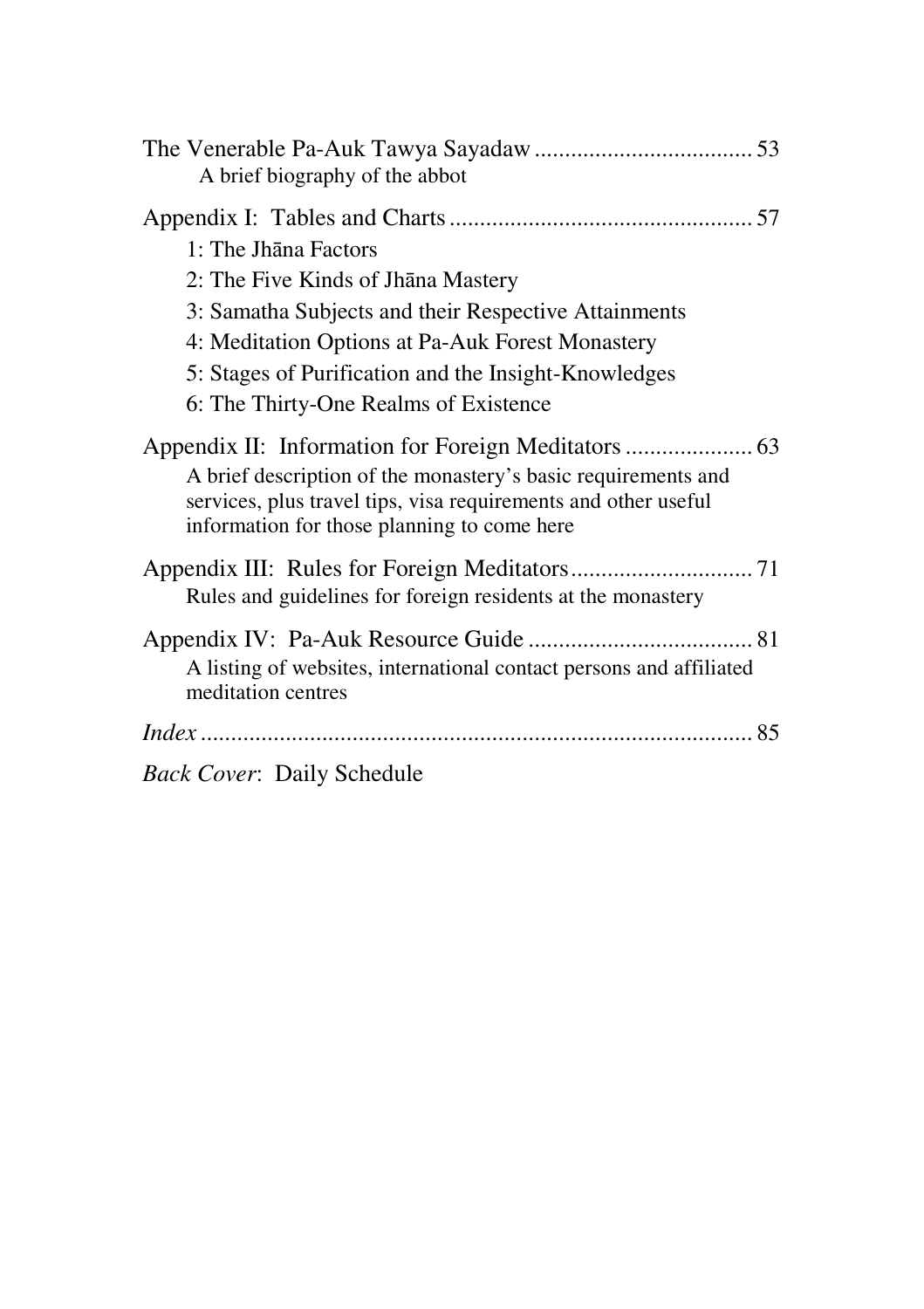# **Abbreviations**

| A          | Anguttara Nikāya (Numerical Discourses of the Buddha)                                                                |  |  |
|------------|----------------------------------------------------------------------------------------------------------------------|--|--|
| AA         | Anguttara Nikāya Aṭṭhakathā (Anguttara commentary)                                                                   |  |  |
| AS         | Abhidhammattha Sangaha<br>(A Comprehensive Manual of Abhidhamma)                                                     |  |  |
| <b>BD</b>  | Buddhist Dictionary by Nyanatiloka                                                                                   |  |  |
| D          | Dīgha Nikāya (Long Discourses of the Buddha)<br>Wisdom Publications; 1987, 1995                                      |  |  |
| Dhp        | Dhammapada (The Path of Truth)                                                                                       |  |  |
| K&S        | Knowing and Seeing (Revised Edition II) by the<br>Venerable Pa-Auk Tawya Sayadaw; 2008                               |  |  |
| M          | Majjhima Nikāya (Middle Length Discourses of the<br>Buddha) Wisdom Publications; 1995, 2001, 2005                    |  |  |
| Mil        | Milindapañha (The Questions of King Milinda)                                                                         |  |  |
| S          | Samyutta Nikāya (Connected Discourses of the Buddha)<br>Wisdom Publications; 2000                                    |  |  |
| T          | <i>Theragāthā</i> (Verses of the Elders)                                                                             |  |  |
| U          | Udāna (Inspired Utterances of the Buddha)                                                                            |  |  |
| <b>Vis</b> | <i>Visuddhimagga</i> (The Path of Purification) by<br>Bhadantācariya Buddhaghosa – translated by Bhikkhu<br>Nāņamoli |  |  |
| WK         | The Workings of Kamma by the Venerable Pa-Auk<br>Tawya Sayadaw; 2008                                                 |  |  |

Note: Source references to the *D*i*gha*, *Majjhima* and *Sa*m*yutta Nikāyas* are based on Wisdom Publication's listing method.

How to Read Footnote References

Example taken from footnote 3, page 2:

# **S.56.11**

S = abbreviation of title, e.g., *Sa*m*yutta Nikāya*

- 56 = chapter number / discourse (*sutta*) number
- $11$  = discourse number / verse number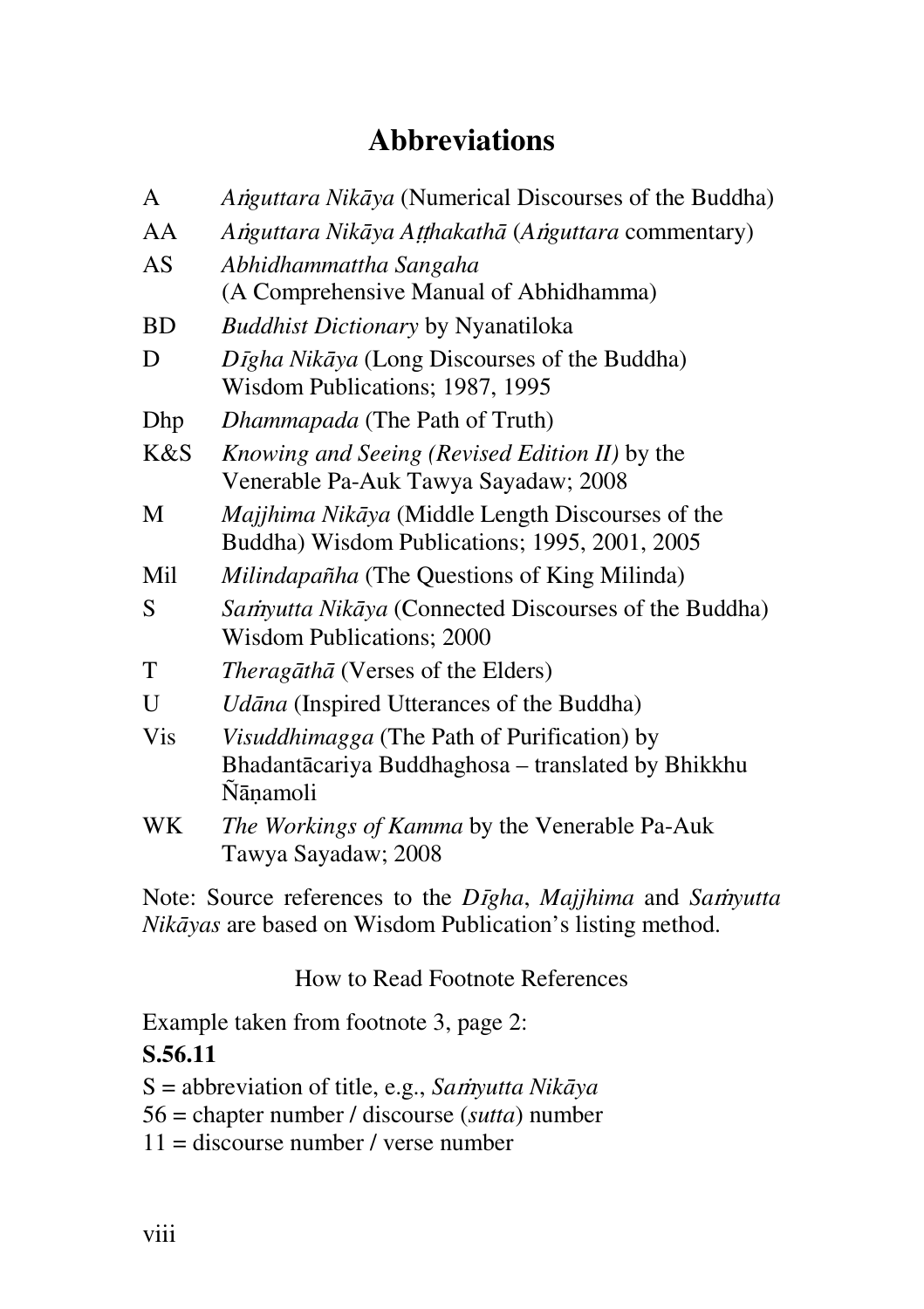# **A Note from the Sayadaw**<sup>1</sup>

*Teaching & Training* was written by one of my disciples here at Pa-Auk Forest Monastery. I believe that newcomers will find this book especially helpful.

> Pa-Auk Tawya Sayadaw (Abbot of Pa-Auk Forest Monastery)

### **Preface**

I started this book in May of 2004, as a six-page letter to my mother, who currently lives in Armidale, Australia. Earlier that same month, she had received a copy of *Knowing and Seeing* from our Sayadaw, and I was concerned that, without a background in Theravāda<sup>2</sup> Buddhism, she would have difficulty understanding his book.

As it turned out, my fears were unfounded. My mother read the book twice and found it extremely helpful. On the other hand, I was not totally satisfied with my letter. In retrospect, I felt it glossed over too many important topics; in addition, it did not address the very real need for clear and practical introductory information for foreigners. As a Westerner, I had become aware of this need during my first visit to Pa-Auk Forest Monastery some four years earlier.

I began to revise the letter heavily, detailing the Four Noble Truths in the Introduction and using the threefold training as an outline. I supplemented the text with more than a hundred footnotes, included several appendices dealing specifically with conditions at this monastery and finally added a sixteenpage index.

At this point, I would like to acknowledge my debt of gratitude to the Venerable Pa-Auk Tawya Sayadaw and other

 $\overline{a}$ 

<sup>&</sup>lt;sup>1</sup> Sayadaw: a Burmese honorific title meaning "respected teacher."

<sup>2</sup> **Theravāda**: lit. "Doctrine of the Elders," is the name of the oldest school of Buddhism, whose teachings are recorded in the Pāli Canon.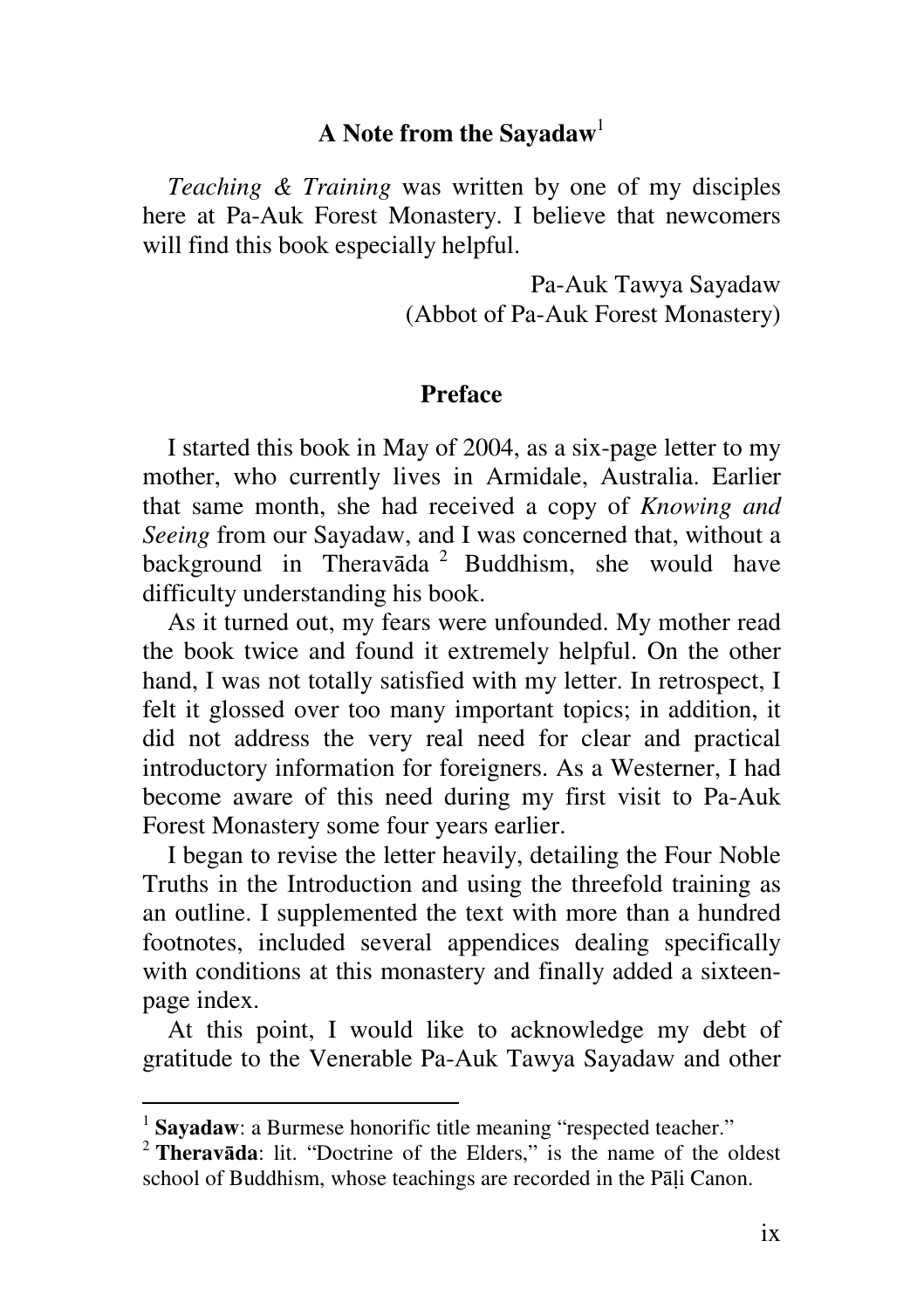senior bhikkhus at Pa-Auk Forest Monastery, for their guidance and instruction in the preparation of this book. The teachings presented here are based primarily on material contained in *Knowing and Seeing*, with numerous references to the Pāli Texts and their commentaries. For any possible inaccuracy or misrepresentation of this source material, I beg the reader's forgiveness.

May all who read this book make swift progress on the path to liberation, and may they and my mother $1$  experience the peace and bliss of Nibbāna in this lifetime.

Bhikkhu Moneyya

Pa-Auk Forest Monastery Mawlamyine, Mon State, Myanmar December 2005

#### **Editorial Note to the 2010 Edition**

This current edition of *Teaching & Training* contains a number of important updates and revisions that were made after the printing of the second and third editions. These include: more detailed and accurate information on dependent origination, stream-entry, Right View and wrong view, the sixteen insight-knowledges, the thirty-one realms and the practice of *ānāpānasati*; an update to the biography of the Sayadaw; updated listings in the Resource Guide; additional footnotes; revised translations; a new daily schedule, and more. It is my hope that these many small improvements will help to make *Teaching & Training* a more useful and informative handbook.

> Bhikkhu Moneyya December 2009

<sup>&</sup>lt;sup>1</sup> My mother passed away in her sleep on December 16, 2009, shortly before the 2010 edition went to press.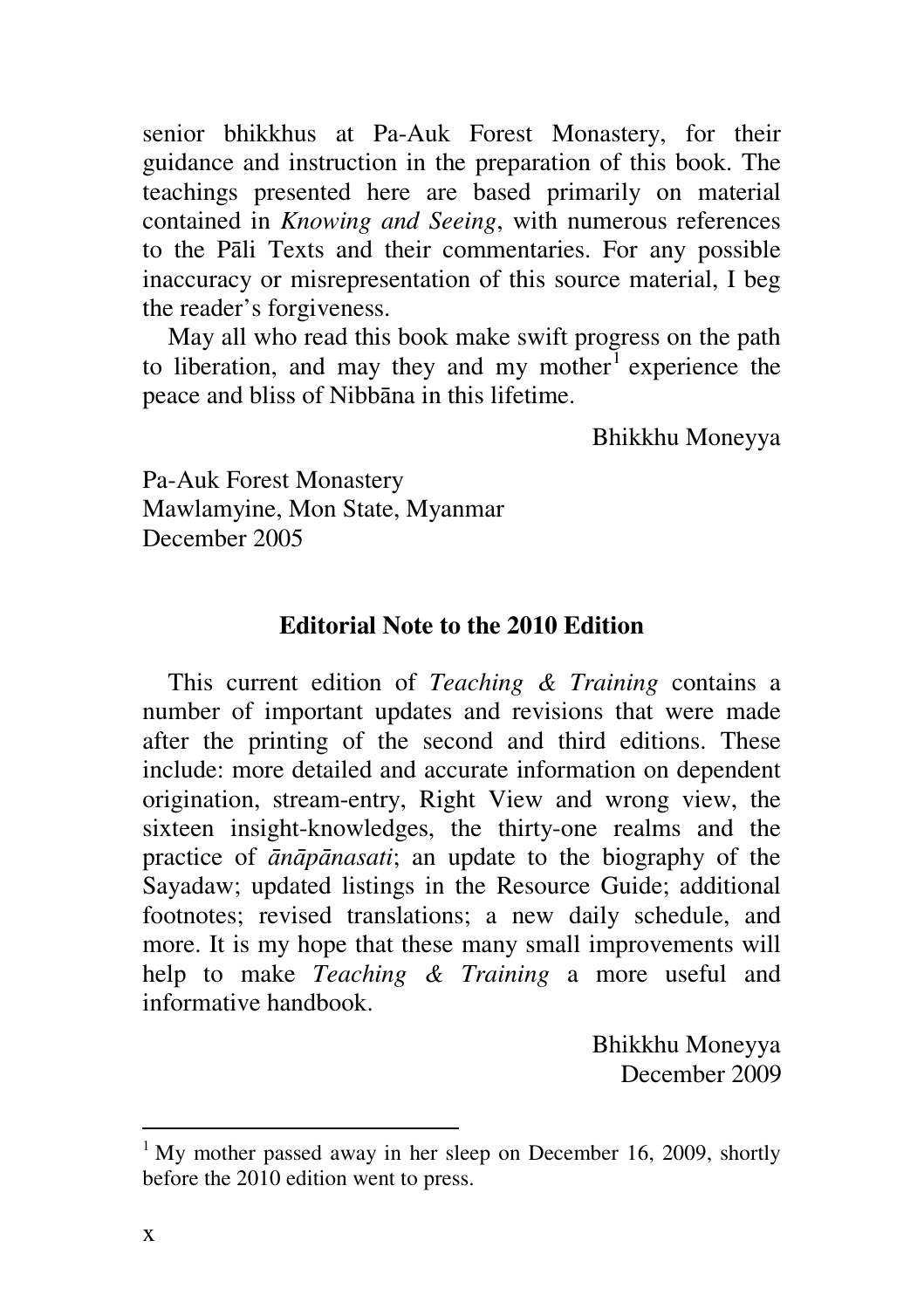# **Introduction**

## *Namo Tassa Bhagavato, Arahato, Sammā-Sambuddhassa*

### **Homage to Him, the Blessed One, the Worthy One, the Perfectly Self-Enlightened One**

### **The Four Noble Truths**

The Four Noble Truths are the central teaching of the Buddha, like the hub of a wheel from which the spokes of all his other teachings radiate. The Buddha first expounded these four truths to a group of five ascetics in the Deer Park at Isipatana near Benares, $<sup>1</sup>$  in the ninth week after his great</sup> enlightenment<sup>2</sup> under the Bodhi Tree.<sup>3</sup> With that single teaching, some 2500 years ago, the Perfectly Enlightened One set the unsurpassed Wheel of the Dhamma<sup>4</sup> in motion and established his Dispensation.

The Four Noble Truths are:

- 1. The Noble Truth of Suffering<sup>5</sup>
- 2. The Noble Truth of the Origin of Suffering
- 3. The Noble Truth of the Cessation of Suffering
- 4. The Noble Truth of the Path Leading to the Cessation of Suffering

<sup>&</sup>lt;sup>1</sup> **Benares**: now called Varanasi, a city in northern India, approx. 200 kms from the site of the Buddha's enlightenment in current-day Bodhgaya.

<sup>2</sup> **Enlightenment** (*bodhi*): awakening, supreme knowledge, knowledge of the Four Noble Truths; for greater detail, please see pp.42-46.

<sup>3</sup> **Bodhi Tree**: literally "Enlightenment Tree," the *ficus religiosa*. Descendents of the original Bodhi Tree are preserved in Bodhgaya and in Anuradhapura, Sri Lanka.

<sup>4</sup> **Dhamma**: literally "that which upholds;" the teaching or doctrine of the Buddha, universal law, ultimate truth, the Four Noble Truths.

<sup>5</sup> **Suffering** (*dukkha*): unsatisfactoriness, pain, misery, displeasure.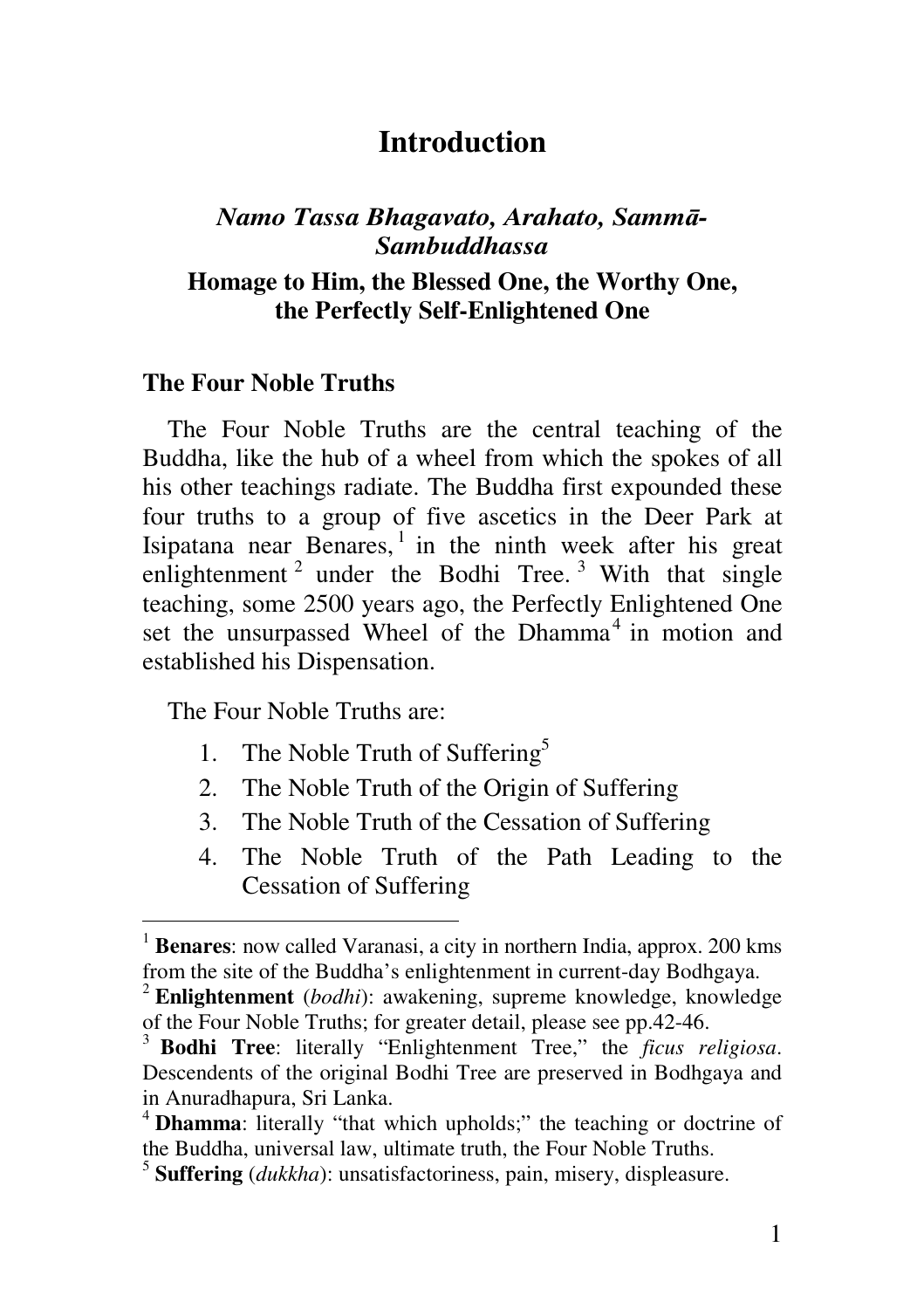1. **Suffering:** "And what, bhikkhus,<sup>1</sup> is the Noble Truth of Suffering? Birth is suffering; ageing is suffering; sickness is suffering; death is suffering; [sorrow, lamentation, pain, grief and despair are suffering;  $]$ <sup>2</sup> association with the unpleasant is suffering; separation from the pleasant is suffering; not to get what one wants is suffering; in short, the five aggregates<sup>3</sup> [as objects] of clinging are suffering."<sup>4</sup>

The five aggregates are the physical aggregate of materiality and the four mental aggregates of feeling, perception, mental formations <sup>5</sup> and consciousness. These five aggregates comprise the materiality and mentality of all living beings, as well as the materiality of all inanimate objects. "Clinging" refers to the mental act of grasping – "its function is to not release." <sup>6</sup> But why are these five aggregates subject to clinging? Due to ignorance, we wrongly identify materiality and mentality as "I," "me" and "mine." It is this subtle sense of self that distorts our perceptions and gives rise to clinging. As we cling, so we suffer.<sup>7</sup>

There are three kinds of suffering described in the First Noble Truth:

*i.* The suffering of physical and mental pain – this is the most obvious kind of suffering. It is the suffering that arises with birth, ageing, sickness and death, with sorrow, lamentation, pain, grief and despair.

<sup>&</sup>lt;sup>1</sup> **Bhikkhu**: monk, mendicant; specifically, a member of the community of monks who follow the teachings of the Buddha.

<sup>&</sup>lt;sup>2</sup> Bracketed text occurs in D.22.18, M.9.15 and other discourses.

<sup>3</sup> **Aggregate** (*khandha*): group or category; in this context, (the five) constituent groups of existence. For details, see BD: *khandha*.

<sup>4</sup> S.56.11 *Dhammacakkappavattana Sutta* (Discourse on Setting the Wheel of Dhamma in Motion) – this is the first discourse of the Buddha.

<sup>&</sup>lt;sup>5</sup> **Mental formations** (*sankhāra-kkhandha*): the aggregate of mental factors that functions primarily as volition or will.

 $^6$  Vis.XVII.51

 $7$  For more on the relationship between clinging and suffering, see p.32.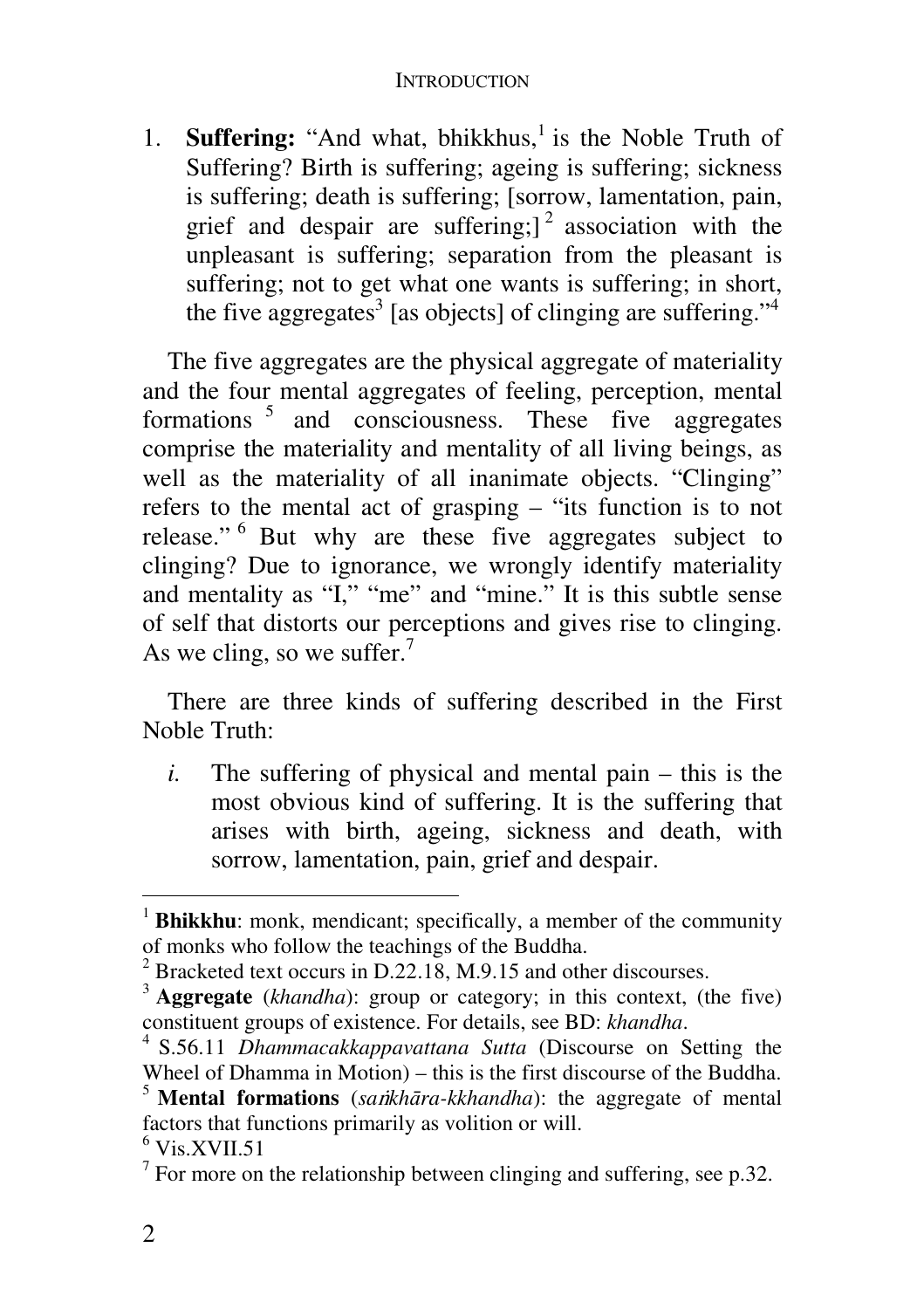- *ii.* The suffering connected with change this means that, due to clinging, even pleasant physical and mental feelings can become a cause for suffering when they cease; in other words, "separation from the pleasant is suffering."
- *iii.* The suffering inherent within the five aggregates themselves<sup>1</sup> – each of the aggregates is in a state of continuous arising and passing away, never the same from one moment to the next. From the smallest particle and most rudimentary form of consciousness to vast universes and entire realms of existence, all physical and mental phenomena are subject to the same inexorable law of impermanence. This type of suffering is going on in and around us all the time and accounts for the fundamental instability and unsatisfactoriness of all conditioned existence.
- 2. **The Origin of Suffering:** "And what, bhikkhus, is the Noble Truth of the Origin of Suffering? It is that craving which leads to rebirth, is accompanied by delight and lust, and seeks pleasure here and there, namely: [*i*] craving for sensual pleasures, [*ii*] craving for existence and [*iii*] craving for non-existence."<sup>2</sup>
	- *i.* Craving for sensual pleasures, we yearn for pleasant sights, pleasant sounds, pleasant smells, pleasant tastes, pleasant touches and pleasant thoughts.<sup>3</sup> Wherever and whenever a pleasant thought or pleasant physical sensation arises, we seek it out and attach ourselves to

<sup>&</sup>lt;sup>1</sup> In this context, suffering includes neutral feelings, or sensations, which are more subtle than painful feelings (*i*) or pleasant feelings (*ii*).

<sup>2</sup> S.56.11 *Dhammacakkappavattana Sutta* (Discourse on Setting the Wheel of Dhamma in Motion)

<sup>&</sup>lt;sup>3</sup> Sights, sounds, smells, tastes, touches and thoughts are the objects of the six sense-bases; contact of a sense-object with its corresponding sensebase can give rise to a pleasant, unpleasant (painful) or neutral feeling.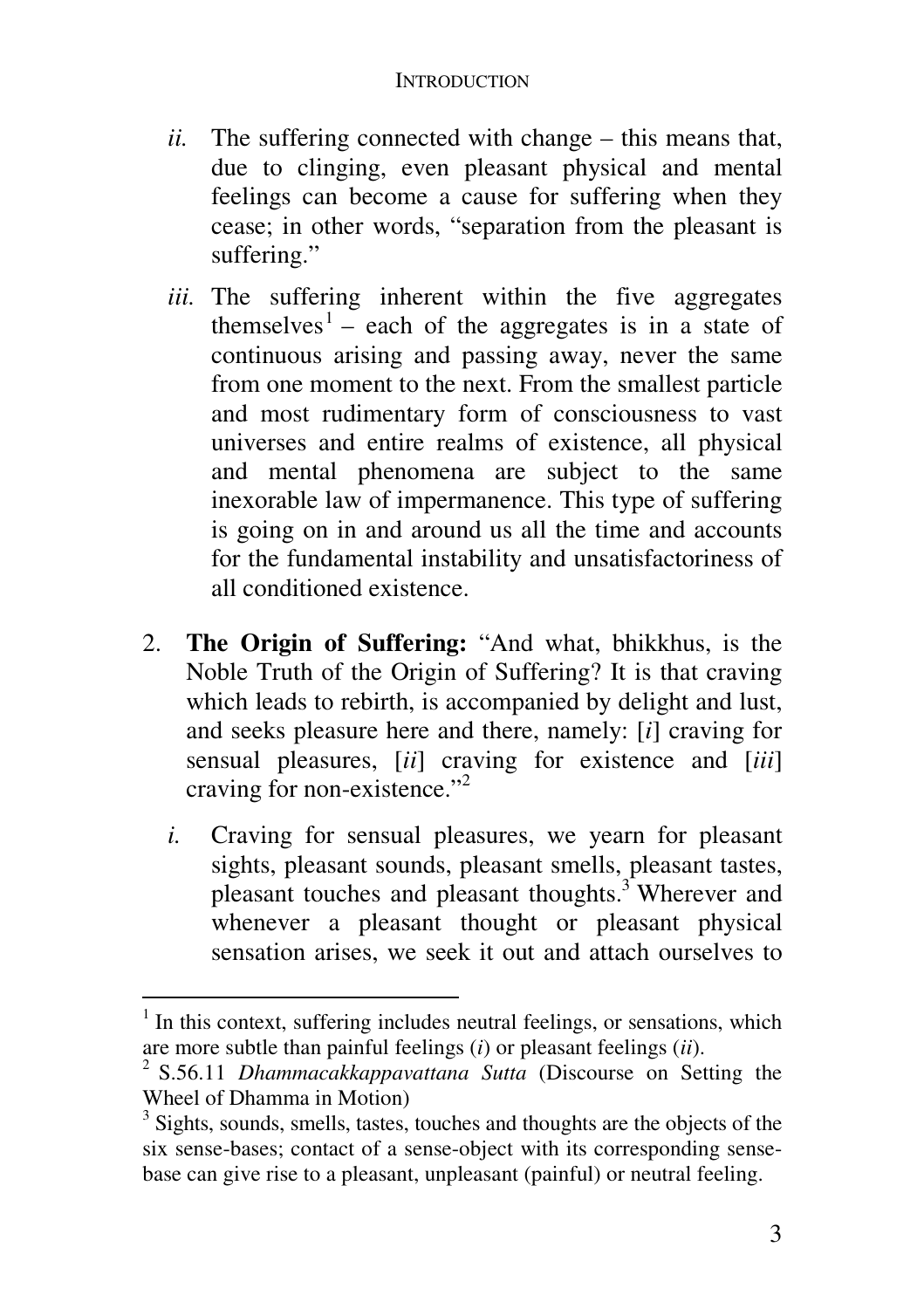it: in the food we eat, in sex, comfort, wealth, the company of friends and loved ones, and in various forms of entertainment. When we get what we want, the pleasant physical and mental feelings of the moment become a cause for suffering when they cease. When we do not get what we want, that is also suffering. As we suffer, aversion arises; if we blame others, our aversion grows into resentment and hatred. Thus it is that from craving for sensual pleasures, hatred and conflict arise. With the arising of hatred and conflict, our suffering multiplies. $<sup>1</sup>$ </sup>

- *ii.* Craving for existence, we yearn for this life, we yearn for our next life (in a heavenly realm) and, ultimately, we yearn for immortality.
- iii. Craving for non-existence, we yearn for selfannihilation and oblivion.

Like moths lured to the flame of a candle, living beings are drawn irresistibly by these three types of craving toward the objects of their desire; this, in turn, gives rise to clinging and the ongoing round of rebirth, called *sa*m*sāra*: 2

<sup>&</sup>lt;sup>1</sup> In the *Mahādukkhakkhanda Sutta* (Greater Discourse on the Mass of Suffering) of the *Majjhima Nikāya*, the Buddha explains: "Again, with [craving for] sensual pleasures as the cause… kings quarrel with kings, nobles with nobles… householders with householders; mother quarrels with child, child with mother, father with child, child with father; brother quarrels with brother, brother with sister, sister with brother, friend with friend… men take swords and shields and buckle on bows and quivers, and they charge slippery bastions, with arrows and spears flying and swords flashing; and there they are wounded by arrows and spears and splashed with boiling liquids and crushed under heavy weights, and their heads are cut off by swords, whereby they incur death or deadly suffering. Now this too is a danger in the case of sensual pleasures... the cause being simply sensual pleasures  $(M.13.11-13)$ ."<br>
2 Setting in the cause being unpdating:" the opening process of being be

<sup>&</sup>lt;sup>2</sup> **Sams***āra*: lit. "perpetual wandering;" the ongoing process of being born, ageing and dying, which occurs repeatedly over countless lifetimes.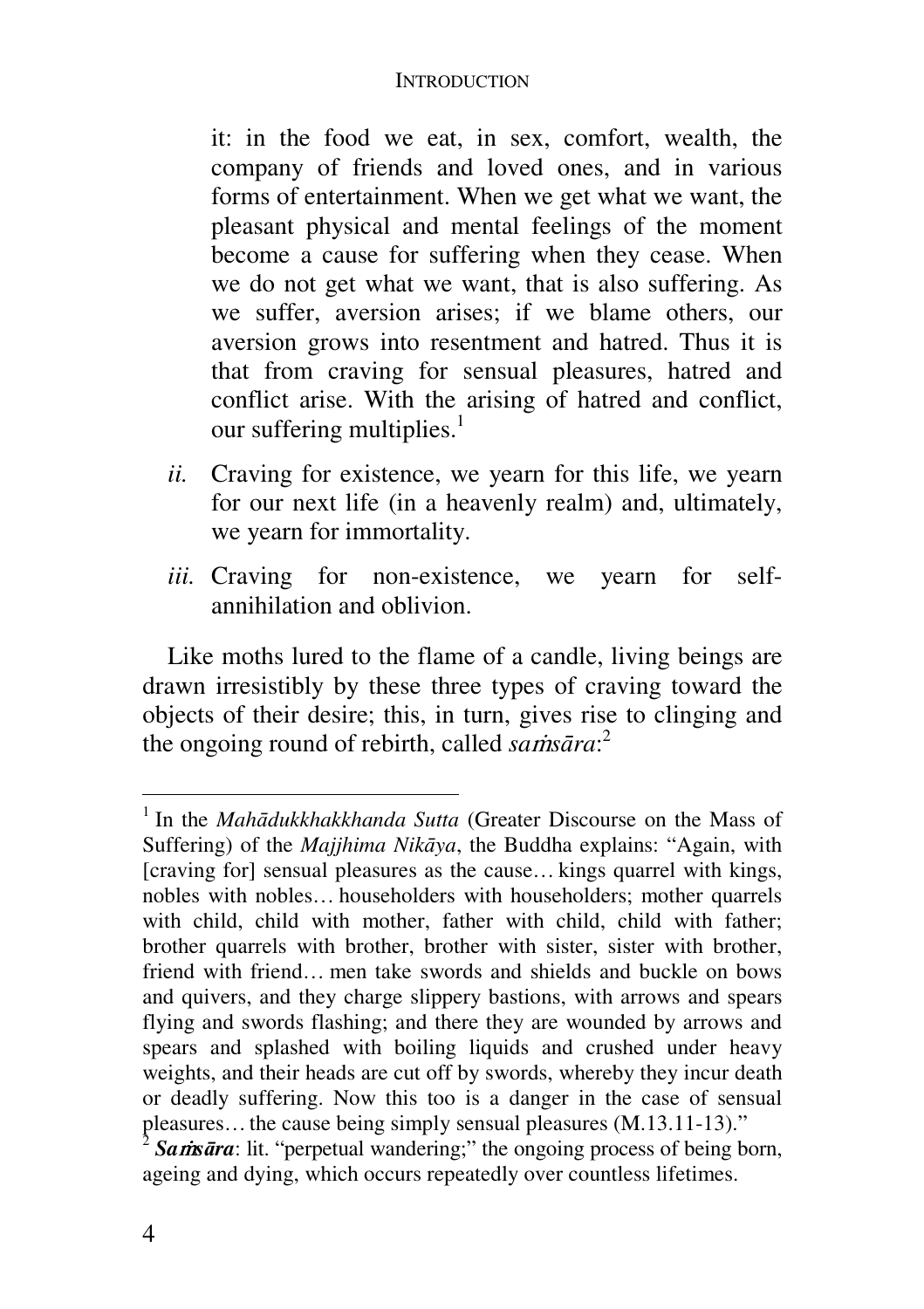"Inconceivable, bhikkhus, is the beginning of this samsāra*.* A first point is not known of beings roaming and wandering the round of rebirth, hindered by ignorance and fettered by craving. Which do you think, bhikkhus, is more: the stream of tears that you have shed as you roamed and wandered on through this long course, weeping and wailing because of being united with the disagreeable and separated from the agreeable – this or the water in the four great oceans? The stream of tears that you have shed as you roamed and wandered on through this long course… this alone is greater than the water in the four great oceans… For such a long time, bhikkhus, you have experienced suffering, anguish, and disaster, and swelled the cemeteries."<sup>1</sup>

Furthermore:

"There will come a time when the mighty ocean will dry up, vanish and be no more…There will come a time when the mighty earth will be devoured by fire, perish and be no more. But yet there will be no end to the suffering of beings roaming and wandering this round of rebirth, hindered by ignorance and fettered by craving."<sup>2</sup>

Such is the nature of this samsāra, that countless worldcycles<sup>3</sup> have already arisen and passed away, with no end to the suffering of living beings. Hindered by ignorance and fettered by craving, they roam and wander this ever-unfolding round of rebirth, arising through egg, womb, moisture or

 $\overline{a}$ 

<sup>1</sup> S.15.3 *Assu Sutta* (Tears Discourse)

<sup>2</sup> S.22.99 *Gaddulabaddha Sutta* (The Leash Discourse)

<sup>3</sup> **World-cycle** (*kappa*): an immeasurably long period of time; aeon. Each world-cycle is subdivided into four world periods: (1) worlddissolution (decay and destruction of the universe); (2) continuation of chaos; (3) world-formation (formation of the universe); (4) continuation of the formed world. (Definition of *kappa* is taken from BD.) For greater detail, please see S.15.5, A.IV.156 and A.VII.62.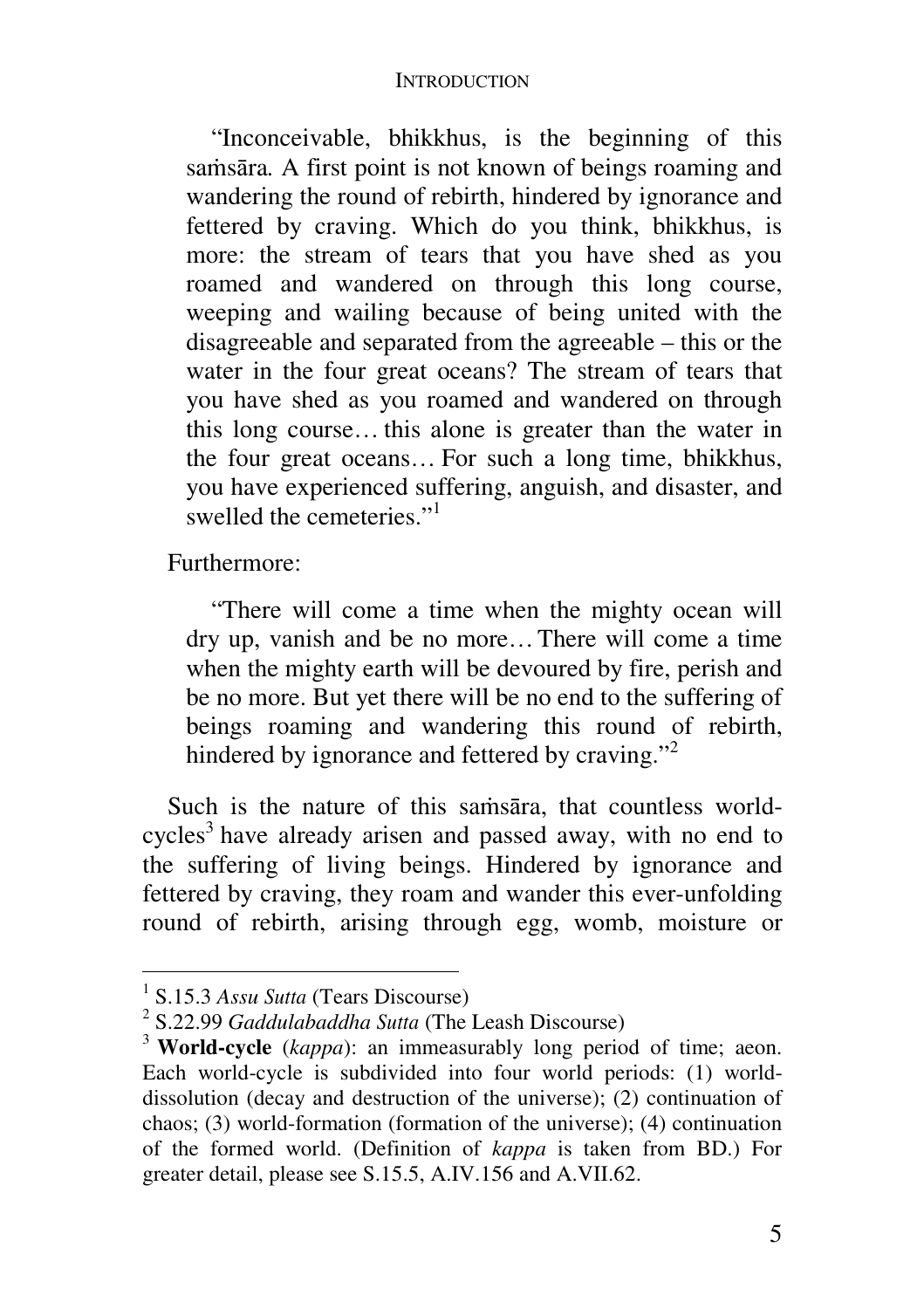spontaneous generation<sup>1</sup> in as many as thirty-one different realms.<sup>2</sup> From the lowest of the hells, to the human realm, to the highest of the heavens, these thirty-one realms comprise the totality of all living beings.

When death comes – as it does to every being – and the aggregates break apart, those beings who are still subject to craving will be reborn in one of these thirty-one realms. With every new rebirth, comes a new set of aggregates and another lifetime of suffering.<sup>3</sup> One who truly understands this process wants nothing more than to put an end to it.

3. **The Cessation of Suffering:** "And what, bhikkhus, is the Noble Truth of the Cessation of Suffering? It is the remainderless fading away and cessation of that same craving, the giving up and relinquishing of it, freedom from and non-reliance on it." $4$ 

 This is the noble truth that frees us from the round of rebirth. It is Nibbana<sup>5</sup> – the "sorrowless, undefiled supreme security from bondage."<sup>6</sup> In a verse from the *Dhammapada*, the Buddha states, "Only a few men reach the far shore [Nibbāna]; all the rest merely run about on this shore."<sup>7</sup>

This shore is none other than the five aggregates we call a self. Driven hither and thither by the winds of craving, beings

<sup>1</sup> M.12.32 *Mahāsīhanāda Sutta* (Greater Discourse on the Lion's Roar)

<sup>2</sup> **The thirty-one realms** (of existence): For description, see Appendix I.6/p.61; also M.Intro/pp.46-48 and AS.V.2-7 (including Table 5.1).

<sup>&</sup>lt;sup>3</sup> In most cases, another lifetime of suffering in the four woeful realms; for details, see footnote  $3/p.45$ , Appendix I.6/p.61 and S.56.102-131.

<sup>4</sup> S.56.11 *Dhammacakkappavattana Sutta* (Discourse on Setting the Wheel of Dhamma in Motion)

<sup>5</sup> **Nibbāna**: literally "blowing out" (as of a candle) or "extinction." Descriptions include: "the cessation of craving," "extinction of greed, hatred and delusion," "final deliverance" and "the supreme foundation of truth." For details, please see K&S/p.29, M.140.26 and S.43.14.

<sup>6</sup> M.26.18 *Ariyapariyesanā Sutta* (The Noble Search Discourse)  $<sup>7</sup>$  Dhp.85</sup>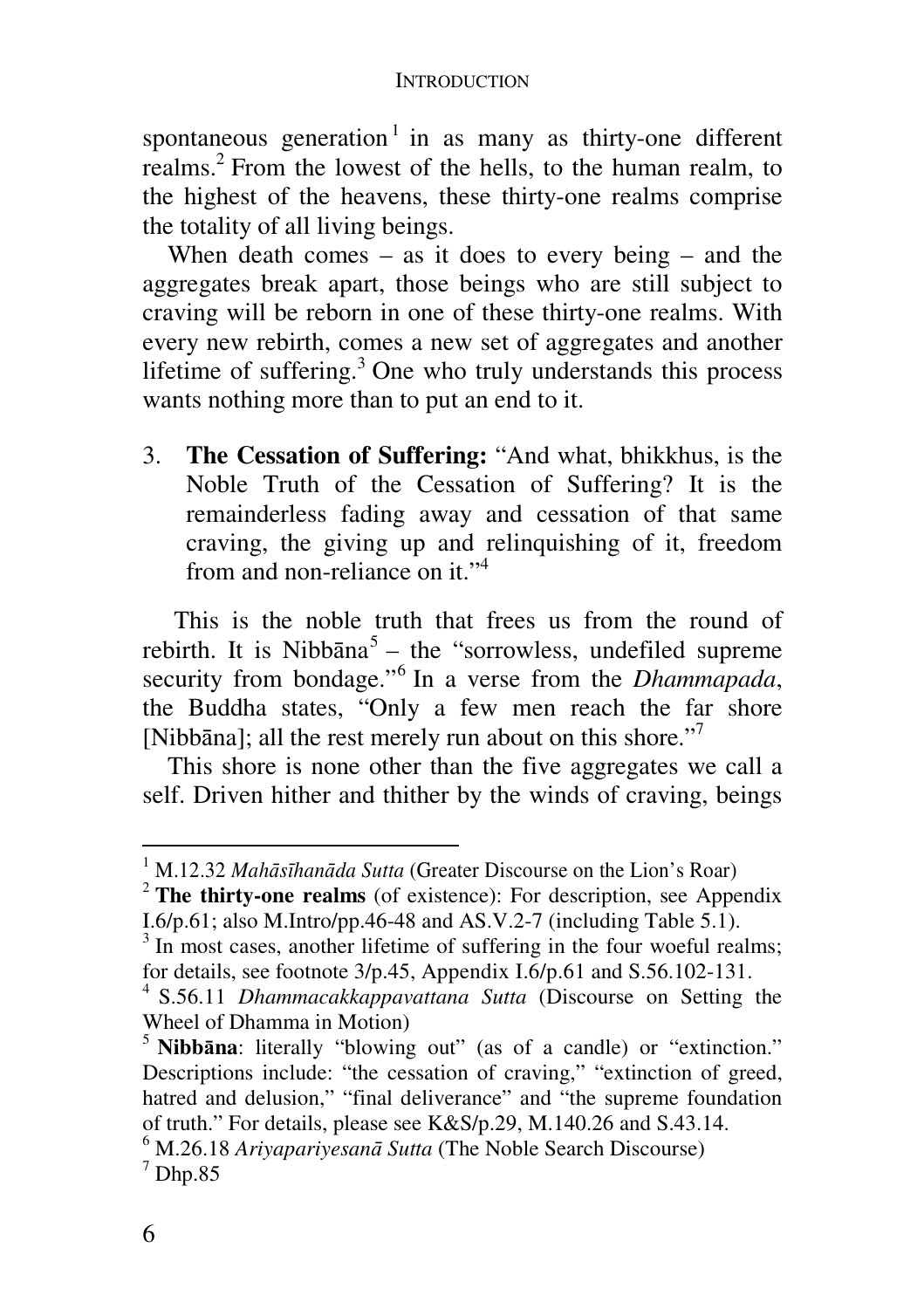merely run about on this shore. Unable to fathom the origin of their suffering, they stumble from lifetime to lifetime.

In direct contrast, the far shore (Nibbāna) is "unformed" (absent of aggregates), "unborn," "unageing," "undying" and "utterly peaceful."<sup>1</sup> Therefore, it is called the "unformed element: $\mathfrak{I}^2$  "Here water, earth, fire and air have no footing; here long and short, coarse and fine, fair and foul, mentality and materiality – all are brought to an end." $3$ 

One who has crossed to the far shore is liberated from samsāra. Such a person is called an "arahant"<sup>4</sup> - a fullyenlightened one – one in whom ignorance and craving have been completely destroyed. The Buddha often referred to the attainment of arahantship as the "supreme goal of the holy life."<sup>5</sup> He also called it the "highest bliss."<sup>6</sup> Even so, as long as the arahant still has a physical body, he or she is not totally free from suffering. Inevitably, the body ages, gets sick and dies – not even an arahant can stop this process. It is only with the attainment of Parinibbana<sup>7</sup> at the arahant's death, that the physical suffering of having a body comes finally to an end.

 1 Words in quotation marks come from U.8.3, M.26.18 and Vis.I.159.

<sup>&</sup>lt;sup>2</sup> **The unformed element** (*asa<code>ikhata dhātu*): a synonym for Nibbāna;</code> also called the "deathless element" and sometime referred to as the "unconditioned." The unformed element is one of the four ultimate realities: (1) consciousness, (2) mental factors, (3) materiality and (4) Nibbāna (the unformed element). 1, 2 and 3 comprise the formed element, which is impermanent and subject to suffering. For details, please see K&S/p.27,72-73 and Vis.XVI.94.

<sup>&</sup>lt;sup>3</sup> D.11.85 *Kevatta Sutta* (Kevatta Discourse)

<sup>4</sup> **Arahant** (*arahatta*): literally "a worthy one;" one who has eradicated all mental defilements "and is fully liberated through final knowledge (M.1.51)." For details, please see pp.46-47.

<sup>5</sup> A common phrase throughout the suttas; the term "holy life" refers to the life of a bhikkhu or bhikkhunī (the female equivalent of a bhikkhu). 6 M.75.19 *Māgandiya Sutta* (Māgandiya Discourse)

<sup>7</sup> **Parinibbāna**: Also called "final Nibbāna," this term refers to the remainderless cessation of the five aggregates at the death of an arahant, after which there is no further rebirth (no more materiality or mentality).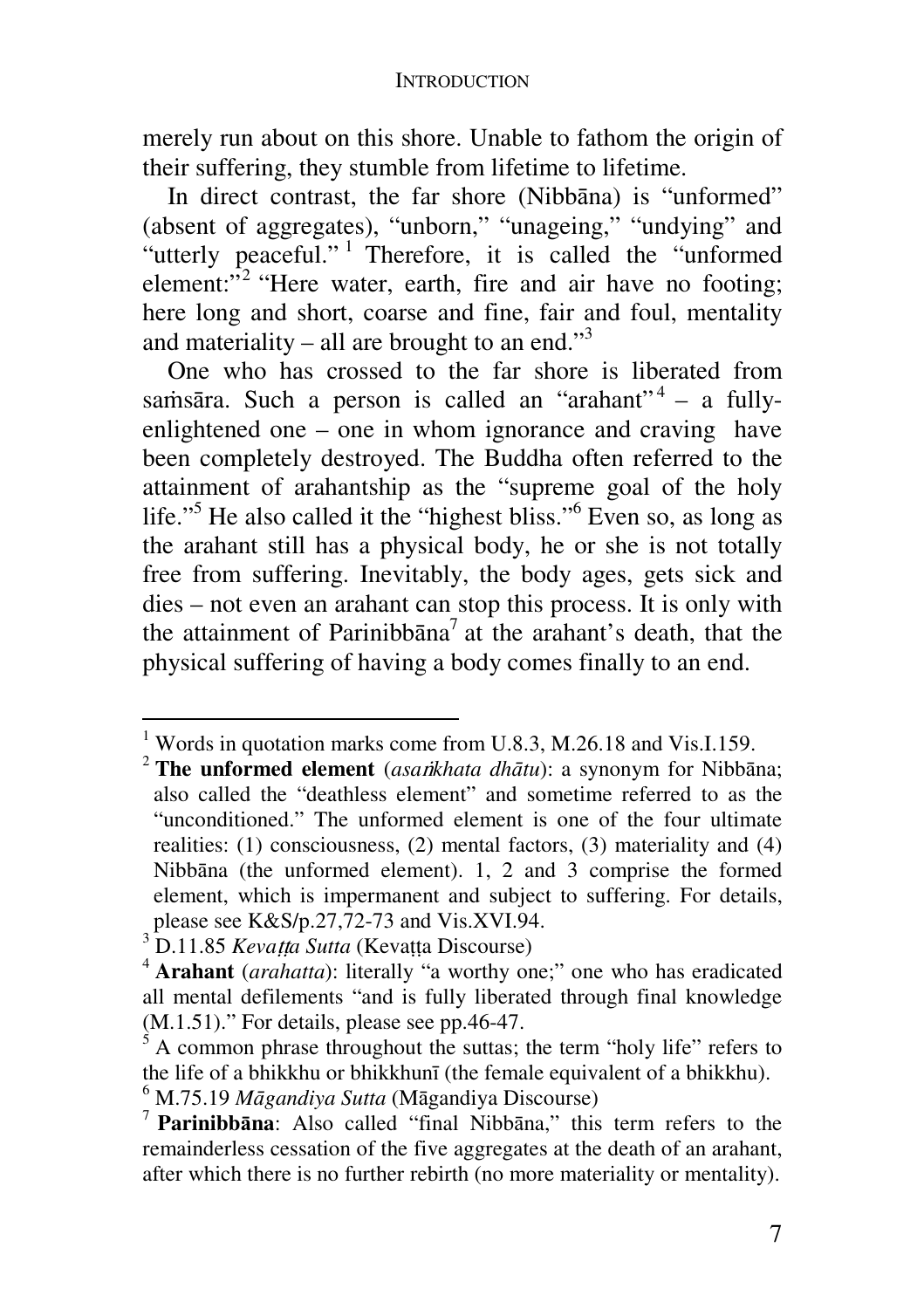Until then, out of innate compassion, the arahant may choose to guide and assist others on the path. One can think of no better example than the Buddha and his two chief disciples, the Venerable Sāriputta and the Venerable Mahāmoggallāna, who were good friends<sup>1</sup> to the many and a refuge for those who sought release from this frightful round of rebirth and the bondage of suffering. In the spirit of selflessness and nonattachment, the Venerable Sāriputta once said, "I do not delight in life, I do not delight in death; I await the time [of my Parinibbāna], like a government servant [who waits for] payday."<sup>2</sup>

4. **The Path Leading to the Cessation of Suffering:** "And what, bhikkhus, is the Noble Truth of the Path Leading to the Cessation of Suffering? It is just this Noble Eightfold Path, namely: Right View, Right Intention, Right Speech, Right Action, Right Livelihood, Right Effort, Right Mindfulness and Right Concentration."<sup>3</sup>

Another name for the Noble Eightfold Path is the "Middle Way." In his first discourse at Isipatana, the Buddha explained to the five ascetics that "the Middle Way discovered by the Tath $\bar{a}$ gata<sup>4</sup> avoids both extremes."<sup>5</sup> The two extremes to which he was referring are the extremes of self-indulgence and selfmortification. One extreme is the search for happiness through the pleasures of the senses, which is "low, vulgar, the way of

<sup>&</sup>lt;sup>1</sup> **Good friend** (*kalyāṇa-mitta*): a wise and virtuous person who is concerned for another's welfare and can guide that person onto the right path (often used as an epithet for one's meditation teacher); for details, see Vis.III.61-73.

<sup>2</sup> T.XVII.2 *"Sāriputtattheragāthā"* ("Verses of the Elder Sāriputta")

<sup>3</sup> S.56.11 *Dhammacakkappavattana Sutta* (Discourse on Setting the Wheel of Dhamma in Motion)

<sup>4</sup> **Tathāgata**: an appellation for the Buddha, meaning "one who has thus come" or "one who has thus gone."

<sup>5</sup> S.56.11 *Dhammacakkappavattana Sutta* (Discourse on Setting the Wheel of Dhamma in Motion)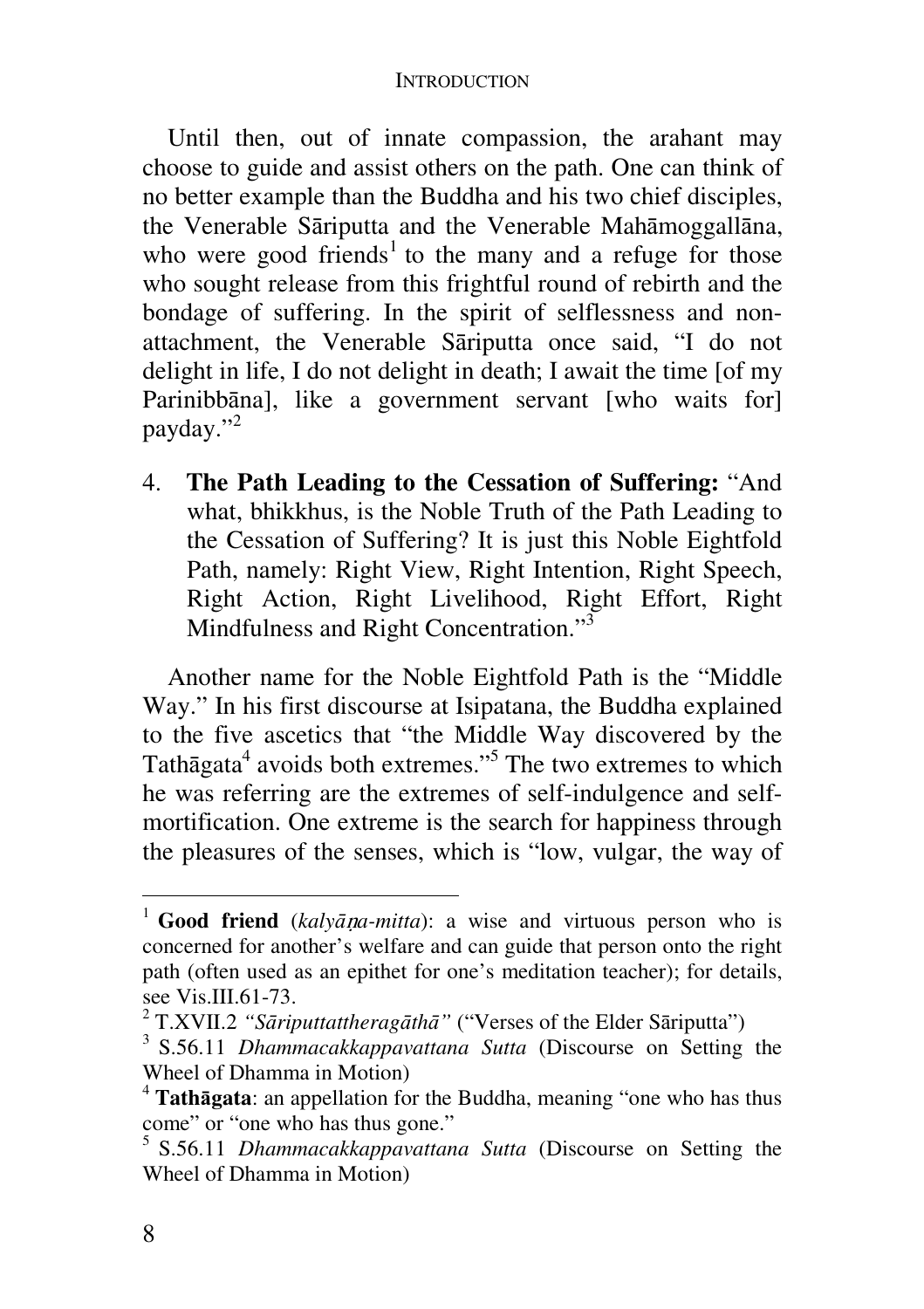worldlings, ignoble and unbeneficial."<sup>1</sup> The other extreme is the search for happiness through torturing the body, which is "painful, ignoble and unbeneficial."<sup>1</sup>

Time and again, the Buddha taught that the pursuit of sensual pleasures could never lead to the end of suffering; but neither could self-mortification. Either way, the final outcome is only more suffering. By avoiding these two extremes, the Noble Eightfold Path "leads to peace, to direct knowledge, to enlightenment, to Nibbāna."<sup>1</sup>

Just as a wise physician initially diagnoses a disease, then explains the cause, offers a cure and finally prescribes a course of medicine, in the same way, the Buddha diagnoses our disease (the First Noble Truth), explains the cause (the Second Noble Truth), offers a cure (the Third Noble Truth) and prescribes a course of medicine (the Fourth Noble Truth). Praised by the wise as the best of medicines, "just this Noble Eightfold Path" is the balm that quells the fever of craving and brings release from all suffering.<sup>2</sup> "Having drunk this Dhamma medicine, you will be ageless and beyond death."<sup>3</sup>

<sup>1</sup> S.56.11 *Dhammacakkappavattana Sutta* (Discourse on Setting the Wheel of Dhamma in Motion)

<sup>&</sup>lt;sup>2</sup> "Medicine" simile is taken from Vis.XVI.87; "balm" and "fever" similes from "*Mahā Jayama*v*gala Gāthā"* ("Great Verses of Joyous Victory").

<sup>&</sup>lt;sup>3</sup> Mil.II.V.[335] "Anumānapañho" ("A Question Solved by Inference")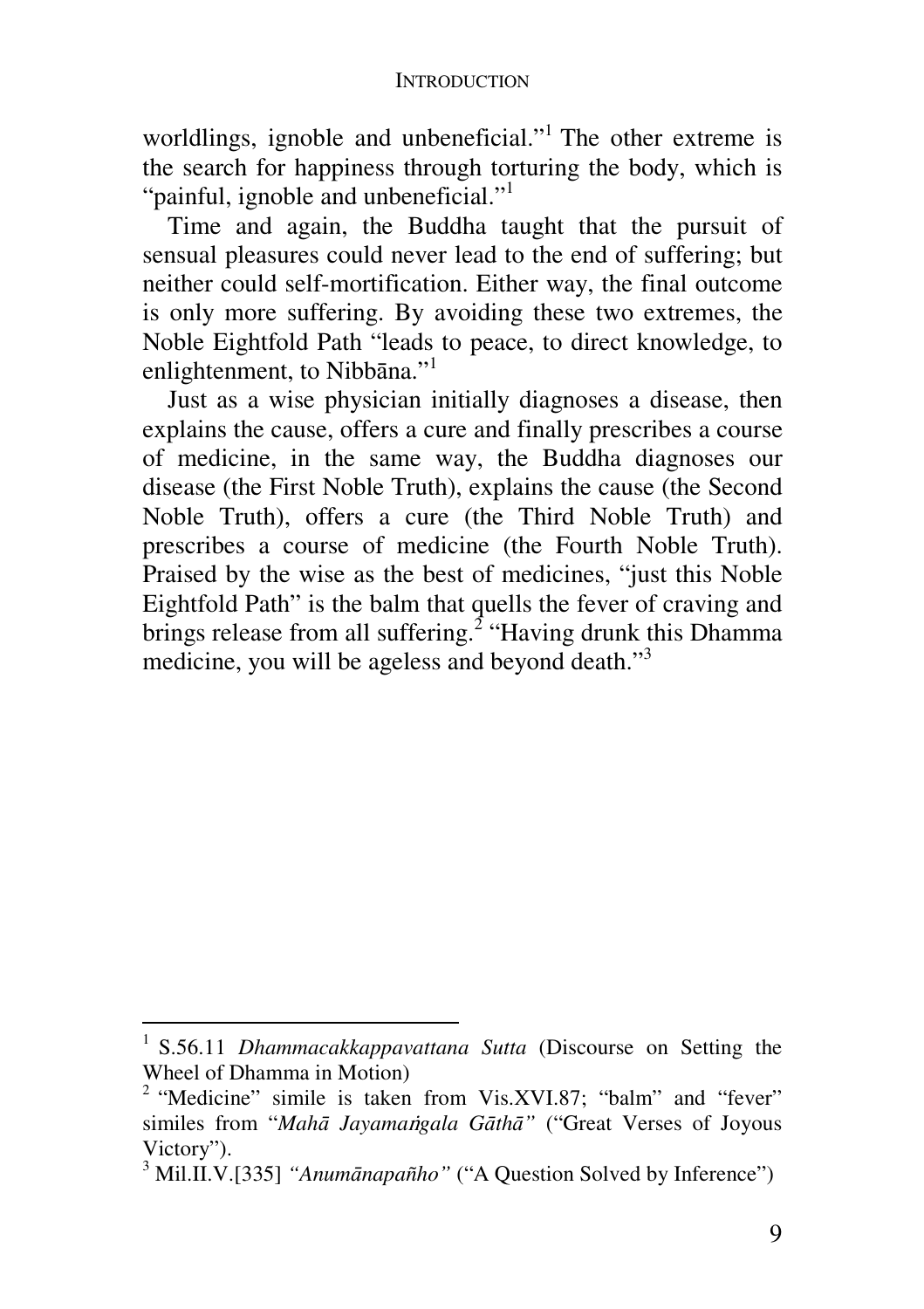## **The Threefold Training**

For training purposes, the individual factors of the Noble Eightfold Path are organized into three main areas of practice: (*i*) *sīla*, consisting of the training and development in morality; (*ii*) *samādhi*, consisting of the training and development in concentration; and (*iii*) *paññā*, consisting of the training and development in wisdom (see table below).

| I. Sīla<br>Morality          | 1. Right Speech<br>2. Right Action<br>3. Right Livelihood         |
|------------------------------|-------------------------------------------------------------------|
| II. Samādhi<br>Concentration | 4. Right Effort<br>5. Right Mindfulness<br>6. Right Concentration |
| III. Paññā<br>Wisdom         | 7. Right View<br>8. Right Intention                               |

Prior to undertaking this threefold training, some initial reading and study may be helpful $<sup>1</sup>$  – at least enough to acquire</sup> a basic understanding of the Four Noble Truths, as well as the doctrine of kamma (the law of moral causation).<sup>2</sup> This is Right View at its most rudimentary level. Without such an understanding, one might find it difficult to gain confidence in the teaching, and there would be little incentive to undertake and sustain the training. One might also undertake the training for the wrong reason or inadvertently stray from the path.

 1 Please see "Recommended Reading List" on p.50.

 $2^2$  For an explanation of kamma, please see footnote 1/p.32 and p.34.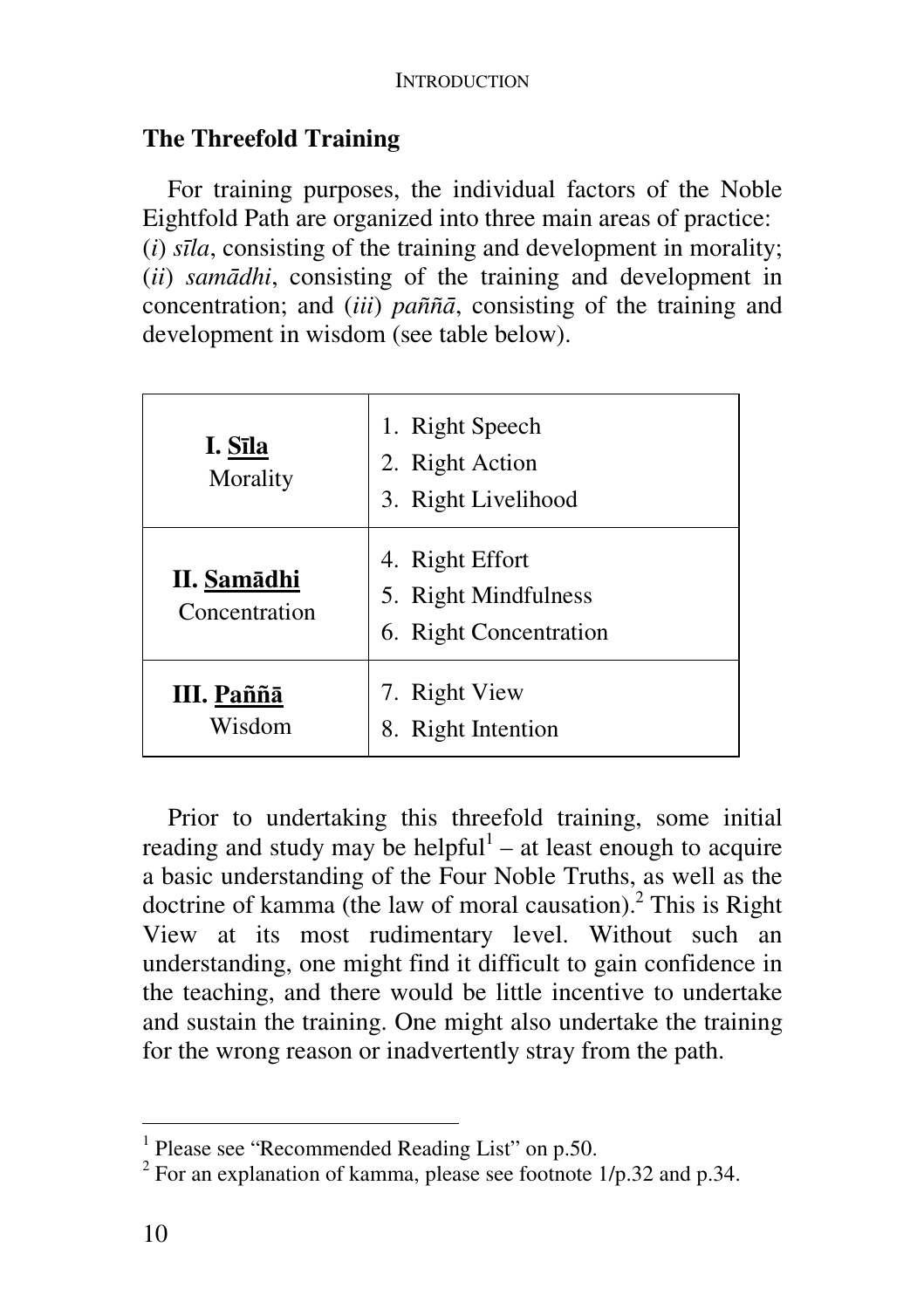The training itself is a process of gradual purification, which requires patience, persistence and dedication. As one progresses on the path – from sīla through samādhi to paññā – and begins to see the benefits in his or her daily life, greater confidence in the teaching will naturally arise:

"Such is sīla [morality]; such is samādhi [concentration]; such is paññā [wisdom]. When sīla is fully developed, samādhi is of great fruit and benefit; when samādhi is fully developed, pañña is of great fruit and benefit."<sup>1</sup>

I. Sīla, the first of the three trainings, encompasses all aspects of moral or virtuous conduct. Its practice facilitates the development of samādhi by putting a check on unwholesome behaviour that might disturb the mind or create conflict with others.

II. Samādhi, the second training, is the cultivation of deep, uninterrupted concentration, which arises from fixing the mind on a single object during the practice of samatha (serenity) meditation. Samādhi suppresses the hindrances,<sup>2</sup> which, by their very nature, are opposed to concentration – thus, the mind becomes calm, penetrating and powerful, a prerequisite for the development of wisdom.

III. Paññā, the third training, is the cultivation of wisdom through the practice of vipassanā (insight) meditation. Whereas samādhi suppresses the hindrances, paññā destroys them. "Vipassanā" literally means "seeing clearly" or "insight;" it is defined as the experiential knowledge that arises from directly seeing the three characteristics of

 1 D.16.2.4 *Mahāparinibbāna Sutta* (Great Parinibbāna Discourse)

<sup>2</sup> **Hindrances** (*n*i*vara*n*a*): a five-fold classification of mental defilements. They are: (1) sensual desire, (2) ill-will, (3) sloth and torpor, (4) restlessness and remorse, and (5) sceptical doubt. For details, please see K&S/pp.54-55 and BD: *n*i*vara*n*a*.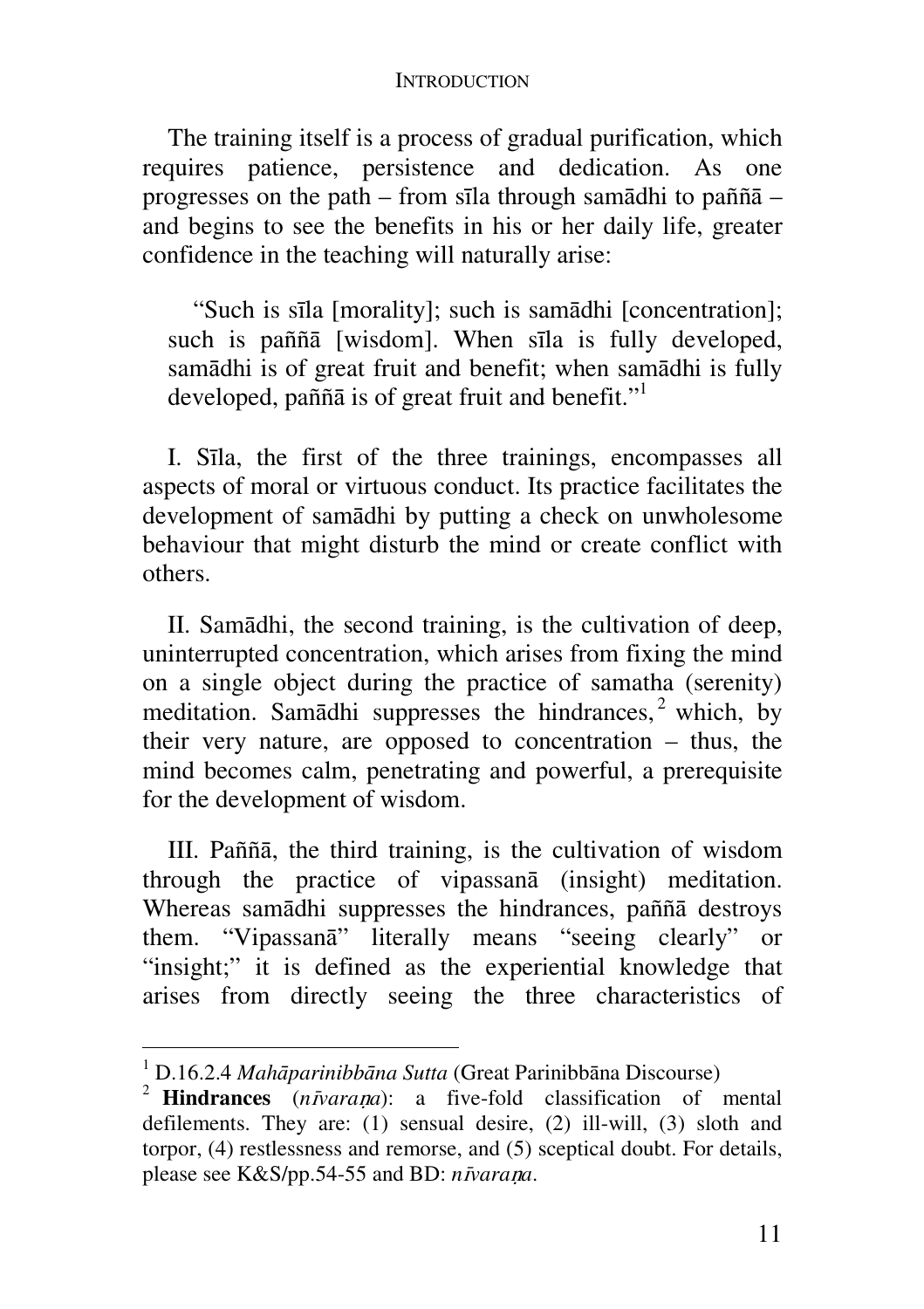existence in each of the five aggregates. The three characteristics<sup>1</sup> are:

- 1. Impermanence (*anicca*) the five aggregates are subject to change; as soon as they arise, they pass away.
- 2. Suffering (*dukkha*) the five aggregates are always oppressed by arising and passing away.
- 3. Non-Self (*anattā*) the five aggregates are empty of anything that could be called a self, void of any owner or controller; nor is there any enduring substance or essence, either inside or outside the aggregates.

In his second discourse, the Buddha discussed these three characteristics with the same five bhikkhus as before:

"What do you think, bhikkhus, is materiality permanent or impermanent? – *Impermanent, Venerable Sir.* – [Are feeling, perception, mental formations and consciousness permanent or impermanent? – *Impermanent, Venerable Sir.*] But that which is impermanent, is it suffering or happiness? – S*uffering, Venerable Sir.* – But of that which is impermanent, suffering and subject to change, is it fit to be regarded thus: 'This is mine, this I am, this is my self?' – *No, Venerable Sir*… Seeing thus, bhikkhus, the noble disciple is disenchanted with materiality, disenchanted with feeling, disenchanted with perception, disenchanted with mental formations, disenchanted with consciousness. Experiencing disenchantment, he becomes dispassionate. Through dispassion<sup>2</sup> [his mind] is liberated."<sup>3</sup>

<sup>&</sup>lt;sup>1</sup> The three characteristics (*ti-lakkhana*): For description, please see Vis.XX.45-48 and Vis.XXI.47-48.

<sup>&</sup>lt;sup>2</sup> **Dispassion** (*vir* $\bar{a}$ *ga*): the fading away (of lust); detachment; in this context, the ceasing of craving.

<sup>&</sup>lt;sup>3</sup> S.22.59 Anattalakkhaņa Sutta (Discourse on the Characteristic of Nonself)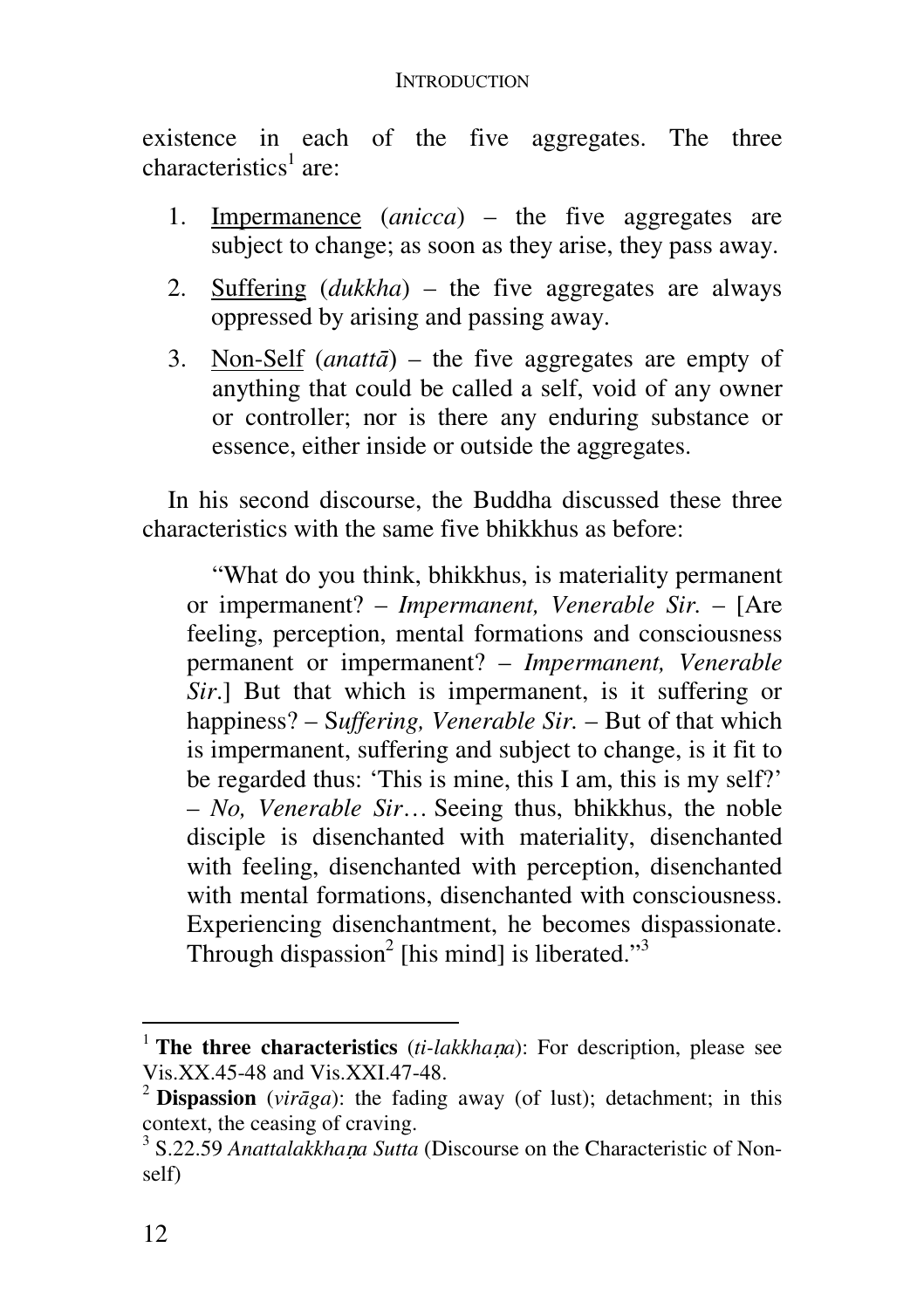The term "liberated" here refers to the realization of Nibbāna by arahant fruition knowledge.<sup>1</sup> With that attainment, one "fully awakens to the Four Noble Truths as they really are:"<sup>2</sup> to suffering, to the origin of suffering, to the cessation of suffering, and to the path leading to the cessation of suffering. This is the great enlightenment that the Buddha experienced under the Bodhi Tree some 2500 years ago. It is a state of supreme peace and happiness, the highest goal to which mankind can aspire. To achieve this state is to receive one's inheritance from the Buddha and to become a benefactor and protector of the Dispensation, "so that the pure Teaching may long endure, that it may be for the welfare and happiness of the multitude, out of compassion for the world, for the welfare and happiness of *devas*<sup>3</sup> and human beings."<sup>4</sup>

# **Teaching & Training at Pa-Auk Forest Monastery**

The system of meditation taught at Pa-Auk Forest Monastery is based on the *Tipi*t*aka* (The Three Baskets, or main divisions of the Pāli Canon) and its commentaries. The *Tipi*t*aka* includes the *Vinaya Pi*t*aka* (the Basket of Discipline), the *Sutta <sup>5</sup> Pi*t*aka* (the Basket of Discourses) and the *Abhidhamma Pi*t*aka* (the Basket of Higher Dhamma). The Pāli Canon dates back to the time when Pāli was a spoken language, and is thought to contain the original teachings of the Buddha.

<sup>&</sup>lt;sup>1</sup> **Fruition knowledge** (*phala*  $\tilde{n}$  $\tilde{a}$ *<i>na*): the second of the two insightknowledges that form the core of the enlightenment experience; for an explanation of fruition knowledge, please see pp.42-44.

<sup>2</sup> S.56.5 *Pa*t*hamasama*n*abrāhma*n*a Sutta* (First Discourse on Ascetics and Brahmans)

<sup>3</sup> *Devas*: deities, heavenly beings.

<sup>4</sup> D.16.3.50 *Mahāparinibbāna Sutta* (Great Parinibbāna Discourse)

<sup>5</sup> *Sutta*: a discourse on the Dhamma, given by the Buddha or one of his close disciples.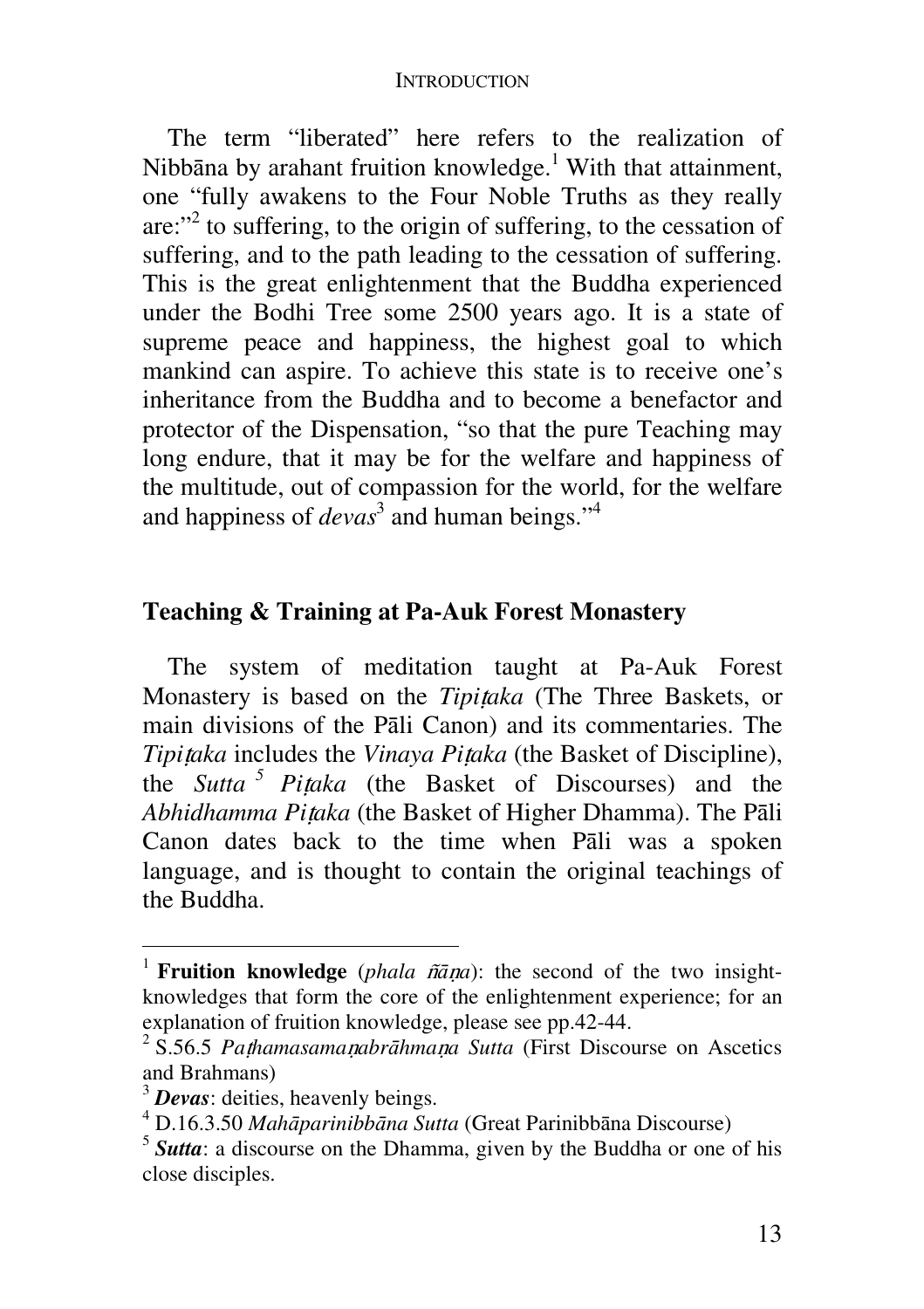For clarity, the subject matter in this book has been organized into an outline format, using the three trainings of sīla, samādhi and paññā as its main headings. The three trainings are then further subdivided into seven stages of purification, <sup>1</sup> originally described in the *Rathavinīta Sutta* (Relay Chariots Discourse) of the *Majjhima Nikāya* and later expounded in the *Visuddhimagga* (The Path of Purification), a widely respected commentary, compiled by Bhadantācariya Buddhaghosa around AD 400.

These seven stages of purification provide a step-by-step formula for systematically purifying one's body (physical actions), speech and mind of defilements in order to realize Nibbāna in this lifetime (see table below).

|         | <b>The Seven Stages of Purification</b>                                        |  |
|---------|--------------------------------------------------------------------------------|--|
| Sīla    |                                                                                |  |
|         | 1. Purification of Virtue                                                      |  |
| Samādhi |                                                                                |  |
|         | 2. Purification of Mind                                                        |  |
| Paññā   |                                                                                |  |
|         | 3. Purification of View                                                        |  |
|         | 4. Purification by Overcoming Doubt                                            |  |
|         | 5. Purification by Knowledge and Vision of What is and<br>What is Not the Path |  |
|         | 6. Purification by Knowledge and Vision of the Way                             |  |
|         | 7. Purification by Knowledge and Vision                                        |  |

<sup>&</sup>lt;sup>1</sup> A summary of the seven stages can be found at M.24.15.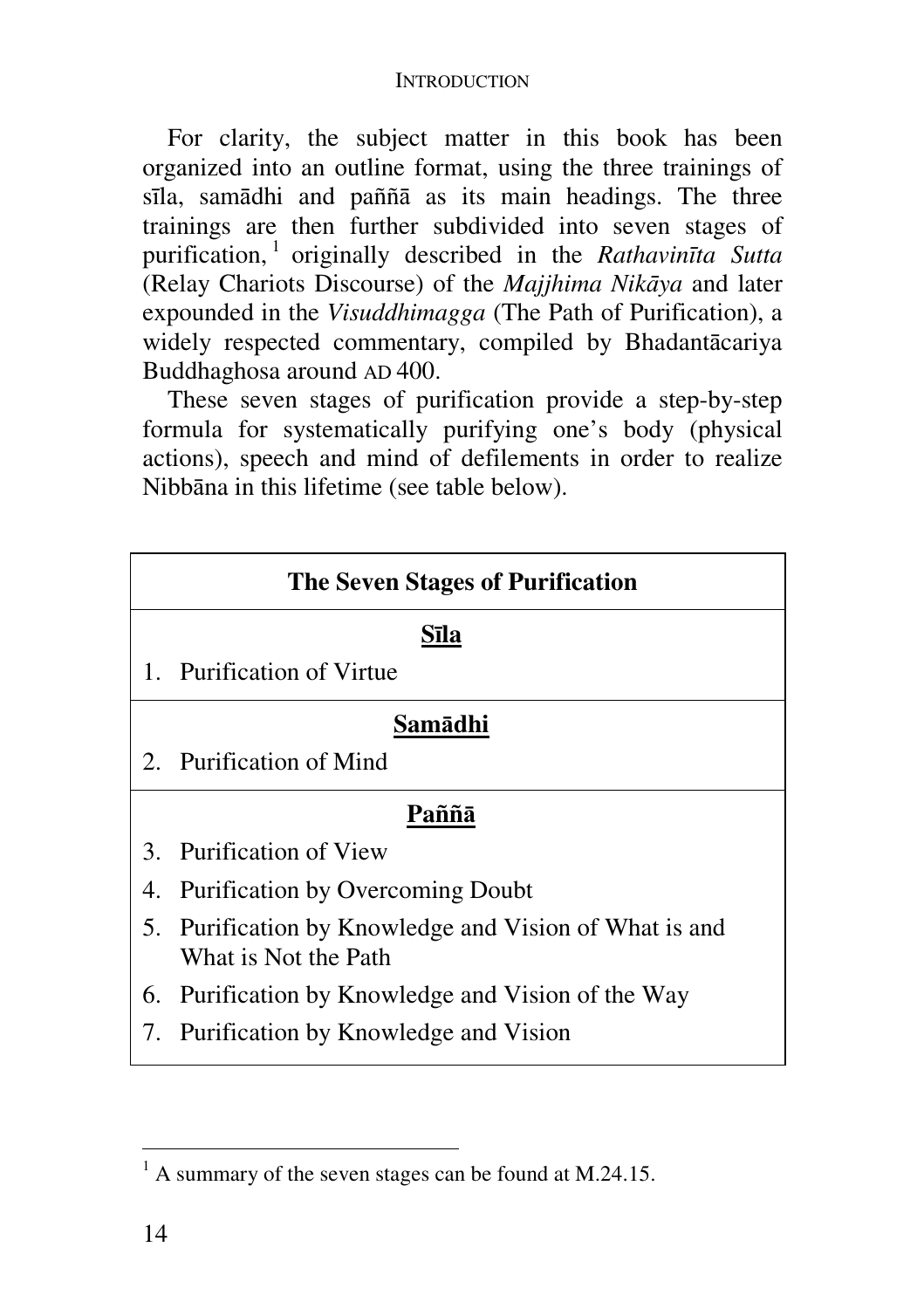# *One*

# **Sīla**

### **(Morality)**

Sīla consists of Right Speech, Right Action and Right Livelihood. These three path factors are the basis for all good conduct, as well as the foundation of all Buddhist training. In describing the benefits of sīla to the Venerable  $\bar{A}$ nanda,<sup>1</sup> the Buddha states:

"So you see, Ānanda, good conduct [sīla] has freedom from remorse as its destination and benefit; freedom from remorse has gladness; gladness has joy; joy has calm; calm has happiness; happiness has concentration; concentration has seeing things as they really are; seeing things as they really are has disenchantment and dispassion; disenchantment and dispassion have knowing and seeing<sup>2</sup> as their destination and benefit. So you see, Ānanda, good conduct leads gradually up to the summit."<sup>3</sup>

 $\overline{a}$ 

<sup>&</sup>lt;sup>1</sup> The Venerable Ānanda was the Buddha's personal attendant, as well as the primary interlocutor in many suttas.

<sup>2</sup> **Knowing and seeing** (*ñā*n*adassana)*: knowledge and vision of the Four Noble Truths, or any aspect thereof, including the five aggregates, dependent origination, Nibbāna (in the above quote, in footnote 1/p.27 and on p.42) and path knowledge (in the quote on p.47). For an explanation of path knowledge, please see pp.42-44.

<sup>3</sup> A.X.I.1 *Kimatthiya Sutta* (Discourse on What is the Goal)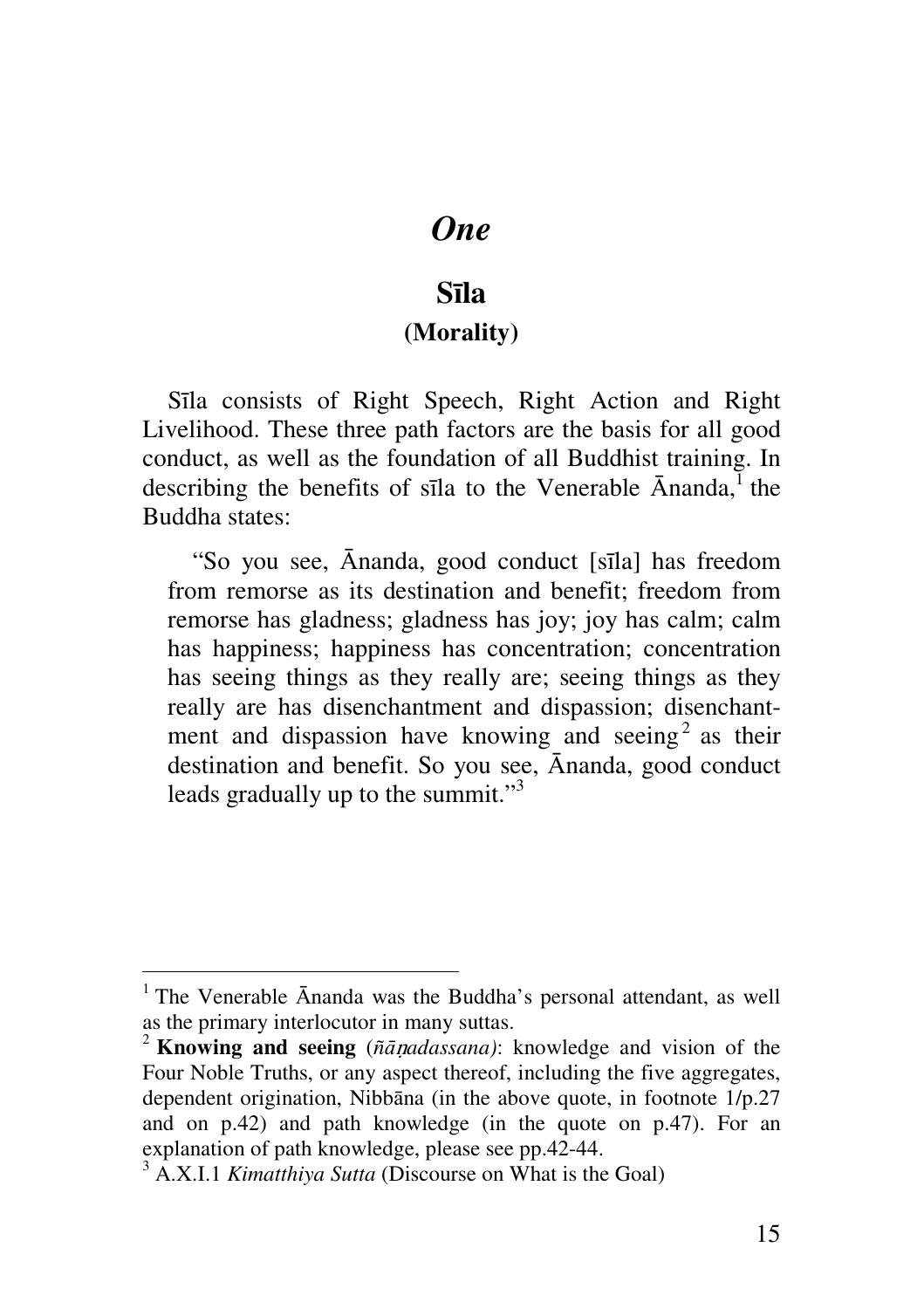# **Stage One**

# **Purification of Virtue**

*Purification through Wholesome Speech and Action* 

Observance of sīla can be divided into four main areas of practice, referred to in the *Visuddhimagga* as the "fourfold purification:"

- 1. Restraint with regard to conduct (Right Speech and Right Action) – the two hundred and twenty-seven rules of the *Pātimokkha* (the disciplinary code for Theravāda monks); the ten precepts and seventy-five *sekhiya* (training) rules for novices; the eight or ten precepts for Theravāda nuns; and the five or eight precepts for laypersons.
- 2. Restraint of the sense faculties of the eye, ear, nose, tongue, body and mind.
- 3. Purification of livelihood (Right Livelihood) livelihood that accords with the precepts.
- 4. Reflection on (and moderation in) the use of the four requisites<sup>1</sup> – food, shelter, clothing and medicine.

At Pa-Auk Forest Monastery, all residents are required to observe the monastery rules, listed in Appendix III, on page 71. These rules support a lifestyle that encourages the development of concentration through the observance of appropriate sīla for both monastics and laity. As a minimum, all residents must observe the following eight precepts for laypersons:

- 1. To refrain from the destruction of life (this includes insects).
- 2. To refrain from taking what is not given.

 $\overline{a}$ 

<sup>1</sup> **Requisites**: a formal term, which simply refers to the necessities of life; for details, please see Vis.I.42.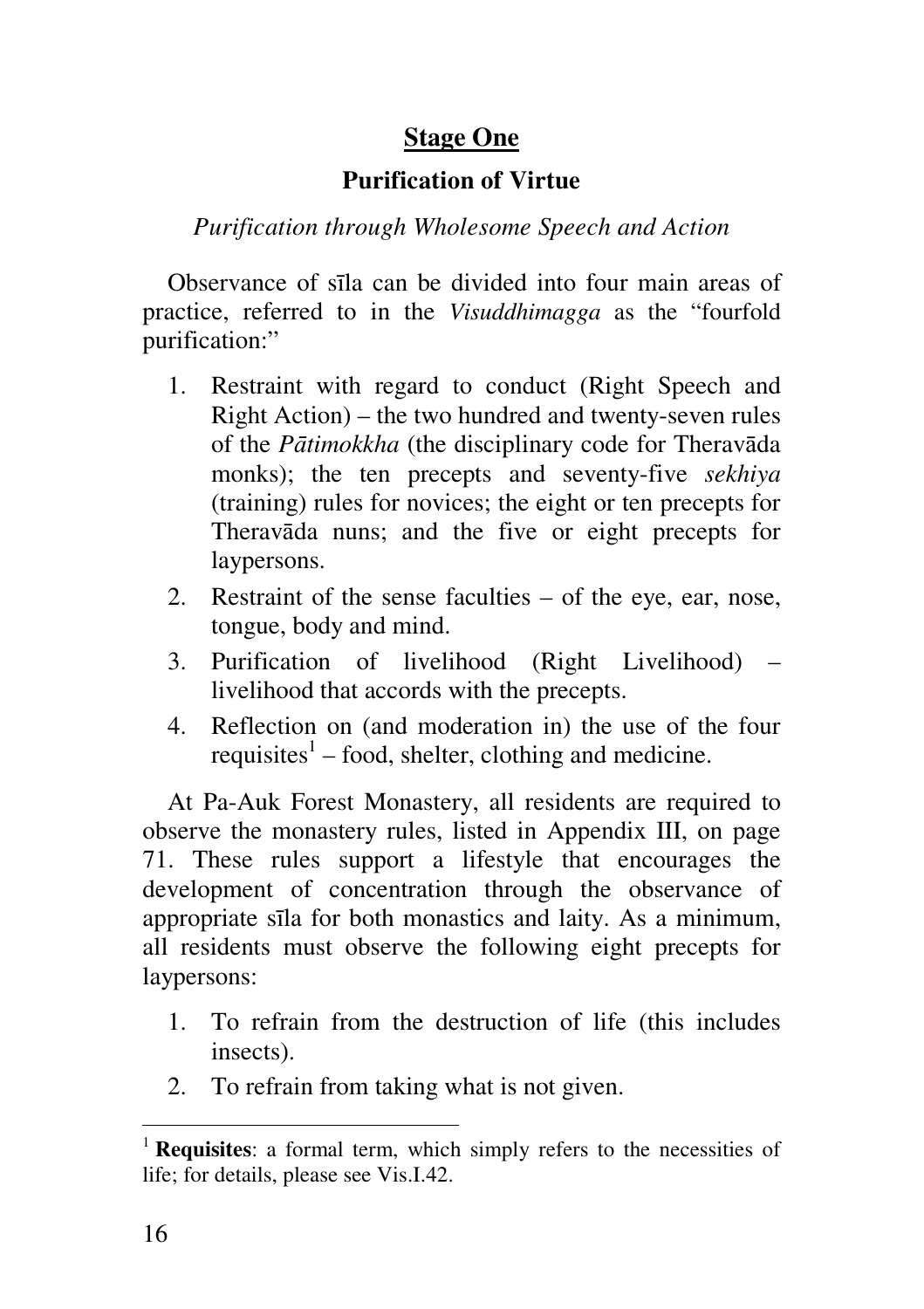- 3. To refrain from unchastity (any kind of sexual activity).
- 4. To refrain from untrue speech.
- 5. To refrain from the use of wines, liquors and other intoxicants (including recreational drugs).
- 6. To refrain from eating after midday.
- 7. To refrain from dancing, singing, music and shows (all forms of entertainment), and from bodily adornment – the use of jewellery, perfumes and cosmetics.
- 8. To refrain from the use of high and large (luxurious) beds.

For monks, novices and ten-precept nuns, rule seven becomes two separate rules; rule eight becomes rule nine; and a tenth rule is added, prohibiting the handling, use, or possession of gold and silver (in effect, all forms of money, including cash, credit cards, cheques, jewellery and other forms of exchange). $<sup>1</sup>$ </sup>

Reflecting on the various benefits of purification through the practice of sīla, the *Visuddhimagga* comments:

> "Dare anyone a limit place On benefits that virtue brings…? No balm of yellow sandalwood… Or soft effulgence of moonbeams, Can here avail to calm and soothe Men's fevers in this world; whereas This noble, this supremely cool, Well-guarded virtue quells the flame… Where can such another stair be found That climbs, as virtue does, to heaven? Or yet another door that gives Unto the city of Nibbāna?

<sup>&</sup>lt;sup>1</sup> For greater detail on rule ten, please see Appendix II (under "Monastics and Money" and "Visa Application/Extension"), plus Appendix III (under "Theravāda Monks and Novices").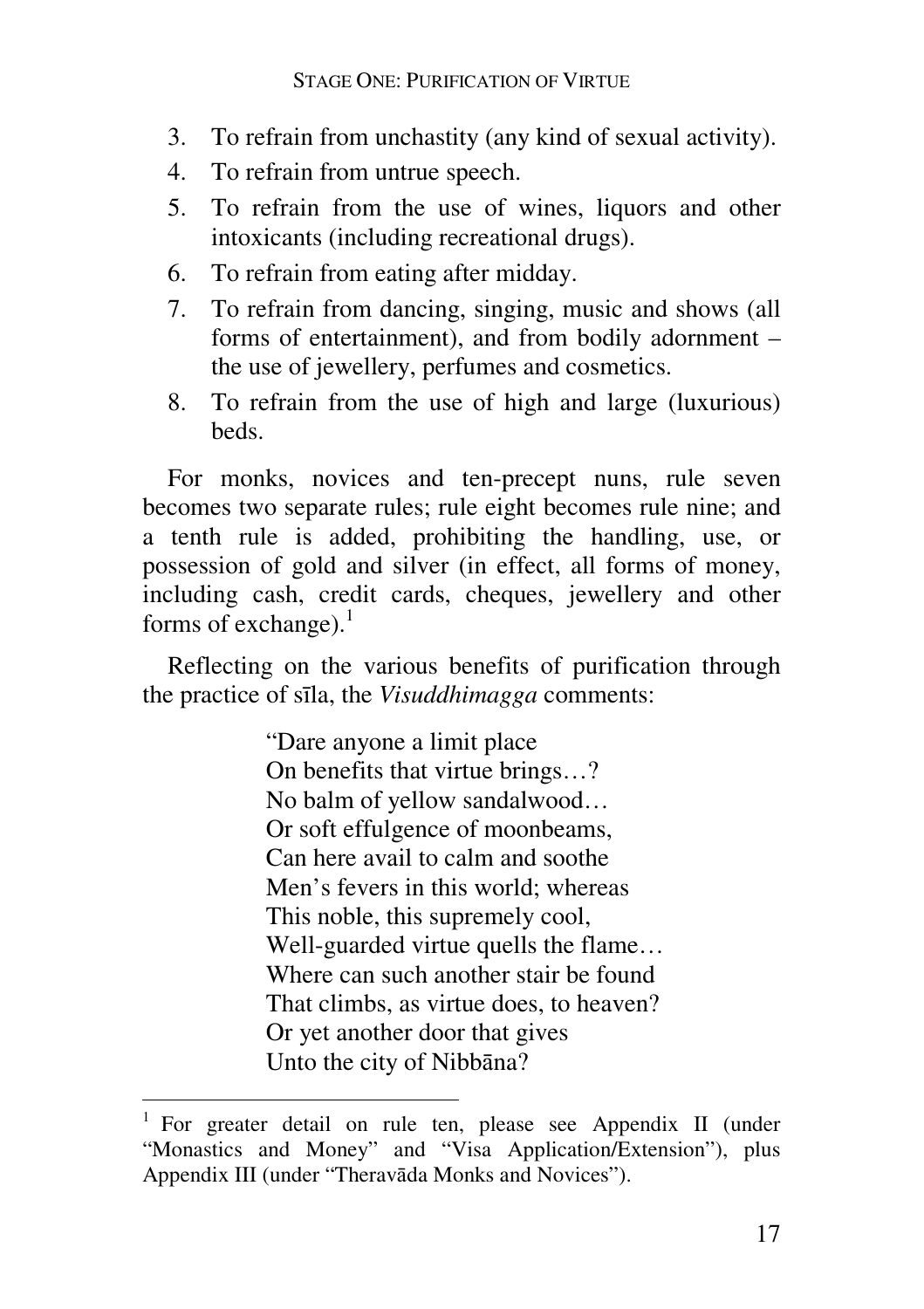### I. SĪLA (MORALITY)

Shine as they might, there are no kings Adorned with jewellery and pearls That shine as does a man restrained, Adorned with virtue's ornament… From this brief sketch it may be known How virtue brings reward, and how This root of all good qualities Robs of its power every fault."<sup>1</sup>

 $\frac{1 \text{Vis.I.24}}{1 \text{Vis.I.24}}$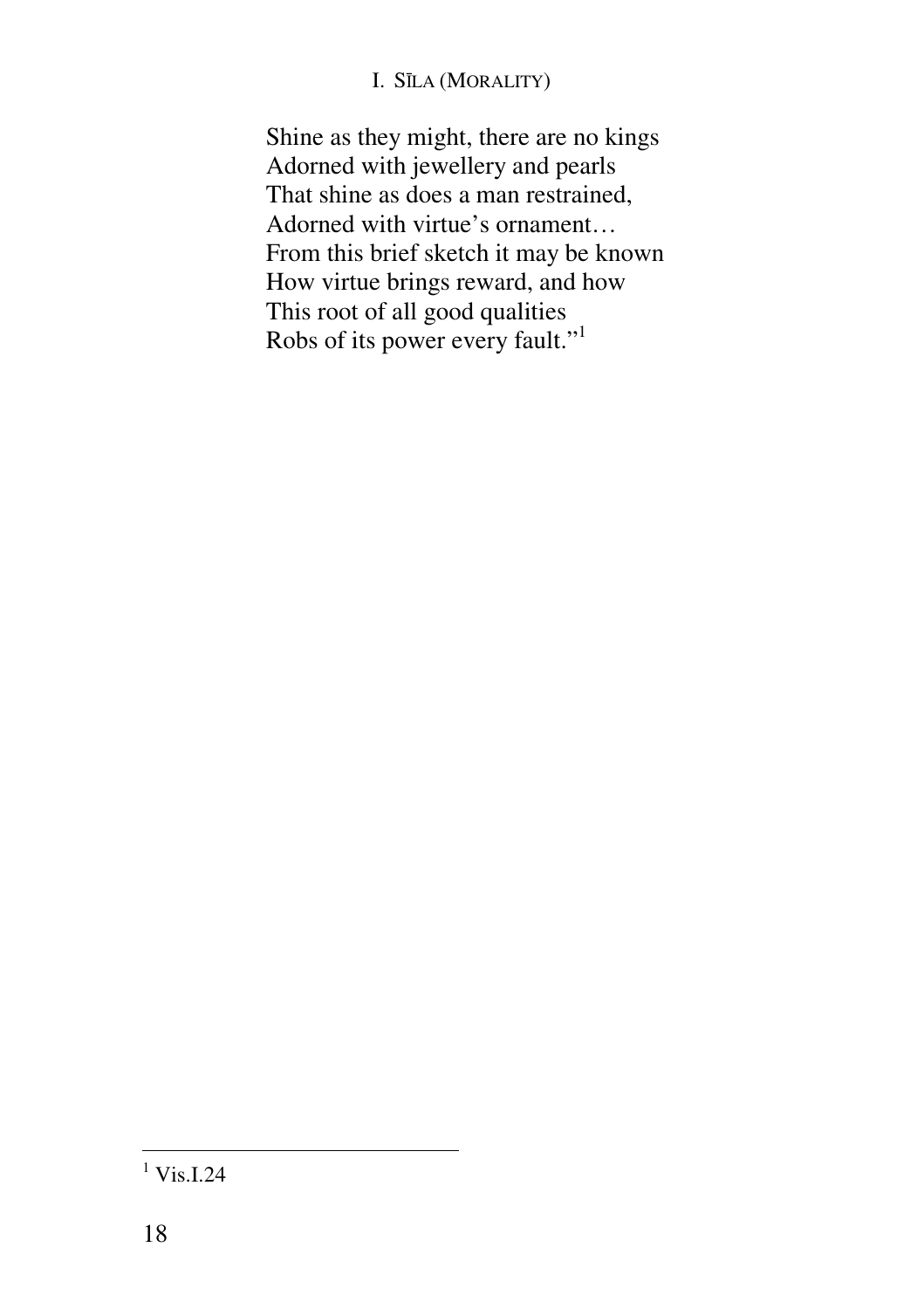# *Two*

# **Samādhi**

# **(Concentration)**

Samādhi consists of Right Effort, Right Mindfulness and Right Concentration.

Right Effort is of four kinds:

- 1. The effort to prevent unwholesome<sup>1</sup> states of mind from arising.
- 2. The effort to remove unwholesome states of mind that have already arisen.
- 3. The effort to arouse wholesome<sup>2</sup> states of mind that have not yet arisen.
- 4. The effort to increase wholesome states of mind that have already arisen.

Right Mindfulness is also of four kinds:

1. Mindfulness<sup>3</sup> of the body – in-and-outbreathing, the four elements, the thirty-two parts of the body,  $4$ bodily postures (walking, standing, sitting, lying), etc.

<sup>1</sup> **Unwholesome** (*akusala*): the opposite of wholesome (see below).

<sup>2</sup> **Wholesome** (*kusala*): profitable, blameless, morally good, skilful, productive of favourable kamma-result; in psychological terms, any kammic volition that is accompanied by non-greed, non-hatred and nondelusion, such as generosity, loving-kindness, compassion and tolerance (see BD: *kusala*).

<sup>&</sup>lt;sup>3</sup> **Mindfulness** (*sati*): awareness applied closely to an object(s); it is characterised as "not floating away" (see K&S/pp.31-32,41-42 and  $AS.II.5$ ).

<sup>&</sup>lt;sup>4</sup> For a description of the thirty-two parts practice, please see p.24.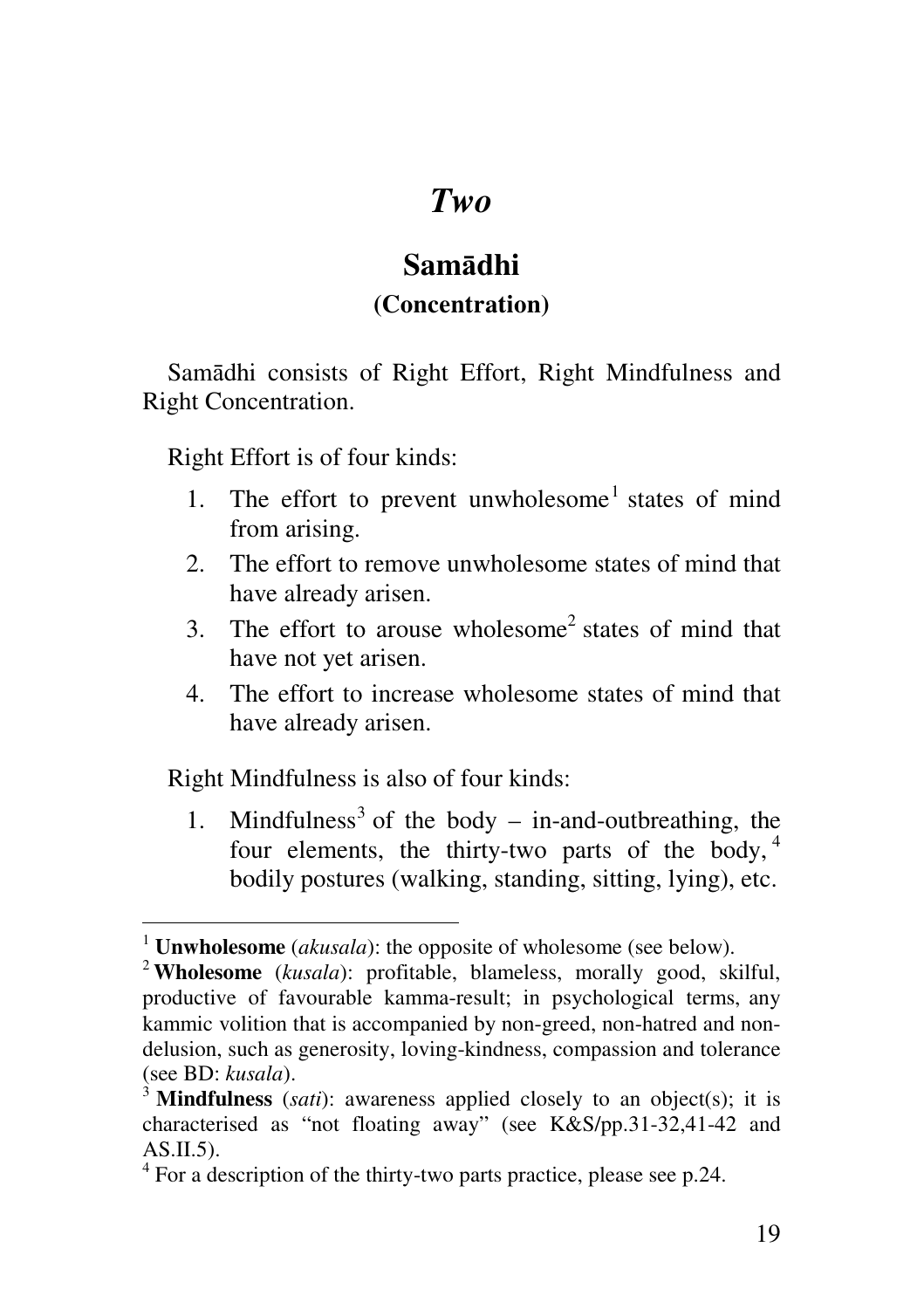- 2. Mindfulness of feelings pleasant, unpleasant and neutral feelings.
- 3. Mindfulness of consciousness any state of consciousness: wholesome, unwholesome or indeterminate.
- 4. Mindfulness of dhammas $<sup>1</sup> a$  range of mental and</sup> material phenomena, including the five hindrances, the five aggregates, the seven factors of enlightenment,<sup>2</sup> the Four Noble Truths, etc.<sup>3</sup>

Right Concentration is defined as the four jhānas <sup>4</sup> (absorption states). The following description of Right Concentration comes from the *Mahāsatipa*tt*hāna Sutta* in the *Dīgha Nikāya*:

"And what, bhikkhus, is Right Concentration? Here, bhikkhus, quite secluded from sensual pleasures, secluded from unwholesome states, a bhikkhu enters upon and abides in the first jhāna, which is accompanied by initial application [of the mind] and sustained application [of the mind], with joy and happiness born of seclusion. With the subsiding of initial and sustained application, he enters upon and abides in the second jhāna, which is accompanied by inner tranquillity and unification of the mind, with joy and happiness born of concentration. With the fading away of joy, he enters upon and abides in the

 1 Dhammas (with small "d"): in this context, objects of contemplation.

<sup>2</sup> **The seven factors of enlightenment**: (1) mindfulness (*sati*), (2) investigation of phenomena (*dhamma vicaya*), (3) energy (*vīriya*), (4) joy (*pīti*), (5) tranquillity (*passaddhi*), (6) concentration (*samādhi*) and (7) equanimity (*upekkhā*).

<sup>3</sup> For details on the four kinds of mindfulness, see D.22 and M.10.

<sup>4</sup> **Jhāna/four jhānas** (also known as the four fine-material jhānas): concentration, during which there is a complete, though temporary, suspension of fivefold sense activity (seeing, hearing, smelling, tasting and touching) and of the five hindrances; the state of consciousness, however, is one of full alertness and lucidity (definition from BD).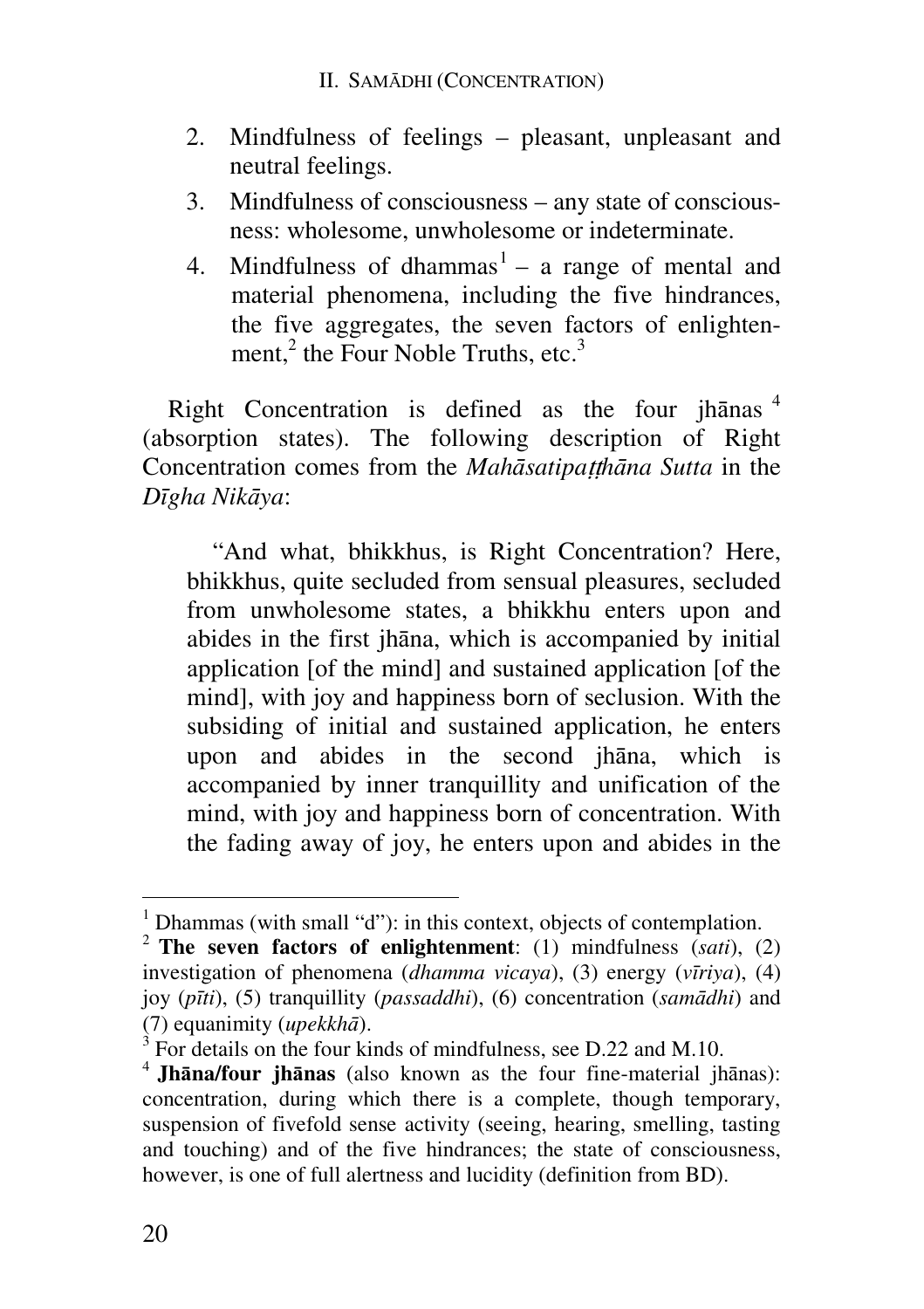third jhāna, and dwells therein equanimous, mindful and fully aware, experiencing happiness with the body; of this, the noble ones <sup>1</sup> proclaim, 'Happily he dwells in equanimity and mindfulness.' With the abandoning of pleasure and pain, and the previous disappearance of mental pleasure and displeasure, he enters upon and abides in the fourth jhāna, which is neither painful nor pleasant, and has purity of mindfulness due to equanimity. This, bhikkhus, is called Right Concentration."<sup>2</sup>

In addition to the four jhānas, the *Visuddhimagga* describes another type of concentration called "access concentration."<sup>3</sup> Access concentration is the state of deep concentration that precedes each of the four jhānas. In access concentration, however, the jhana factors<sup>4</sup> are not as distinct as in the actual jhāna, and the mind is still subject to occasional distraction. Both types of concentration are attained by practising one of the forty samatha meditation subjects<sup>5</sup> taught by the Buddha. Some of these subjects lead only to the lower jhānas, some to all four jhānas, and some lead only to access concentration.

<sup>1</sup> **Noble one** (*ariya-puggala*): an individual who has attained any one of the four stages of enlightenment (described on pp.45-46).

<sup>2</sup> D.22.21 *Mahāsatipa*tt*hāna Sutta* (The Greater Discourse on the Foundations of Mindfulness); an expanded version of the same passage can be found in the *Kāyagatāsati Sutta* (Mindfulness of the Body Discourse) of the *Majjhima Nikāya*, M.119.18-21.

<sup>3</sup> **Access concentration** (*upacāra samādhi*): For details, please see K&S: Answers 3.3-3.5; also Vis.III.5-6,15 and Vis.IV.32-33.

<sup>4</sup> **Jhāna factors**: specific mental factors associated with each of the four jhānas. These factors include: initial application of the mind, sustained application of the mind, joy, happiness, one-pointedness of mind and equanimity. For a listing of these jhāna factors and their respective jhānas, please see Appendix I.1/p.57; for details, see K&S/pp.43-47.

 $5$  For a description of the forty samatha meditation subjects, please see AS.IX.6-12 (including Table 9.1) and Vis.III.104-105; for greater detail, see Vis: Chapters IV-XI. For a listing of samatha subjects taught at Pa-Auk Monastery, please see Appendix I.3/p.58.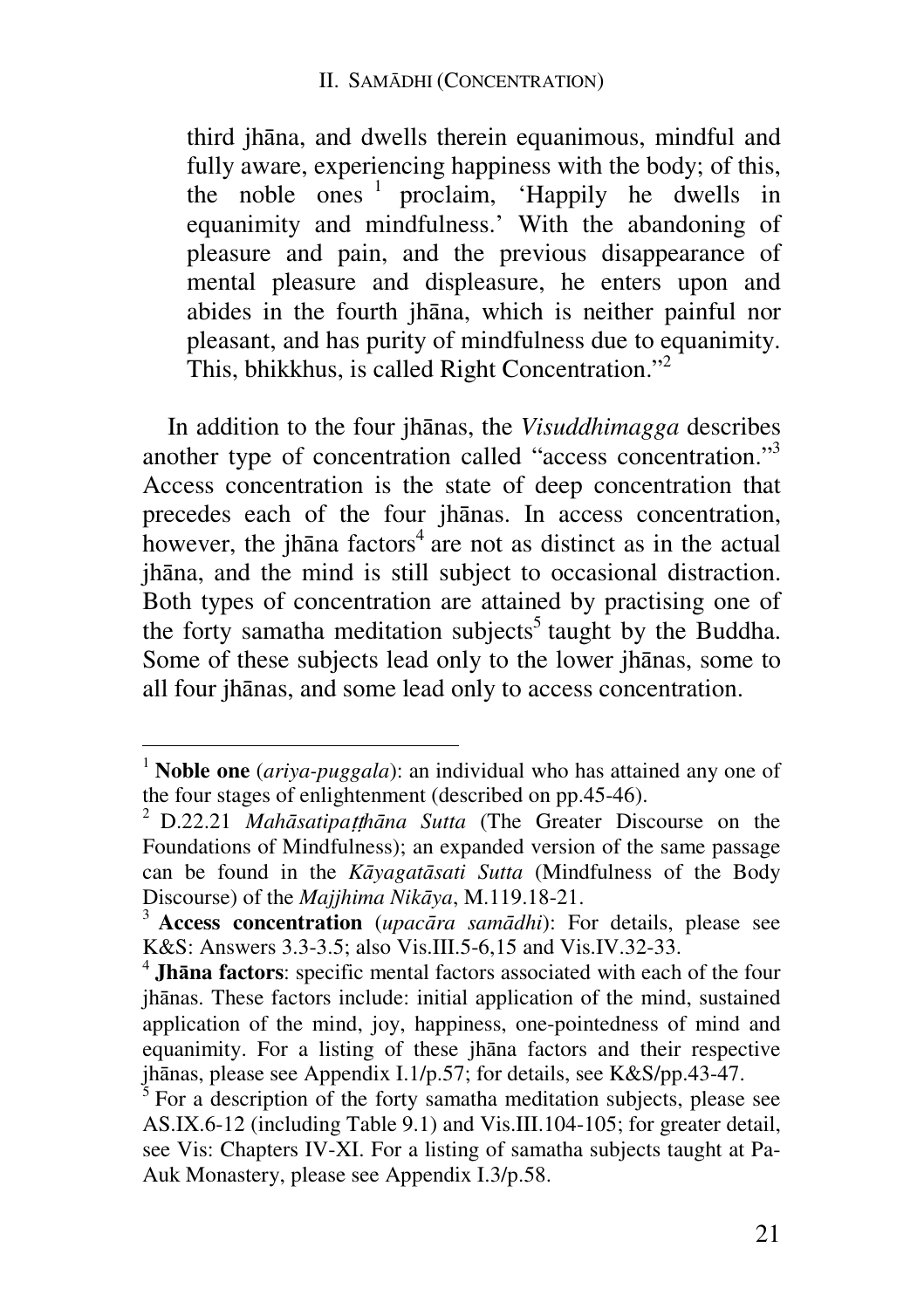# **Stage Two**

## **Purification of Mind**

### *Developing Concentration*

Meditators at Pa-Auk Forest Monastery are free to begin their meditation practice with the samatha subject of their choice. In most cases, however, they are encouraged to choose between two initial samatha practices: mindfulness of breathing (*ānāpānasati*) and four-elements meditation.

Mindfulness of breathing is the practice commonly recommended to beginners for attaining and mastering<sup>1</sup> each of the four jhānas. Four-elements meditation is recommended to meditators who wish to take a more direct route to the practice of vipassanā, without first developing a foundation in jhāna. Meditators who begin with four-elements, however, have the option of following up with other samatha practices before proceeding on to vipassanā.

To attain the levels of concentration required for mental absorption, continuous practice is necessary. Meditators at Pa-Auk spend an average of seven hours per day in sitting meditation. ${}^{2}$  Formal group sittings are held in separate meditation halls in both the men's and women's areas of the monastery.

Sitting meditation is properly performed in a comfortable, yet erect, seated posture, with the eyes closed. Between sittings, the practice should be maintained in all bodily postures; this includes walking, standing, sitting, lying down, etc. To promote the development of concentration, meditators are encouraged to keep conversation to a minimum and to maintain silence in and around the meditation hall. Regular interviews with Pa-Auk meditation teachers are also an important aid to practice.

<sup>&</sup>lt;sup>1</sup> For a listing of the five kinds of jhana mastery, please see Appendix I.2/p.57; for a detailed description, see K&S/pp.46-48.

<sup>&</sup>lt;sup>2</sup> For specific sitting times, please see daily schedule on back cover.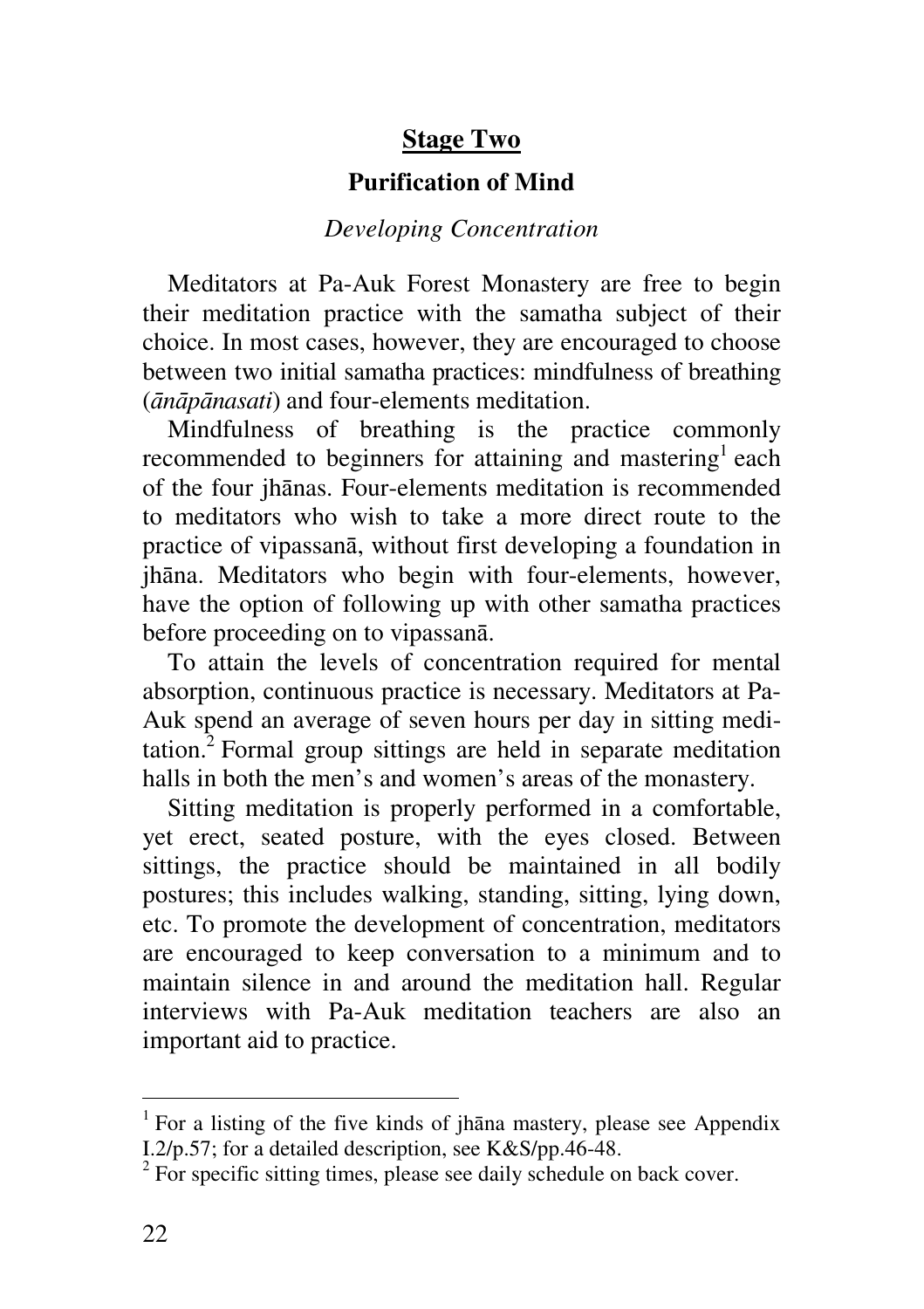### **Mindfulness of Breathing (***ānāpānasati***)**

This samatha subject can be developed up to all four jhānas. Mastery of the four *ānāpāna* jhānas greatly facilitates the development of all other samatha practices, as well as the subsequent analysis of materiality and mentality. To practise mindfulness of breathing, you focus on the breath at the point where it touches either the nostrils or upper lip. Try to maintain this awareness as you breathe in and out naturally. Every time your mind wanders, you must bring it back to the breath.

As concentration begins to develop, the breath becomes increasingly calm. At this time, you may also begin to experience some of the benefits of samatha meditation, such as joy, tranquillity, happiness and lightness of body and mind. One of the primary signs of deepening concentration is the appearance of light. When this light merges with the breath in the area of the nostrils, it is called the *ānāpāna nimitta*. 1 In its early stages, the nimitta may be grey in colour, unstable and unclear. If you try to shift your attention to it at this time, it will probably disappear. Instead, if you just continue to focus on the breath, the nimitta will eventually stabilize.

Once the nimitta stabilizes, you can go ahead and shift your attention to it. With continued mindfulness, you will be able to concentrate on the nimitta for one, two, three or more hours. If you continue in this manner, the nimitta will gradually become bright and clear. This is because a concentrated mind produces light – the Buddha calls this light "the light of wisdom."<sup>2</sup>

As you progress from access concentration into absorption – through each of the four jhānas – the light of wisdom grows brighter and brighter. It is this light that allows you to discern the five aggregates and practice vipassanā in the later stages of meditation.

<sup>&</sup>lt;sup>1</sup> *Nimitta*: in this context, a sign or image of concentration. Due to differences in perception, the *ānāpāna nimitta* appears differently to different people (see K&S/pp.37-39 & Answer 1.4, and Vis.VIII.204-221). <sup>2</sup> Light of wisdom: Please see K&S/pp.13-14, including footnotes.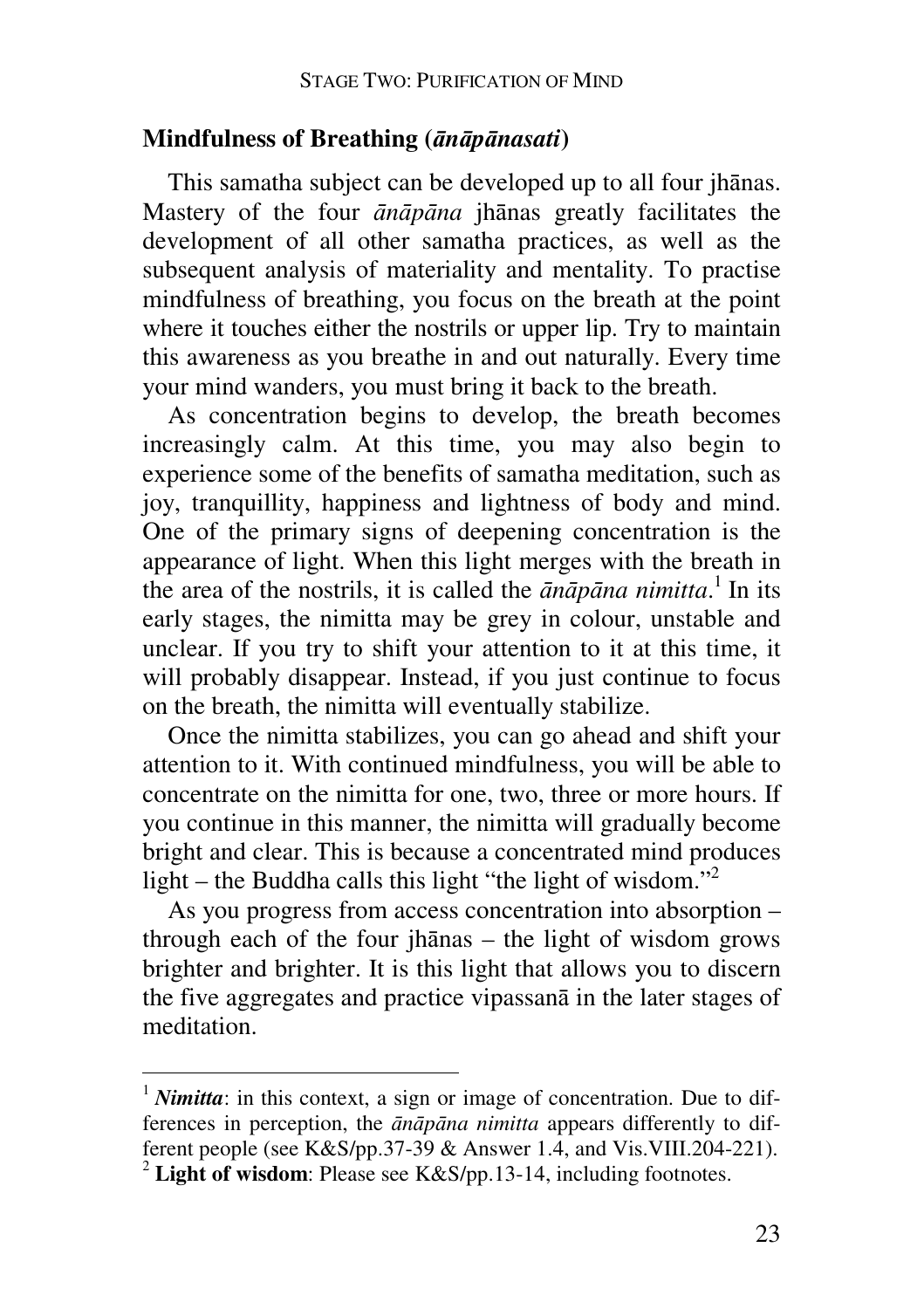### **Mastering the Other Samatha Practices**

Having mastered the four *ānāpāna* jhānas, you may now continue with the remaining samatha subjects. If one subject, such as mindfulness of breathing, is fully mastered, the other subjects can be mastered easily, even as quickly as one subject per day. These subjects include:

- The Thirty-Two Parts of the Body<sup>1</sup> seeing the organs and other constituents of your body; seeing the thirtytwo parts of the body in other beings.
- The Ten *Kasinas* meditation subjects consisting of certain material qualities, such as earth, water, fire, wind, light, space and various colours.
- The Four Immaterial Jhānas boundless space, boundless consciousness, nothingness and neitherperception-nor-non-perception.
- The Four Divine Abodes<sup>2</sup> loving-kindness meditation (radiating loving-kindness to all living beings); similar meditations in compassion, appreciative joy and equanimity.
- The Four Protective Meditations loving-kindness meditation (for overcoming anger), recollection of the Buddha (for developing faith), loathsomeness meditation<sup>3</sup> (for overcoming sensual desire) and recollection of death (for developing a sense of urgency).

<sup>&</sup>lt;sup>1</sup> **The Thirty-two Parts of the Body**: This practice is listed as a single samatha subject. For details, please see K&S/pp.57-58.

<sup>2</sup> **The Four Divine Abodes** (*brahmavihārās*): Loving-kindness (*mettā*), compassion (*karu*n*ā*) and appreciative joy (*muditā*) are each developed up to the third jhāna; equanimity (*upekkhā*) can be developed and practiced only in the fourth jhāna.

<sup>3</sup> **Loathsomeness meditation** (*asubha bhāvanā*): meditation on the mental image of a bloated or decomposing corpse; for a description of this meditation practice, please see Vis: Chapter VI.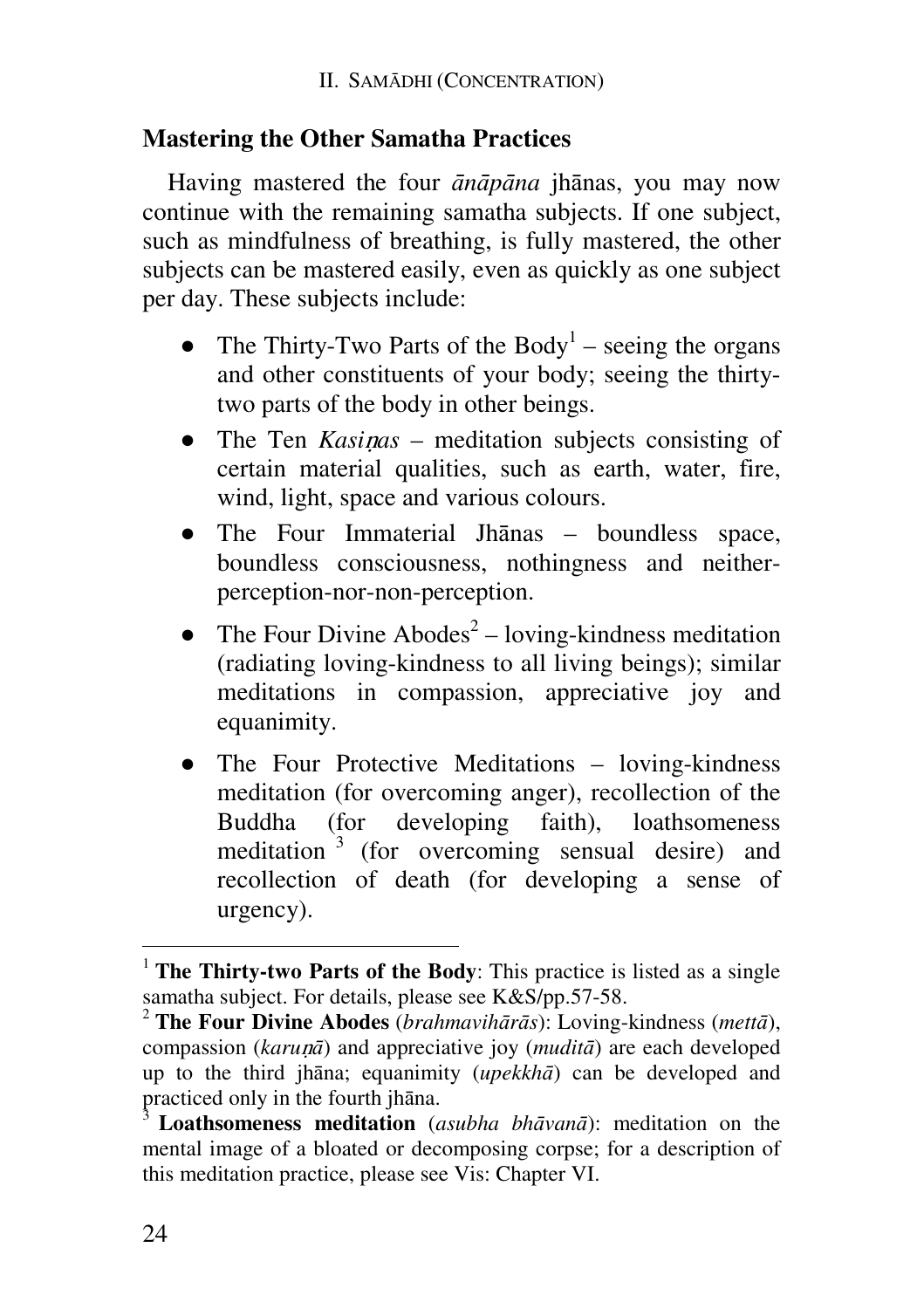After completing your initial samatha practice, the general progression at Pa-Auk is thirty-two parts of the body, followed by skeleton meditation (one of the thirty-two parts) and white *kasi*n*a*. These, in turn, are followed by the remaining samatha subjects listed above. $<sup>1</sup>$ </sup>

Whether you wish to complete all, some or none of these samatha practices is a matter of personal preference. Mastery of these practices provides a solid base for the cultivation of insight by strengthening your concentration, intensifying the light of wisdom and assisting in the development of other positive qualities, such as faith, energy, tranquillity, compassion, dispassion and equanimity. With a solid base of samatha practices, you will be able to make swift progress in your practice of vipassanā. 2 When you feel you have mastered a sufficient number of samatha practices and are ready to make the transition to vipassanā, you may begin the practice of four-elements meditation.

### **Four-Elements Meditation**

This samatha subject can be developed only up to access concentration. It has the distinction, however, of being the gateway to vipassanā, since it is the only one of the forty samatha practices that can be used to analyse materiality. In this practice, you focus on the four elements that compose your physical body: earth, water, fire and wind. Each of these four elements has certain physical characteristics, which you must learn to recognise. Altogether, there are twelve characteristics:

1. Earth Element – hardness, softness, roughness, smoothness, heaviness, lightness

<sup>&</sup>lt;sup>1</sup> For a complete listing of samatha subjects taught at Pa-Auk (including their respective attainments), please see Appendix I.3/p.58.

<sup>&</sup>lt;sup>2</sup> According to the Sayadaw, strong concentration is one of the key factors to success, especially in the later stages of meditation.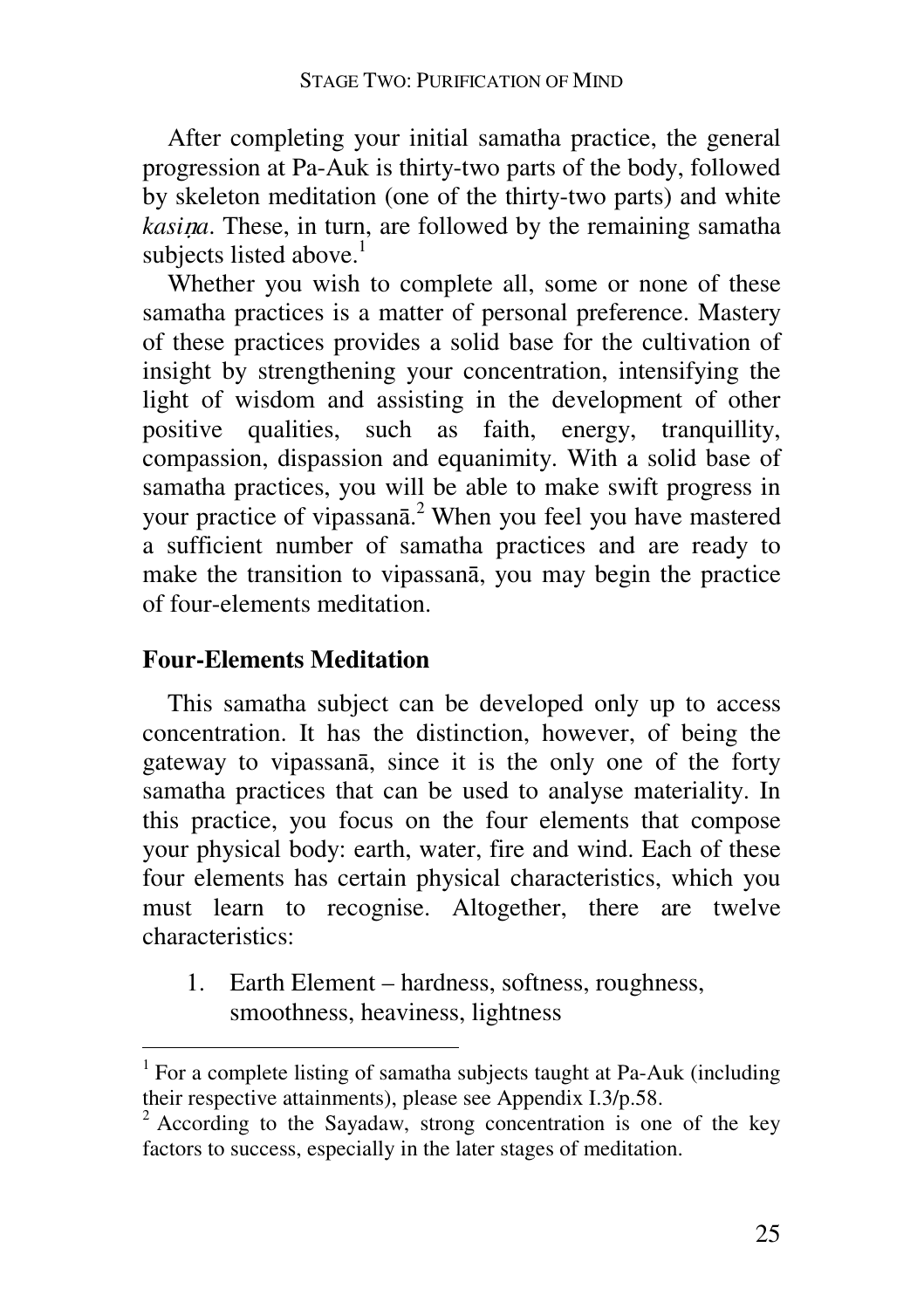- 2. Water Element flowing, cohesion
- 3. Fire Element heat, coldness
- 4. Wind Element supporting, pushing

Your practice begins by discerning each of the twelve characteristics individually, starting with pushing and followed by hardness, roughness, heaviness, and so on.<sup>1</sup> Eventually, you will be able to discern all twelve characteristics together. At that point, you will see only elements, not a person or self. As concentration develops, you will begin to see a smoky grey light.<sup>2</sup> If you continue to concentrate on the four elements, that light will become whiter and brighter until your entire body appears as if it were a solid block of transparent ice. Maintaining your concentration on the four elements within that "block of ice," you will see it begin to sparkle and emit light. When you can concentrate on the four elements in that sparkling form for at least half an hour, you have reached access concentration.

With that light, you will be able to penetrate and break down the solid mass of the body into trillions of infinitesimal particles, called *rūpa kalāpas*. 3 You will see these particles arise and pass away with tremendous speed. This completes the development of four-elements meditation as a samatha practice. You may now proceed to the next stage of purification, purification of view, by analysing these rūpa kalāpas; or, if you have not already done so and would prefer to develop absorption concentration at this time, you may continue with other samatha practices before returning to fourelements meditation and progressing on to the analysis of materiality.<sup>4</sup>

<sup>&</sup>lt;sup>1</sup> This order is based on ease of discernment; for details, see K&S/p.119.

 $2$  Meditators who have developed strong jhana concentration will pass through this stage very quickly.

<sup>&</sup>lt;sup>3</sup> **R***ūpa kalāpa*: literally "materiality-cluster."<br><sup>4</sup> For an overview of the meditation options at Pa-Auk Forest Monastery, please see Appendix I.4/p.59.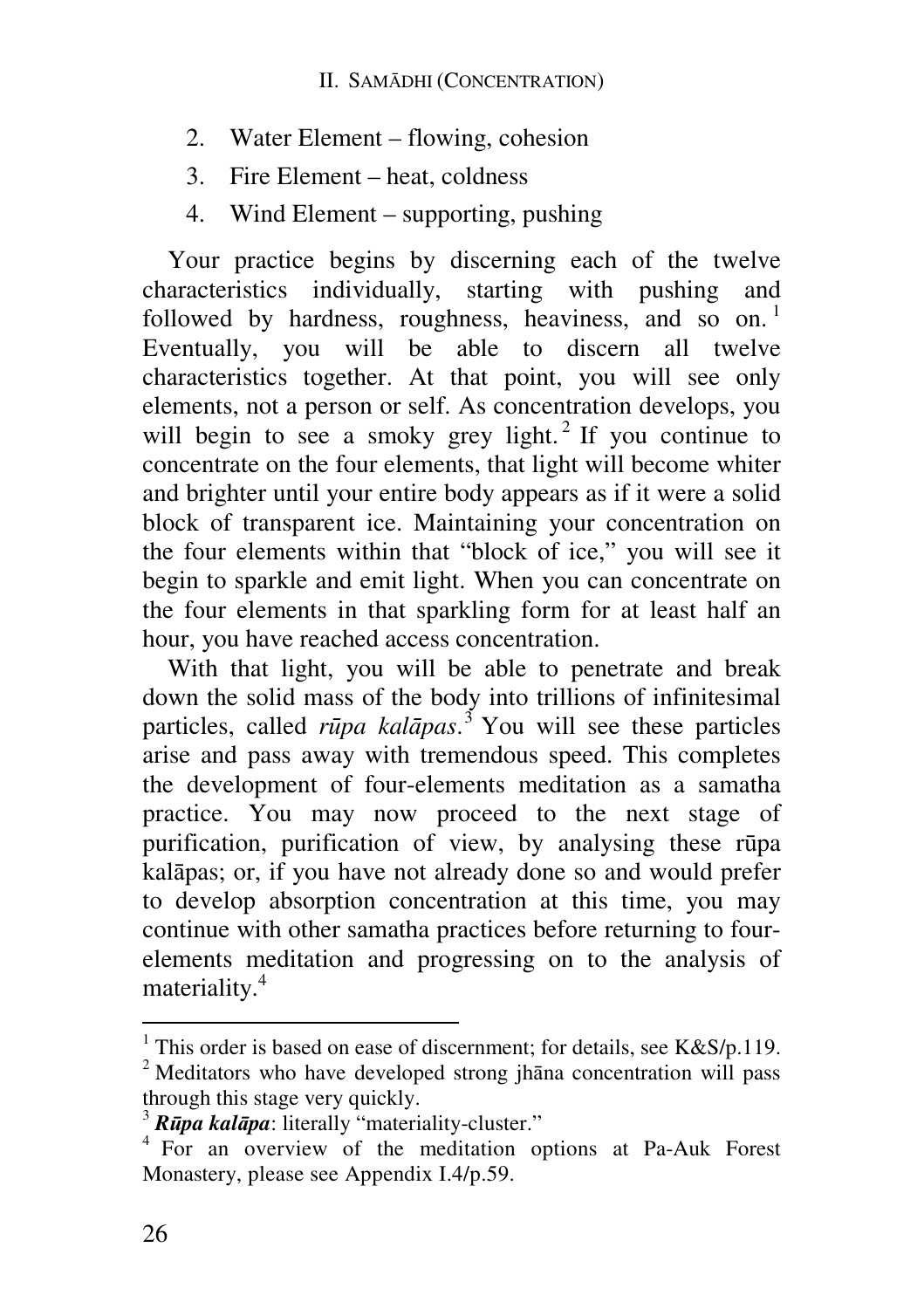# *Three*

# **Paññā (Wisdom)**

Paññā consists of Right View and Right Intention.

- Right View<sup>1</sup> begins with a correct understanding of kamma and rebirth, and culminates in the correct understanding of the Four Noble Truths.
- Right Intention is the correct application of the mind in accordance with Right View. In practical terms, this constitutes thoughts that are free from sensual desire, ill-will and cruelty.

To develop paññā (wisdom) means to replace wrong view<sup>2</sup> with Right View, and wrong intention with Right Intention.

<sup>1</sup> **Right View** (*sammā di*tt*hi*): AA.I.16.2 describes five kinds of Right View: (1) Kamma-Ownership Right View; (2) Jhāna Right View; (3) Vipassanā Right View; (4) Path Right View and (5) Fruition Right View. Each of these five views offers a progressive level of insight into the Four Noble Truths; only views 4 and 5, however, are able to know and see the Four Noble Truths as they really are (at the level of ultimate reality). For details, see path and fruition knowledge; also M.117.5-9, K&S/p.30 & Answers 7.9-7.10, and WK/pp.58-59,88,129,224.

<sup>&</sup>lt;sup>2</sup> **Wrong view** (*micchā diṭṭhi*): literally "wrong seeing;" an erroneous belief, opinion or theory, rooted in identity view – the false belief in a self. There are twenty different kinds of identity view (described in footnote 1/p.45), and from these arise further wrong views, such as those about the nature of the world, kamma and kamma result, God and man, existence and non-existence, etc. When clung to, such views can easily grow into dogmas, belief-systems and ideologies, and thus become a source of great suffering, both for oneself and others. Especially (*Continued on next page*)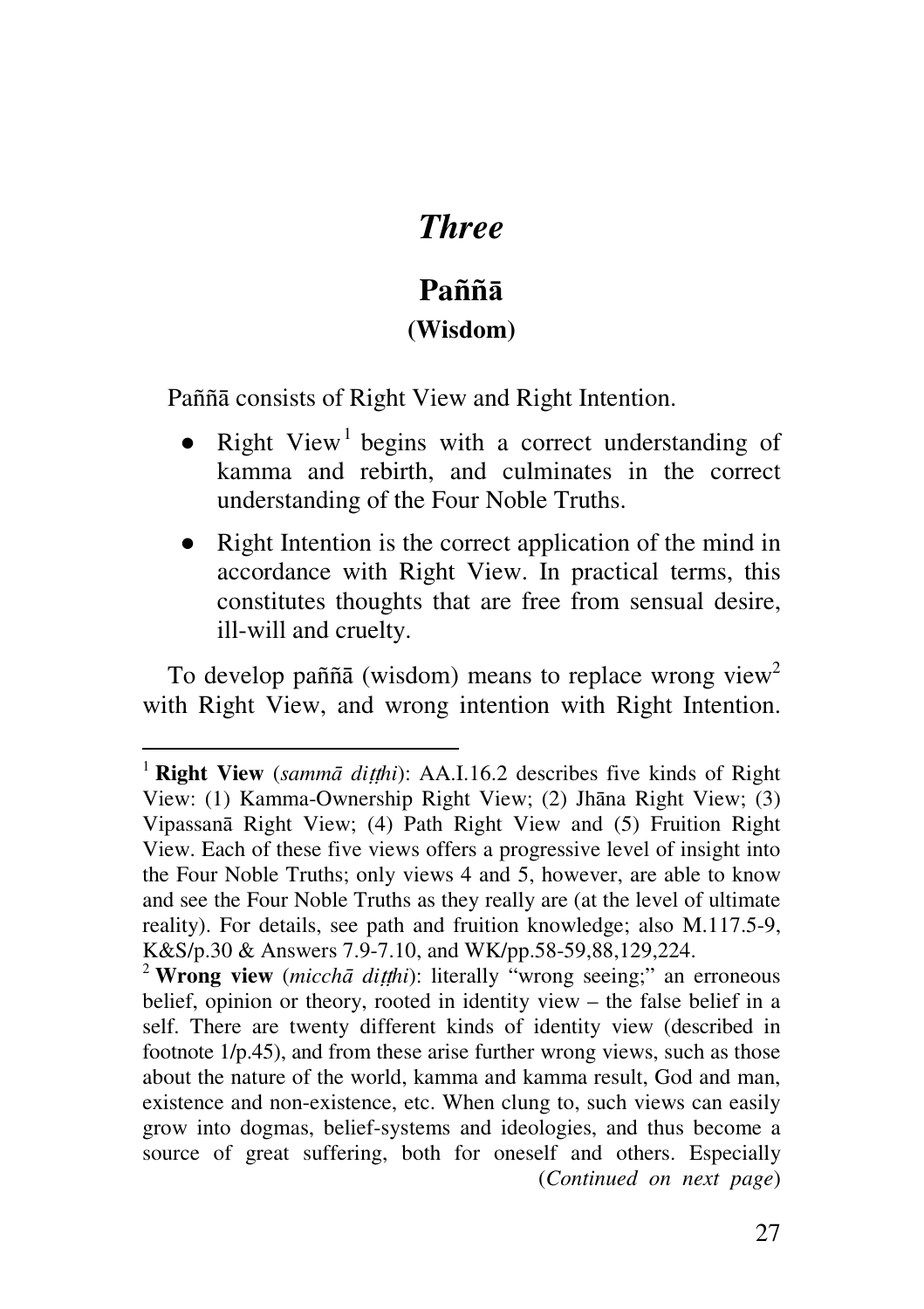One with wrong view "is like a blind man who wanders about the earth, encountering now right and now wrong paths, now heights and now hollows, now even and now uneven ground... Hence this is said:

> 'As one born blind, who gropes along Without assistance from a guide, Chooses a road that may be right At one time, at another wrong, So while the foolish man pursues The round of births without a guide, Now to do merit he may choose And now demerit in such plight. But when the  $Law<sup>1</sup>$  he comes to know And penetrates the Truths<sup>2</sup> beside, Then ignorance is put to flight At last, and he in peace may go."<sup>3</sup>

-

harmful are those wrong views that deny the workings of kamma, since such views inevitably lead to the performance of unwholesome actions. According to the Buddha, "No other thing than wrong views do I know… whereby to such an extant the unwholesome things not yet arisen arise… and the wholesome things already arisen disappear (A.I.22)." Wrong view is classified as an unwholesome mental factor and is also the first factor of the eightfold wrong path. For details, see D.1.1.29-3.29, M.60.5-9 and WK/pp.120-121.

<sup>&</sup>lt;sup>1</sup> Law: Dhamma; teaching of the Buddha; Ultimate Truth.

<sup>2</sup> **Truths**: the Four Noble Truths.

<sup>&</sup>lt;sup>3</sup> Vis.XVII.118-119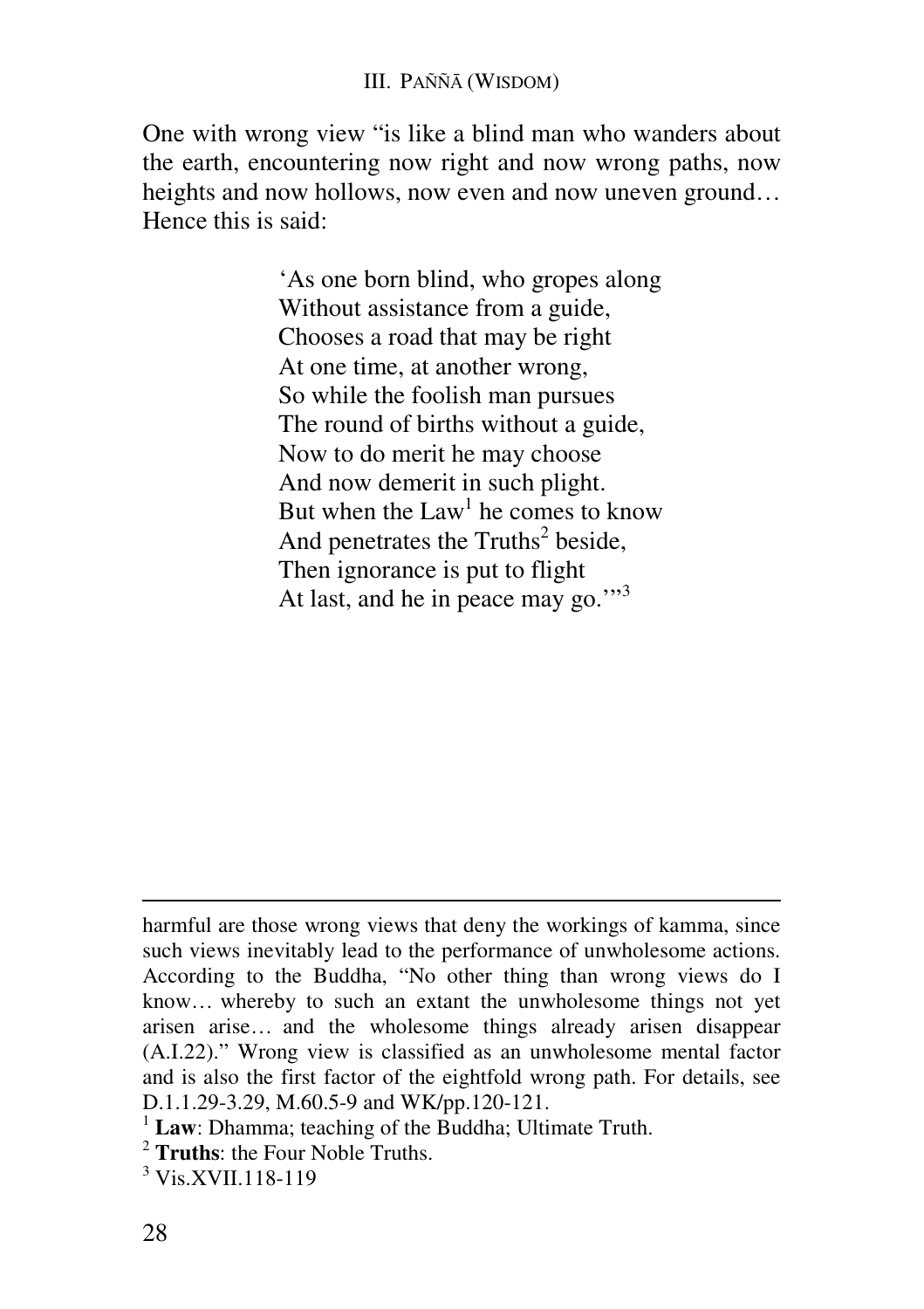#### **Stage Three**

#### **Purification of View**

*The Analysis of Ultimate Materiality and Ultimate Mentality* 

#### **How to Analyse Materiality**

Because rūpa kalāpas arise and pass away so quickly, you may find at first that they are difficult to analyse. They appear as extremely small particles, with a definite size and shape, but that is because you have not yet completely penetrated the illusion of compactness. $<sup>1</sup>$  To penetrate that illusion, you should</sup> ignore the arising and passing away of kalāpas and focus solely on the four elements in each kalāpa. Once you can discern the four elements, you will be able to analyse additional types of materiality.

Every kalāpa comprises at least eight types of materiality:

| 1. Earth Element | 5. Colour            |
|------------------|----------------------|
| 2. Water Element | 6. Odour             |
| 3. Fire Element  | 7. Flavour           |
| 4. Wind Element  | 8. Nutritive Essence |
|                  |                      |

Some kalāpas include a ninth type of materiality: the lifefaculty element. And some include a tenth type of materiality (the previous nine, plus one of the following three): a transparent-element;  $2^{2}$  a heart-element;  $3$  or a male or female

<sup>&</sup>lt;sup>1</sup> For an explanation of the different kinds of compactness, please see K&S/p.126 & Answer 1.3.

 $2$  Distinctive transparent-elements can be found in each of the five physical sense organs: eye, ear, nose, tongue and body. For a detailed description of the ten types of materiality, please see K&S: Chapter 4.

<sup>&</sup>lt;sup>3</sup> Kalāpas containing a heart-element are found only in the heart, the sixth sense organ, which is the base for the mind faculty (mentality).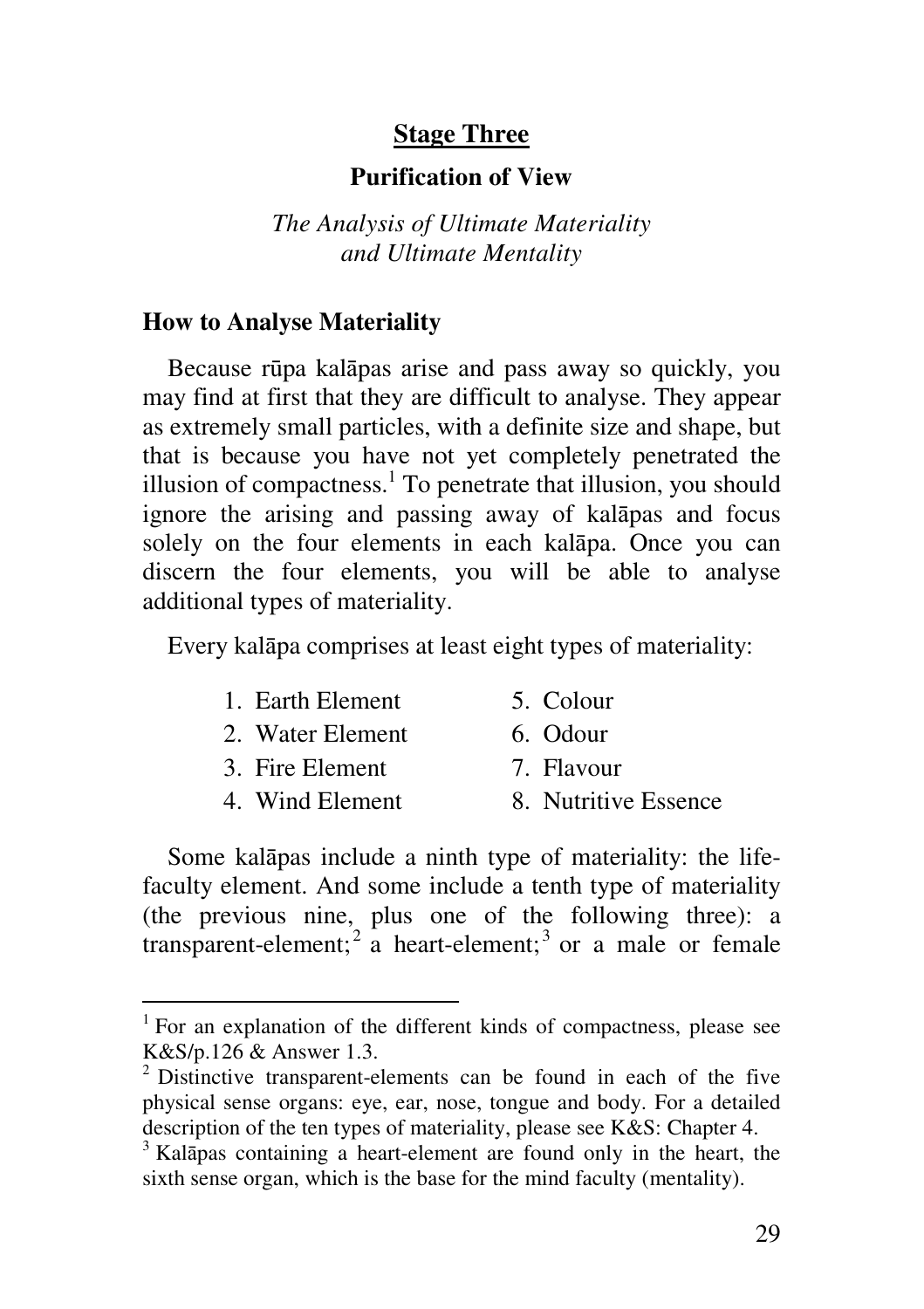sex-element.<sup>1</sup> These eight to ten types of materiality, found in every kalāpa, are the primary constituent qualities of matter and cannot be broken down any further. They are what define ultimate materiality within your own body.

After completing this analysis of internal materiality, you should follow the same procedure for external materiality – the materiality of other living beings and inanimate objects.

#### **How to Analyse Mentality**

To discern mentality, you begin by entering the first jhāna, or access concentration if four-elements meditation has been your exclusive samatha practice. Emerging from jhāna (or access concentration), you then discern the five jhāna factors associated with that state of concentration, and after that, the jhāna consciousness and each of its associated mental factors (in this case, a total of thirty-three mental factors).<sup>2</sup> The same procedure is repeated with the second, third and fourth  $\overline{\mathfrak{j}}$ hānas.<sup>3</sup>

Once you have discerned the four jhāna consciousnesses (and their associated mental factors), you need to discern other types of consciousness, for example, those consciousnesses that arise upon seeing an object, hearing a sound, feeling a touch, etc.

With practice, you will be able to discern and analyse up to eighty-nine different types of consciousness, according to your level of development in meditation, and fifty-two associated mental factors. You will see these consciousnesses and their concomitant mental factors arise and pass away in rapid

<sup>&</sup>lt;sup>1</sup> Kalāpas containing a male or female sex-element are found throughout the body, in all six sense organs.

 $2^{2}$  Every consciousness arises with a minimum of seven to a maximum of thirty-three associated mental factors; of these, seven are always present in every mind-moment. They are: (1) contact, (2) feeling, (3) perception, (4) volition, (5) one-pointedness, (6) life-faculty and (7) attention.

<sup>&</sup>lt;sup>3</sup> For a listing of the four jhanas and their associated jhana factors, please see Appendix I.1/p.57.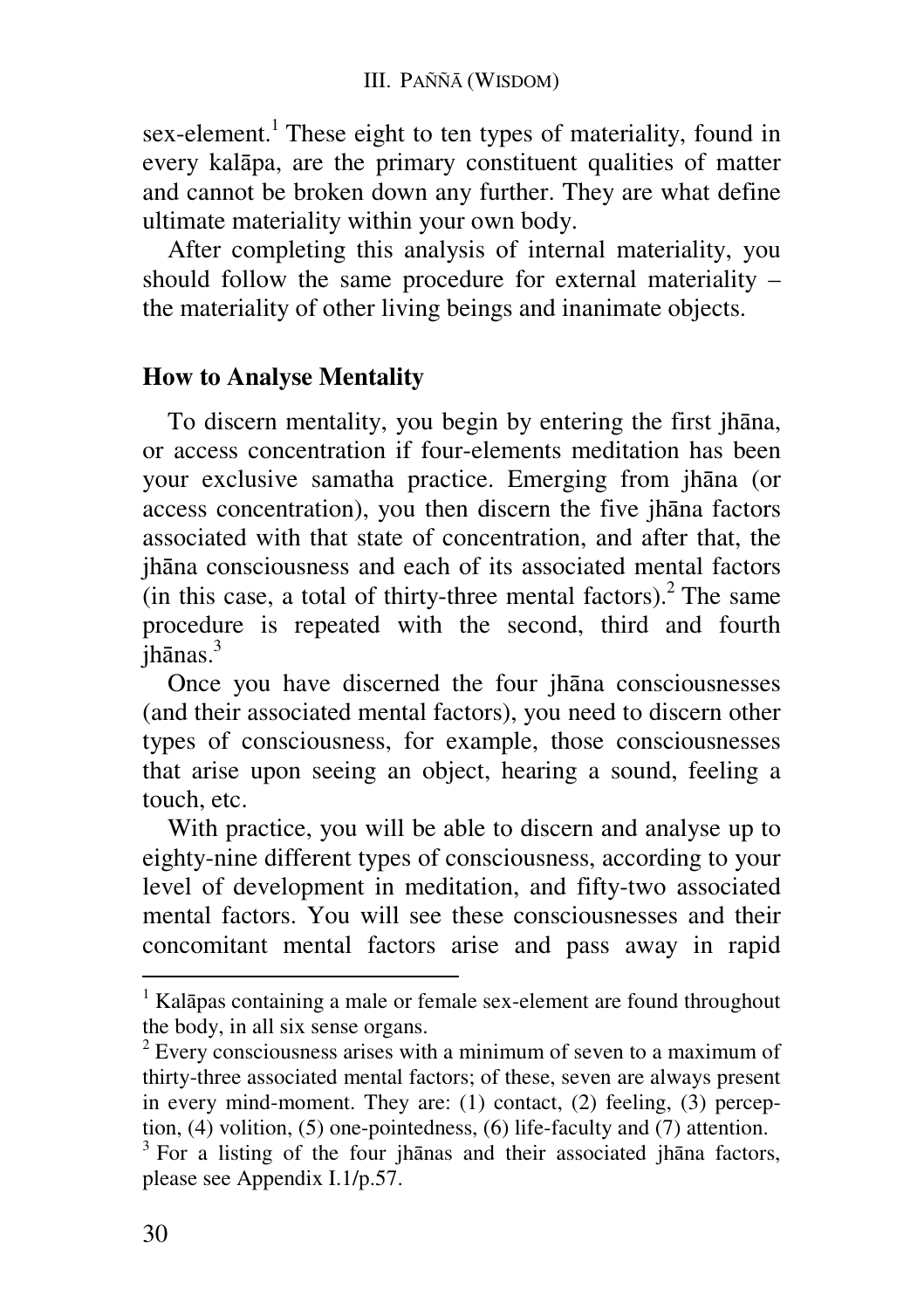succession, in fact, seventeen times faster than rūpa kalāpas. Each type of consciousness falls into one of three broad categories: wholesome, unwholesome and indeterminate. Associated mental factors also fall into three broad categories: beautiful (wholesome), unwholesome and ethically variable. All these different types of consciousness, along with their associated mental factors, are what define ultimate mentality in regard to your own mind.

After completing this analysis of internal mentality, you follow the same procedure for external mentality, by analysing the minds of other living beings.<sup>1</sup> You should repeat these two analyses again and again, alternating between internal and external mentality, as you gradually extend your range of perception throughout the infinite universe.

Lastly, you analyse materiality and mentality together, as before, both internally and externally. At this stage, you will not see any beings or persons existing anywhere, only ultimate materiality and ultimate mentality – this insight-knowledge is called the knowledge of analysing mentality-materiality.<sup>2</sup> To know and see materiality and mentality in this manner is to know and see the five aggregates of clinging, and to know and see the five aggregates of clinging is to know and see the First Noble Truth – the Noble Truth of Suffering.

 1 This procedure does not enable you to discern the minds of other beings individually, only in a general way. The ability to penetrate and know the minds of others individually is one of the five mundane higher powers (called "direct knowledges" in the *Visuddhimagga*). For an explanation of the higher powers, see Vis: Chapters XII-XIII.

<sup>2</sup> **The knowledge of analysing mentality-materiality**: This is the first of the sixteen insight-knowledges (listed on p.40 and described in detail in K&S: Chapters 4-7). The second insight-knowledge, the knowledge of discerning cause and condition, will be discussed in the next stage of purification, purification by overcoming doubt. After you have developed these two knowledges, you will need to complete them again, according to their individual characteristic, function, manifestation and proximate cause. This will be explained by your teacher at the time of actual practice.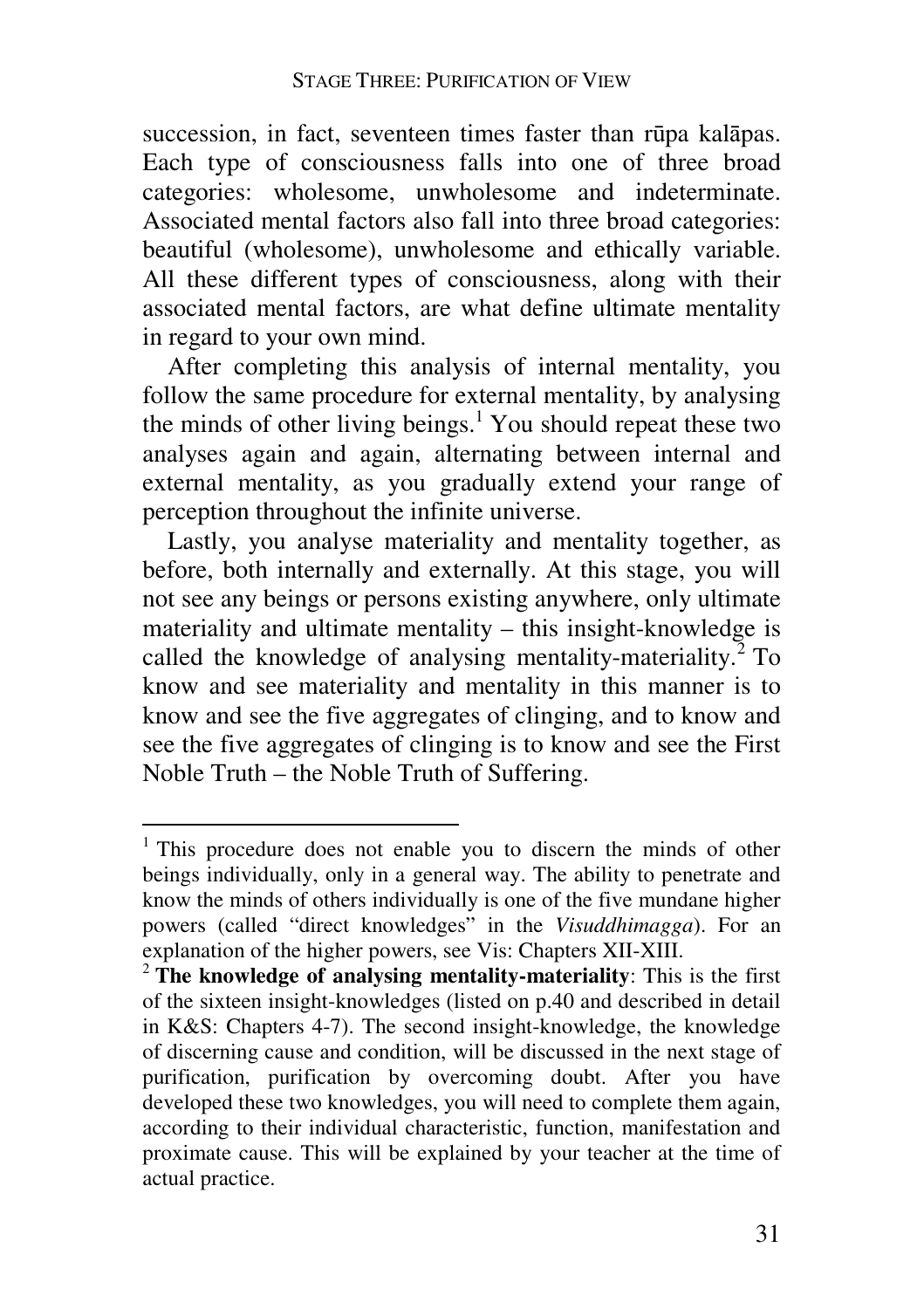## **Stage Four**

#### **Purification by Overcoming Doubt**

#### *Seeing Dependent Origination*

Before you can realize Nibbāna, the Third Noble Truth, you need to know and see not only the First Noble Truth, but also the Second Noble Truth – the Noble Truth of the Origin of Suffering. In the *Titthāyatana Sutta* of the *Anguttara Nikāya*, the Buddha explains the Second Noble Truth as follows:

 "And what, bhikkhus, is the Noble Truth of the Origin of Suffering?

- (1) With ignorance as condition,
- (2) Volitional formations<sup>1</sup> [come to be];
- (3) With volitional formations as condition, consciousness;
- (4) With consciousness as condition, mentality-materiality;
- (5) With mentality-materiality as condition, the six sensebases [eye, ear, nose, tongue, body and mind];
- (6) With the six sense-bases as condition, contact;
- (7) With contact as condition, feeling;
- (8) With feeling as condition, craving;
- (9) With craving as condition, clinging;
- (10) With clinging as condition, existence;
- (11) With existence as condition, birth;
- (12) With birth as condition, ageing and death, sorrow, lamentation, pain, grief and despair come to be.

<sup>&</sup>lt;sup>1</sup> **Volitional formations** (*sankhāra*): in this context, the active aspect of forming, namely "kamma," which comprises the wholesome and unwholesome volitional actions of body, speech and mind that condition the future states of living beings. For an explanation of kamma, please see WK/pp.42-43, BD: *sa*v*khāra*, AS.V.18-33 and Vis: Chapter XIX.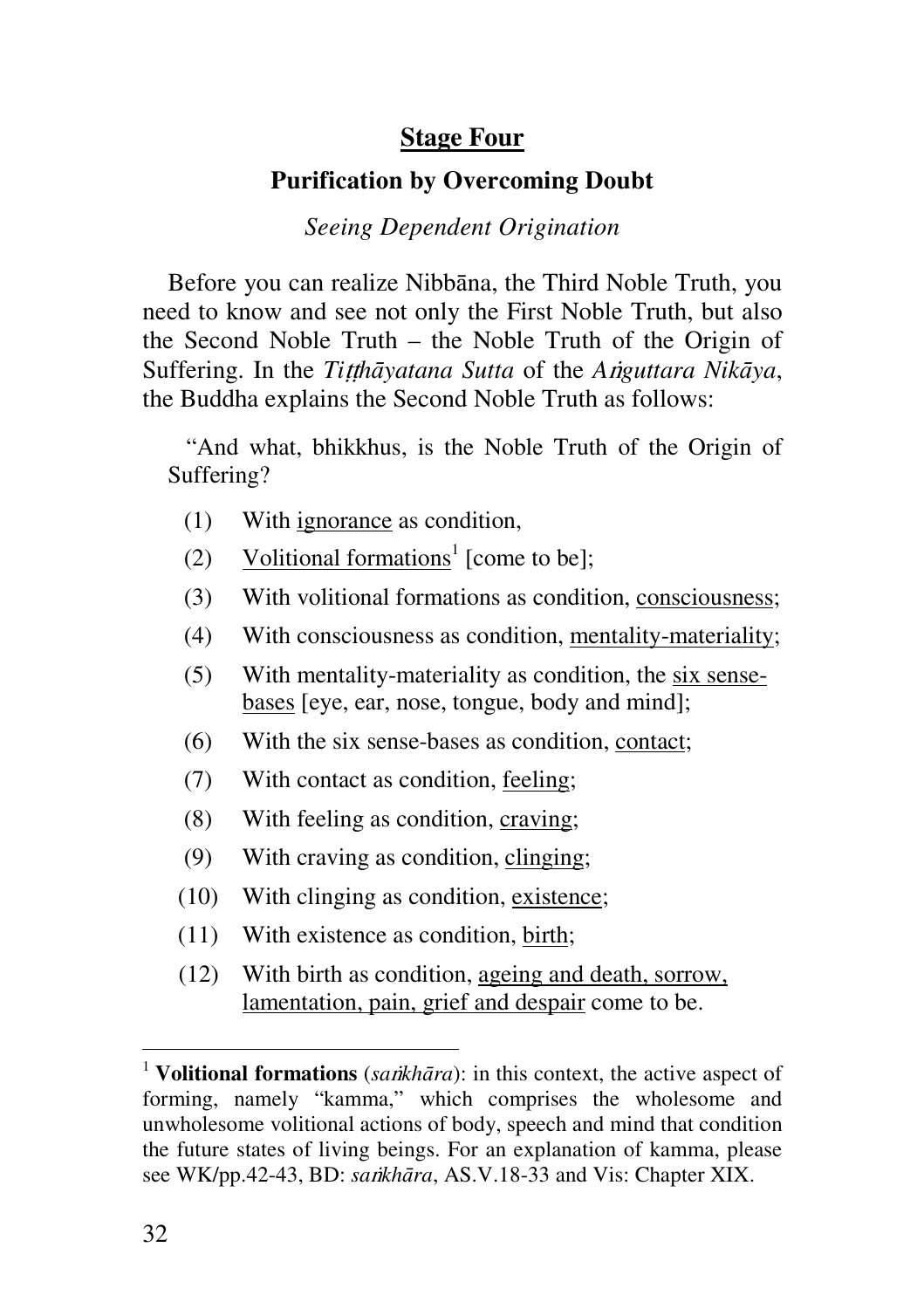Such is the origin of this entire mass of suffering. This, bhikkhus, is called the Noble Truth of the Origin of Suffering."<sup>1</sup>

The twelve underlined links listed above form the cycle of dependent origination, a teaching that explains how materiality and mentality condition one another over the three periods of time: past, present and future. The Buddha considered dependent origination to be one of his most important teachings, without which it is impossible to arrive at a correct understanding of the Four Noble Truths: "One who sees dependent origination sees the Dhamma, and one who sees the Dhamma sees dependent origination."<sup>2</sup>

Through a meditation practice that utilises the framework of dependent origination as its guiding principle, you will be able to analyse the workings of cause and effect on a psychophysical level. This analysis is not the result of psychic power; rather, it is the result of the power of insight-knowledge, which arises from your previous analysis of ultimate materiality and ultimate mentality. Coupled with strong concentration, this insight-knowledge – called the knowledge of discerning cause and condition<sup>3</sup>  $-$  is able to know and see each of the individual components of dependent origination, as well as the causeand-effect relationships between them. This analysis will show you exactly how and why suffering is the inevitable result of ignorance and craving.

To begin the practice of seeing dependent origination, you choose a moment in your recent past that allows you to analyse the previous materiality and mentality of your own body and mind. Starting from that point, you trace the causes and conditions back in time, link after link, to your prenatal stage and then to your first moment of consciousness at the time of conception. With the strength of concentration that you

 1 A.III.61 *Ti*tt*hāyatana Sutta* (Sectarian Doctrines Discourse)

<sup>2</sup> M.28.28 *Mahāhatthipadopama Sutta* (The Greater Discourse on the Simile of the Elephant's Footprint)

 $3$  For details on this insight-knowledge, please see K&S: Chapter 6.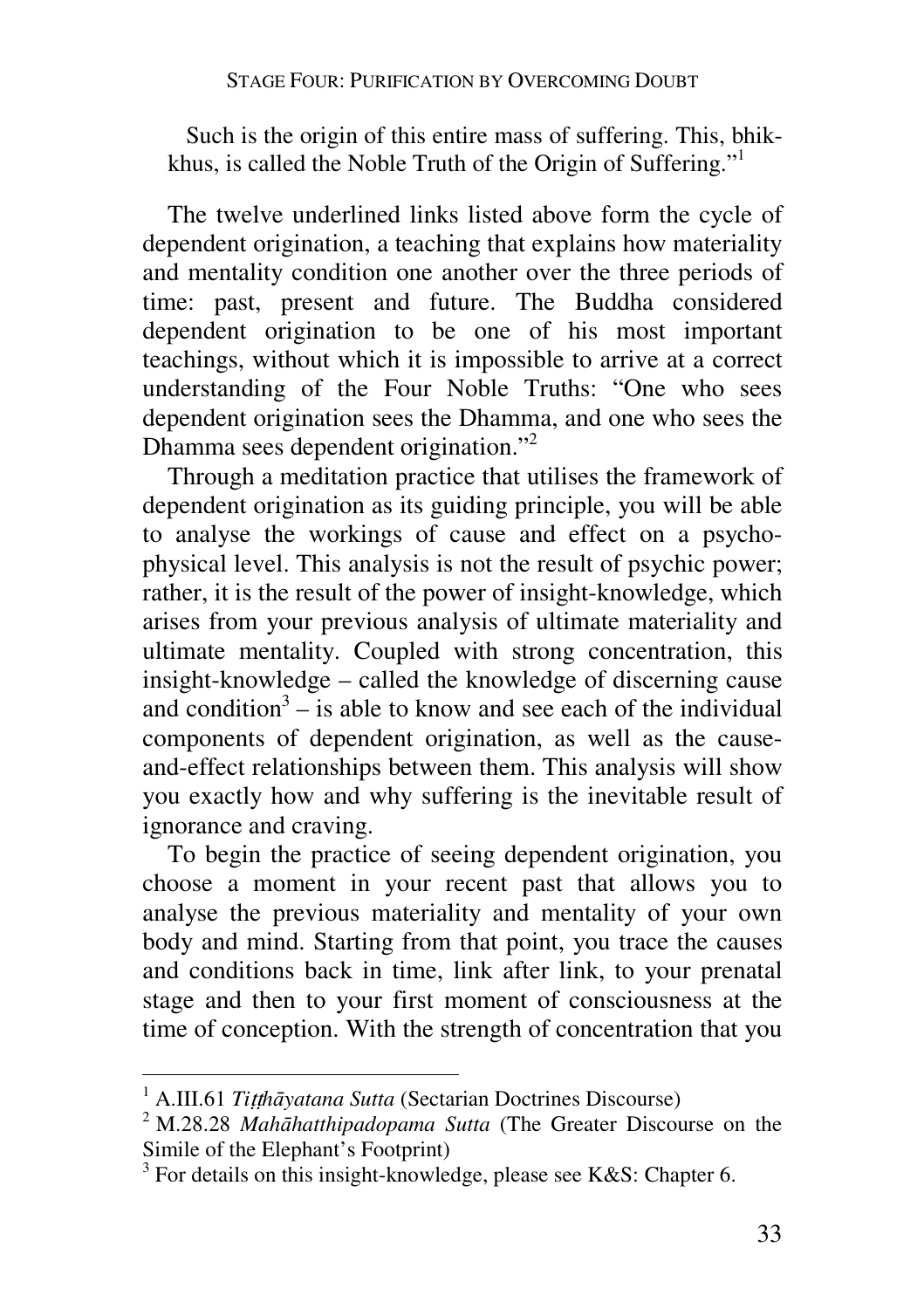have developed through the practice of samatha, you will then be able to go back and discern your last moments of consciousness at the time of death in your previous life. You will clearly see how your human birth and its circumstances are the direct result of past kamma that matured at that time .

Again, you trace the causes and conditions of that mentality (and materiality) back to the time of death in a second previous life, in a third previous life, and so on, going back as many lives as you can.<sup>1</sup> As you continue to practise in this manner, certain dominant patterns will begin to emerge. You will come to see:

- **●** How the actions that you consciously perform (your kamma) are driven by ignorance and craving.
- **●** How you may experience the result of a particular action in one of three time periods: in the same life that the action is performed; in the following life; or in a subsequent future life.
- **●** How wholesome thoughts, speech and physical actions can produce only wholesome (pleasant) results.
- **●** How unwholesome thoughts, speech and physical actions can produce only unwholesome (painful) results.
- **●** How the kammic force of a particular action can carry over for many lifetimes (even aeons) until it finally produces its wholesome or unwholesome result.

Now you can understand how avoiding unwholesome kamma can prevent future suffering; also, how performing wholesome kamma can lead to a happier life and even rebirth in a higher realm. However, even if you were to observe perfect sīla for a thousand lifetimes, perform numerous good works and cultivate the various jhānas, this alone would not be

 $\overline{a}$ 

<sup>&</sup>lt;sup>1</sup> Other methods for discerning dependent origination will be explained by your teacher at the time of practice (see K&S/pp.187,197).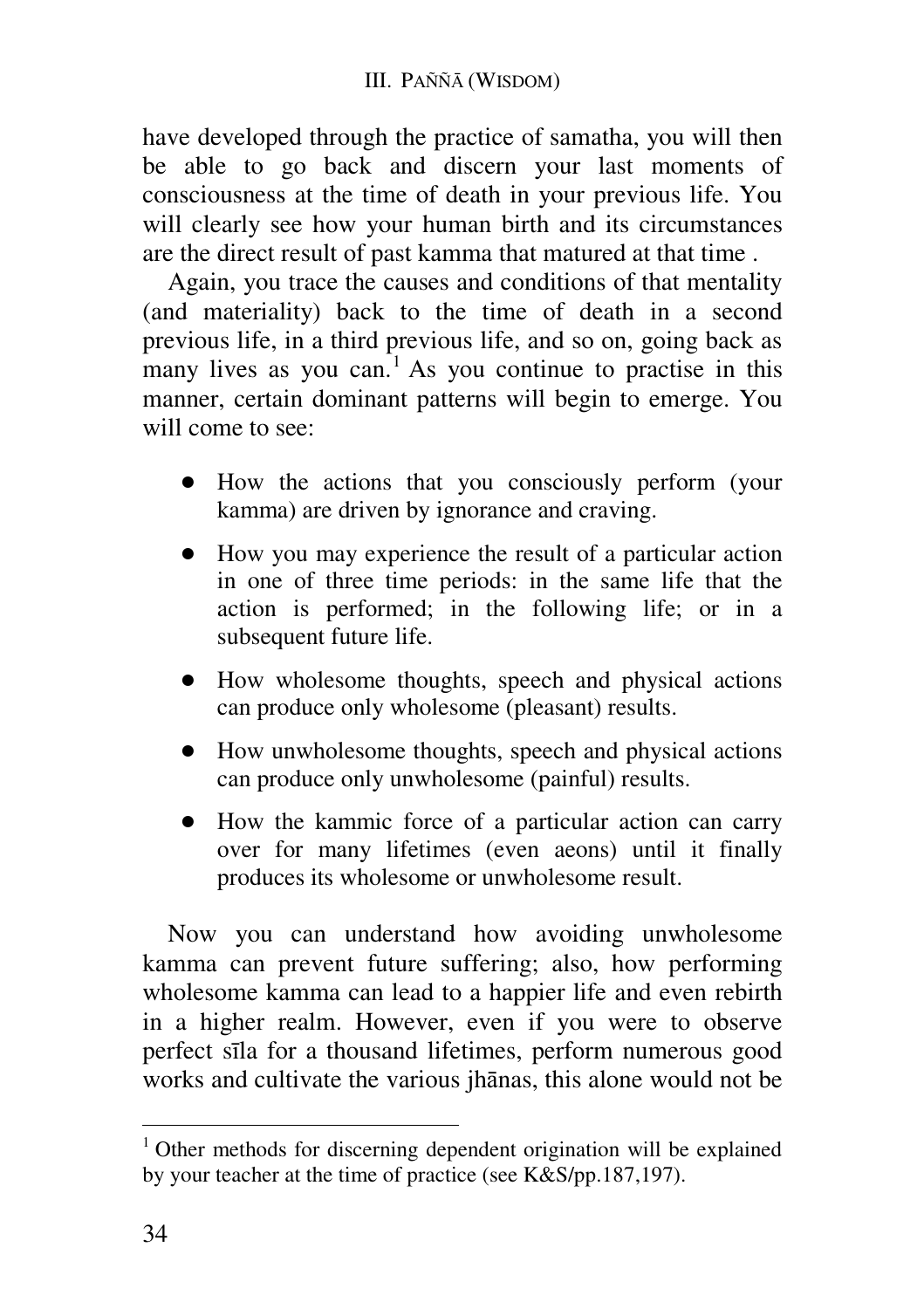enough to destroy ignorance and craving – the root of suffering.<sup>1</sup> Only paññ $\overline{a}$  has the power to do this – and to develop paññā, you must practise vipassanā. When your practice of vipassanā fully matures and you attain arahantship, all your volitional actions of body, speech and mind will become totally pure and cease to produce any new kamma. This attainment leads to the remainderless cessation of the five aggregates at the time of death, final release from the round of rebirth and the cessation of all suffering:

 "And what, bhikkhus, is the Noble Truth of the Cessation of Suffering?

- (1) With the cessation of ignorance,
- (2) Volitional formations cease;

 $\overline{a}$ 

- (3) With the cessation of volitional formations, consciousness ceases;
- (4) With the cessation of consciousness, mentalitymateriality ceases;
- (5) With the cessation of mentality-materiality, the  $\frac{six}{}$ sense-bases cease;
- (6) With the cessation of the six sense-bases, contact ceases;
- (7) With the cessation of contact, feeling ceases;
- (8) With the cessation of feeling, craving ceases;
- (9) With the cessation of craving, clinging ceases;

<sup>&</sup>lt;sup>1</sup> Jhāna states can temporarily suppress all mental defilements, even ignorance and craving, but these defilements remain as latent tendencies and become operative again as soon as one emerges from jhāna. Mastery of the jhānas can lead to rebirth in the higher fine-material or immaterial realms; however, even rebirth in such blissful realms is no guarantee that in some future life one may not fall back into lower realms of intense suffering. Once one falls into one of these "woeful realms," in most cases it is extremely difficult to escape; see footnote 3/p.45, Appendix I.6/p.61 and WK: notes A/p.55 & 134/p.245.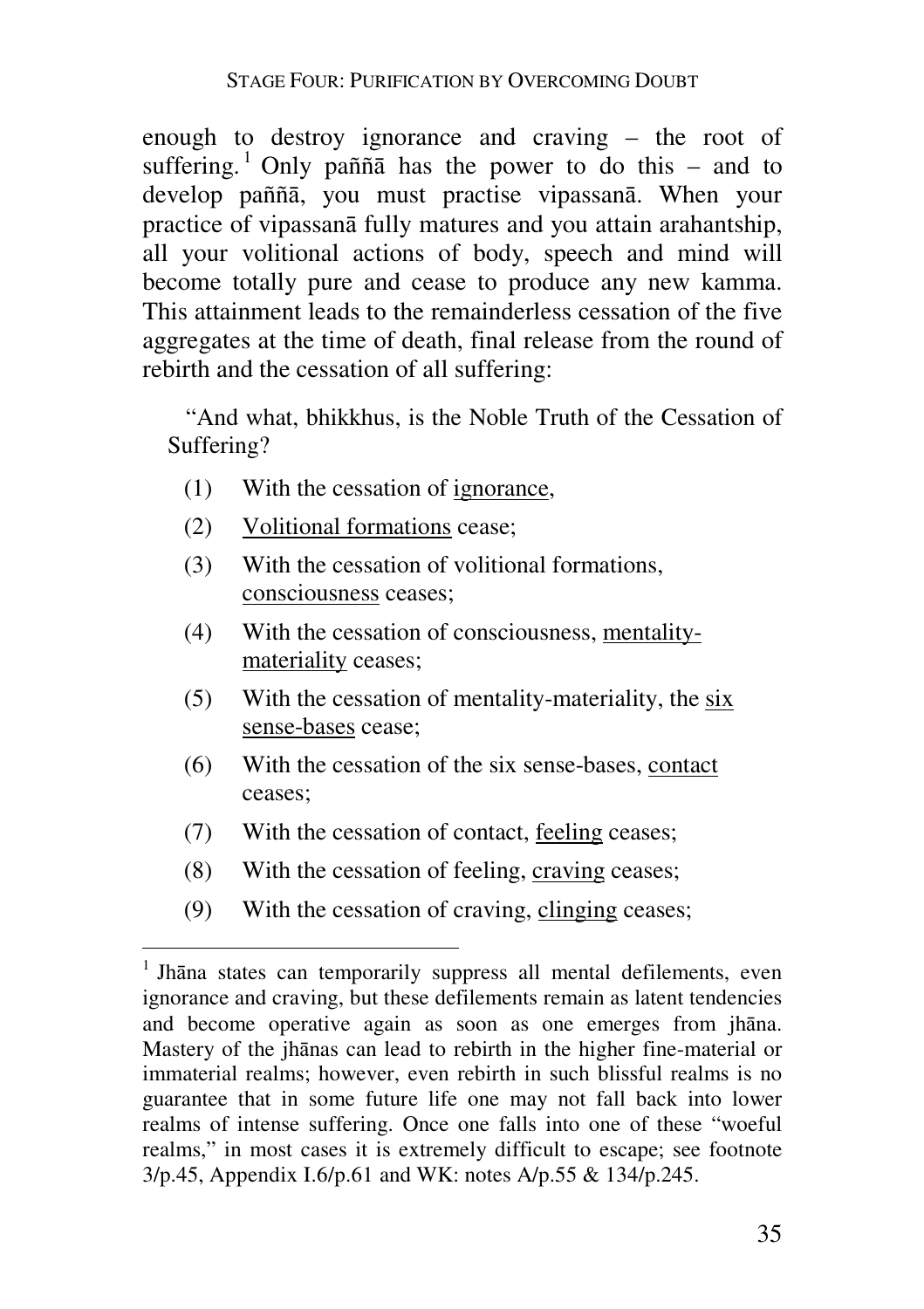#### III. PAÑÑĀ (WISDOM)

- (10) With the cessation of clinging, existence ceases;
- (11) With the cessation of existence, birth ceases;
- (12) With the cessation of birth, ageing and death, sorrow, lamentation, pain, grief and despair cease."<sup>1</sup>

Until such time as these twelve links cease without remainder, you will not be totally free from suffering. Unlike others, however, you now have the means to corroborate these teachings. This is accomplished by discerning your future lives in the same way that you discerned your past lives. You should continue to discern your future lives up to the time of arahantship, when the links of ignorance and craving cease, $2$ and then to your future Parinibbāna at the time of death, when the five aggregates also cease. Depending on various wholesome causes and conditions, it is possible that your future Parinibbāna will occur either in this life, your next life, or in one of your subsequent future lives.<sup>3</sup>

At this point, you have completed the knowledge of discerning cause and condition. You now understand that materiality and mentality are simply the effect of past causes and will, in turn, become the cause of future effects – that besides these causes and effects, there is neither a person nor a living being. Having purified your mind of doubt about the reality of past and future existences, and the workings of kamma, you may now proceed to the next stage of purification and undertake the practice of vipassanā.

 1 A.III.61 *Ti*tt*hāyatana Sutta* (Sectarian Doctrines Discourse)

 $^{2}$  A total of six links – links 1, 2, 8, 9, 10 and 11 – cease at this time, effectively ending the cycle of dependent origination (in this context, link 10 refers primarily to kamma that has the power to produce rebirth). Links 3-7 (the five aggregates of the arahant) continue to function up to the time of death, when they also cease. For details, see K&S/pp.22- 25,196; BD: *Karma*; A.IV.118 and WK/pp.106-108,350.

<sup>&</sup>lt;sup>3</sup> However, if you stop meditating or engage in some unwholesome activity, the conditions will have changed, in which case the future results will also be different.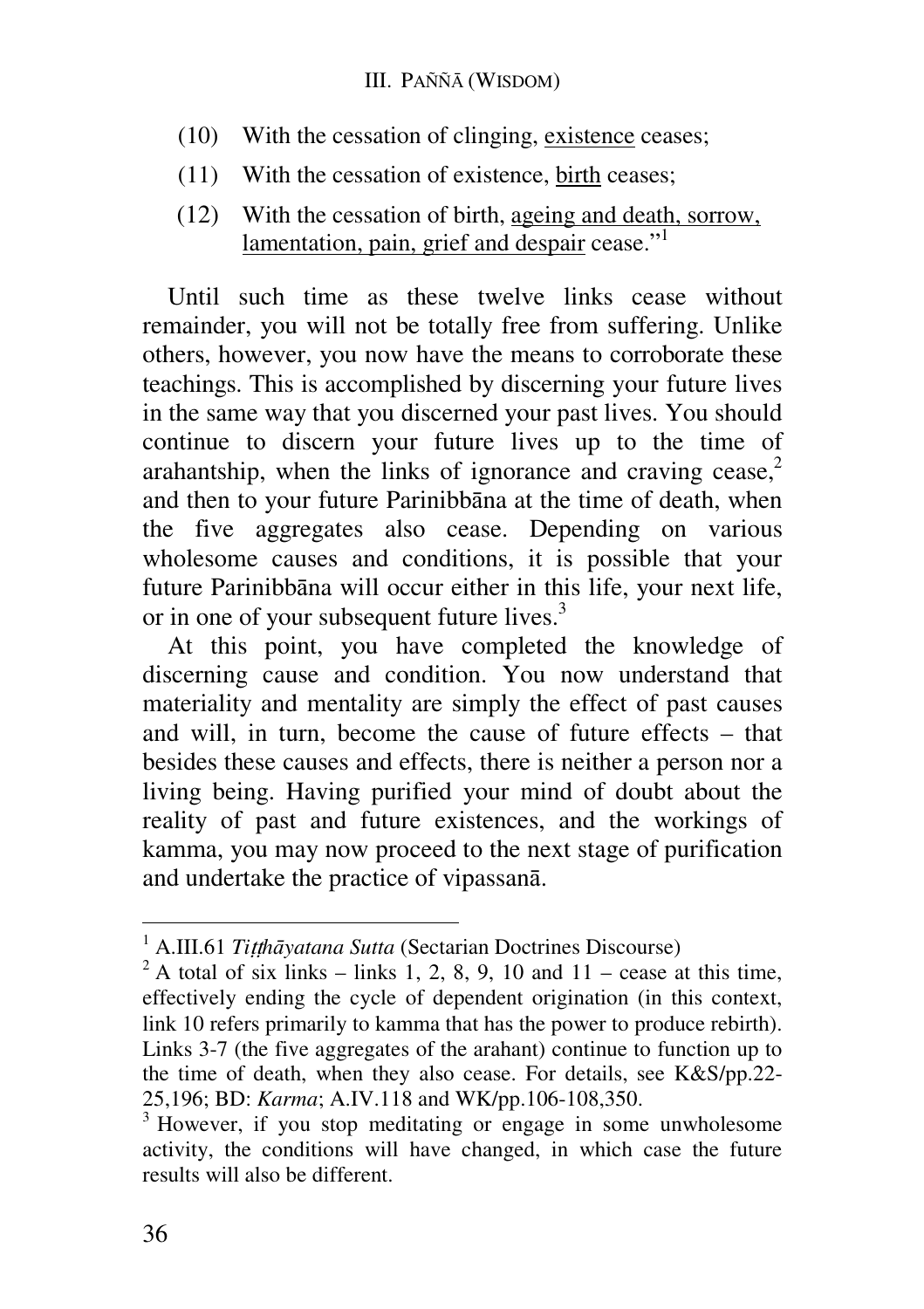## **Stage Five**

## **Purification by Knowledge and Vision of What is and What is Not the Path**

### *The Practice of Vipassanā*

The formal practice of vipassanā begins by discerning the three characteristics of impermanence, suffering and non-self in each of the following categories of formations: $<sup>1</sup>$ </sup>

- Two categories materiality and mentality
- $\bullet$  Five categories the five aggregates
- Twelve categories the twelve factors of dependent origination
- Twelve categories the six sense-bases (eye-, ear-, nose-, tongue-, body- and mind-base), plus the six sense-objects (sights, sounds, smells, tastes, etc.)
- **●** Eighteen categories the six sense-bases, the six sense-objects and their respective six consciousnesses (eye-, ear-, nose-, tongue-, body- and mindconsciousness)

In the *Phe*n*api*nd*ūpama Sutta* of the *Sa*m*yutta Nikāya*, the Buddha explains how to examine the five aggregates:

"So too, bhikkhus, whatever kind of materiality there is… whatever kind of feeling… perception… mental formation... [or] consciousness... whether past, future or present, internal or external, gross or subtle, inferior or superior, far or near, a bhikkhu sees it, contemplates it and carefully investigates it."<sup>2</sup>

 $\overline{a}$ 

<sup>&</sup>lt;sup>1</sup> **Formations** (*sankhāra*): in this context, the passive aspect of forming,

i.e. anything formed or conditioned; the five aggregates.

<sup>2</sup> S.22.95 *Phe*n*api*nd*ūpama Sutta* (Lump of Foam Discourse)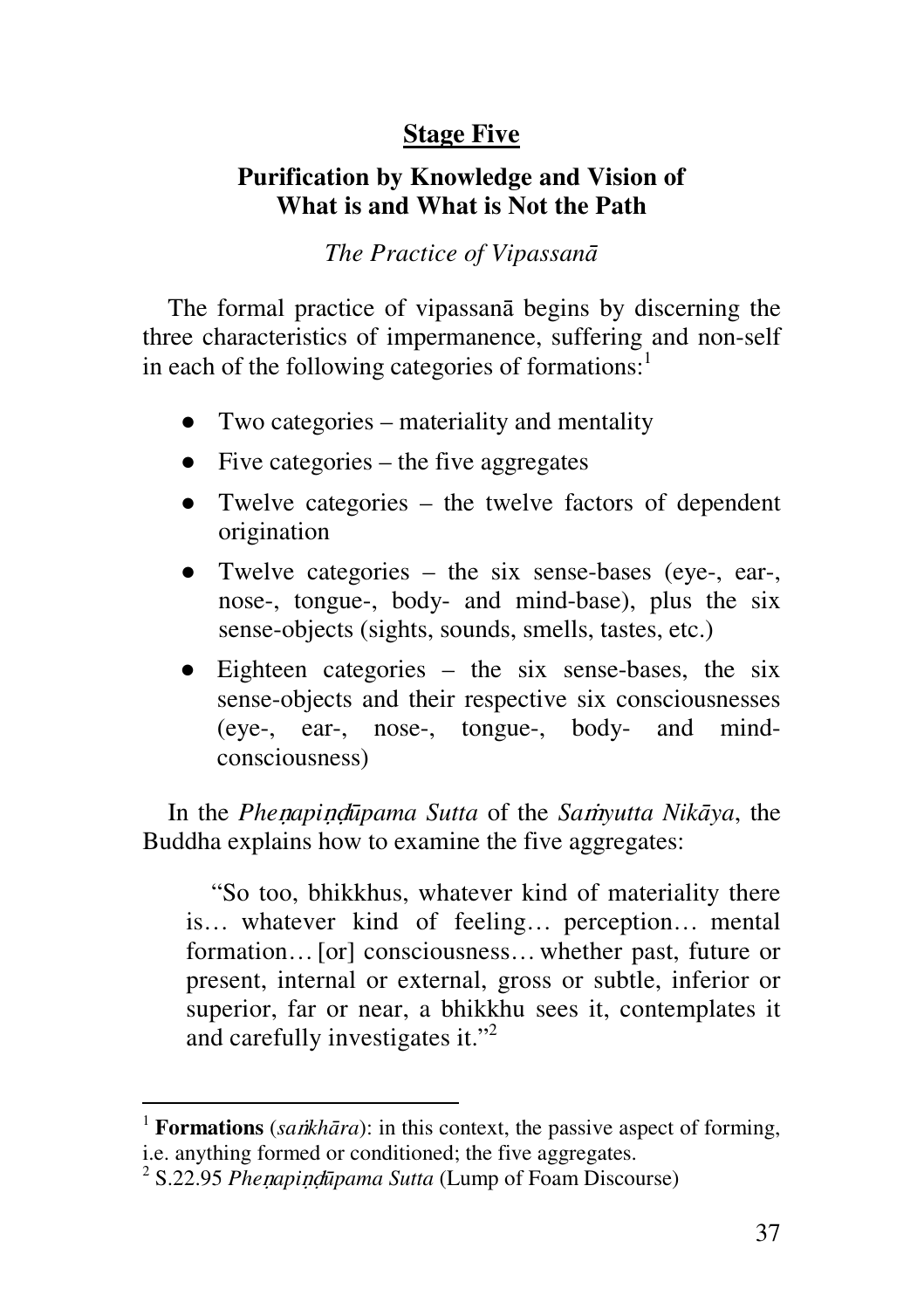This is the standard you should apply in your practice of vipassanā, as you carefully examine each of the categories listed above. For example, you should examine the two categories of materiality and mentality, not only in your present life, but also in your past and future lives, extending your range of perception throughout the infinite universe.

Once you have completed a thorough examination of every category, you will clearly see how impermanence, suffering and non-self pervade all aspects of materiality and mentality, including their causes – this insight-knowledge is called the knowledge of comprehension.<sup>1</sup> Now you understand what the Buddha meant when he referred to the three characteristics as "a firm condition, an immutable fact and a fixed law."<sup>2</sup> With this understanding, you are now ready to move on to the next insight-knowledge, called the knowledge of arising and passing away.<sup>3</sup>

The knowledge of arising and passing away actually consists of two knowledges: (*i*) knowledge of the causal (the causal arising and passing away of formations) and (*ii*) knowledge of the momentary (the momentary arising and passing away of formations). Knowledge of the causal is developed from your previous analysis of dependent origination, and knowledge of the momentary, from your previous analysis of materiality and mentality.

To proceed, you once again divide formations into categories, and then, according to the appropriate method of insight – either causal or momentary – examine each category as before: in your present, past and future lives, extending your range of perception throughout the infinite universe. As you continue to practise in this manner, it is possible that one or more of the ten imperfections of insight may arise.

<sup>&</sup>lt;sup>1</sup> For details on how to develop the knowledge of comprehension, please see K&S/pp.213-220.

 $\bar{2}$ A.III.134 *Uppādā Sutta* (Arising Discourse)

<sup>&</sup>lt;sup>3</sup> For details on how to develop the knowledge of arising and passing away, please see K&S/pp.220-226.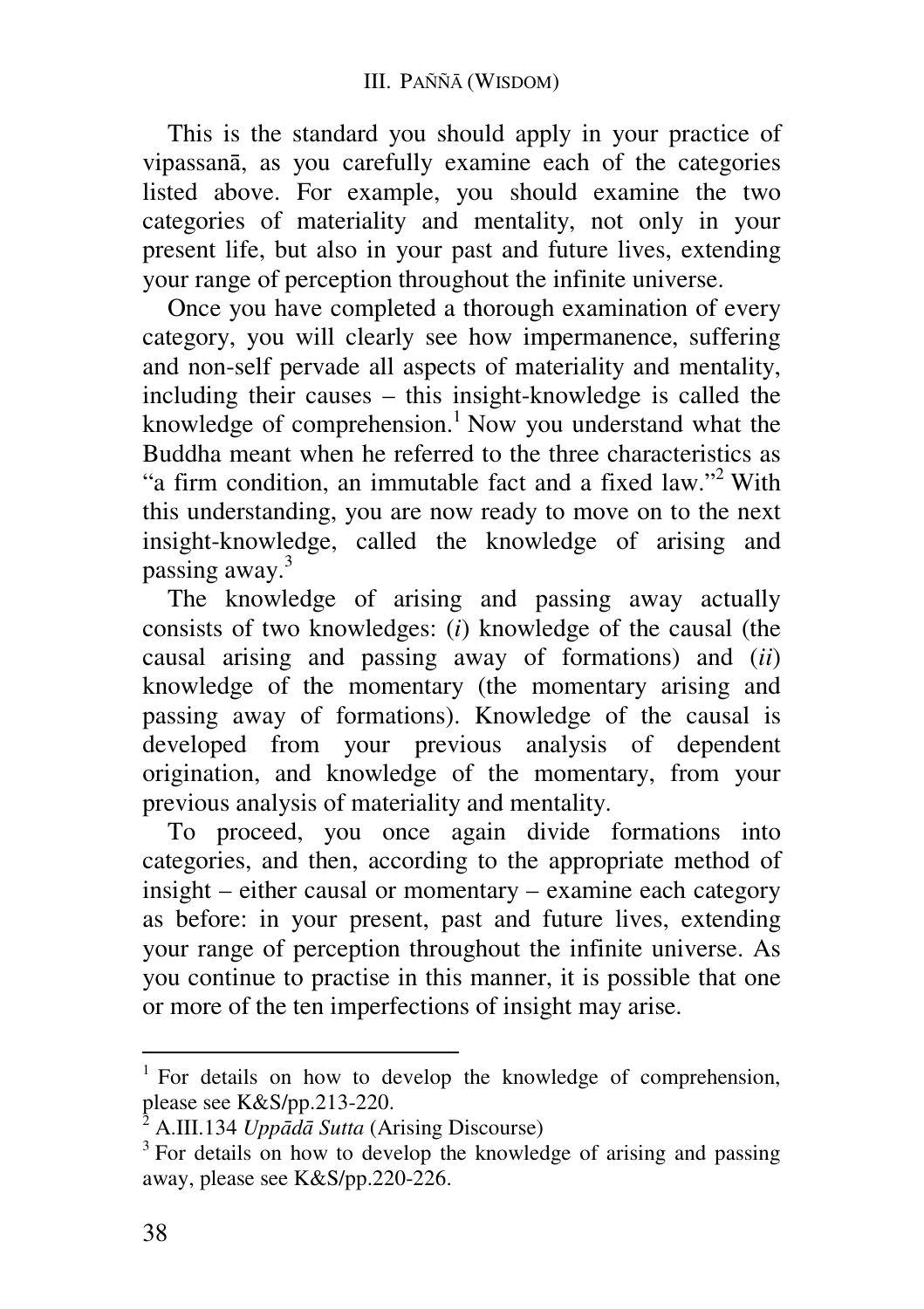The ten imperfections<sup>1</sup> are:

| 1. Light        | 6. Resolve     |
|-----------------|----------------|
| 2. Knowledge    | 7. Exertion    |
| $3.$ Joy        | 8. Mindfulness |
| 4. Tranquillity | 9. Equanimity  |
| 5. Happiness    | 10. Attachment |
|                 |                |

With the exception of attachment, these states are not imperfections in themselves, but rather a sign of progress; when they arise, however, there is a temptation for the meditator to think, "'Such [powerful] light… knowledge… joy…tranquillity, etc. never arose in me before. I have surely reached the path, reached fruition [i.e., Nibbāna].' Thus he takes what is not the path to be the path and what is not fruition to be fruition."<sup>2</sup>

If this happens to you, your progress will be interrupted – you will "drop [your] basic meditation subject and sit just enjoying the [light, knowledge, joy, tranquillity, etc.] $^{\prime\prime}$ <sup>3</sup> This is where an experienced teacher can help, by pointing out the imperfection when it arises and encouraging you to overcome this attachment by seeing it as impermanent, suffering and without a self.

When you have purified your mind of these ten imperfections, this is called "purification by knowledge and vision of what is and what is not the path." Therefore, it is said: "The states consisting in light, knowledge, joy, tranquillity, etc. are not the path; but it is insight-knowledge that is free from imperfections and keeps to its course that is the path." $4$ 

<sup>&</sup>lt;sup>1</sup> **The ten imperfections** (of insight): For a detailed explanation, please see Vis.XX.105-129.

<sup>&</sup>lt;sup>2</sup> Vis.XX.107,123; for an explanation of path and fruition, see p.44.

<sup>3</sup> Vis.XX.123

<sup>4</sup> Vis.XX.128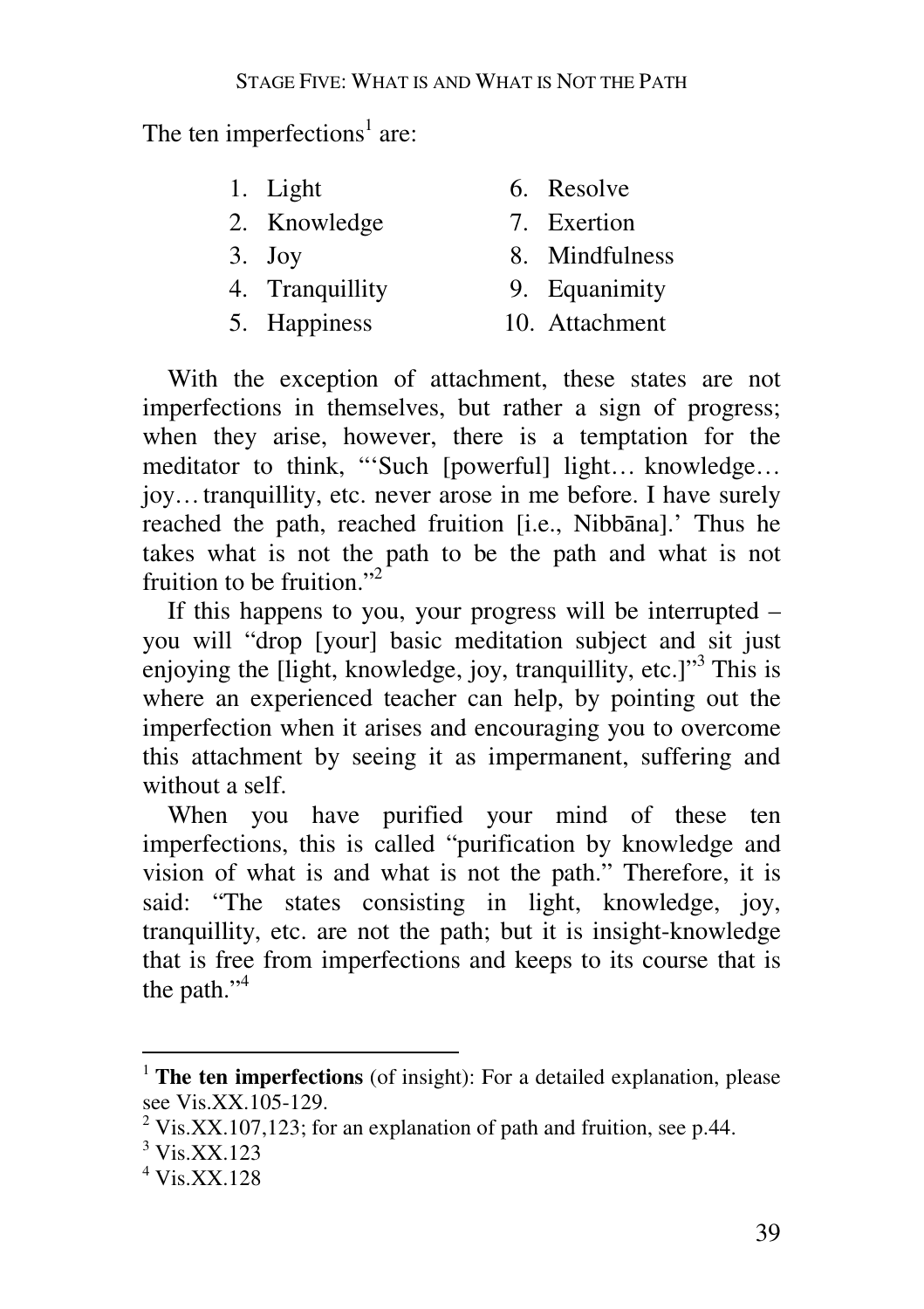# **Stage Six**

# **Purification by Knowledge and Vision of the Way**

## *Developing the Insight-Knowledges*

There are sixteen insight-knowledges<sup>1</sup> that you need to develop progressively in order to realize Nibbāna. They are:

#### Previously Developed Knowledges

- 1. Knowledge of Analysing Mentality-Materiality
- 2. Knowledge of Discerning Cause and Condition
- 3. Knowledge of Comprehension
- 4. Knowledge of Arising and Passing Away (Initial Phase)

Stage Six (the current stage)

- 4. Knowledge of Arising and Passing Away (Mature Phase)
- 5. Knowledge of Dissolution
- 6. Knowledge of Terror
- 7. Knowledge of Danger
- 8. Knowledge of Disenchantment
- 9. Knowledge of Desire for Deliverance
- 10. Knowledge of Reflection
- 11. Knowledge of Equanimity toward Formations
- 12. Knowledge of Conformity

## Stage Seven

- 13. Knowledge of Change-of-Lineage
- 14. Knowledge of the Path
- 15. Knowledge of Fruition
- 16. Knowledge of Reviewing

<sup>&</sup>lt;sup>1</sup> For a listing of the sixteen insight-knowledges and their corresponding stages of purification, please see Appendix I.5/p.60; for details on how to develop these knowledges, please see K&S: Chapters 4-7.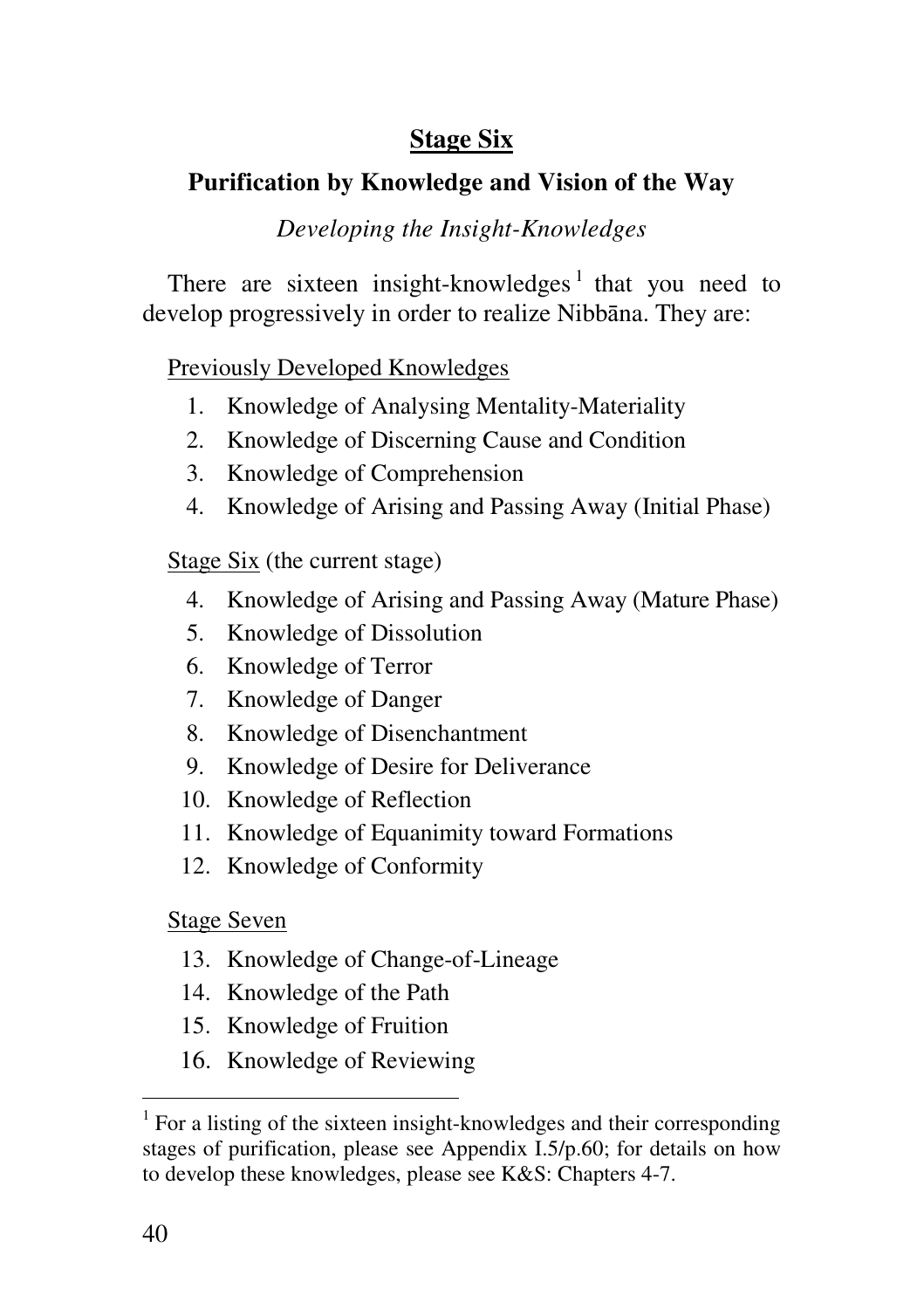At this stage, you have already completed the first three of these insight-knowledges, as well as the initial phase of knowledge 4. Having overcome the ten imperfections of insight, the knowledge of arising and passing away now enters its mature phase. Once you become fully established in this knowledge, your insight concerning formations will be sharp and clear. At this point, you will be able to advance to the next level of insight, called the knowledge of dissolution.

To develop the knowledge of dissolution, you withdraw your attention from the arising of formations and attend only to their momentary passing away. When you become proficient in this practice, you will no longer see women, men, children, animals, or anything else that can be called a being. You will not even see kalāpas – only the continuous passing away of ultimate materiality and ultimate mentality.

As you continue to discern the dissolution of formations, you will progress through each of the subsequent insightknowledges, up through the knowledge of equanimity toward formations (knowledge 11). During this time, your understanding of the inherently painful and terrifying nature of conditioned existence will gradually mature. You will experience a disenchantment with all formations and a growing desire to escape from samsāra.

As your concentration continues to improve and your faith grows more resolute, a time comes when you will think, "Now the path [to Nibbāna] will arise." <sup>1</sup> With that thought, the knowledge of equanimity toward formations comes to an end, and your mind naturally adverts to the next insight-knowledge, called the knowledge of conformity (knowledge 12). This is the last of the insight-knowledges to have formations as its object. Once you reach this point, there is no more turning back. Your mind can go in only one direction now – "to peace, to direct knowledge, to enlightenment, to Nibbāna."<sup>2</sup>

<sup>1</sup> Vis.XXI.129

<sup>2</sup> S.56.11 *Dhammacakkappavattana Sutta* (Discourse on Setting the Wheel of Dhamma in Motion)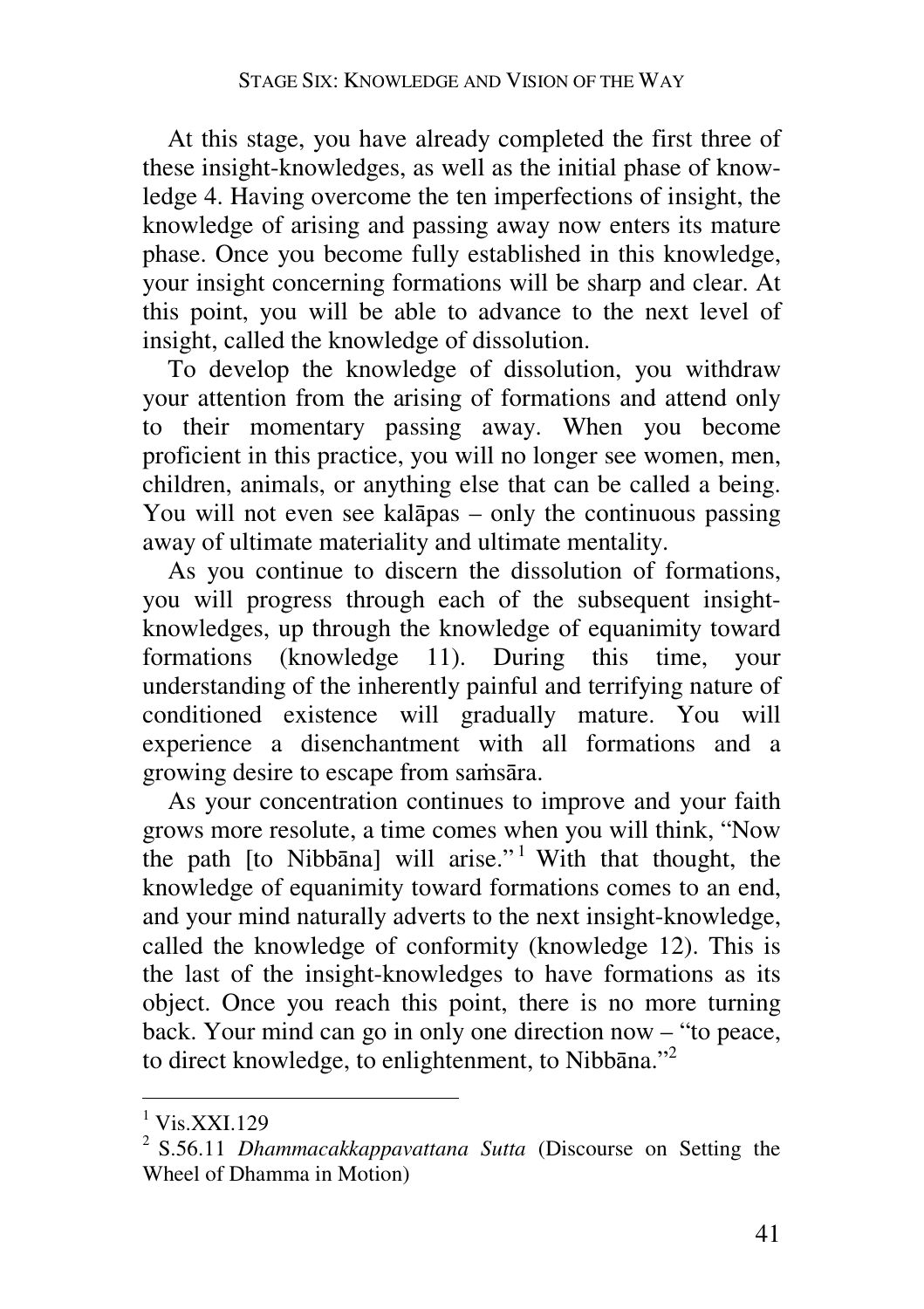## **Stage Seven**

## **Purification by Knowledge and Vision**

#### *Realizing Nibbāna*

At this stage, the process of insight continues to unfold on its own, giving rise, in turn, to each of the remaining insightknowledges.<sup>1</sup> These knowledges are:

- 1. Knowledge of Change-of-Lineage
- 2. Knowledge of the Path
- 3. Knowledge of Fruition
- 4. Knowledge of Reviewing

As you go through these final knowledges, your mind will cease to take formations as an object – it directly knows and sees the unformed element, Nibbāna. In that enlightened moment, you will realize the Noble Truth of the Cessation of Suffering, and your life will be radically transformed. Doubts and delusions that plagued you for countless lifetimes will disappear in an instant. Shackles that bound you to realms of darkness and suffering will be suddenly removed, and you will experience a freedom and joy beyond anything you had ever known. But this is not the goal – it is only the first of four stages that every meditator must pass through in order to reach the final goal of arahantship. At each of these four stages, your understanding of the Four Noble Truths grows clearer and clearer, gradually dispelling the clouds of ignorance that have shrouded your mind in darkness for so many lifetimes.

The Buddha describes this process of gradual purification according to the number of defilements destroyed and the number of lives it will take to reach final liberation. He calls these defilements fetters because they fetter beings to the wheel of existence. There are a total of ten fetters, each of which corresponds to a particular stage of enlightenment.

 1 Knowledges 13-16 from the previous list (p.40).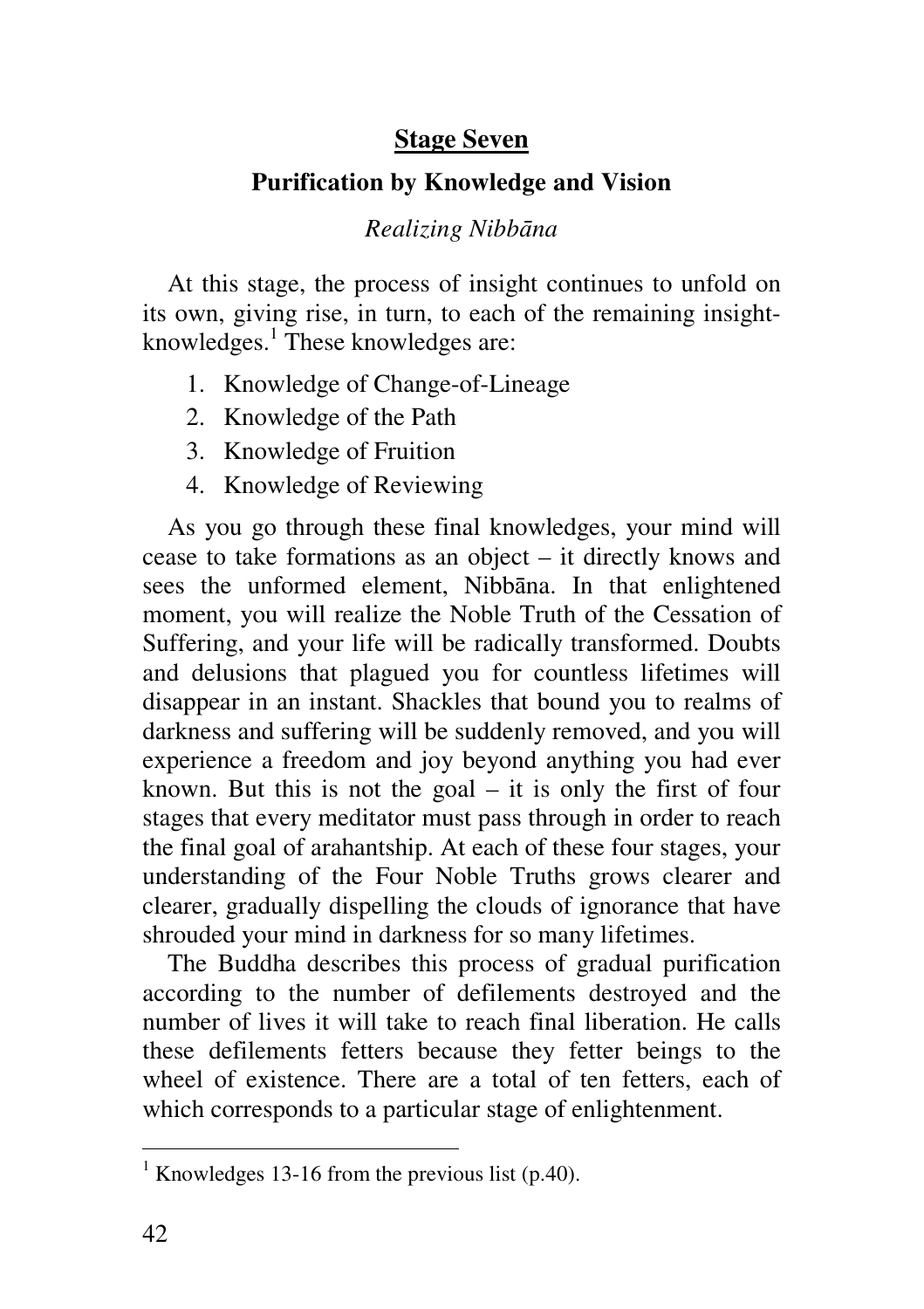### The ten fetters are:

| <b>The</b><br><b>Five</b><br>Lower<br>Feters <sup>1</sup>         | 1. Identity View<br>2. Sceptical Doubt<br>3. Attachment to Rules and Rituals<br>4. Sensual Desire<br>5. Ill-Will                                      |
|-------------------------------------------------------------------|-------------------------------------------------------------------------------------------------------------------------------------------------------|
| <b>The</b><br><b>Five</b><br><b>Higher</b><br>Feters <sup>2</sup> | 6. Craving for Fine-Material Existence <sup>2</sup><br>7. Craving for Immaterial Existence <sup>2</sup><br>8. Conceit<br>9. Restlessness<br>Ignorance |

These ten fetters have been your master since beginningless time. As you progress through each of the four stages of enlightenment, the fetters that correspond to that particular stage will be destroyed, liberating you from the bondage of those defilements. Each stage follows the same basic pattern:

- 1. Knowledge of conformity prepares the meditator for the transition that will occur during the next four knowledges. Although knowledge of conformity actually belongs to the previous stage of purification, it is included here for its pivotal role in initiating the enlightenment process.
- 2. Knowledge of change-of-lineage ushers in the transition from worldling<sup>3</sup> to noble one. This is the first of the insight-knowledges to take Nibbāna as its object.

 1 The five lower fetters tie beings to the sensual realm of existence. The sensual realm includes the four woeful realms, the human realm and the six *deva* realms. For details, please see Appendix I.6/p.61.

<sup>&</sup>lt;sup>2</sup> The five higher fetters tie beings to the fine-material and immaterial realms of existence, where materiality is either extremely subtle (in the fine-material realms) or completely absent (in the immaterial realms, where beings exist as pure mentality). Please see Appendix I.6/p.61.

<sup>3</sup> **Worldling** (*puthujjana*): literally "one of the many folk;" one who has yet to attain the state of a noble one.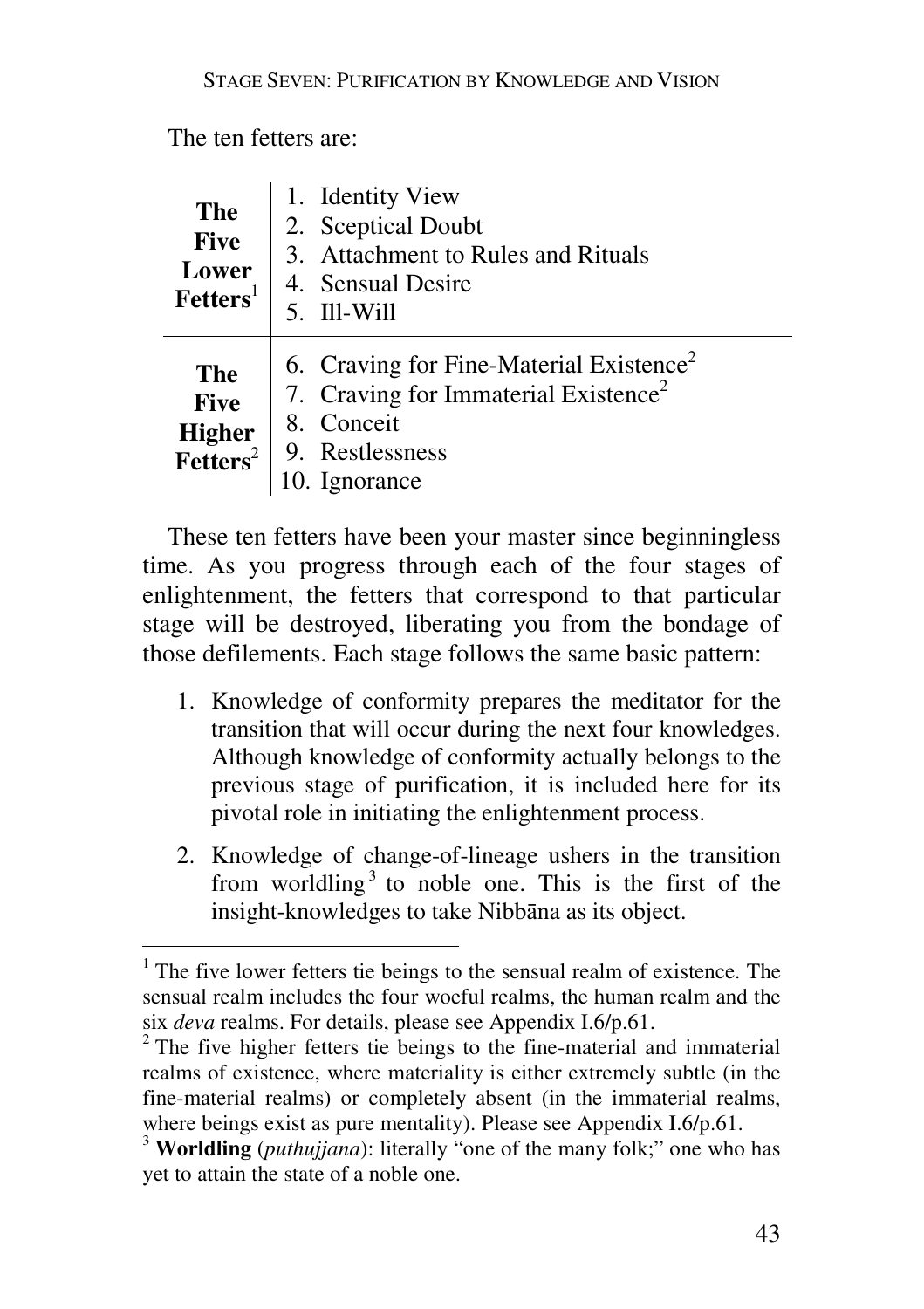- 3. Knowledge of the path  $1$  arises as the meditator's consciousness enters absorption in the unformed element. With the force of a "thunderbolt," path knowledge "pierces and explodes the mass of greed, hatred and delusion never pierced and exploded before."<sup>2</sup> In that moment, the fetters are destroyed.
- 4. Knowledge of fruition<sup>1</sup> arises as a direct result of knowledge of the path. While path knowledge, however, pierces and destroys, fruition knowledge brings peace and bliss – the peace and bliss of absorption in Nibbāna. Just as a bucket of water cools the embers of a fire, even after that fire has been extinguished, so fruition knowledge completes the task of destroying the fetters, by calming and tranquilising the mind. $3$
- 5. Knowledge of reviewing arises at the end of fruition, upon re-entering the life-continuum. The meditator then reviews five things: (1) the path; (2) fruition; (3) Nibbāna; (4) what fetters have been destroyed; and (5) what fetters have yet to be destroyed.<sup>4</sup>

With each repetition of these five final knowledges,  $5$  the meditator realizes a successive stage of enlightenment, up to

<sup>1</sup> **Path knowledge** and **fruition knowledge** (*magga* b*ā*n*a* and *phala*   $\tilde{n}\bar{a}$ *na*): Also called "path and fruition," these are the two insightknowledges that form the core of the enlightenment experience. Path knowledge arises only once at each stage of enlightenment and gives rise, in turn, to its corresponding fruition. Fruition knowledge denotes those moments of supramundane consciousness that arise immediately after the moment of path consciousness, and which, until the attainment of the next higher path, may reoccur innumerable times during the practice of vipassanā.

 $\bar{2}$ Quotations in this sentence come from Vis.XXIII.2 and Vis.XXII.13.

<sup>&</sup>lt;sup>3</sup> Water simile is from a question-and-answer session with the Sayadaw.

<sup>&</sup>lt;sup>4</sup> The process of reviewing the fetters must be performed voluntarily (an arahant has no remaining fetters, therefore does not review item 5).

<sup>&</sup>lt;sup>5</sup> For a detailed description of these final insight-knowledges, please see K&S/pp.228-230 and Vis: Chapters XXI and XXII.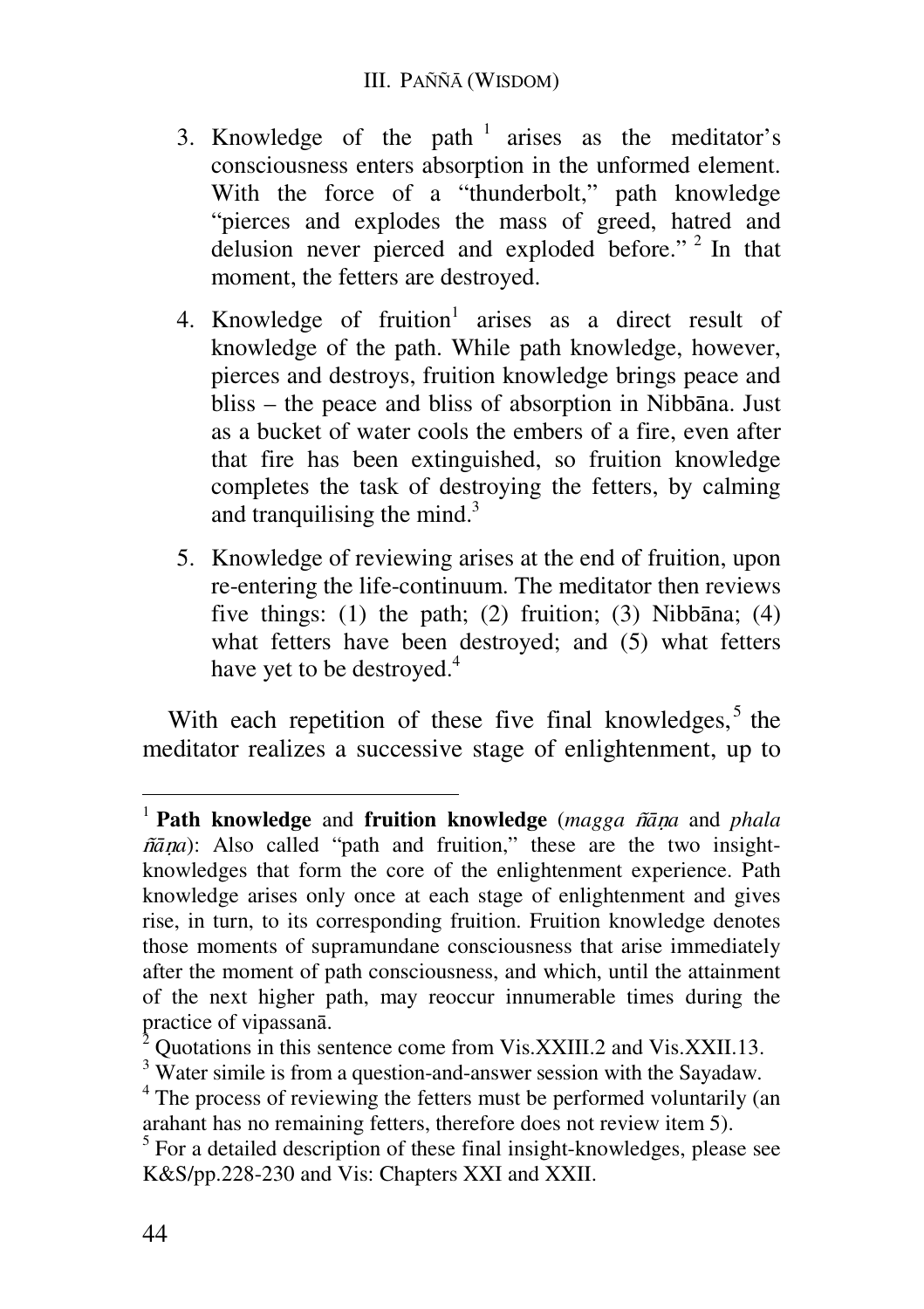and ending with the fourth stage. The four stages of enlightenment are described below:

*i.* Stream-entry (*sotāpatti*) path and fruition – At this stage, the three fetters of  $(1)$  identity view,  $(2)$  sceptical doubt and (3) attachment to rules and rituals are fully destroyed. With the destruction of identity view, $<sup>1</sup>$  the</sup> stream-enterer ceases to regard the five aggregates as one's self. With the destruction of sceptical doubt, he or she gains unshakeable confidence in the Buddha, Dhamma and Sangha.<sup>2</sup> With the destruction of attachment to rules and rituals, the stream-enterer understands that such practices in themselves do not purify – rather it is the Noble Eightfold Path that purifies.

Such a person can no longer be reborn in any of the four woeful realms, $3$  nor can he or she perform the type of unwholesome actions that would lead to such a rebirth, for example: intentionally killing another being, taking what belongs to another, committing adultery, deliberately telling a lie or taking intoxicants. Such are the virtues of the stream-enterer – "unbroken, untorn, unblemished... freeing, praised by the wise."<sup>4</sup> One who has achieved this level of realisation will attain final liberation in a maximum of seven lives.

<sup>&</sup>lt;sup>1</sup> There are twenty kinds of identity view, based on the notion of an ego or self: self  $(1)$  is,  $(2)$  possesses,  $(3)$  contains or  $(4)$  is contained in each of the five aggregates (see S.22.1 and M.44.7). Note: when identity view ceases, all other forms of wrong view also cease (see AS.IX.38).

<sup>&</sup>lt;sup>2</sup> Sangha: the community of bhikkhus and bhikkhunīs; in this context, all those bhikkhus and bhikkhunīs who have attained path and fruition, and become noble ones.

<sup>3</sup> **The four woeful realms**: The animal kingdom, the realm of *petas* (hungry ghosts), the realm of *asuras* (titans or demons) and the hells – these are the lowest of the thirty-one realms (see Appendix I.6/p.61).

<sup>4</sup> S.55.1 *Cakkavattirāja Sutta* (Wheel-Turning Monarch Discourse); for more on the qualities of the stream-enterer, see A.V.47, A.VIII.39, S.12.41, S.55.2,32-33 and WK/pp.337-8.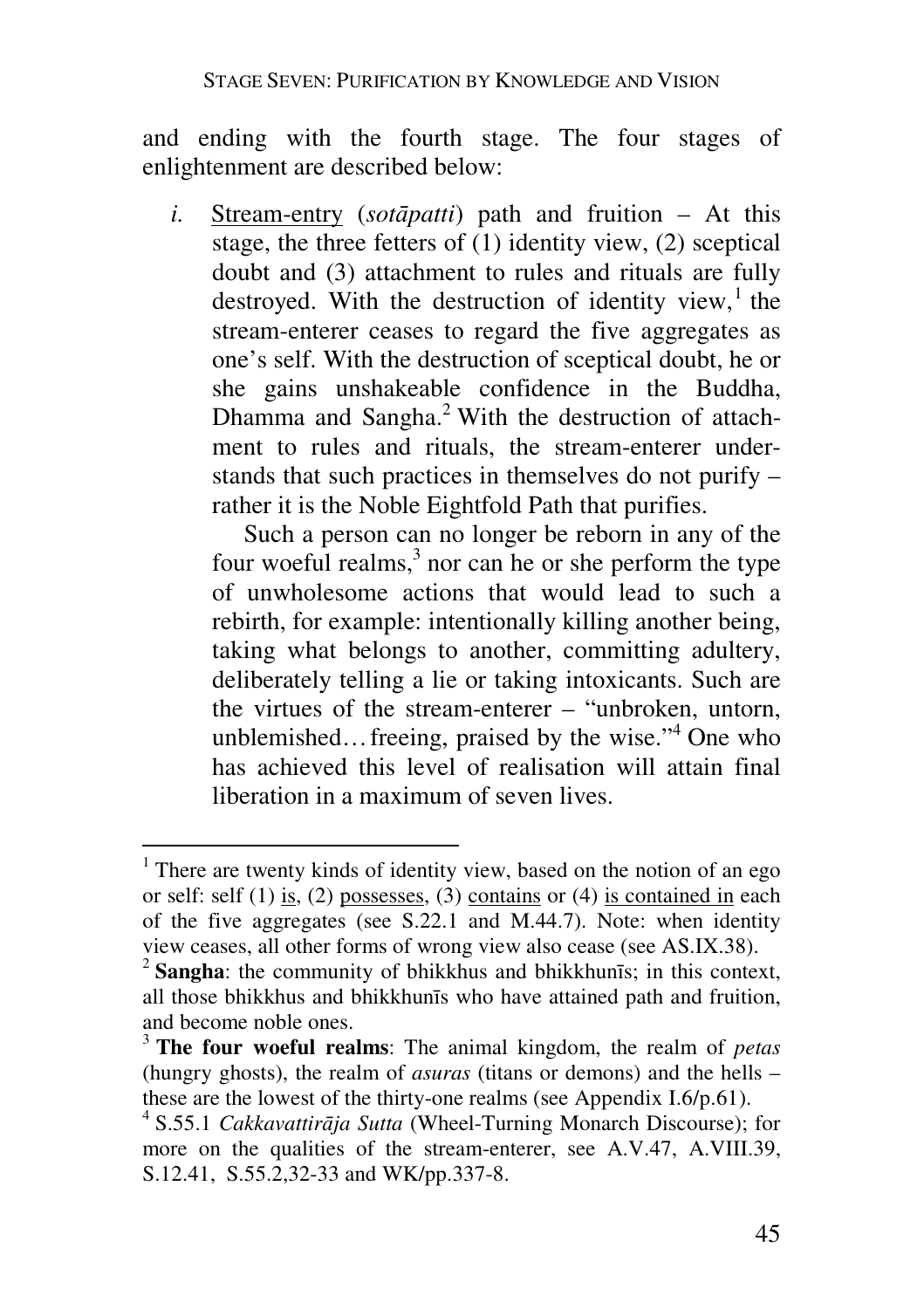- *ii.* Once-return (*sakadāgāmi*) path and fruition At this stage, the fourth and fifth fetters of (4) sensual desire and (5) ill-will are greatly weakened, but not fully destroyed. One who has achieved this level of realization will be reborn in the human realm no more than once before attaining final liberation.
- *iii.* Non-return (*anāgāmi*) path and fruition At this stage, the two fetters of (4) sensual desire and (5) ill-will are fully destroyed. One who has achieved this level of realisation is no longer bound to the sensual realm of existence by the five lower fetters. With the destruction of sensual desire, the non-returner will never again entertain a thought of lust or craving for any object of the five senses.<sup> $\overline{1}$ </sup> With the destruction of ill-will, he or she will never again become angry or act out of fear. Such a person will be reborn in a fine-material realm and there attain final Nibbāna, without ever returning to this world.
- *iv.* Arahant (*arahatta*) path and fruition At this stage, the remaining five higher fetters of (6) craving for finematerial existence, (7) craving for immaterial existence, (8) conceit, (9) restlessness and (10) ignorance are fully destroyed. With the complete destruction of all ten fetters, the arahant attains a state of perfect purity, no longer bound to any of the thirty-one realms and cleansed of even the last vestiges of ignorance and craving. With this attainment, the cycle of dependent origination comes to an end. For such a person, "Birth is destroyed, the holy life has been lived, what had to be done has been done, there is no more coming to any state of being."<sup>2</sup>

<sup>&</sup>lt;sup>1</sup> The five senses of seeing, hearing, smelling, tasting and touching.

 $2$  This description of the arahant's attainment comes at the end of many suttas throughout the *Nikāyas.*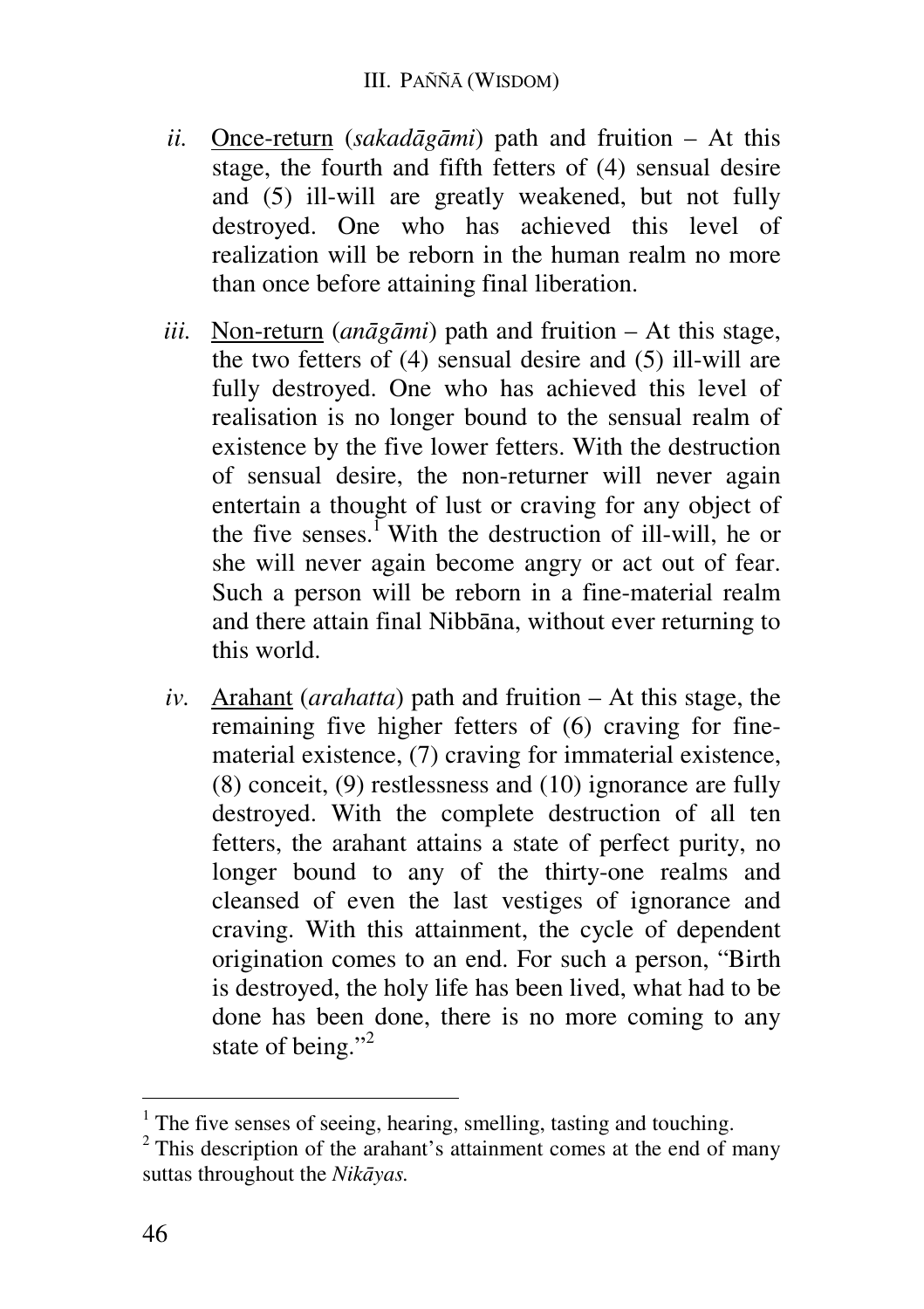If a single achievement could be said to embody the essence of the Four Noble Truths, it is undoubtedly the attainment of arahantship. In fact, everything the Buddha taught during his forty-five years as the Perfectly Enlightened One, beginning with his first discourse at Isipatana, was directed toward that single goal: "So this holy life, bhikkhus, does not have gain, honour and renown for its benefit, nor the attainment of virtue for its benefit, nor the attainment of concentration for its benefit, nor knowledge and vision for its benefit. But it is this unshakeable liberation<sup>1</sup> of the mind that is the goal, bhikkhus, of this holy life, its heartwood and its end."<sup>2</sup>

Upon his own attainment of arahantship, the Buddha uttered these words of exultation:

> "Through many a birth I wandered in samsāra*,* Seeking, but not finding The builder<sup>3</sup> of this house.<sup>3</sup> Painful it is to be born again and again.

"O house-builder! You are seen. You shall build no house again. All your rafters<sup>3</sup> are broken. Your ridgepole<sup>3</sup> is shattered. My mind has attained the unconditioned.<sup>4</sup> Achieved is the end of craving."<sup>5</sup>

<sup>&</sup>lt;sup>1</sup> Liberation (*vimutti*): In this context, liberation refers to the realization of Nibbāna by arahant fruition knowledge.

<sup>2</sup> M.29.7 *Mahāsāropama Sutta* (The Greater Discourse on the Simile of Heartwood)

<sup>3</sup> **Builder**: craving; **House:** body (the five aggregates); **Rafters**: defilements; **Ridgepole**: ignorance.

<sup>&</sup>lt;sup>4</sup> **Unconditioned**: that which is not formed or conditioned (by a preexisting cause); the state of release from the cycle of dependent origination; a synonym for the unformed element (Nibbāna).

<sup>5</sup> Dhp.153-154 *Udāna Vatthu* (Words of Exultation) spoken by the Buddha after his Great Enlightenment and chanted every morning in the meditation halls at Pa-Auk Forest Monastery.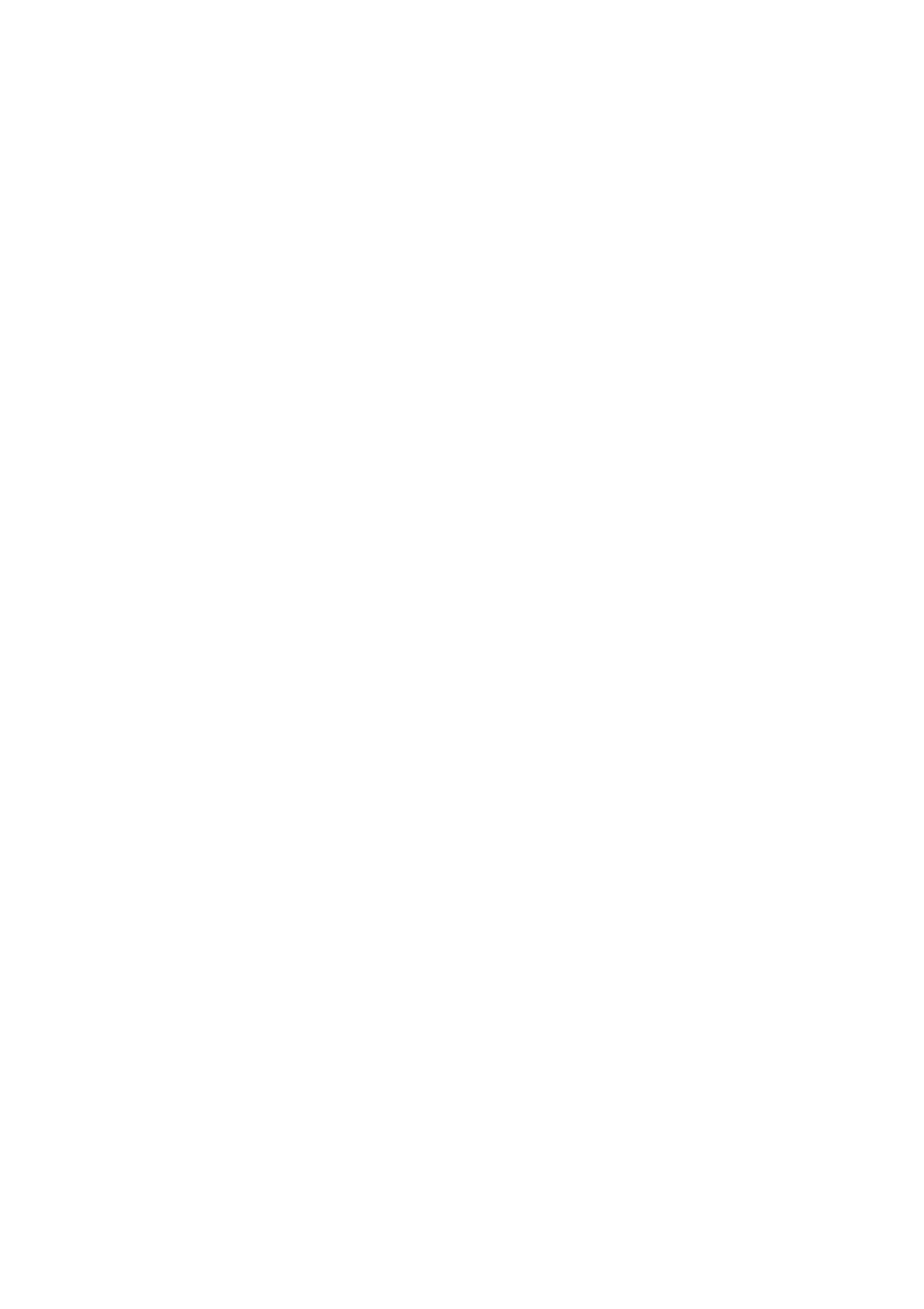# **Conclusion**

This book began with a general discussion of the Four Noble Truths, the threefold training and the seven stages of purification. It then touched on some of the primary teaching methods employed at Pa-Auk Forest Monastery, as described in *Knowing and Seeing*. Topics covered include: training in morality; mindfulness of breathing; four-elements meditation; the analysis of ultimate materiality and ultimate mentality; dependent origination; the practice of vipassanā; the sixteen insight-knowledges; and the four stages of enlightenment.

Having come to the conclusion of this brief overview, you may be wondering what first steps you can take to get established in a home-based meditation practice. Alternatively, you may have thought about coming to a forest monastery, like this one, where you could pursue the practices of samatha and vipassanā in a more conducive setting, under the guidance of a qualified teacher.

As a householder, a best first step would be to begin with the practice of mindfulness of breathing; start with an hour (or as close to an hour as possible) and try to work up to two or three hours a day. Keep in mind that regular daily meditation is the key to success. To support your practice, you should make a strong effort to observe the five precepts for laypersons.<sup>1</sup> If you are able to attend a Pa-Auk meditation retreat, this would give your practice a tremendous boost. Information on upcoming Pa-Auk retreats can be found at the websites listed in our Resource Guide on page 81. You may also write directly to the monastery or check with any of the contact persons listed in the Resource Guide.

<sup>&</sup>lt;sup>1</sup> **The five precepts for laypersons**: (1) to refrain from the destruction of life (this includes insects); (2) to refrain from taking what is not given; (3) to refrain from sexual misconduct; (4) to refrain from untrue speech; (5) to refrain from the use of wines, liquors and other intoxicants (including recreational drugs).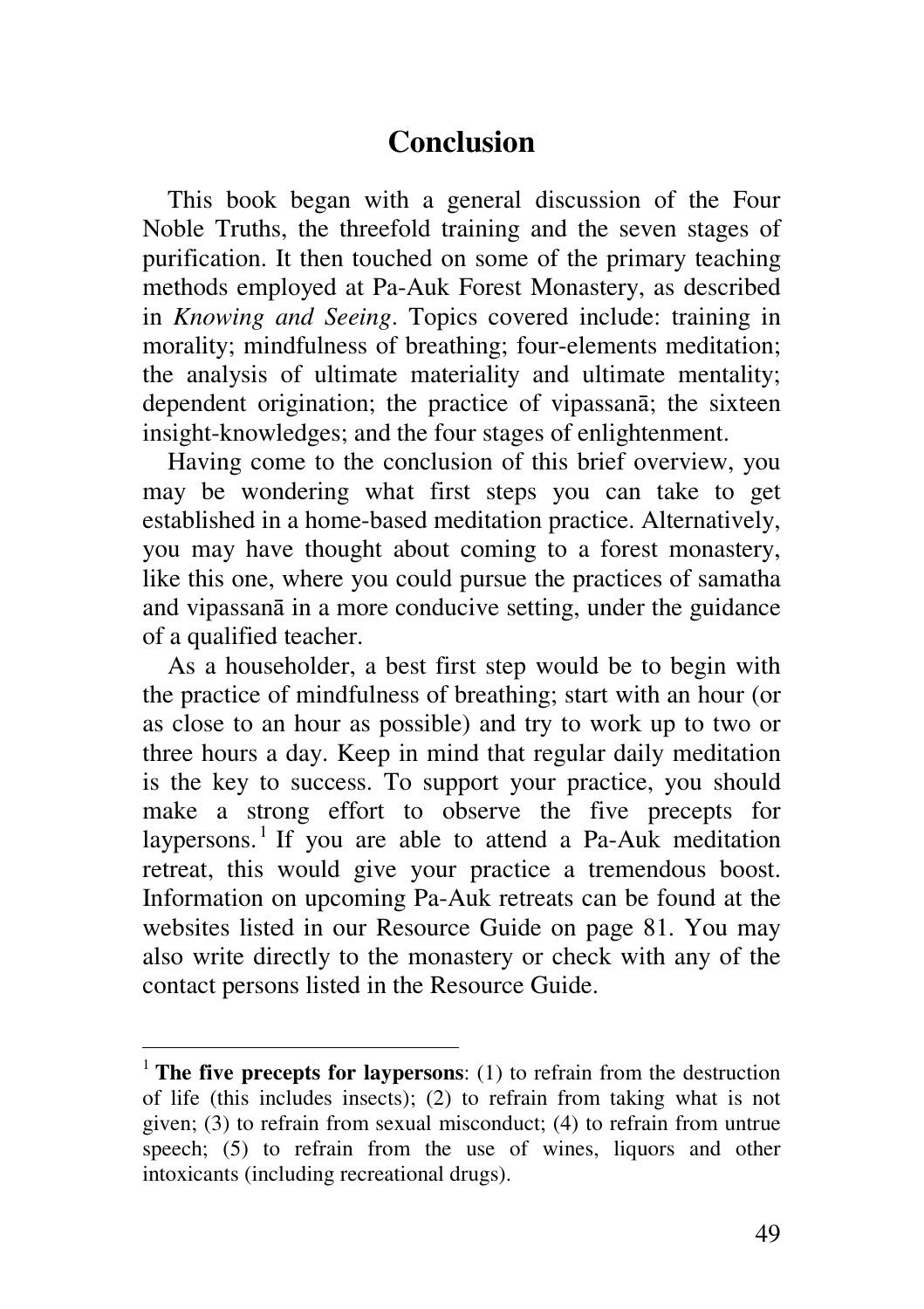#### CONCLUSION

During the time of the Buddha, many laypeople were able to successfully practise the threefold training at home, attain path and fruition, and become noble ones. The Buddha, however, spoke time and again about the cares of the householder's life<sup>1</sup>. Owing to its many responsibilities and distractions, such a life is inevitably fraught with unforeseen challenges and disappointments. Practising in a traditional forest monastery, on the other hand, has many advantages. It is here that you will find:

- A supportive community of like-minded individuals
- Noble friends and wise teachers
- An environment that encourages the observance of the precepts
- A secluded environment with few distractions
- Few responsibilities
- A culture and laity that support the traditional practice of Theravāda Buddhism and, in particular, the monastic lifestyle

Other than our daily timetable, the monastery does not follow any special retreat schedule. If you plan to come for a retreat, as a general rule, the longer you stay, the greater the benefit. A certain amount of preparatory reading may also be helpful.

# Recommended Reading List

- *Knowing and Seeing (Revised Edition II)* by the Venerable Pa-Auk Tawya Sayadaw; 2008
- *The Workings of Kamma* by the Venerable Pa-Auk Tawya Sayadaw; 2008

 <sup>1</sup> **Householder's life** (cares of): M.13.7-11, M.26.5-14, M.36.12, M.125.23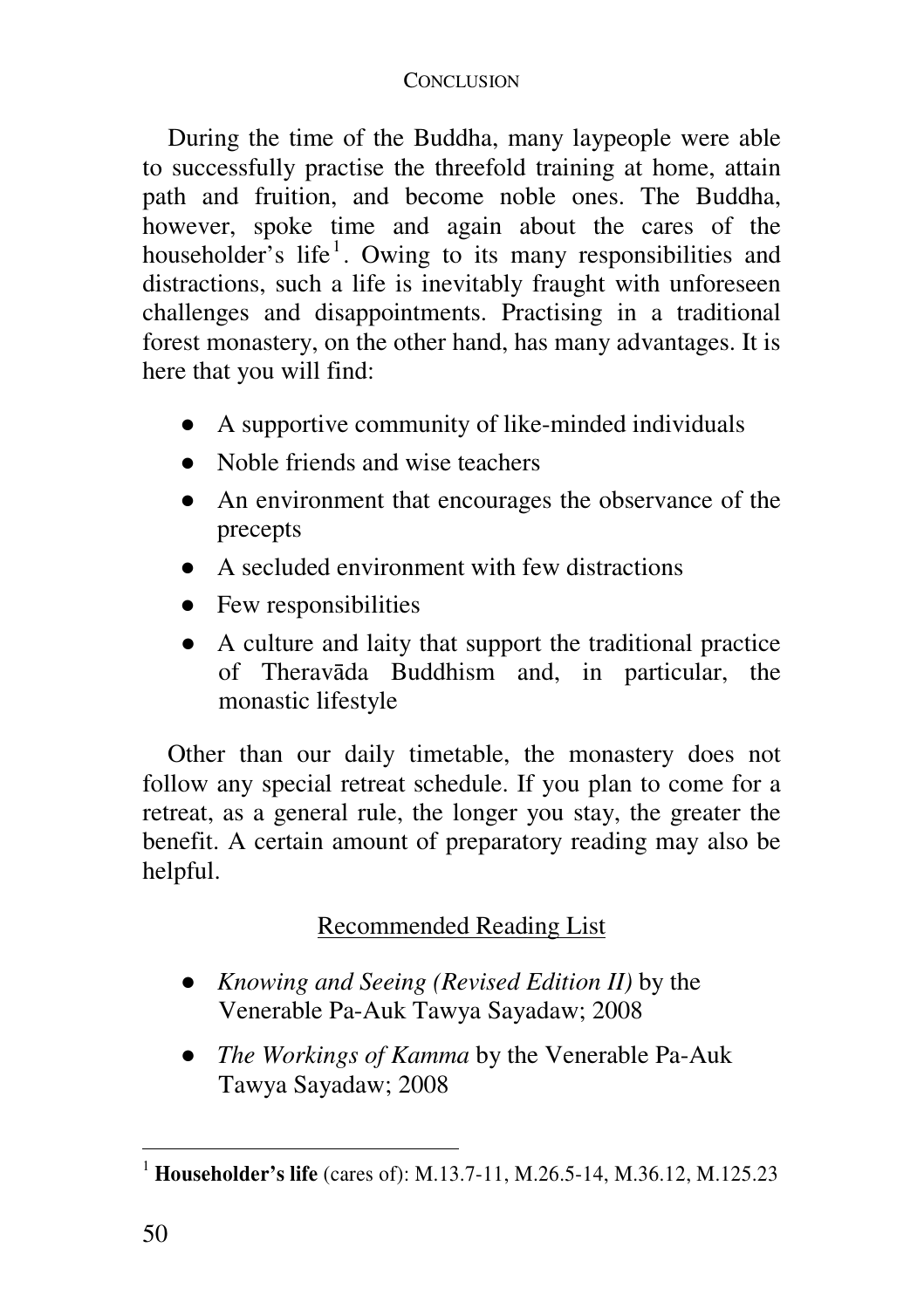#### CONCLUSION

- *Life of the Buddha* by Bhikkhu Ñānamoli: Buddhist Publication Society; Kandy, Sri Lanka; 1972, 1992
- *The Word of the Buddha* by Nyanatiloka Mahāthera: B.P.S.; Kandy, Sri Lanka; 1971, 2001
- *The Middle Length Discourses of the Buddha* by Bhikkhu Ñānamoli and Bhikkhu Bodhi: Wisdom Publications; Somerville, Massachusetts; USA; 1995, 2001, 2005
- *In the Buddha's Words* by Bhikkhu Bodhi: Wisdom Publications; Somerville, Massachusetts; USA; 2005

For those who wish to ordain, *The Buddhist Monastic Code* by Thanissaro Bhikkhu (or another translation of the monastic disciplinary code) is required reading. This book is available at www.accesstoinsight.org.

\_\_\_\_\_\_\_\_\_\_\_\_\_\_\_\_\_\_\_\_\_\_\_\_\_\_\_\_\_\_\_

For a more detailed description of the Pa-Auk teaching methods, please refer to *Knowing and Seeing* by the Venerable Pa-Auk Tawya Sayadaw.

Further information on Pa-Auk Forest Monastery and its affiliate centres, including a virtual copy of *Knowing and Seeing* and an international retreat schedule, may be obtained at the websites listed in our Resource Guide on page 81.

You may also write directly to the monastery or contact any of the contact persons listed in our Resource Guide.

May you be happy.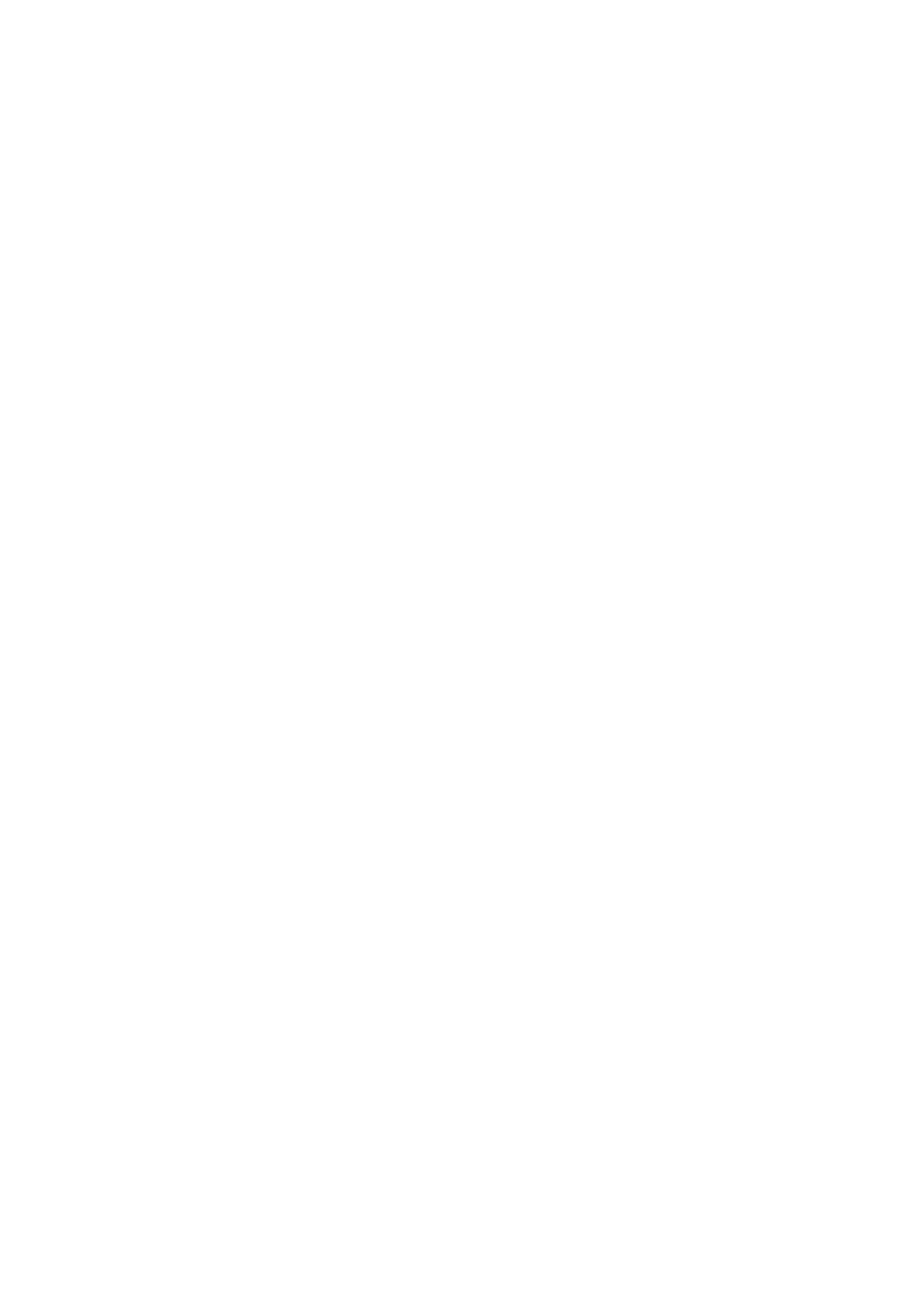# **Biography of the Sayadaw**

The Venerable Ācinna, commonly referred to as the "Venerable Pa-Auk Tawya Sayadaw" (and, in less formal circumstances, as "Pa-Auk Sayadaw"), is the current abbot and principal teacher at Pa-Auk Forest Monastery. "Sayadaw" is a Burmese honorific title meaning "respected teacher."

The Sayadaw was born in 1934, in Leigh-Chaung Village, Hinthada Township, in the delta region about one hundred miles northwest of the capital, Yangon. In 1944, at age ten, he ordained as a novice monk (*sāma*n*era*) at a monastery in his village. During the next decade, he pursued the life of a typical scholar-novice, studying the Pāli Texts (including *Vinaya*, *Suttas* and *Abhidhamma*) under various teachers. He passed the three Pāli language examinations while still a novice.

In 1954, at age twenty, the Sayadaw received the higher ordination as a bhikkhu. He continued his studies of the Pāli Texts under the guidance of learned elder monks. In 1956 he passed the prestigious *Dhammācariya* examination. This is equivalent to a BA in Buddhist Pāli Studies and confers the title of "Dhamma Teacher."

During the next eight years, the Sayadaw continued his investigation into the Dhamma, travelling throughout Myanmar to learn from various well-known teachers. In 1964, during his tenth "rains retreat" (*vassa*), he turned his attention to intensifying his meditation practice and began to practise "forest dwelling." Although he continued with his study of the Pāli Texts, he now sought out and gained instruction from the revered meditation teachers of those times.

For the next sixteen years, he made forest dwelling his primary practice. He spent these years in the southern part of Myanmar, in Mon State: three years in Mudon Township (just south of Mawlamyine) and thirteen years in Ye Township (approximately one hundred miles down the coast). During this period, he lived a very simple life, devoting his time to meditation and study of the Pāli Texts.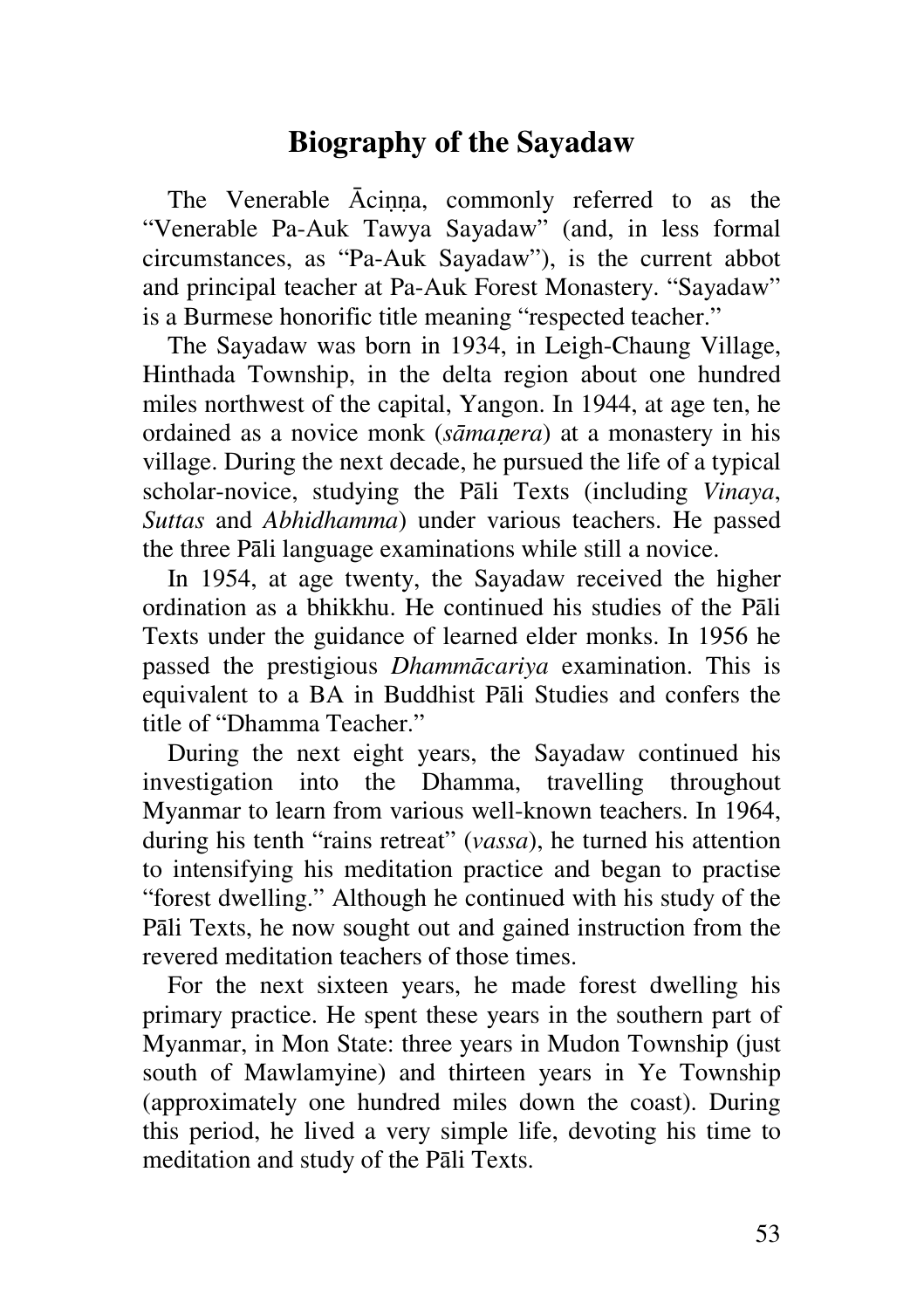In 1981 the Sayadaw received a message from the abbot of Pa-Auk Forest Monastery, the Venerable Aggapaññā. The abbot was dying and asked the Venerable Ācinna to look after his monastery. Five days later, the Venerable Aggapaññā passed away. As the new abbot of the monastery, the Venerable Ācinna became known as the "Pa-Auk Tawya Sayadaw." Although he oversaw the running of the monastery, the Sayadaw would spend most of his time in seclusion, meditating in a bamboo hut in the upper forested area, which covered a deserted range of hills running along the base of the Taung Nyo Mountain Range. This area later came to be known as the Upper Monastery.

Since 1983, both monastics and laity have been coming to study meditation with the Sayadaw. Foreign meditators began to arrive at the monastery in the early 1990's. As the Sayadaw's reputation steadily grew, the Upper Monastery gradually expanded from a simple bamboo hut and a handful of disciples to more than two hundred and fifty kutis (meditators' huts) in the forest; a large two-storey meditation hall for the men; a library (with office, computer room and men's dormitory on the lower levels); a clinic; a hospital; an almsgiving hall; a two-storey refectory; and a reception hall and dwelling for the Sayadaw. In the Lower Monastery, facilities include more than one hundred and eighty kutis, a new kitchen and, for the women, a large three-storey meditation hall (with sleeping quarters on the ground floor) and a five-storey dormitory (still under construction).

Currently, there are more than one hundred and thirty foreign monks, nuns and lay practitioners residing at Pa-Auk Forest Monastery. During our three-month rains retreat, the total monastic population averages between six and seven hundred. Together with laypeople, the monastery population sometimes tops fifteen hundred during festival times.

In 1997 the Sayadaw published his magnum opus, a massive five-volume work titled *The Practice that Leads to Nibbāna*, explaining the entire course of teaching in detail and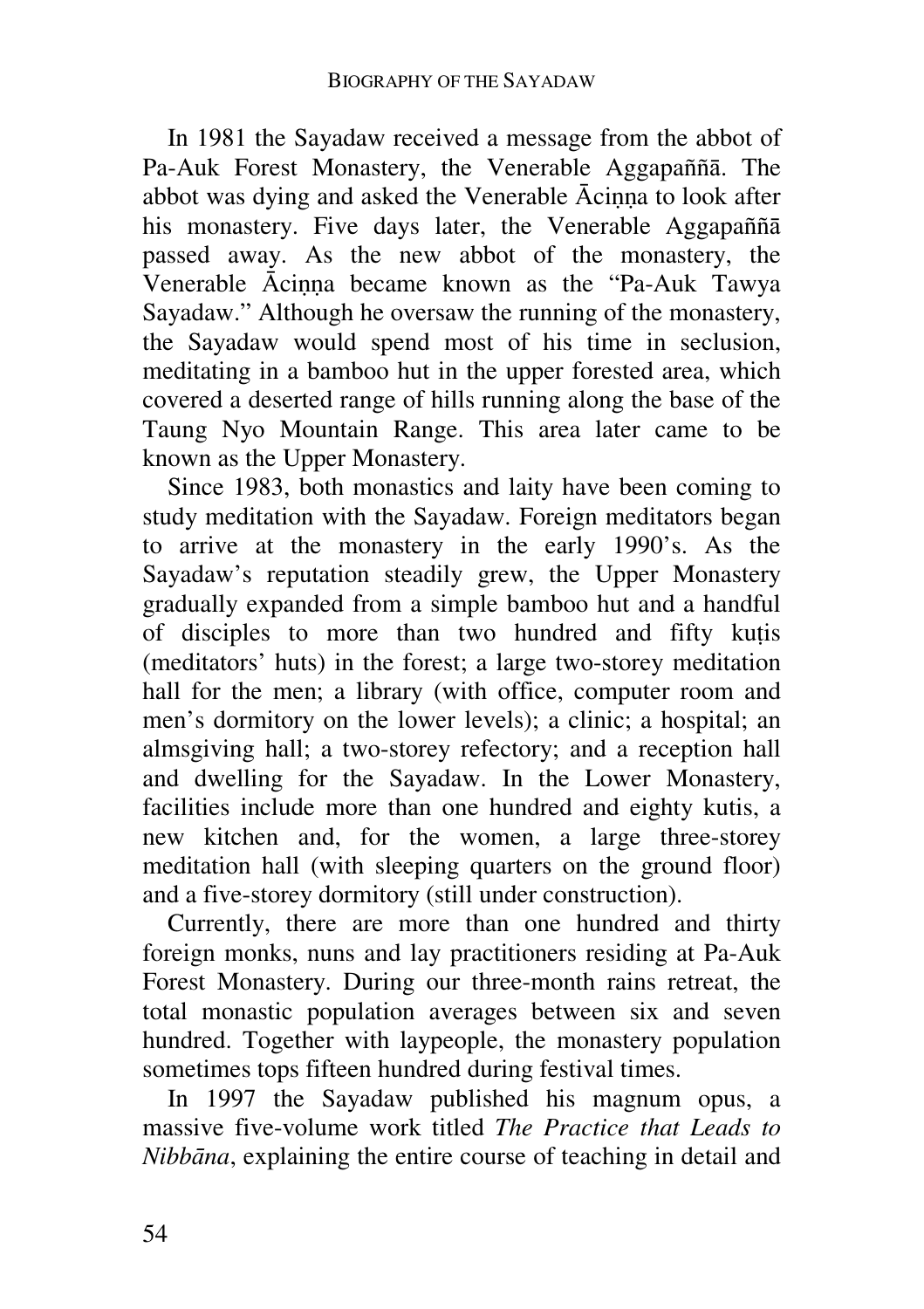supported by copious quotations from the Pali Texts  $-$  it is currently available only in Burmese and Sinhalese. On January 4, 1999, in public recognition of the Sayadaw's achievements, the government bestowed upon him the title *Agga Mahā Kamma*tt*hānācariya*, which means "Highly Respected Meditation Teacher."

The Sayadaw speaks fluent English and has lectured and led retreats outside of Myanmar since 1997. In December of 2006, he travelled to Sri Lanka to undertake a long-term personal retreat, staying in seclusion and suspending his teaching schedule throughout 2007. As of this printing, his teaching schedule for 2008 includes a four-month retreat in the United States, July – October, to be held at the Forest Refuge in Barre, Massachusetts.

Updates on the Sayadaw's teaching schedule may be obtained at the websites listed in our Resource Guide on page 81.

February 2008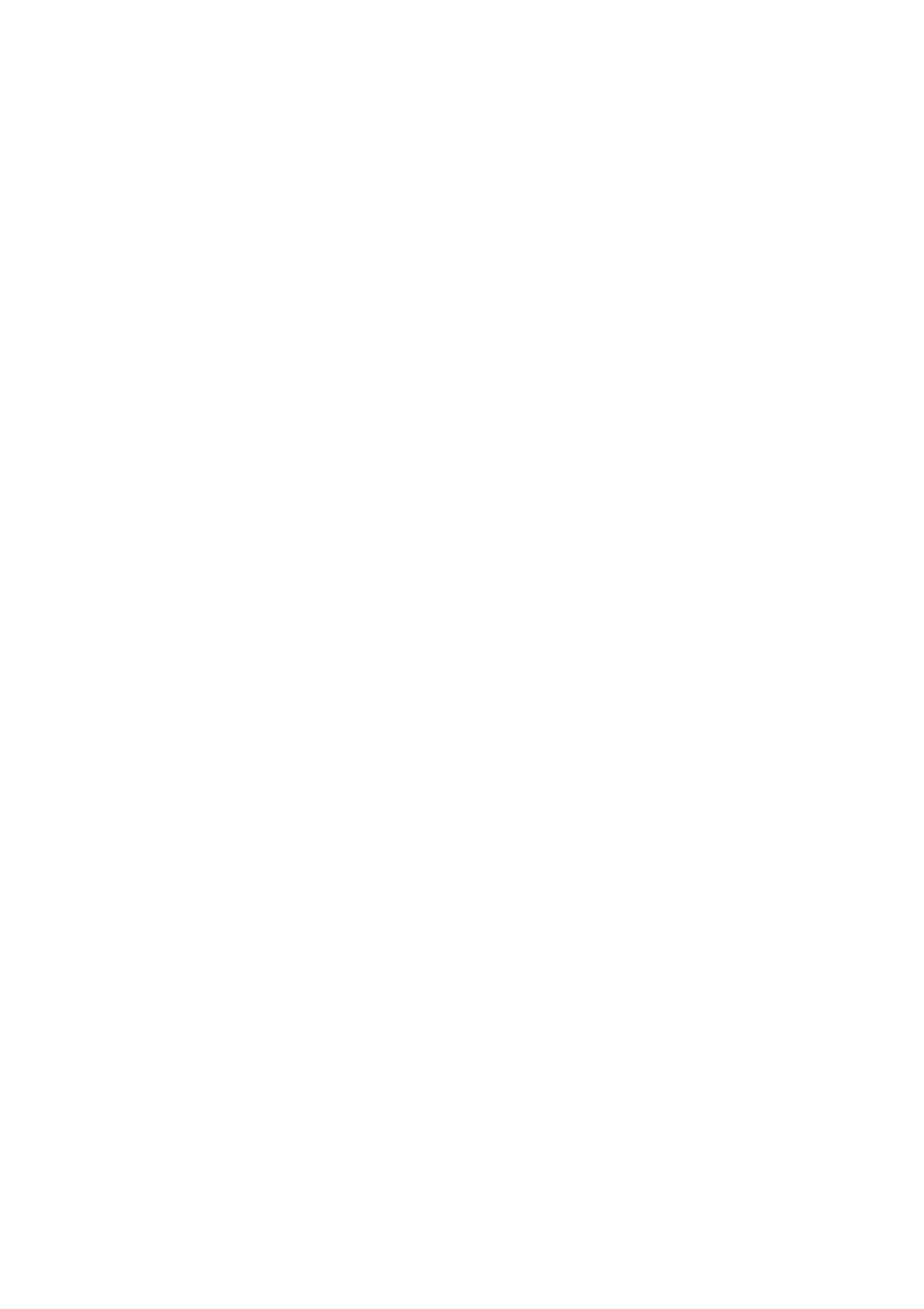# **Tables and Charts**

### **1: The Jhāna Factors**<sup>1</sup>

| Jhāna        | Jhāna Factors                                                                                                                                                                                       |  |
|--------------|-----------------------------------------------------------------------------------------------------------------------------------------------------------------------------------------------------|--|
| First Jhana  | Initial Application of the Mind (vitakka)<br>1.<br>2.<br>Sustained Application of the Mind (vicāra)<br>3. Joy $(p\bar{t}ti)$<br>4.<br>Happiness (sukha)<br>5.<br>One-Pointedness of Mind (ekaggatā) |  |
| Second Jhāna | 1.<br>Joy<br>2. Happiness<br>One-Pointedness of Mind<br>$3_{-}$                                                                                                                                     |  |
| Third Jhana  | Happiness<br>1.<br>One-Pointedness of Mind<br>$\mathfrak{2}$ .                                                                                                                                      |  |
| Fourth Jhāna | Equanimity (upekkhā)<br>1.<br>One-Pointedness of Mind<br>2.                                                                                                                                         |  |

## **2: The Five Kinds of Jhāna Mastery**

- 1. To enter jhāna whenever desired.
- 2. To resolve to stay in jhāna for a determined length of time, and to carry out that resolve.
- 3. To emerge from jhāna at the determined time.
- 4. To advert (bring your attention) to the jhāna factors (after emerging from jhāna).
- 5. To review the jhāna factors.

 $\overline{a}$ 

<sup>&</sup>lt;sup>1</sup> For a detailed description of the jhana factors, please see K&S/pp.43-47 and Vis.IV.88-101,194-195.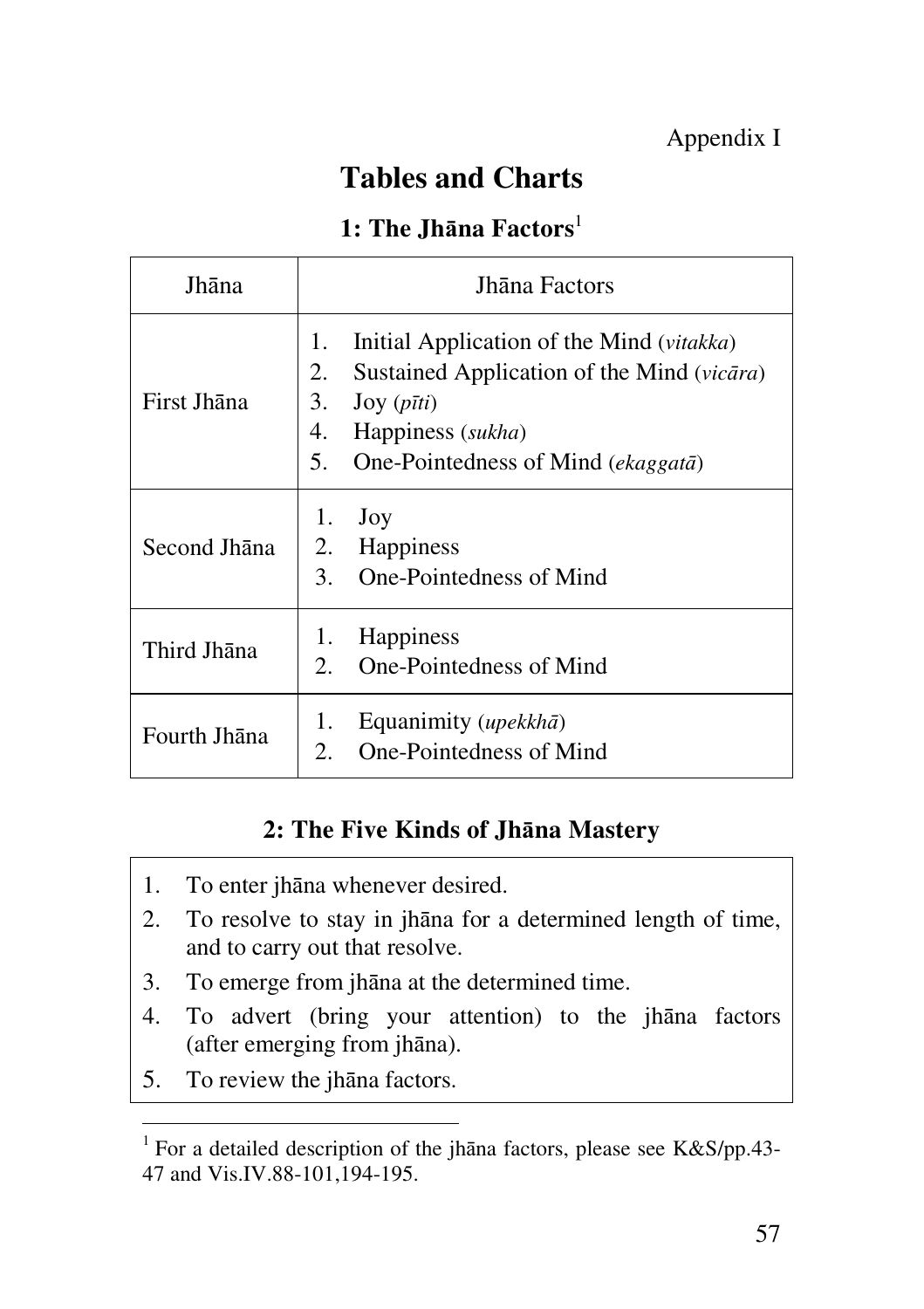| Subject                                                                                                                                                                 | Attainment                                                                                                                                   |
|-------------------------------------------------------------------------------------------------------------------------------------------------------------------------|----------------------------------------------------------------------------------------------------------------------------------------------|
| Mindfulness of Breathing                                                                                                                                                | Up to 4 <sup>th</sup> Jhāna                                                                                                                  |
| <b>Four-Elements Meditation</b>                                                                                                                                         | Up to Access Concentration                                                                                                                   |
| Thirty-two Parts of the Body                                                                                                                                            | Up to Access or $1st$ Jhāna <sup>1</sup>                                                                                                     |
| <b>Skeleton Meditation</b>                                                                                                                                              | Up to Access or $1st$ Jhana                                                                                                                  |
| The Ten Kasinas<br>Earth, Water, Fire, Wind, Blue,<br>Yellow, Red, White, Space, Light                                                                                  | Up to 4 <sup>th</sup> Jhāna                                                                                                                  |
| The Four Immaterial Ihanas<br><b>Boundless Space</b><br>1.<br><b>Boundless Consciousness</b><br>2.<br>3. Nothingness<br>4.<br>Neither-Perception-Nor-<br>Non-Perception | 1 <sup>st</sup> Immaterial Jhāna<br>2 <sup>nd</sup> Immaterial Jhāna<br>3 <sup>rd</sup> Immaterial Jhāna<br>4 <sup>th</sup> Immaterial Jhāna |
| The Four Divine Abodes<br>Loving-Kindness<br>1.<br>Compassion<br>2.<br>3.<br>Appreciative Joy<br>4.<br>Equanimity                                                       | Up to 3rd Jhana<br>4 <sup>th</sup> Jhāna only                                                                                                |
| The Four Protective Meditations<br>Loving-Kindness<br>1.<br>Recollection of the Buddha<br>2.<br>3. Loathsomeness<br>Recollection of Death<br>4.                         | Up to $3^{\text{rd}}$ Jhāna<br>Up to Access Concentration<br>Up to $1st$ Jhāna<br>Up to Access Concentration                                 |

## **3: Samatha Subjects Taught at Pa-Auk and their Respective Attainments**

<sup>&</sup>lt;sup>1</sup> Although it is possible to attain access concentration or 1<sup>st</sup> jhāna using thirty-two parts as a meditation subject, neither attainment is required for success in this practice; for a detailed description of the thirty-two parts practice, please see K&S/pp.57-58.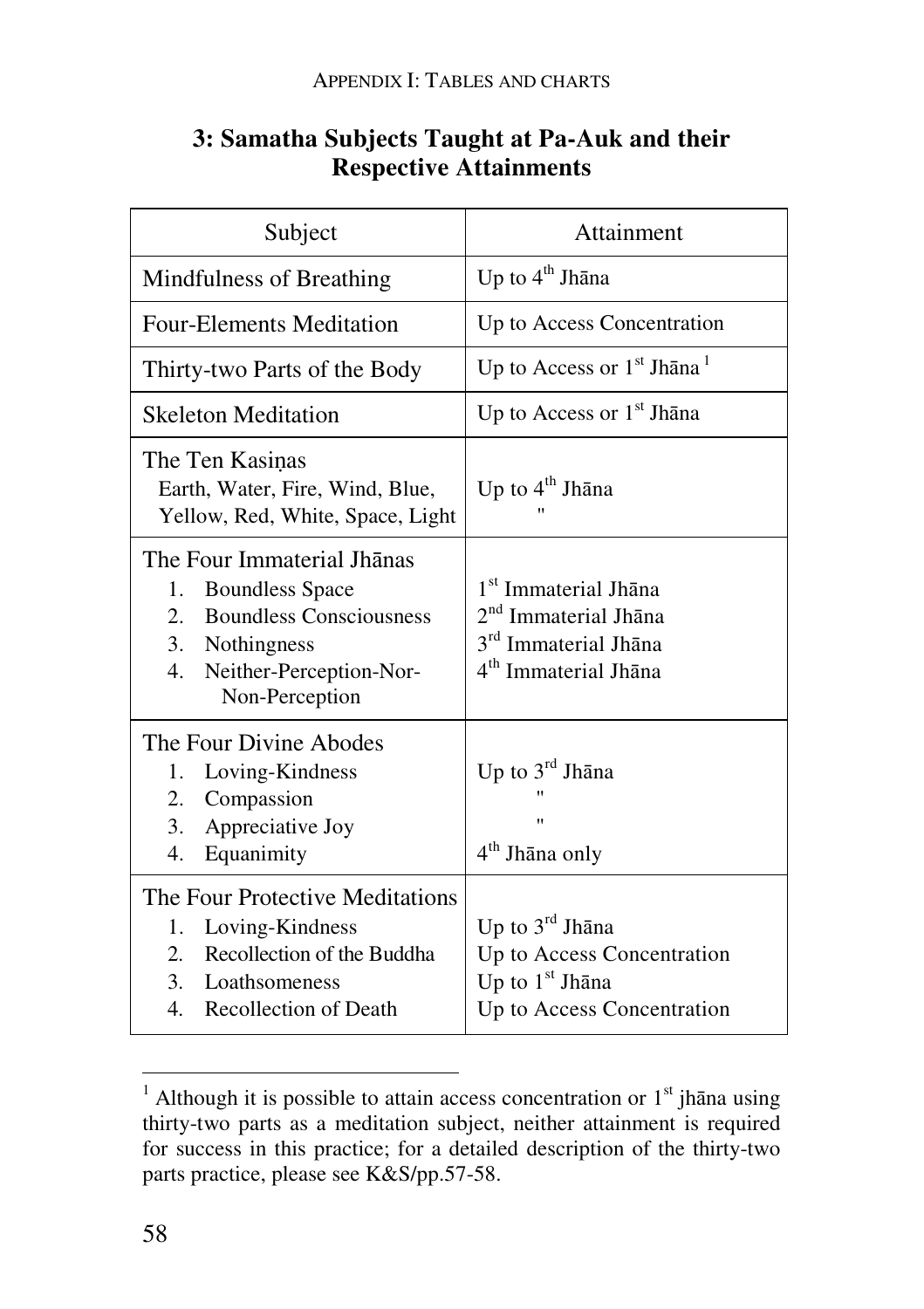

#### **4: Meditation Options at Pa-Auk Forest Monastery**<sup>1</sup>

<sup>&</sup>lt;sup>1</sup> This chart illustrates the general course of instruction at Pa-Auk Forest Monastery. Based on the meditator's personal requirements, instruction may vary from case to case.

<sup>&</sup>lt;sup>2</sup> These subjects include the nine remaining kasinas, the four immaterial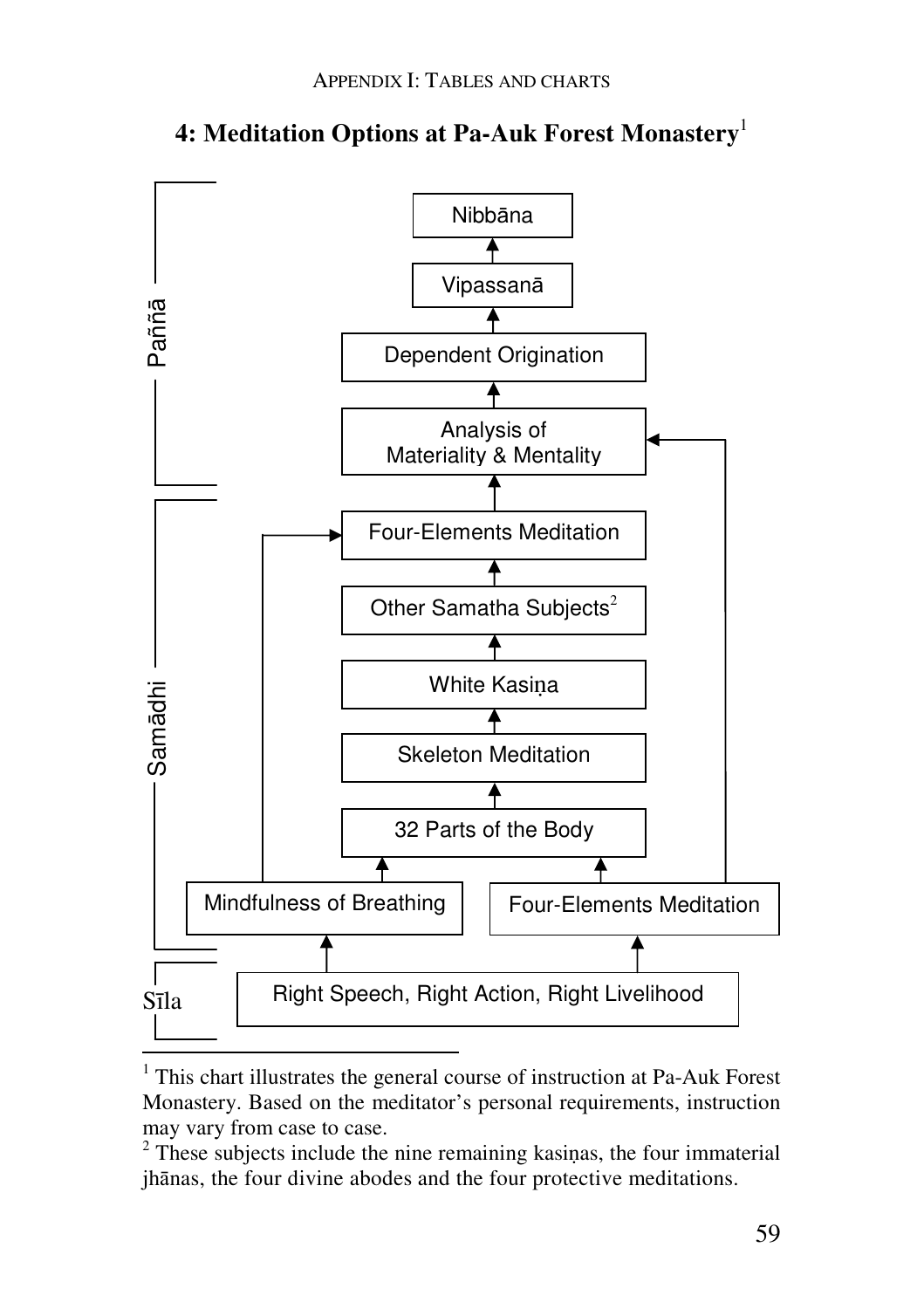# **5: Stages of Purification and the Insight-Knowledges**

| <b>Purification and Description</b>                 |                                                                                |  |
|-----------------------------------------------------|--------------------------------------------------------------------------------|--|
|                                                     | I. Purification of Virtue                                                      |  |
|                                                     | The Fourfold Purification                                                      |  |
|                                                     | II. Purification of Mind                                                       |  |
|                                                     | The Forty Samatha Subjects Taught by the Buddha                                |  |
|                                                     | III. Purification of View                                                      |  |
| 1.                                                  | Knowledge of Analysing Mentality-Materiality                                   |  |
|                                                     | IV. Purification by Overcoming Doubt                                           |  |
| 2.                                                  | Knowledge of Discerning Cause and Condition                                    |  |
|                                                     | V. Purification by Knowledge and Vision of<br>What is and What is Not the Path |  |
| 3.                                                  | Knowledge of Comprehension                                                     |  |
| 4.                                                  | Knowledge of Arising and Passing Away (Initial Phase)                          |  |
| VI. Purification by Knowledge and Vision of the Way |                                                                                |  |
| 4.                                                  | Knowledge of Arising and Passing Away (Mature Phase)                           |  |
| 5.                                                  | Knowledge of Dissolution                                                       |  |
| 6.                                                  | Knowledge of Terror                                                            |  |
| 7.                                                  | Knowledge of Danger                                                            |  |
| 8.                                                  | Knowledge of Disenchantment                                                    |  |
| 9.                                                  | Knowledge of Desire for Deliverance                                            |  |
| 10.                                                 | Knowledge of Reflection                                                        |  |
| 11.                                                 | Knowledge of Equanimity toward Formations                                      |  |
| 12.                                                 | Knowledge of Conformity                                                        |  |
| VII. Purification by Knowledge and Vision           |                                                                                |  |
| 13.                                                 | Knowledge of Change-of-Lineage                                                 |  |
| 14.                                                 | Knowledge of the Path                                                          |  |
| 15.                                                 | Knowledge of Fruition                                                          |  |
| 16.                                                 | Knowledge of Reviewing                                                         |  |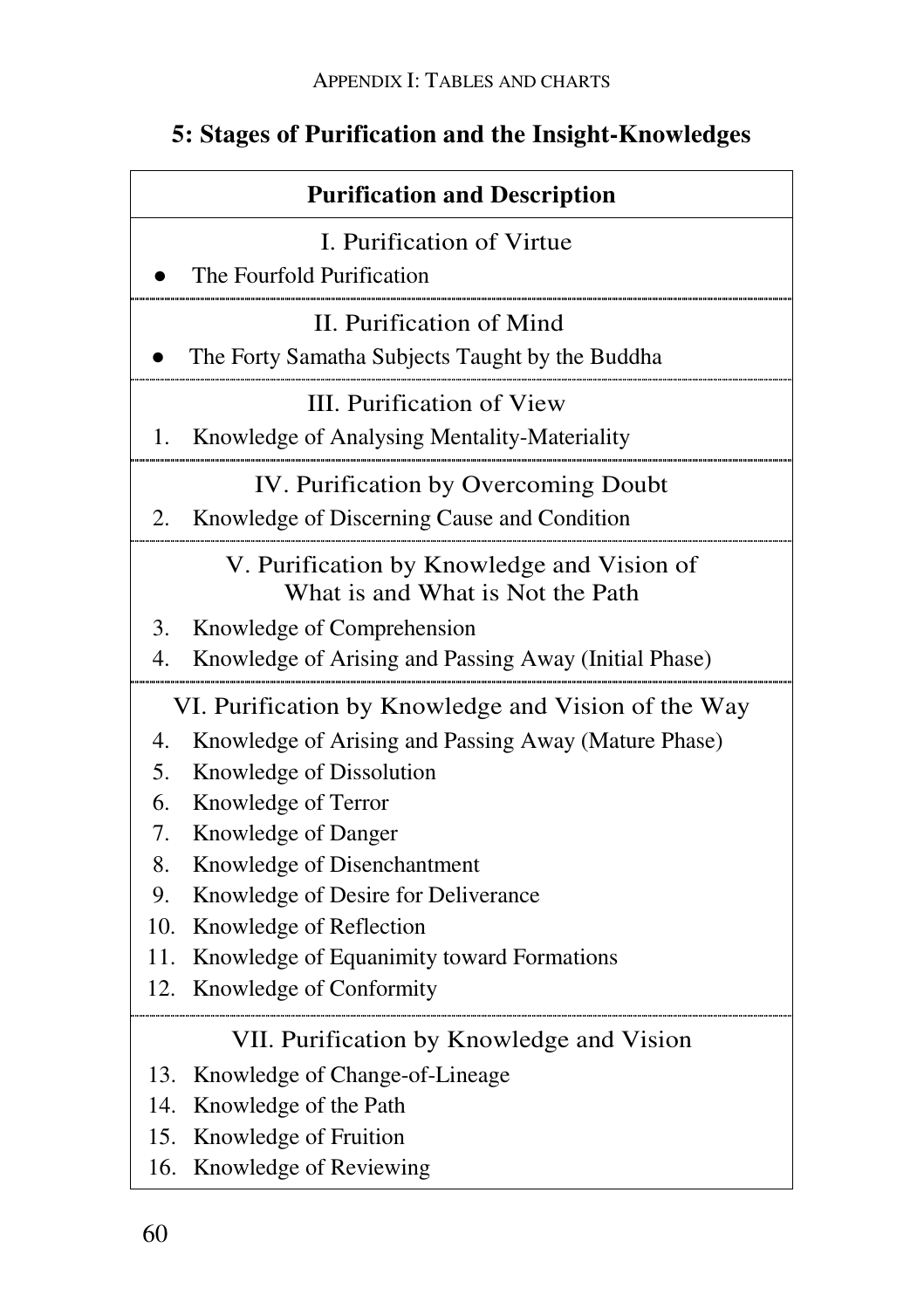| <b>Main Divisions</b>                                                        | Realms                                                 | Description                                                                                                                                                                                                                                                                                                                                                                                                          |  |
|------------------------------------------------------------------------------|--------------------------------------------------------|----------------------------------------------------------------------------------------------------------------------------------------------------------------------------------------------------------------------------------------------------------------------------------------------------------------------------------------------------------------------------------------------------------------------|--|
| Δ<br>Immaterial<br>Realms                                                    | Realm of Neither-<br>Perception-Nor-<br>Non-Perception | These are realms of pure mentality,<br>accessible from any one of the four<br>immaterial jhānas at the time of death.                                                                                                                                                                                                                                                                                                |  |
| (arūpa-loka)<br>AGING<br><b>BIRTH</b><br><b>DEATH</b>                        | Realm of<br>Nothingness                                | Beings in these realms can live for<br>thousands of aeons and enjoy the<br>highest degree of jhānic bliss. Without<br>path and fruition, however, even the<br>highest levels of concentration are no                                                                                                                                                                                                                 |  |
|                                                                              | Realm of Infinite<br>Consciousness                     |                                                                                                                                                                                                                                                                                                                                                                                                                      |  |
|                                                                              | Realm of Infinite<br>Space                             | guarantee that such beings will not<br>eventually fall back into lower realms.                                                                                                                                                                                                                                                                                                                                       |  |
| 16<br><b>Fine-Material</b><br>Realms<br>(rūpa-loka)<br>AGING<br><b>BIRTH</b> | 4 <sup>th</sup> Jhāna Plane<br>(7 Realms)              | These are realms of subtle materiality,<br>accessible from any one of the four<br>jhānas at the time of death. Beings in                                                                                                                                                                                                                                                                                             |  |
|                                                                              | 3rd Jhāna Plane<br>(3 Realms)                          | these "Brahma Realms" can live for<br>aeons, possess perfect sīla and enjoy<br>varying degrees of jhānic bliss. When<br>they die, their level of jhana at that time<br>determines the realm of rebirth. Those<br>who lose their jhāna completely will be<br>reborn as humans and devas. Con-<br>versely, humans and devas who are<br>able to maintain jhānic absorption at<br>the time of death will be reborn here. |  |
|                                                                              | 2 <sup>nd</sup> Jhāna Plane<br>(3 Realms)              |                                                                                                                                                                                                                                                                                                                                                                                                                      |  |
|                                                                              | 1 <sup>st</sup> Jhāna Plane<br>(3 Realms)              |                                                                                                                                                                                                                                                                                                                                                                                                                      |  |
|                                                                              |                                                        | The Sensuous and Blissful Realms                                                                                                                                                                                                                                                                                                                                                                                     |  |
| 11<br>Sensual<br>Realms                                                      | Deva Realms<br>(6 Realms)                              | Of all thirty-one realms, the human<br>realm provides the greatest range of<br>pleasure and pain, as well as the<br>greatest opportunity for enlightenment.<br>Life as a deva, on the other hand, is<br>extremely pleasant, filled with sensual                                                                                                                                                                      |  |
| (kāma-loka)<br><b>AGING</b><br><b>BIRTH</b>                                  | Human Realm                                            | pleasures far superior to those in the<br>human realm. Many devas become<br>intoxicated by these pleasures, forget<br>to practice sīla and end up being<br>reborn in a woeful realm.                                                                                                                                                                                                                                 |  |
|                                                                              | Asura Realm                                            | <b>The Four Woeful Realms</b><br>These four woeful realms are the<br>home for most living beings. Once one<br>falls into one of these woeful realms, in<br>most cases it is extremely difficult to                                                                                                                                                                                                                   |  |
|                                                                              | Peta Realm                                             |                                                                                                                                                                                                                                                                                                                                                                                                                      |  |
|                                                                              | Animal Realm                                           |                                                                                                                                                                                                                                                                                                                                                                                                                      |  |
|                                                                              | Hell Realm                                             | escape.                                                                                                                                                                                                                                                                                                                                                                                                              |  |

# **6: The Thirty-One Realms of Existence**<sup>1</sup>

<sup>&</sup>lt;sup>1</sup> Concept and table design adopted from AS.V.3-7 (including Table 5.1).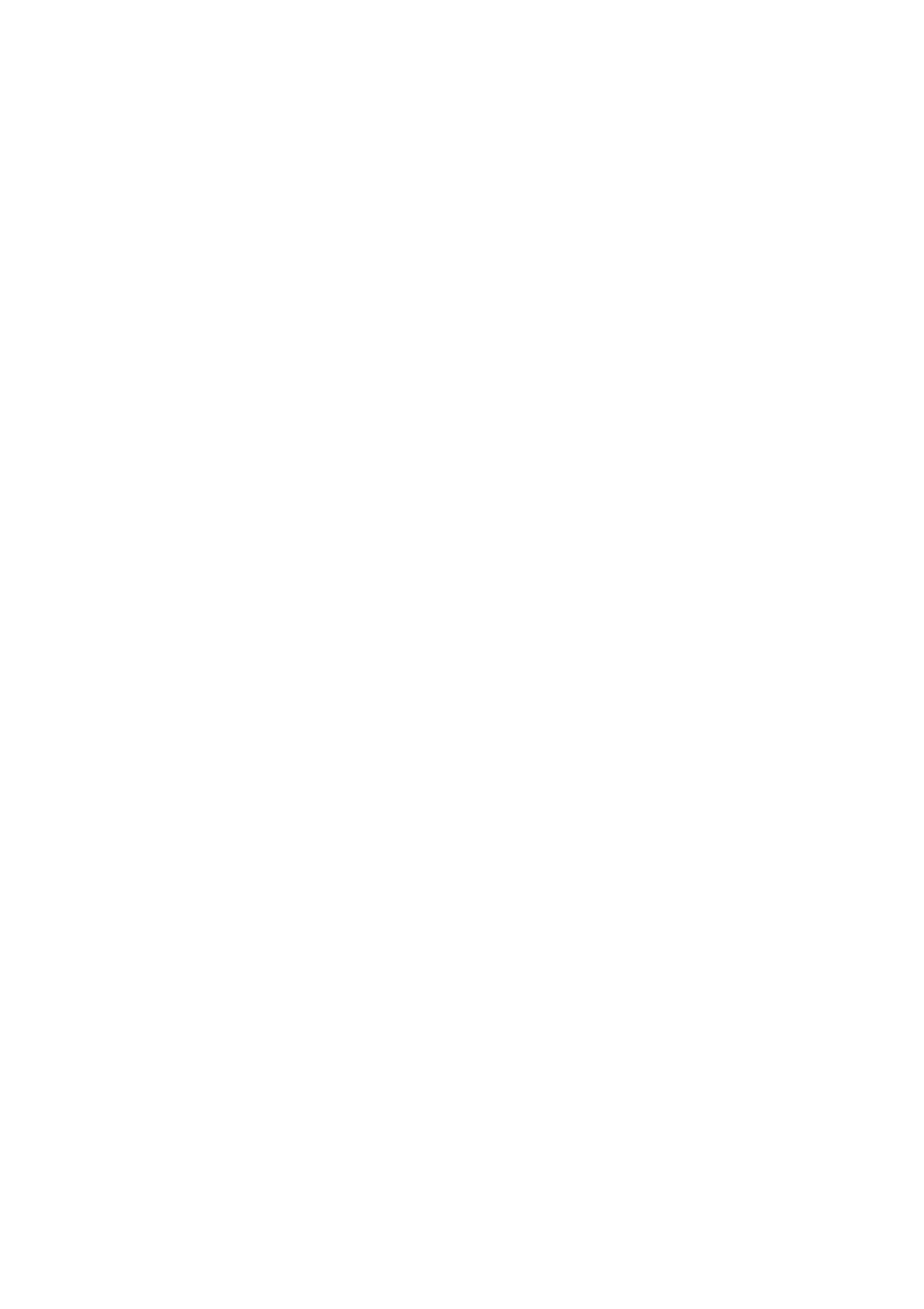# **Information for Foreign Meditators at Pa-Auk Forest Monastery**

Pa-Auk Forest Monastery ("Pa-Auk Tawya" in Burmese) is a Buddhist monastery in the Theravāda tradition, with emphasis on the teaching and practice of both samatha (tranquillity) and vipassanā (insight) meditation. The number of residents varies seasonally from approximately 700 to 1,500 (during festival times) – this includes more than 130 foreign monks, nuns and lay practitioners, coming from more than twenty different countries. All are here to practise meditation under the guidance of the Venerable Pa-Auk Tawya Sayadaw, the abbot and principal teacher at this monastery.

This document provides you with an outline of the monastery's basic requirements and services, plus it tells you how to get here.

### **Arrival**

- Pa-Auk Forest Monastery is divided into the Upper, Middle and Lower Monasteries. Upon arrival, foreigners must register at the following locations: male residents – the Registration Office for Foreigners in the Upper Monastery; female residents – the Lower Monastery Office. Please be sure to obtain and read a copy of our "Rules for Foreign Meditators" (Appendix III of this book), which you can pick up at either office.

### **In General**

- Meditators must strictly observe the fourfold purification during their stay here. This purification consists of:
	- (1) The 227 rules of the *Pātimokkha* for Theravāda monks; the 10 precepts and 75 *Sekhiya* (training) rules for novices; and the 5, 8 or 10 precepts for laypersons and nuns.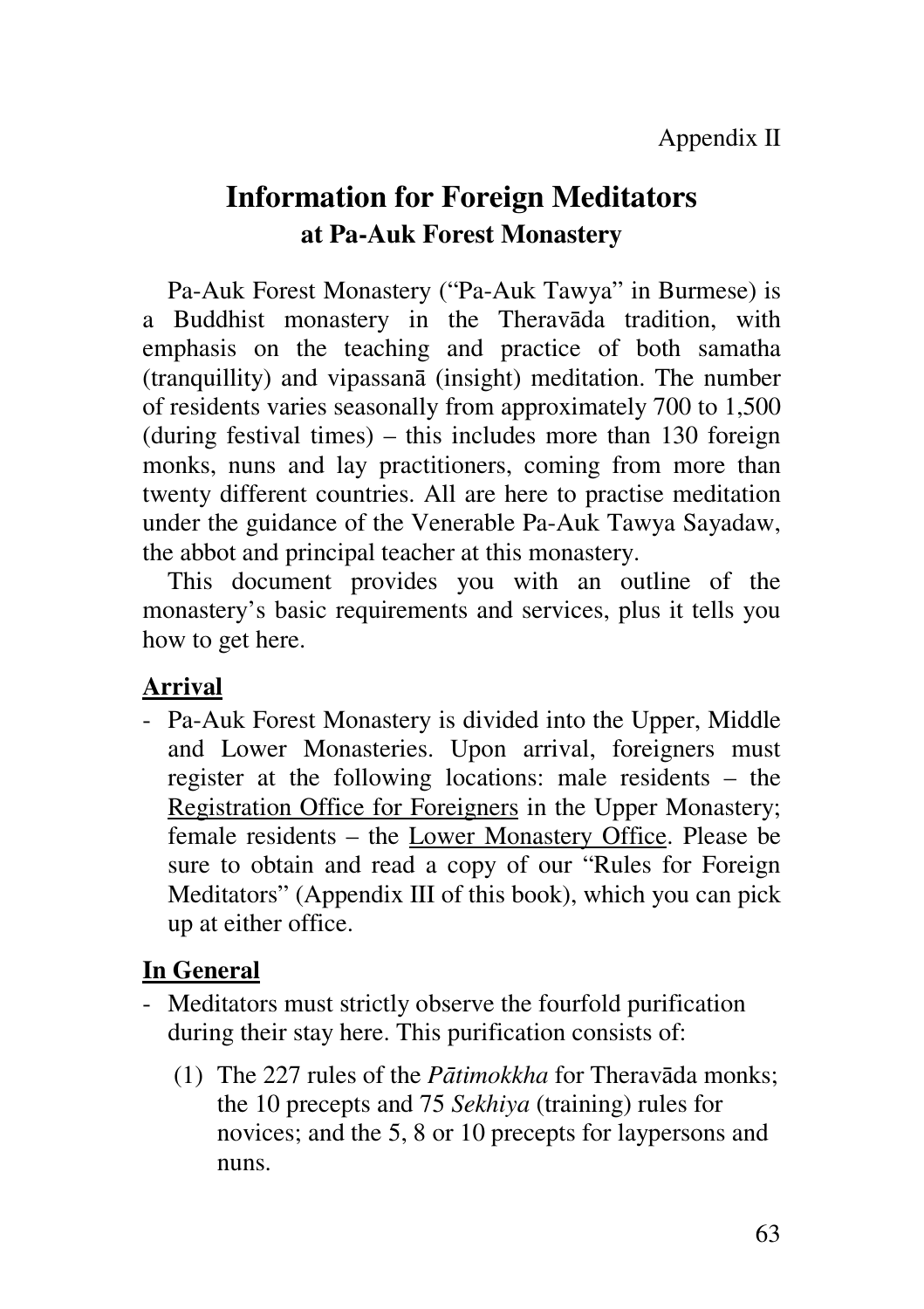- (2) Restraint of the six sense faculties of the eye, ear, nose, tongue, body and mind.
- (3) Purification of livelihood (Right Livelihood) livelihood that accords with the precepts.
- (4) Reflection on (and moderation in) the use of the four requisites – food, shelter, clothing and medicine.

# **Meditation**

- Everyone must attend the group sittings at their respective meditation hall. Group sittings are held at the following times: 4:00-5:30 am, 7:30-9:00 am, 1:00-2:30 pm, 3:30-5:00 pm and 6:00-7:30 pm.
- Interviews with Pa-Auk meditation teachers are an important aid to one's practice. New arrivals should come for an interview every day (or make a suitable arrangement that accords with their meditation teacher's schedule).
- Meditators must practise according to the instructions of their meditation teacher.

# **Smoking, Drinking and Drugs**

- Smoking, drinking, chewing tobacco or betel nut, and the use of recreational drugs are strictly forbidden. If you use any of these items, please dispose of them before entering the monastery. There are no exceptions to this rule. If you break this rule, you will be asked to leave.

# **Diet and Pi**nd**apāta (receiving of almsfood)**

- Meals are offered in the Pindapātasāla (alms hall). Please arrive for pindapāta at the following times:
- Breakfast  $-5:30-6:00$  am (depending on the time of dawn)
- Lunch 10:00-10:15 am
- The kitchen prepares a vegetarian diet only; no special diets are offered.
- Boiled and filtered drinking water are available at various locations throughout the monastery.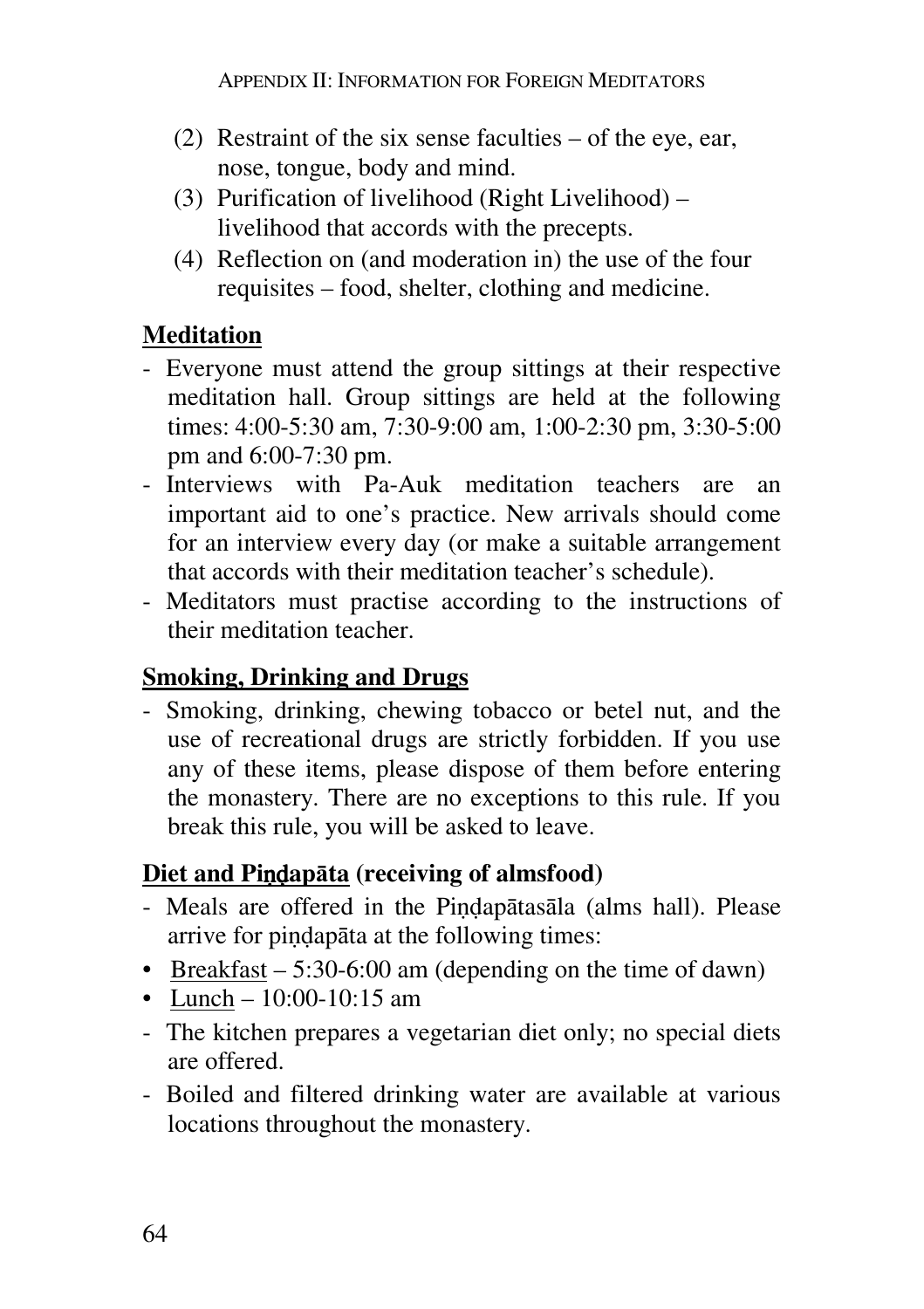# **Attire**

- Theravāda monks and novices should wear only allowable robes, slippers, etc. Robes must be kept clean. Highly colourful robes (red, bright yellow, etc.) are not acceptable.
- Lay practitioners should dress modestly at all times:

Men – no bare shoulders, no bare calves, no bare knees; no shorts, no sleeveless shirts, vests or undershirts; no ripped or otherwise improper attire.

Women – no bare shoulders, midriff, calves or knees; no short skirts, no shorts, no sleeveless shirts or blouses; no thin, transparent, tight, revealing, brightly coloured or otherwise improper attire.

# **Medical Care**

- There are quarters for the sick and a clinic, with a resident doctor. A local doctor trained in Western medicine visits once a week; another trained in traditional Burmese medicine visits once a fortnight.

# **International Mail**

- Excessive correspondence can disturb meditation. Please keep your correspondence to a minimum.
- Outgoing mail should be left in the Outgoing Mailbox at the Pindapātasāla; incoming mail can be picked up on the table next to the Outgoing Mailbox. It is best for important incoming and outgoing letters to be registered.
- International parcels must be picked up in Yangon. Please check at the Lower Monastery Office to see if they can suggest someone to do this for you.
- To protect incoming parcels against loss or damage, all international parcels should be insured. Ask the sender to mail you a copy of the insurance form.
- Be aware that parcels are subject to customs formalities, censorship and duties.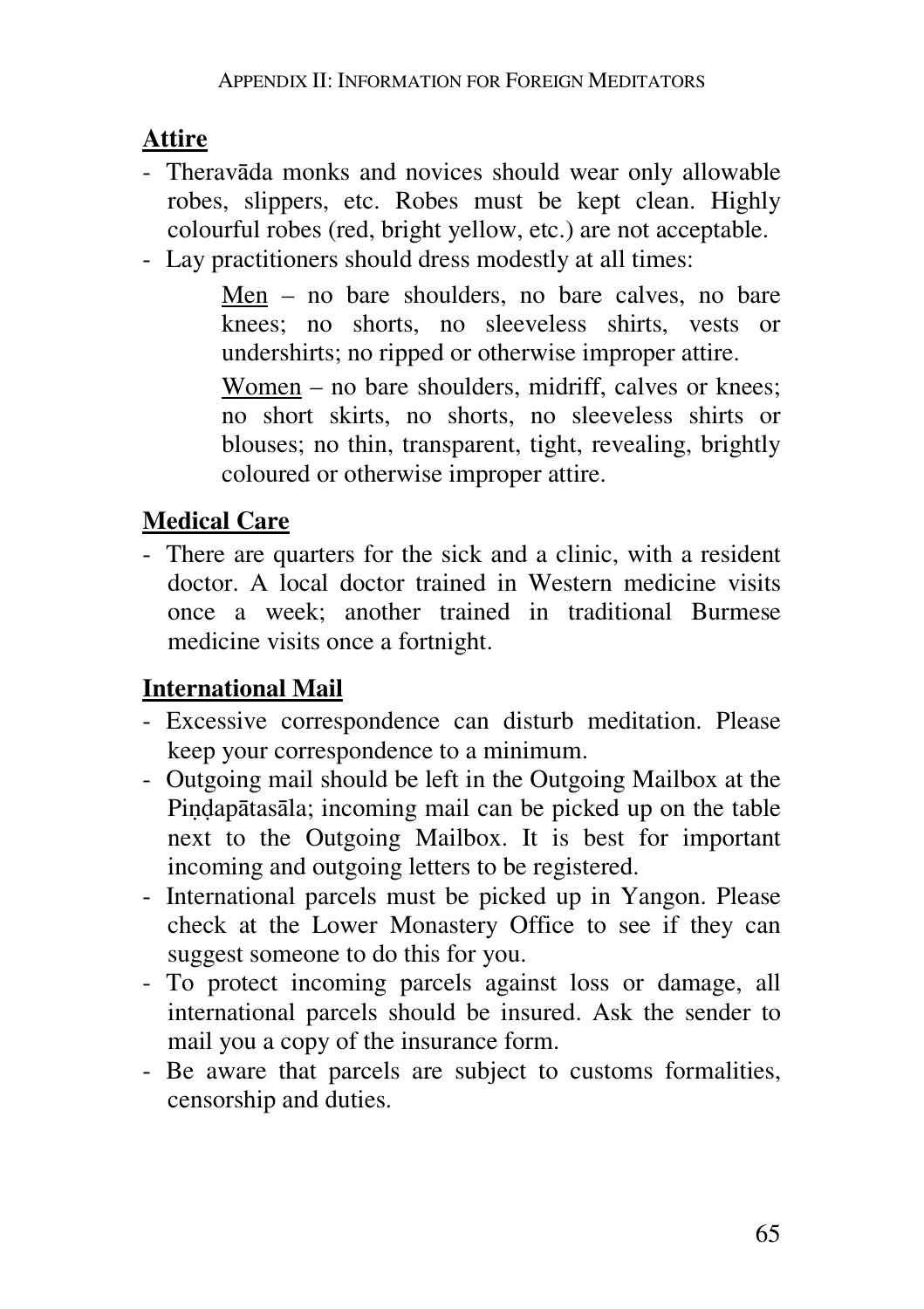## **International Telephone Calls**

- You can receive incoming calls on the telephone in the Lower Monastery Office – service is intermittent and low quality. You will need to go outside the monastery to make outgoing calls; international calls are expensive and must be paid in US dollars.

# **E-mail/Internet**

- Permission to send/receive e-mail is granted on a case-bycase basis.

## **Monastics and Money**

- Theravāda monks, novices and 10-precept nuns are not permitted to use, handle or possess money in any form, including: cash, credit cards, cheques, electronic transactions, gold, silver, jewellery, etc. Monastics who carry their own funds must relinquish them PERMANENTLY before taking up residence in the monastery. There are no exceptions to this rule. (For those monastics with allowable requisite funds, see below.)
- Monastics with allowable requisite funds must arrange for the proper transfer of requisites from their previous location to the Pa-Auk *kappiyakāraka* (steward; hereafter referred to as "kappiya" for short) or other such person. Transfer of funds MUST follow the prescribed procedure in the *Vinaya*  (please refer to the *Pā*t*imokkha, Nissaggiya Pācittiya* rules 10, 18, 19 & 20).
- If you come to the monastery as a layperson and decide to ordain, you must make proper arrangements for your funds before ordination; this can be done through the monastery kappiya.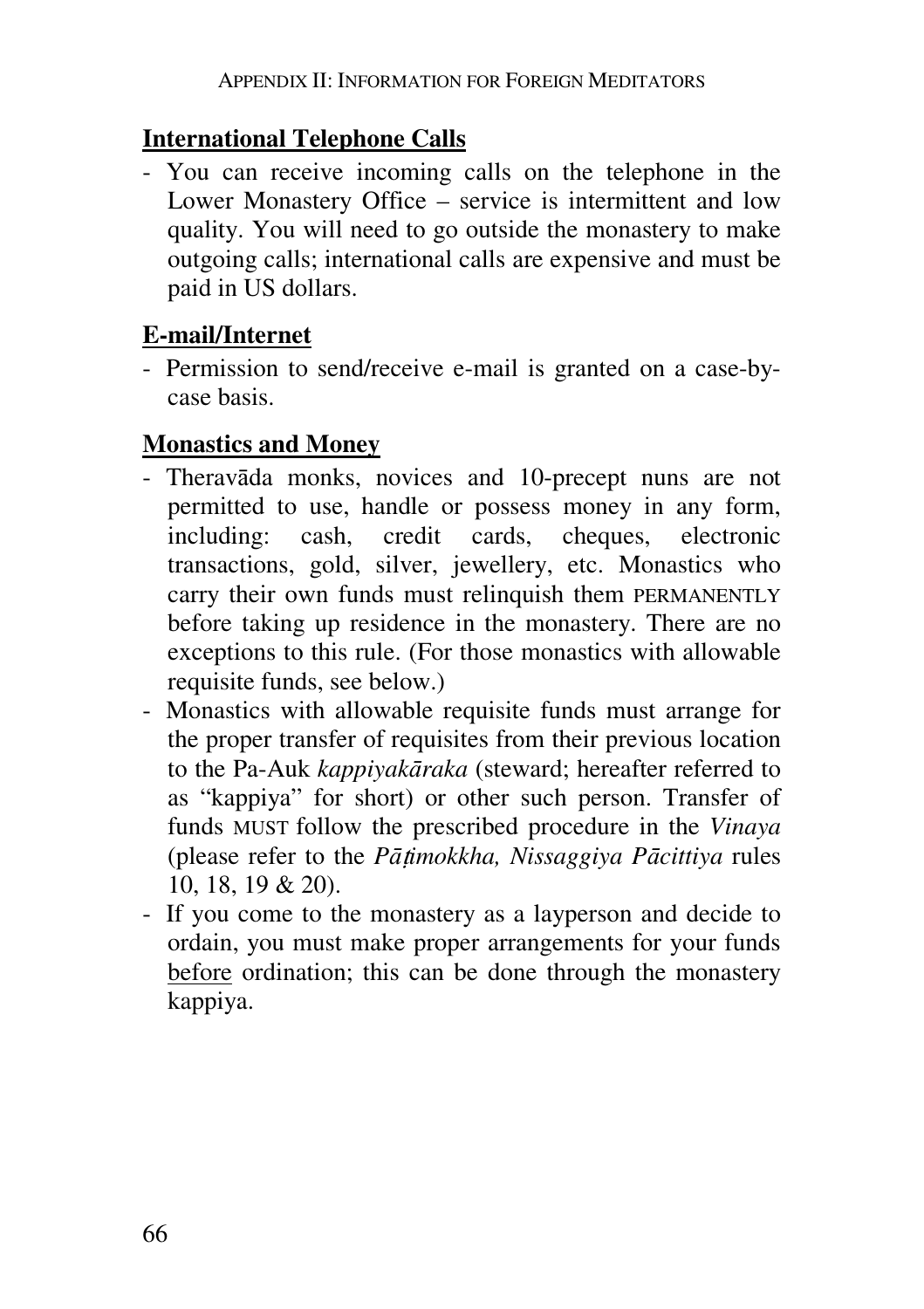### **Visa Application/Extension, etc.**

- If you plan to stay at Pa-Auk Forest Monastery for more than one month, you will need a Pa-Auk Sponsorship Letter in order to apply for the appropriate type of Myanmar visa. You can obtain a Sponsorship Letter through a Pa-Auk Contact Person or by writing to the monastery, attention: U Kundadhāna or U Candimā. Please check with the Myanmar Embassy in your home country for the latest visa policy and be sure to visit the Pa-Auk websites for more information. A listing of Pa-Auk Centres and Websites, international contact persons and Myanmar Embassies can be found in our Resource Guide on page 81.
- Once you get to Pa-Auk Forest Monastery, you can apply for a three-month, six-month or one-year visa extension (stay permit). Payment for your extension can be arranged through the monastery kappiya. He will need nine passport photos plus sufficient funds in US dollars. Dollar bills must be in good condition: worn, torn, nicked, marked or questionable bills are unacceptable.
- Current cost of a one-year visa extension is US\$90. The visa extension should be applied for as soon as possible after your arrival in Myanmar. After that, applications for further extensions should be made at least two months before the expiry date of the visa extension. Please be aware that visa extension regulations and costs are subject to change.
- If you are a Theravāda monk, novice or 10-precept nun, the monastery will try to cover your expenses, but if the fees are in US dollars, the monastery's Burmese dāyakas (donors) will be unable to pay. So, to be safe, it is best for a dāyaka of your own to make arrangements with a local kappiya to handle the financial side of the extension fees.
- If you stay longer than three months, you must obtain a Foreigner's Registration Certificate (FRC), and when you leave, a Departure Form. Please apply for the FRC at least one month in advance.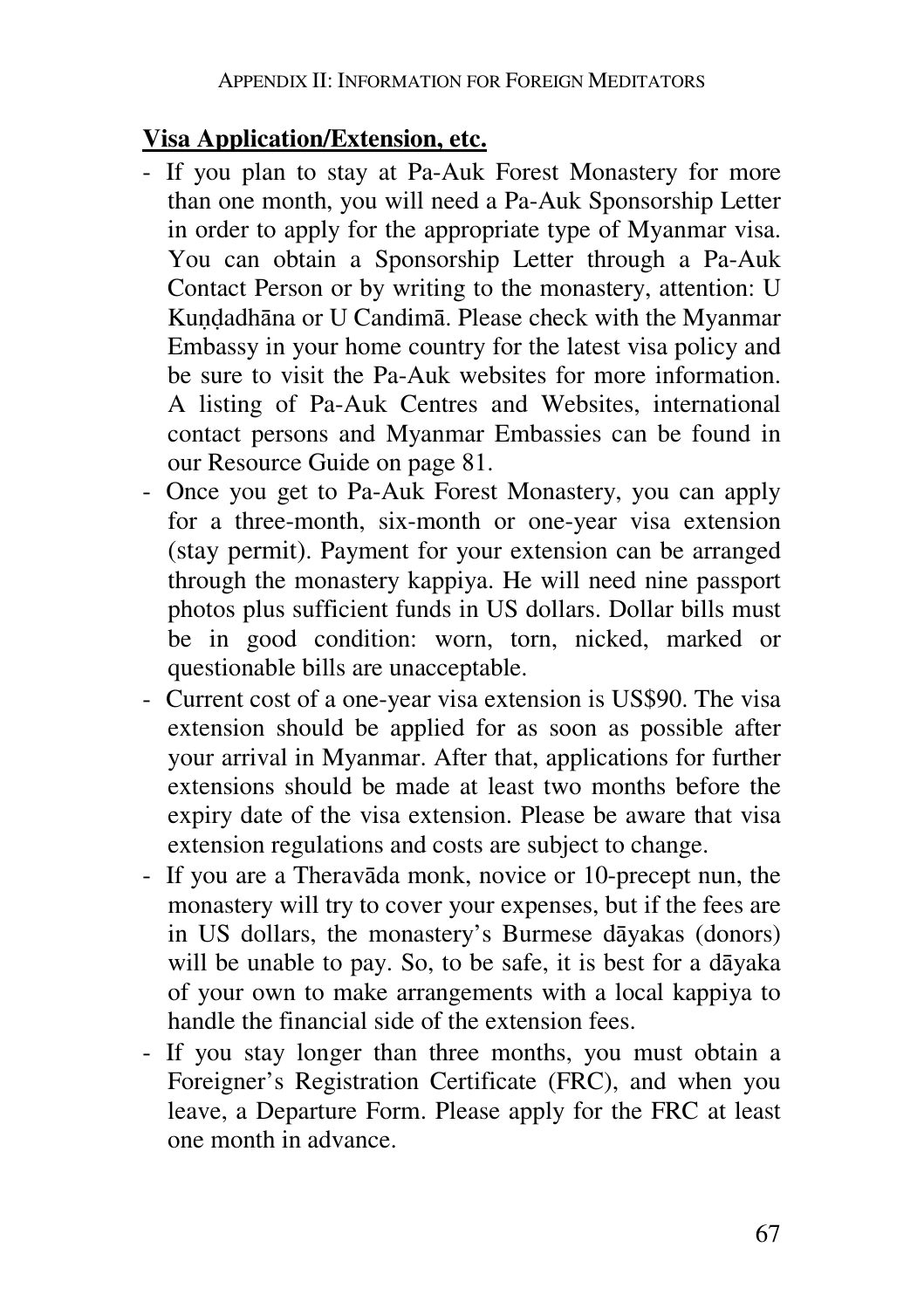## **Sponsorship**

- A sponsorship letter grants permission for you to reside at this monastery – nothing more. All financial requirements (including medical, dental, transportation, visas, FRC, departure forms and other requisite items) are your personal responsibility. Please arrive with SUFFICIENT FUNDS (IN US DOLLARS) for the duration of your stay.
- If your visa (or visa extension) was obtained with a Pa-Auk Sponsorship Letter, this means you have agreed to stay at Pa-Auk Forest Monastery for the visa's duration. To use an entry/meditation visa for sightseeing and tourism would constitute an abuse of the privilege granted to you by the Sponsorship Letter and could create problems for the monastery.

## **Suggested Items to Bring**

- The following list of suggested items was compiled by foreign meditators here: 10-12 passport photos; vitamin and herbal supplements; herbal teas; light, comfortable, easy-towash clothing; dental floss; toiletries; towel; talcum/ medicated powder; large umbrella; earplugs; water resistant sandals; torch/flashlight; battery-powered alarm clock; mosquito repellent; yoga mat (if you practice yoga); spare glasses and copy of your prescription; get dental work done before coming. Most everyday-items can be obtained locally, name brands excluded; voltage here is 220V.

# **Climate**

- There are three seasons in Myanmar: a hot season (March-May); a rainy season (June-Oct.); and a cold season (November-February). Temperatures range from 15° to 40° Centigrade (59° to 104° Fahrenheit).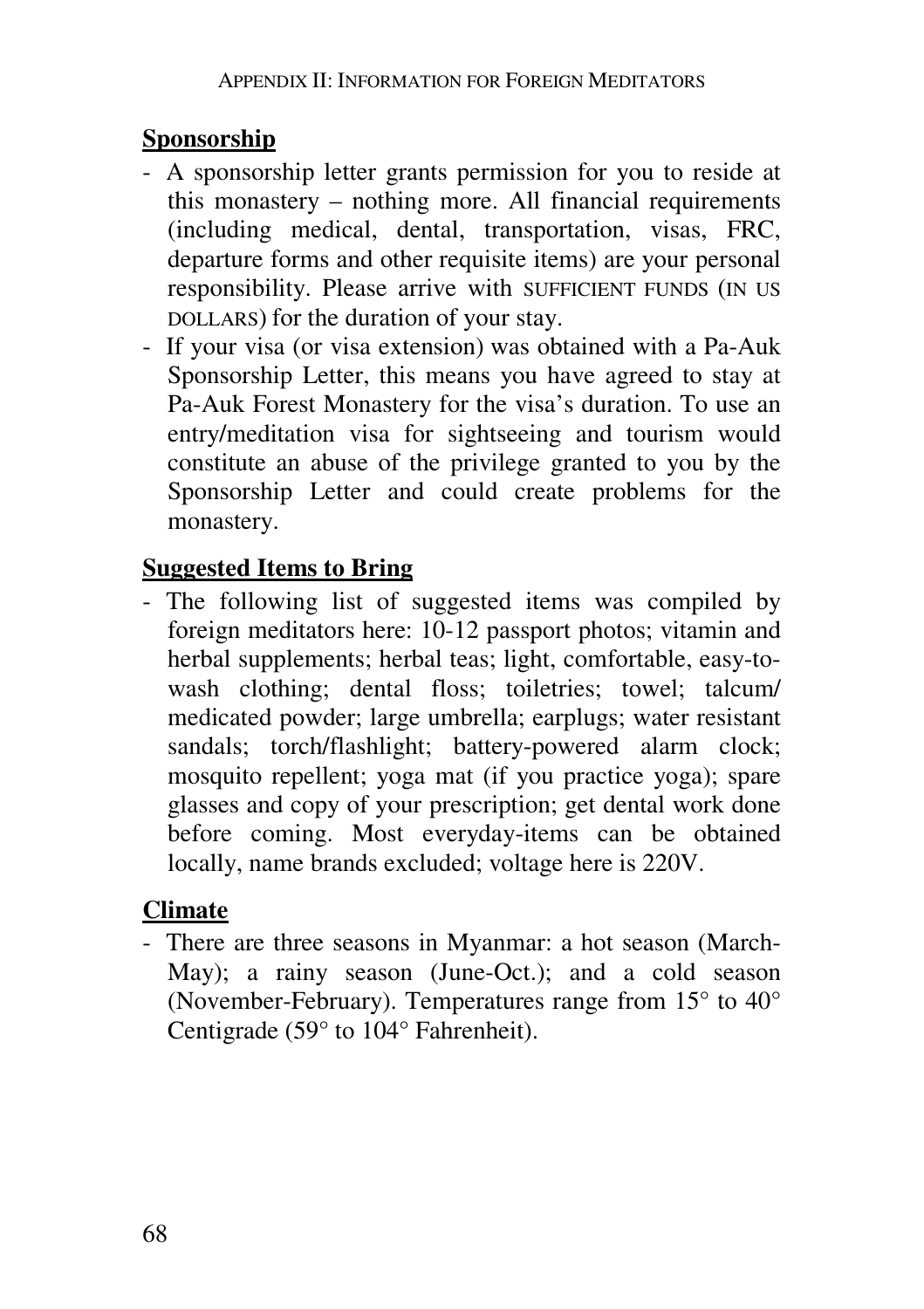### **How to Get to Pa-Auk Forest Monastery from Yangon**

 $(Yangon \rightarrow Mawlamvine \rightarrow Pa-Auk \rightarrow Mudon)$ 

- Mawlamyine is 301 kms (187 miles) southeast of Yangon, and the monastery is another 14.5 kms (9 miles) southeast of Mawlamyine. Air-conditioned overnight buses to Mawlamyine/Mudon depart daily from the highway bus station in Yangon. You can buy tickets along the south side of Aung San Stadium, opposite the central train station. Note: If you take the Mudon bus, ask the driver to let you off at "Pa-Auk Tawya" (the bus goes right past the main gate of the monastery on the way to Mudon).
- Travel options include a weekly flight to Mawlamyine and a new train service that goes direct from Yangon to Mawlamyine. If you take the train, be sure to go "upper class."
- Contact persons in Yangon can help you get to the monastery. For a listing of contact persons, please check our Resource Guide on page 81.

Revised May 16, 2007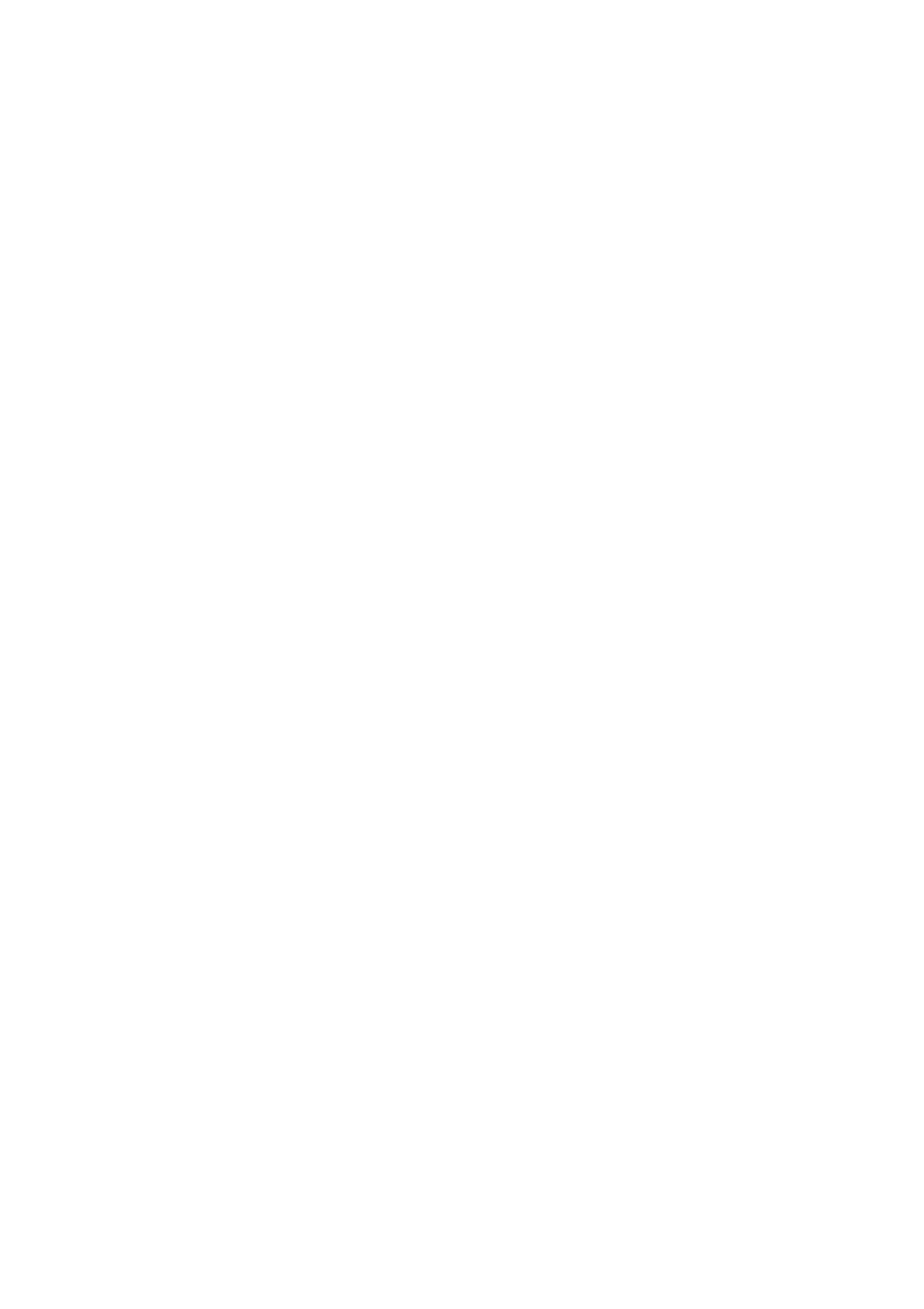# **Rules for Foreign Meditators at Pa-Auk Forest Monastery**

*At Pa-Auk Forest Monastery, there is one basic rule of conduct, which embodies the spirit and essence of all the other rules that follow: to act properly at all times, showing respect and consideration for one another. As the Buddha encouraged his followers, let us live "in concord, with mutual appreciation, without disputing, blending like milk and water, viewing each other with kindly eyes."*<sup>1</sup>

#### **Arrival/Departure**

- 1. Pa-Auk Forest Monastery is divided into the Upper, Middle and Lower Monasteries. Upon arrival and departure, foreigners must register at the following locations: male residents – the Registration Office for Foreigners in the Upper Monastery; female residents – the Lower Monastery Office.
- 2. If you plan to be away from your kuti (meditator's hut) for more than one week, you must leave it ready for anyone else to come and occupy: male residents – wash and clean what you have used, lock your kuti and return all borrowed items, including your kuti key, to the Sangha Office (in the Library building); female residents – wash and clean what you have used, lock your kuti and return your kuti key to the Lower Monastery Office. (Both male and female residents: You must return your kuti key even if the kuti is your own offering to the monastery.)
- 3. Do not leave the grounds overnight with the key to your kuti or take any Sangha items with you, such as eating utensils, umbrella, books, or tapes.

<sup>&</sup>lt;sup>1</sup> M.31.6 *Cū<sub>l</sub>agosinga Sutta* (The Shorter Discourse in Gosinga)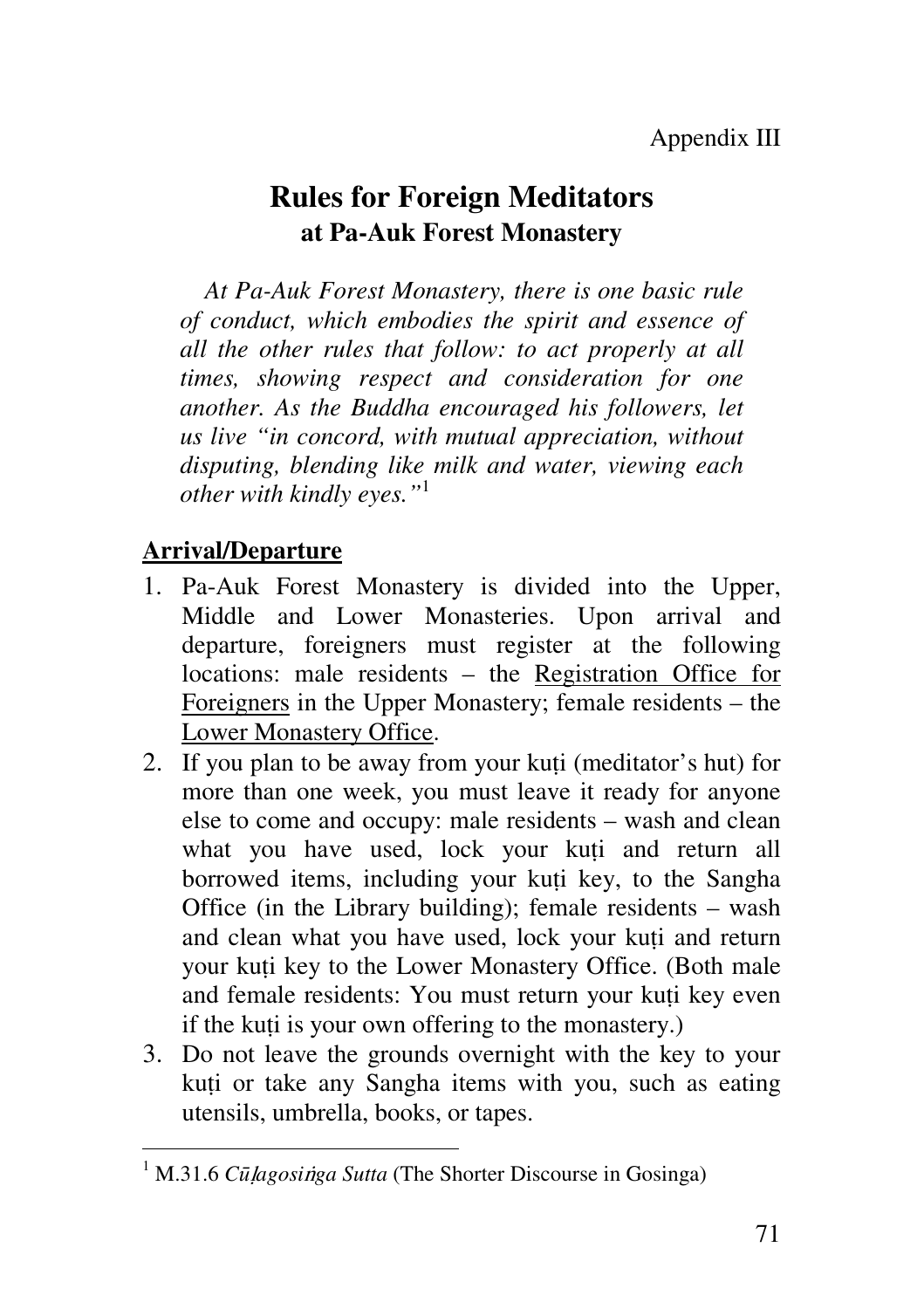4. Do not leave your personal belongings behind. Please make prior arrangements with a fellow resident to store those items that you wish to keep and inform the Sangha Office of those items that you do not wish to keep.

# **Meditation**

- 1. Everyone must attend the group sittings at their respective meditation hall (unless the Venerable Pa-Auk Tawya Sayadaw has given them permission to meditate in their own kuti). Group sittings are held at the following times: 4:00-5:30 am, 7:30-9:00 am, 1:00-2:30 pm, 3:30-5:00 pm and 6:00-7:30 pm. A wooden sounding block is struck at 3:30 am, 7:15 am, 12:45 pm and 5:45 pm to notify meditators of the upcoming sitting.
- 2. Meditators are encouraged to continue their practice during unstructured hours and personal time, whether standing, walking, sitting, lying down, etc. Those who wish to continue sitting in the meditation hall are welcome to do so during this time.
- 3. New arrivals should come for an interview with their meditation teacher every day (or make a suitable arrangement that accords with their meditation teacher's schedule).
- 4. Meditators must practise according to the instructions of their meditation teacher.
- 5. Out of respect to your teacher, please describe your meditation experiences with absolute honesty. The report should be brief and to the point, and should reflect your personal experience.
- 6. Do not discuss your meditation practice with others or speak about your attainments. Questions about your meditation practice should be directed to your meditation teacher only.
- 7. Practise mindfulness. Move slowly and quietly when entering and leaving the meditation hall, while going to your seat, sitting down and in making any other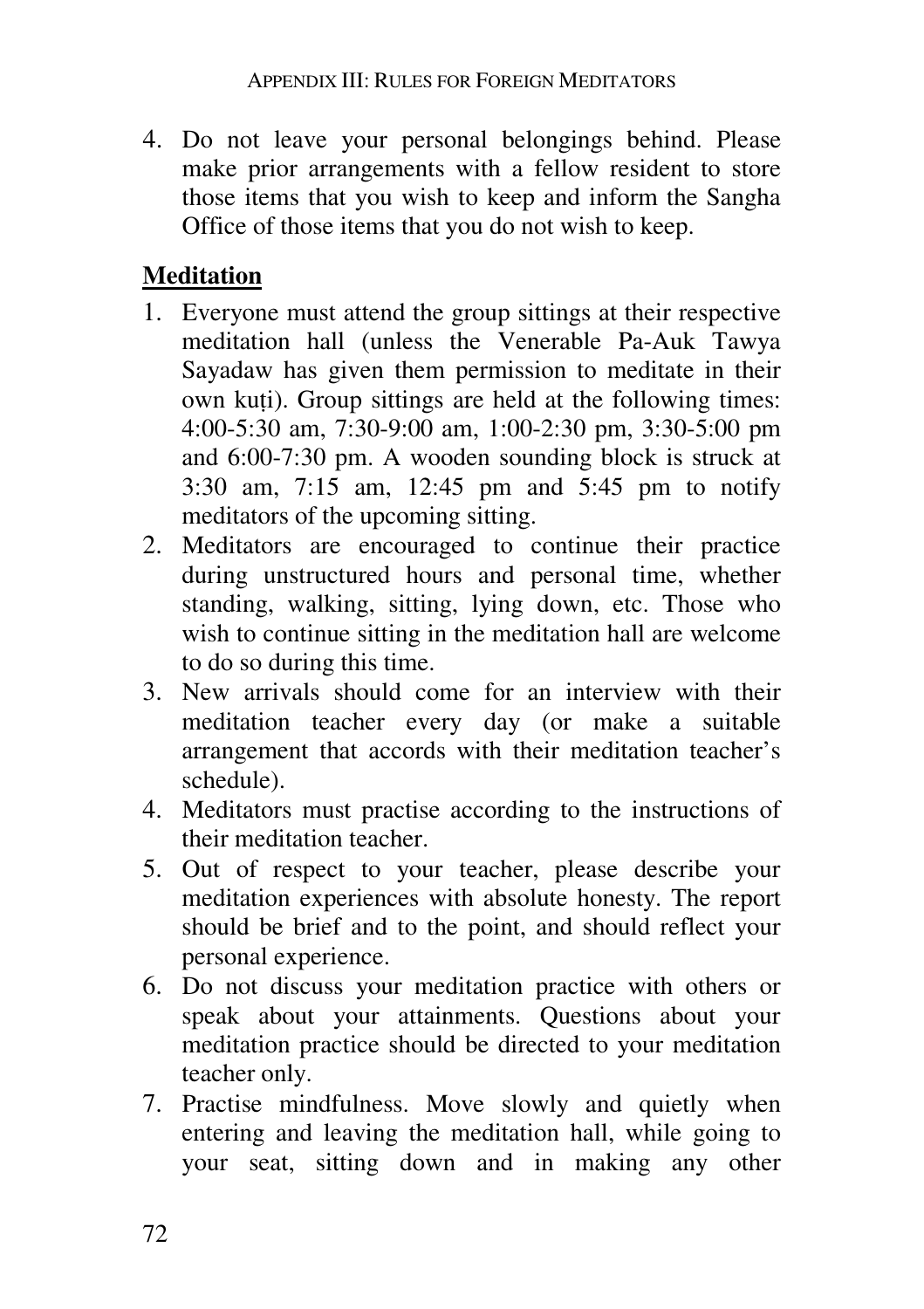movements. Please be considerate of others. Do not bring extraneous books, bottles, plastic bags, etc. into the meditation hall. Do not make noise when handling items such as keys or your meditation manual. Although the need for silence applies particularly during scheduled meditation hours, you should make an effort to observe it at all times, as there are meditators who practise beyond the scheduled hours.

- 8. Do not talk in or around the meditation hall. If you must talk, then do so quietly, away from the meditation hall or out on the veranda where you cannot be heard. Loud talk, noisy whispering and, in particular, laughter can be distracting to other meditators. Remember that even after the formal meditation period has ended, others may still be meditating. Please be respectful of their efforts.
- 9. Do not use strong smelling balms, beeping clocks or noisy watches in the meditation hall.

# **Ku**t**is**

- 1. Please accept the kuti that has been assigned to you. Any problems with your kuti should be addressed to the Registration Office for Foreigners or the Lower Monastery Office. Do not change kutis without permission.
- 2. When you leave your kuti during the day, always remember to lock the door and windows. Make sure your valuables are stored in a safe place (or leave them at the Lower Monastery Office).
- 3. If you wish to repair or renovate your kuti (at your own expense and supervision), please discuss this with the Sayadaw, U Kundadhāna, U Candimā or the monastery kappiya (steward) in the Lower Monastery Office.

# **General Conduct**

1. Smoking, drinking, chewing tobacco or betel nut, and the use of recreational drugs are strictly forbidden. If it is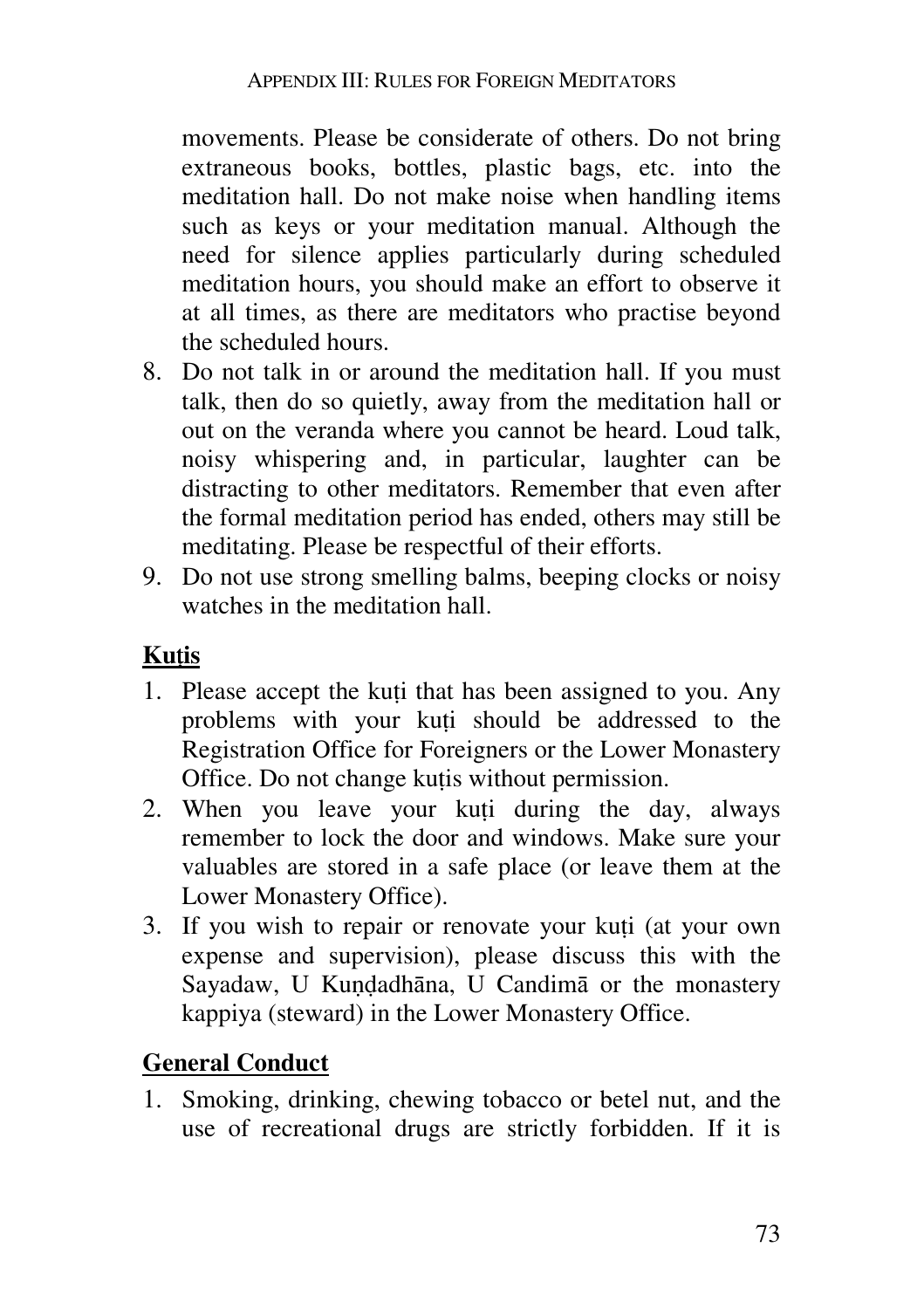discovered that you have been using any of these items, you will be asked to leave.

- 2. Please be respectful of the environment: do not litter; do not waste water or electricity.
- 3. Do not talk while waiting in the pindapāta line for alms.
- 4. During almsround, do not accept more food than you expect to eat.
- 5. The following items are allowable after midday: hot and cold water; fresh strained fruit juice diluted with cold water; sugar or jaggery diluted with hot or cold water; herbal teas. To counteract sickness/weakness/tiredness, you may take butter, ghee, oil, honey, sugar and allowable medicine.
- 6. The following items are not allowable after midday: solid food; boiled or otherwise processed juices made from fruits or vegetables; coffee, tea, Milo, milk, soft drinks, chocolate, cocoa, etc.
- 7. If you go barefoot, according to the *Vinaya*, you should wash your feet before entering Sangha buildings.
- 8. Between 7:00 and 7:30 am, residents should clean their kutis and sweep the surrounding paths and areas. Those who wish may join the local Sangha between 5:00 and 6:00 pm in cleaning the meditation hall, sweeping public paths and walkways, cleaning public toilets, etc.
- 9. Male residents may not receive women in their quarters without direct permission from the Sayadaw, U Kundadhāna or U Candimā. The same rule applies to female residents receiving men. Conversations between men and women must be conducted in public places. A single woman should not approach a monk without another man nearby who understands what is being said. Although two or more women may approach a single monk, they may not do so inside a kuti or other enclosed area.
- 10. Yoga, Chi Gong and other acceptable forms of exercise may be done in private, but not in public. Do not teach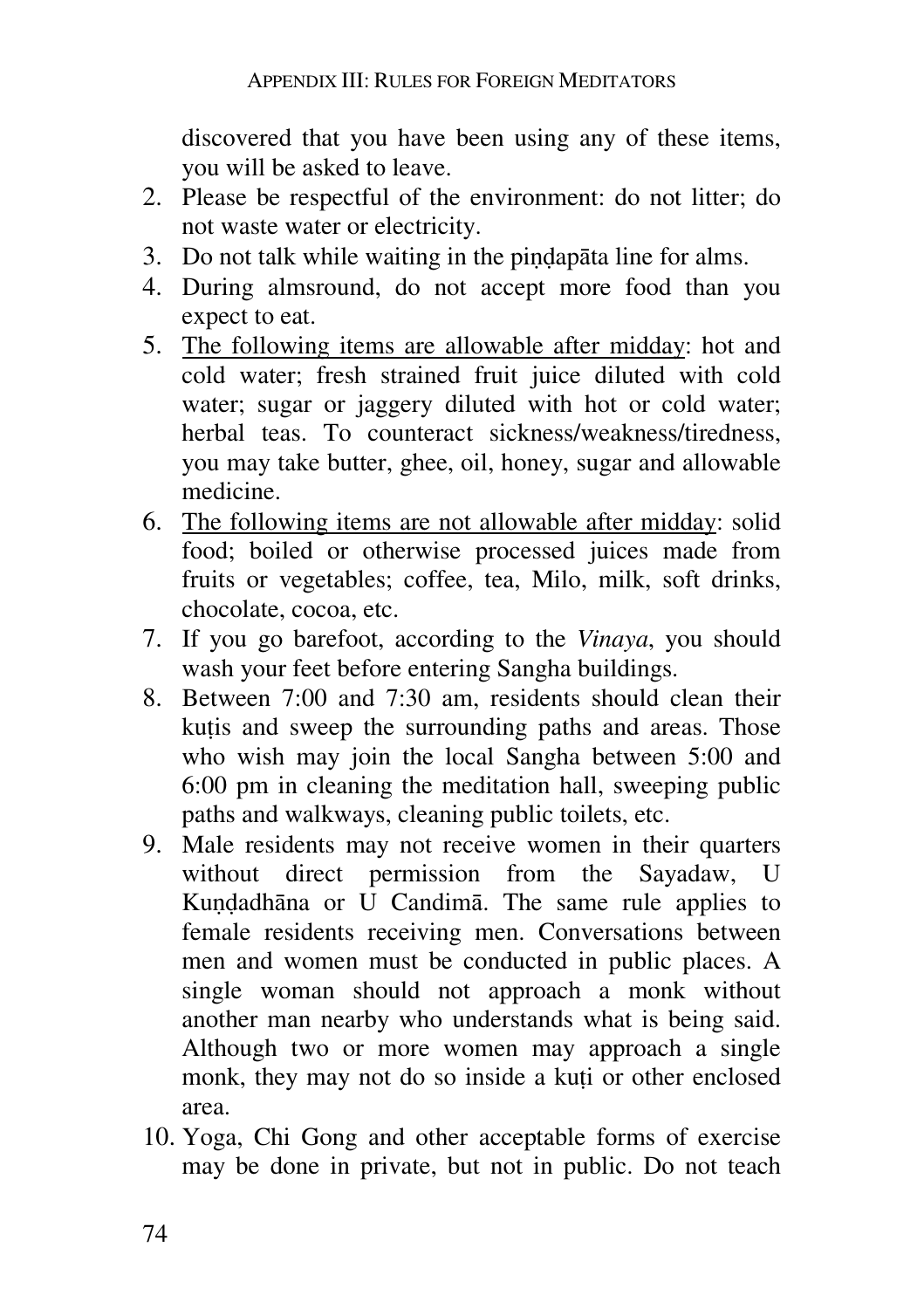such exercises to others without permission from the Sayadaw.

- 11. Speak only when necessary. The rest of the time you should keep noble silence and attend solely to your meditation practice.
- 12. In General: Please be mindful in thought, speech and action; avoid finding fault with others; practise contentment and tolerance. When misunderstandings or doubts arise, please discuss them with your meditation teacher.

### **Seclusion**

- 1. Silence and seclusion are important aids in developing concentration. For your own benefit, it is best not to leave the monastery grounds unless it is really necessary. If you need to leave, check first with the Sayadaw or your meditation teacher. If he approves your request, please inform U Kundadhāna or U Candimā. If you plan to be away overnight or longer, please also inform the appropriate office when, where and how you will be travelling, and when you expect to return.
- 2. Please avoid mingling with villagers and other local people outside the monastery.

#### **Immigration**

1. If your visa (or visa extension) was obtained with a Pa-Auk Sponsorship Letter, this means you have agreed to stay at Pa-Auk Forest Monastery for the visa's duration. To use an entry/meditation visa for sightseeing and tourism would constitute an abuse of the privilege granted to you by the Sponsorship Letter and could create problems for the monastery. (For all other types of travel, please see Rule 1 in the previous section.)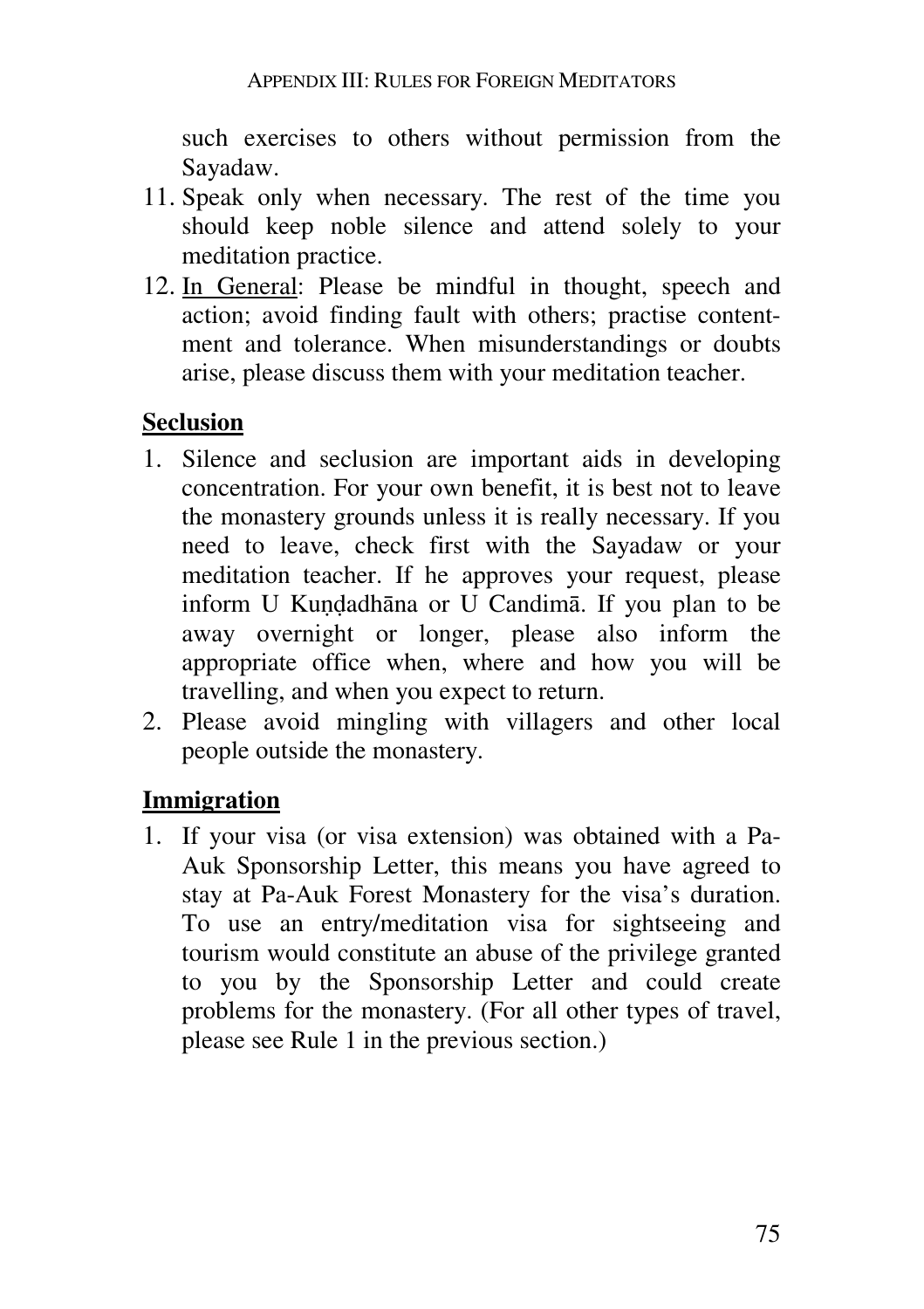### **Theravāda Monks, Novices and 10-Precept Nuns**

- 1. *S*i*la*: Monastics must observe their respective *s*i*la*: for Theravāda monks (bhikkhus) – the  $227$  rules of the *Pātimokkha* and all other *Vinaya* rules; for novices (sāmaneras) – the 10 precepts, 75 *Sekhiya* (training) rules and all other *Vinaya* rules that apply; for Theravāda nuns – the 10 precepts.
- 2. Unallowable Items: Theravāda monks, novices and 10 precept nuns are not permitted to use, handle or possess money in any form, including: cash, credit cards, cheques, electronic transactions, gold, silver, jewellery, etc. Monastics who carry their own funds must relinquish them PERMANENTLY before taking up residence in the monastery. There are no exceptions to this rule.
- 3. Food: No food is to be eaten after midday. If you are sick, you are allowed the five tonics: butter, ghee, oil, honey and sugar, as well as the appropriate medicines.

### **Theravāda Monks**

- 1. *Nissaya*: If you have less than 5 *vassa*, you must take *nissaya* with a Theravāda monk who has at least 10 *vassa* and is knowledgeable.
- 2. Food Storage: Bhikkhus may not store food overnight or keep tonics longer than seven days. Before the eighth dawn, all tonics must be relinquished to a layperson, nun or novice, without expecting to have them returned. To avoid waste, the best procedure is to take the exact amount you need for seven days. Be aware that medicines that contain oil or sugar are also subject to the seven-day rule.
- 3. Incoming Parcels: If a package arrives for you that might contain food, tonics or medicine, DO NOT TOUCH IT until it has been opened and examined by a layman or novice. He will then personally offer you those items that are allowable (at that time) and keep the remainder (to offer at the appropriate time). Be aware that if you touch any of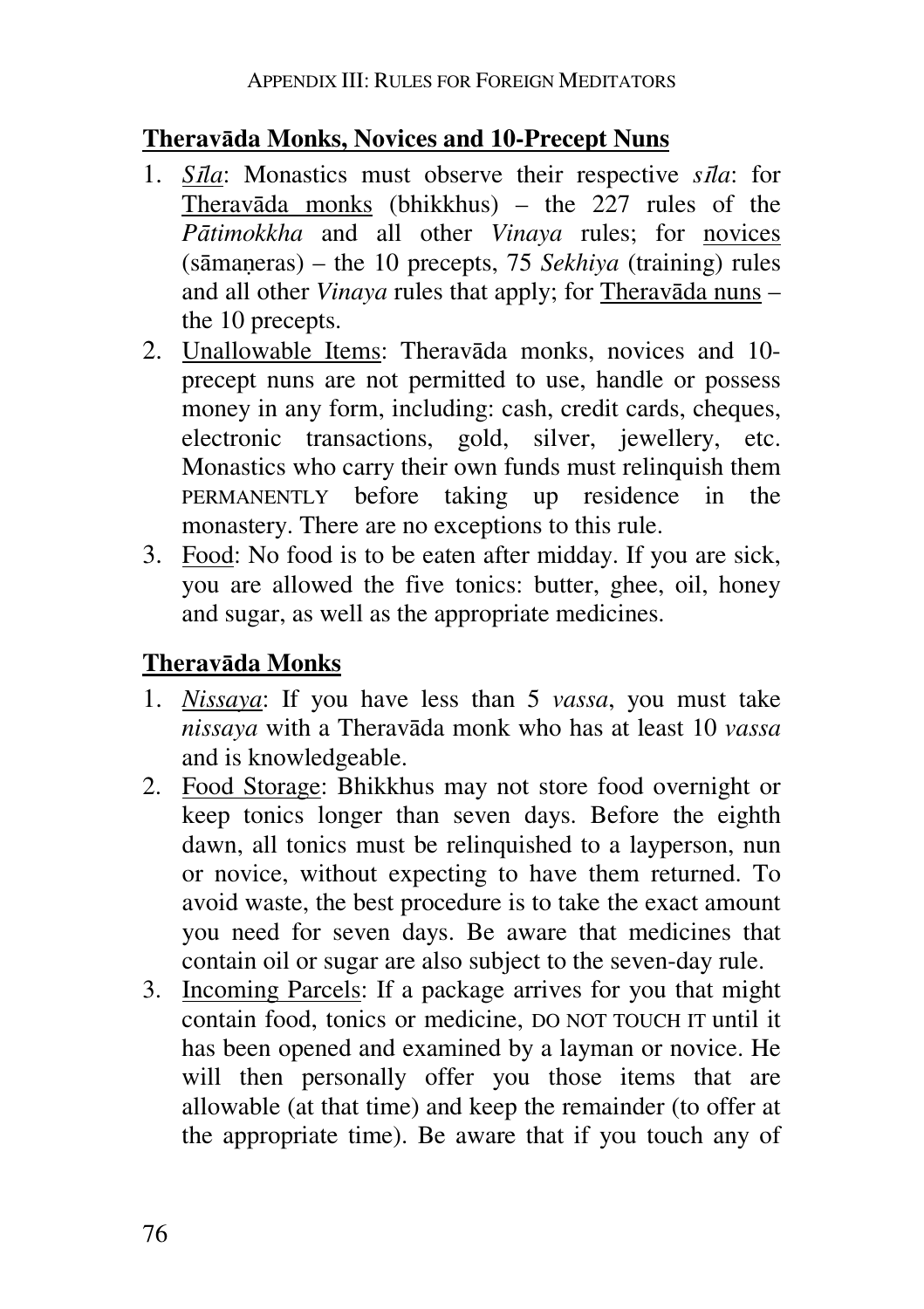the above items BEFORE they have been offered to you, you will have to PERMANENTLY RELINQUISH them.

4. Ordination and Food Storage: This rule applies to both laymen and the novices who are planning to take higher ordination. If food, tonics or medicine are in your possession at the time of ordination, DO NOT TOUCH any of these items until after they have been offered to you by either a layman or novice. See Rule 3 (directly above) for details on how these items should be offered.

#### **Theravāda Monks and Novices**

- 1. Unallowable items: Requisite items obtained from unallowable sources (e.g., items that you or another Theravāda monk has bought) must be permanently relinquished before taking up residence in the monastery. There are no exceptions to this rule.
- 2. Requisites: Do not request requisite items from anyone other than a blood relative or someone who has previously made an invitation to you. An exception to this rule may be made when requesting medicine if you are ill.
- 3. Pindapāta: Foreign monks must collect pindapāta at the Pindapātasāla. If you want to go for pindapāta in the village, you must first receive permission from the Sayadaw.
- 4. Pindapāta Etiquette: Foreign monks are privileged guests and are invited to receive alms ahead of even the most senior Myanmar bhikkhus. In order to show respect, please arrive at the Pindapātasāla on time. If you are late, do not rush to the front of the pindapāta line. If the line has already begun to move and you are unable to reach the foreign monk's section, you should enter the Myanmar line according to your *vassa* age. Do not cut in front of senior bhikkhus. If Mahāyāna monks are late, they may not enter the Theravāda line, but should wait until it has passed. ON NO ACCOUNT should anyone enter the line beyond the last turn (at the sign).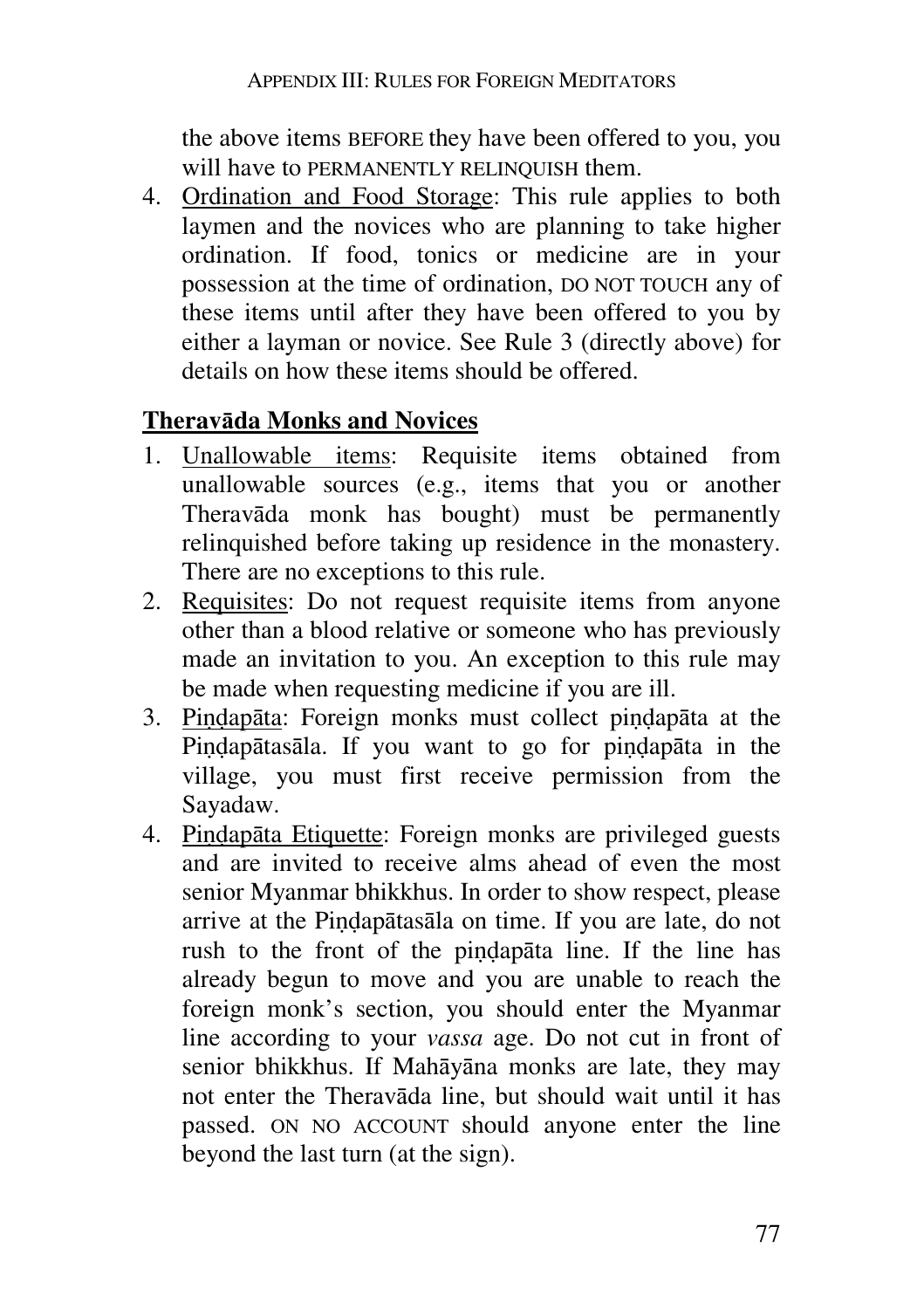5. Ordination: A candidate for ordination as a bhikkhu must study and thoroughly familiarize himself with the 227 rules of the *Pātimokkha* before taking ordination. A Mahāyāna monk must relinquish his Mahāyāna ordination completely before taking Theravāda ordination.

#### **Mahāyāna Bhikshunīs, 8/10-Precept Nuns and Laywomen**

- 1. Pindapāta Etiquette: The queuing order for the pindapāta line is according to *vassa* for Mahāyāna bhikshunīs and according to age for 8/10-precept nuns and laywomen. Once the line has begun to move, bhikshunīs and 8/10 precept nuns may not enter the line in front of other bhikshunīs or nuns, but only at the end of the nun's queue.
- 2. Walking: Women should not walk alone between the Upper and Lower Monasteries. Please make arrangements to always have at least one female companion with you.
- 3. Interviews: A single woman should never be alone with a male teacher. If you are alone, please excuse yourself and find a companion or come at another time.
- 4. Decorum: During interviews, please maintain a proper distance from the male interpreter/teacher and observe modesty in all ways.

### **Laymen and Laywomen**

- 1. Precepts: For the sake of communal harmony, as well as for your own practice, please memorise the eight precepts and observe them strictly. Everyone is encouraged to take the precepts formally upon arrival, and at the appointed time once a week. For Buddhists, the taking of the precepts is compulsory. Exception to the sixth precept is given by the Sayadaw only in cases of severe gastric problems.
- 2. Attire: Please dress modestly at all times.

Men – no bare shoulders, no bare calves, no bare knees; no shorts, no sleeveless shirts, vests or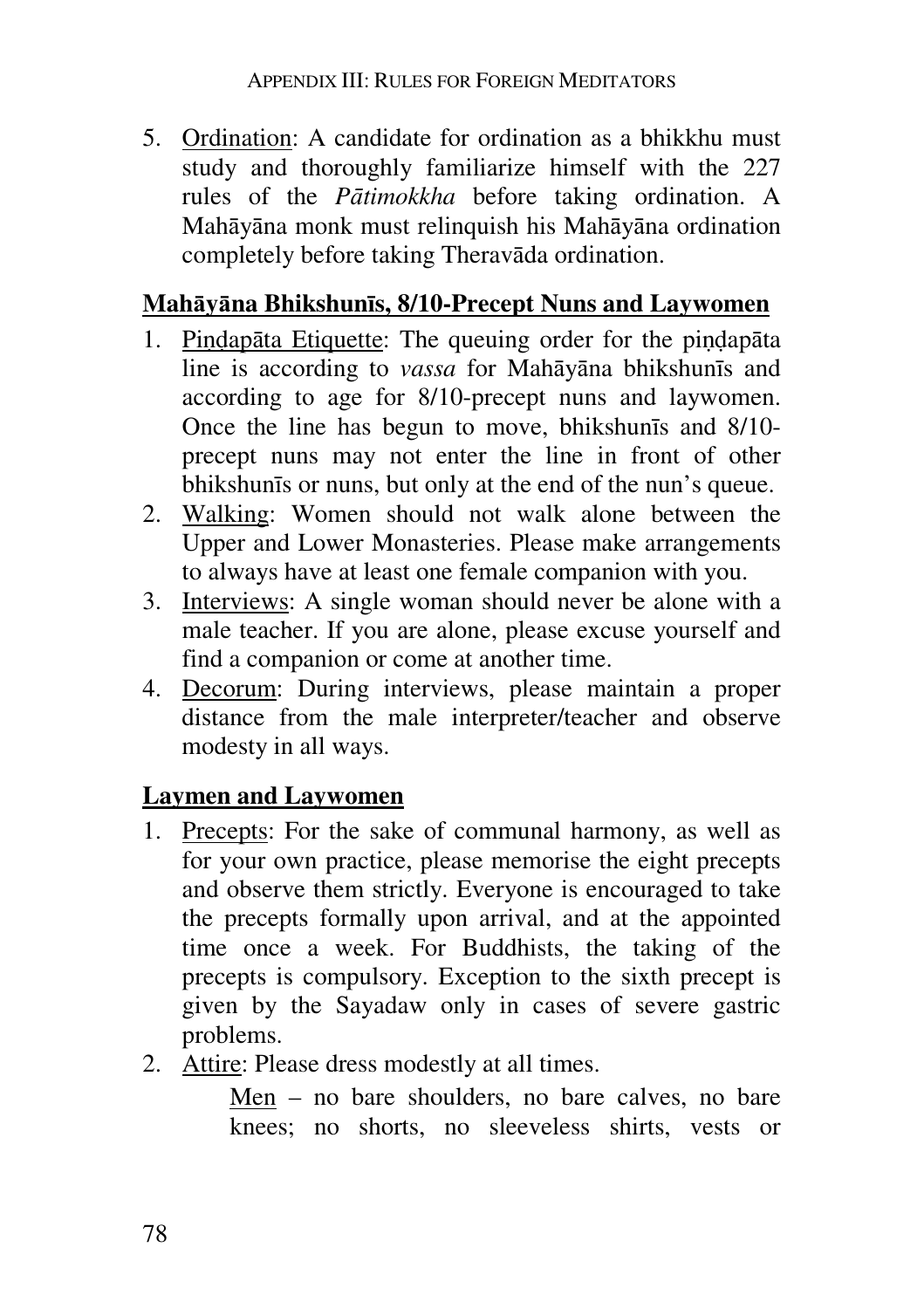undershirts; no ripped or otherwise improper attire. Shirts must always be worn.

Women – no bare shoulders, midriff, calves or knees; no short skirts, no shorts, no sleeveless shirts or blouses; no thin, transparent, tight, revealing, brightly coloured or otherwise improper attire.

- 3. Pindapāta Etiquette: Please do not wear unclean or unsuitable attire (shorts, undershirts, etc.) to pindapāta.
- 4. Requisites: You are responsible for providing yourself with a bowl, mosquito net, blankets and other necessities. You may go to the market twice a month, after receiving permission from your teacher.
- 5. *Dāna*: If you wish to offer a meal, you may arrange it through the Lower Monastery Office.

Revised July 1, 2007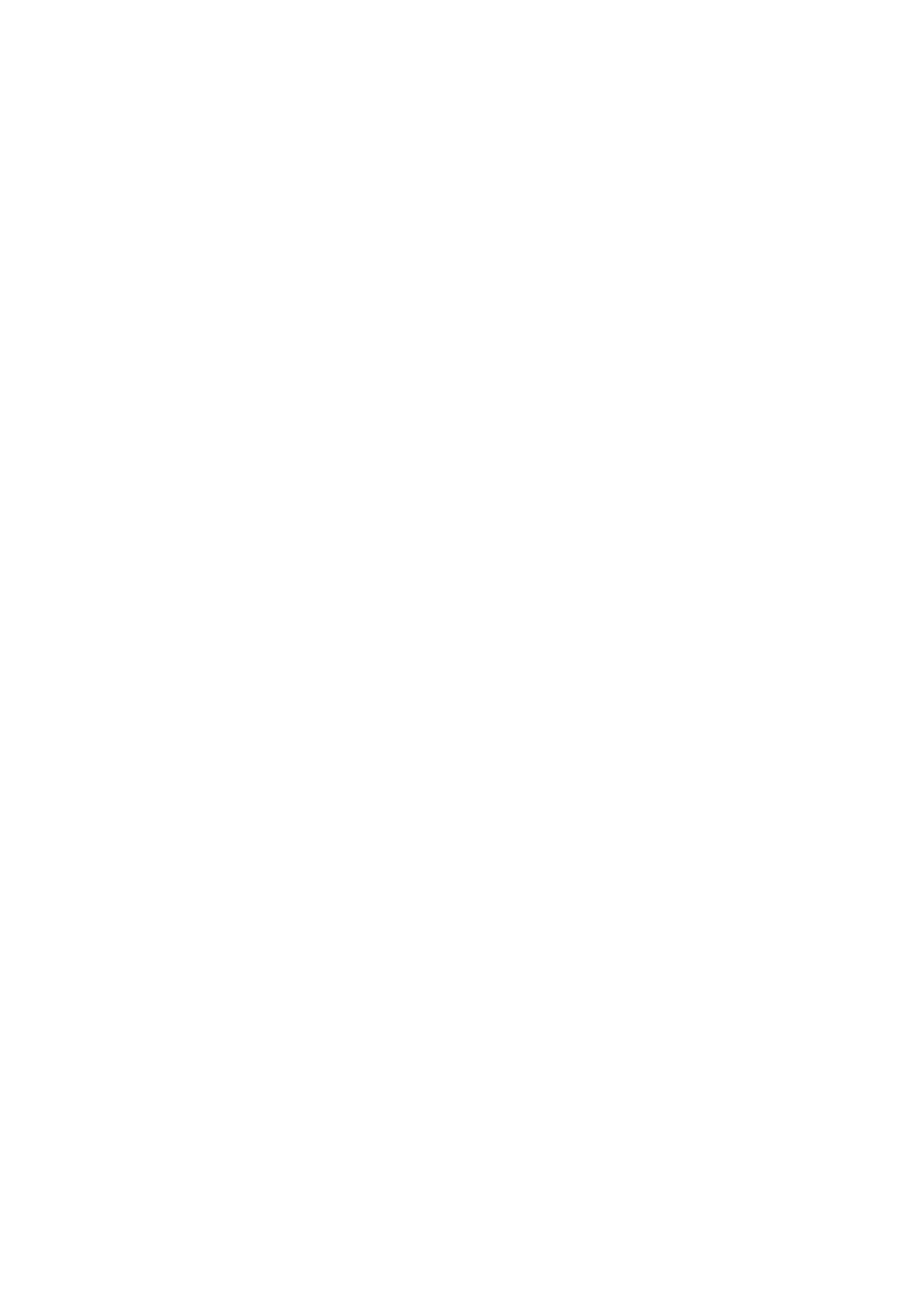# **Pa-Auk Resource Guide**

# **Websites**

**Malaysia** – www.Dhamma-s.org (text is in Chinese) **Singapore** – www.paaukforestmonastery.org **USA** – www.paauk.org

# **Myanmar Contact Information**

# **Meditation Centres**

- Pa-Auk Forest Monastery Mawlamyine, Mon State, Myanmar Tel: (95) 57-27853 / (95) 57-27548
- International Buddhasāsana Meditation Centre (Pa-Auk Tawya Branch) Thilawar Road (near Kyaik-Khauk Pagoda) Payargon Village, Than Lyin Township, Yangon Tel: (95) 56-21927

# **Personal Contacts**

- Mr & Mrs Yip Seng Foo No-69(A), University Avenue St Bahan Township, Yangon Tel: (95) 1-504011 / (95) 1-704314 E-mail: bluestar@mptmail.net.mm
- Daw Amy (Ms. Amy) 66 A, Sayarsan Road, Bahan Township, Yangon Tel: (95) 1-548129 / (95) 1-556355 E-mail: attbbpp@myanmar.com.mm
- U Aung Pyone (Mr. Aung Pyone) No (32), Kwet Thit St, Yay Kyaw (7th Qtr, near YMBA) Pazundaung Township, Yangon Tel: (95) 1-293847 E-mail: uap@mail4u.com.mm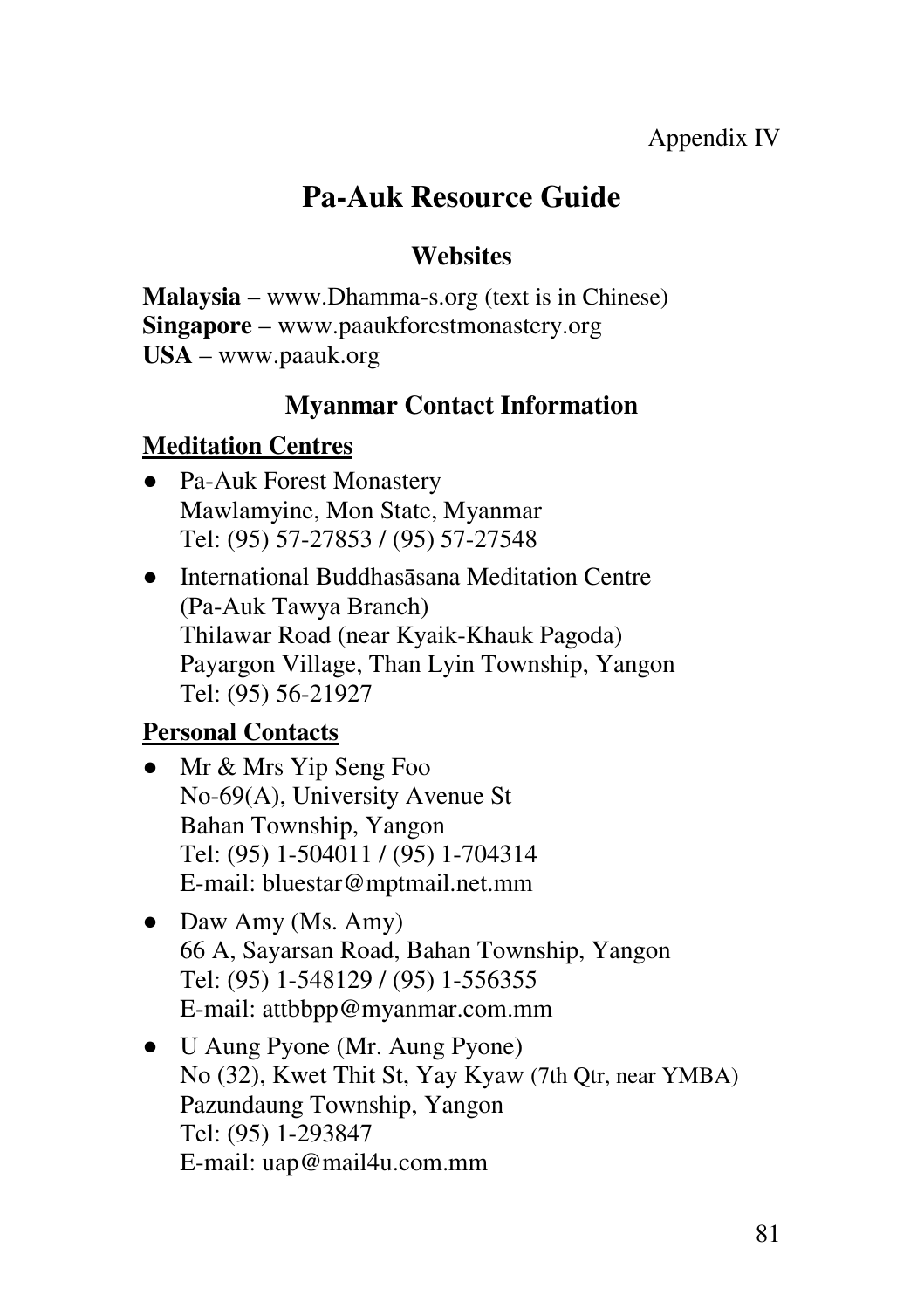# **International Contact Information**

# **China**

● Mdm. Liang Xinxin Attention: Ms Ah Min Guangzhou, Peoples Republic of China Tel: (86) 20-84232438 E-mail: kaixinhuanzhaonin@126.com

# **Japan**

● Myanmar Theravāda Buddhist Association Attention: Ko Ye Tun, Tokyo, Japan Tel: (81) 90-22209886

# **Malaysia**

- Tusita Hermitage (Monastery) Bodhivana Buddhist Hermitage (Nunnery) c/o Kuching Bhagavan Buddhist Society E-mail: jongjyi@gmail.com Website: www.bhagavan.com.my Contact: Sister Subha 52, Lot 3700, Dogan Garden, Jalan Dogan 93250 Kuching, Sarawak
	- Tel: +6012-8867353
- Nibbinda Forest Monastery Mukim 5, Tempat Bukit Balik Pulau, Penang Contact: Lee Hooi Chin 8N, Jalan Tunggal of Jalan Satu 11400 Air Hitam, Penang Tel: +6012-4811984 E-mail: hclee7319@yahoo.com
- Nandaka Vihara Meditation Society Lot 1250, Mukim 17, Off Jalan Kolam Cheruk Tokun, 14000 Bukit Mertajam, Penang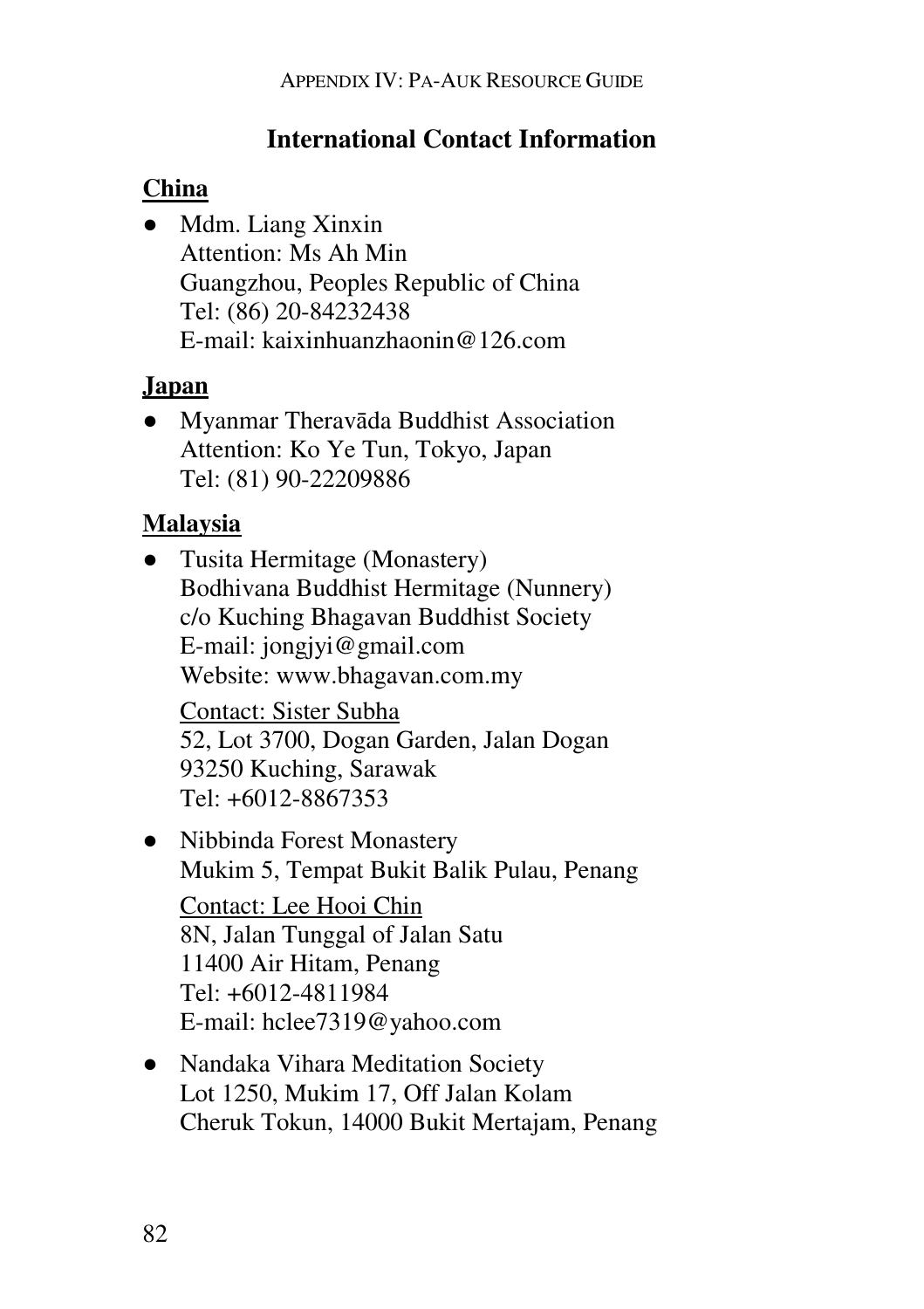Contact: Ng Soon Beng Tel: +6012-4855770 / +6016-4401250 (Chinese) Email: nandakavihara@gmail.com

### **Singapore**

- Pa-Auk Meditation Centre (Singapore) 15, Teo Kim Eng Road, Singapore 416385 Tel: (65) 6611-9242 • Fax: (65) 6611-9242 E-mail: paauk.mc07@yahoo.com.sg Contact: Teoh Soon Seng E-mail: teohss@singnet.com.sg
- Cakkavala Meditation Centre E-mail: cakkavala\_sg@yahoo.com.sg Tel: (65) 98488384 – Dr Ng Wai Chong
- Visuddha Meditation Centre 34 Bedok Walk, Singapore 469135 Tel: (65) 90101663 E-mail: visuddha77@yahoo.com.sg

# **Sri Lanka**

- Nā Uyana Āranya (monastery) Pansiyagama 60554 Tel: (94) 37-3379036 E-mail: nauyana@gmail.com
- Dhammika Ashrama (nunnery) Angulgamuwa, Pansiyagama 60554 Tel: (94) 37-5671258 E-mail: dhammikashrama@gmail.com

# **Taiwan**

● Taiwandipa Theravada Buddhist College No 1 lane 85, Ming Chuen St. 8 Guei Ren Siang, 71148, Tainan Tel: (886) 6-2301406 • Fax: (886) 6-2391563 E-mail: taiwandipa@gmail.com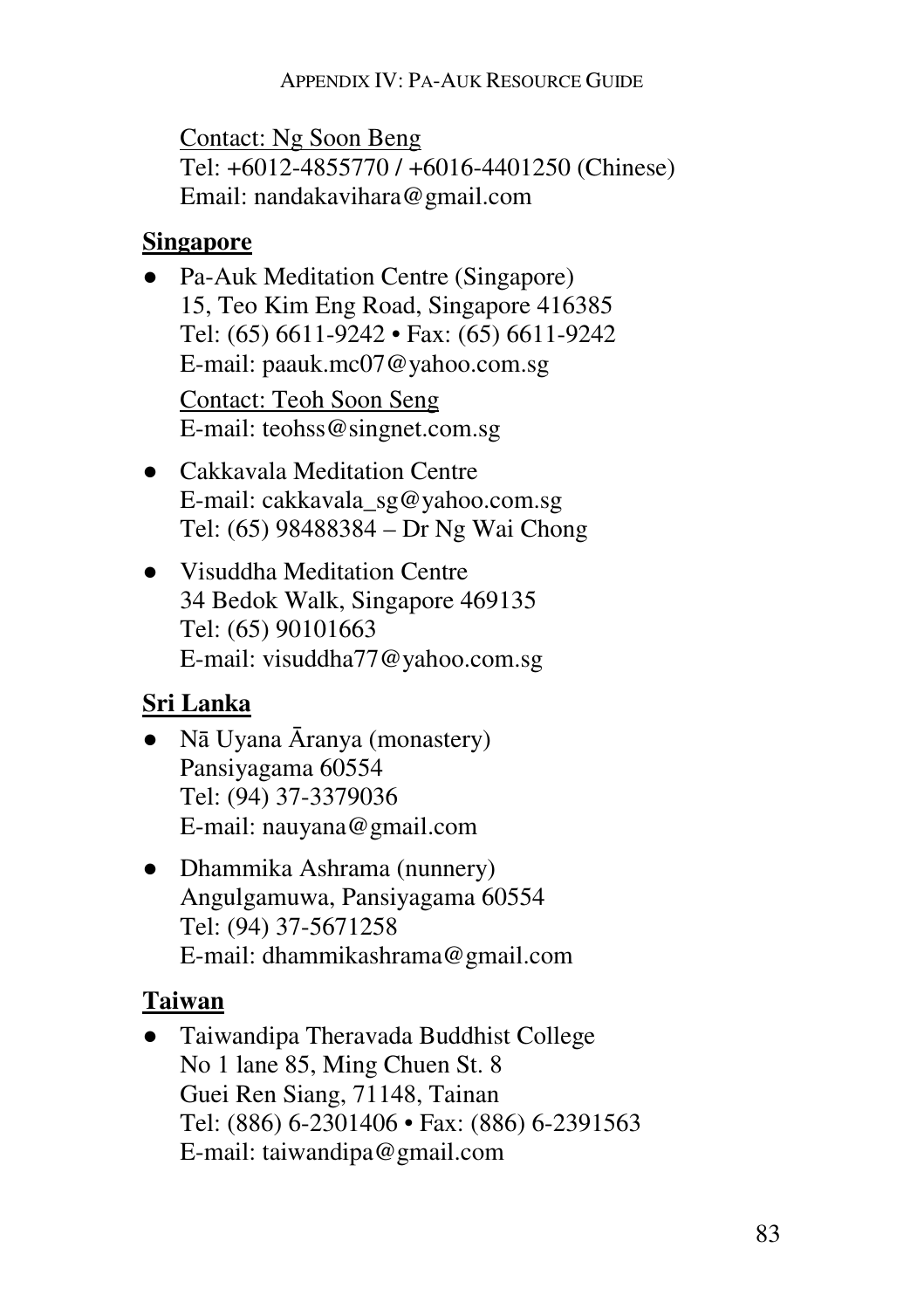● Buddhist Hongshi College No. 121-5, 11 Lin, Ta-toung Tsun, Kuan-yin Hsiang Tau-yuan Hsien, Taiwan, 328, R.O.C. E-mail: hong.shi@msa.hinet.net Contact: Ven. Shih Shin Kuang E-mail: 1220ssk@gmail.com

## **United States of America**

- Roland Win 15 Palmdale Ave, Daly City, CA 94015-3708 Tel: (1) 650-994-3750 E-mail: rolandwin15@gmail.com
- Robert Cusick P.O. Box 151533-1533, San Rafael, CA 94915 Tel: (1) 415-847-1302 (mobile) Skype ID: robertcusick Email: robertcusick@gmail.com
- Ching-Der Wang 18525 38th Ave. N., Plymouth, MN 55446 Tel: (1) 763-478-8954 E-mail: USRC4439762@Usfamily.Net

# **Other Addresses**

# **Bangkok**

• Embassy of the Union of Myanmar 132 Sathorn Nua Road, Bangkok, 10500 Tel: (66) 2-233-2237/ (66) 2-234-4698 Open: 9:00-11:30 am and 1:00-3:00 pm, Monday – Friday

# **Singapore**

• Embassy of the Union of Myanmar 15 St Martin's Drive, Singapore 257996 Tel: (65) 67350209 • Fax: (65) 67356236 Open: 9:30 am - 12:30 pm, Monday – Friday

Revised February 17, 2011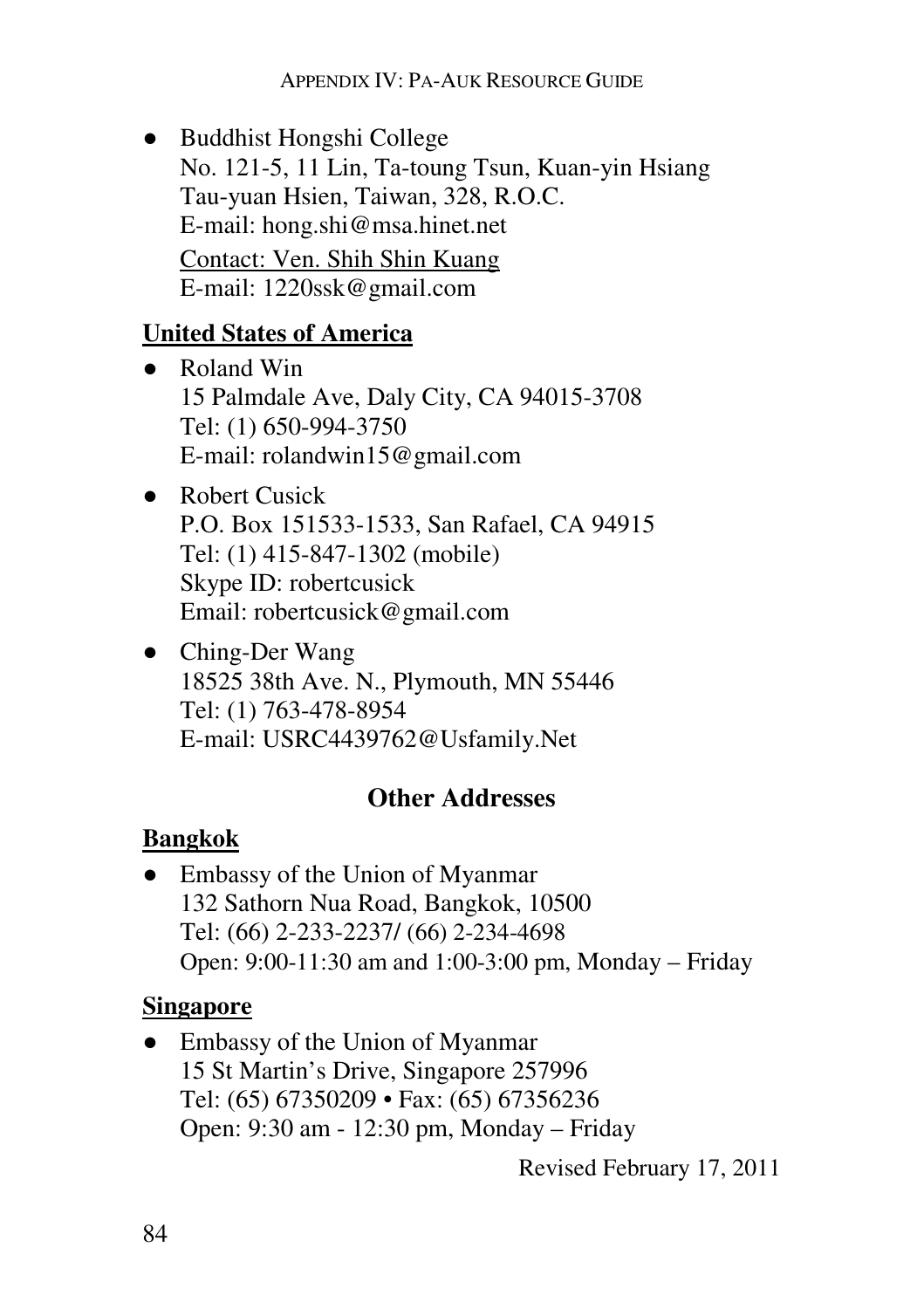# **Index**

References are listed by page numbers, except in those instances where references to appendices and footnotes are included. References to footnotes are included only for those pages where the term itself does not occur in the main body of the text. References appearing in singular form may also refer to the term in its plural form (and vice versa). All Pāli words have been italicized, except for a few of the more commonly used Pāli terms, such as Dhamma, kamma, bhikkhu, Nibbāna, etc.

#### **A**

*Abhidhamma*, 13, 53 absorption/absorption concentration, 20, 22, 23, 26, 44, *See also* jhāna access concentration, 21, 23, 25, 26, 30 actions, 14, 34, 35, 45 as Right Action, 8, 10, 15, 16 adultery, 45 aeon, 34, 61, *See also* world-cycle ageing, 2, 32, 36 aggregates, 6, 7, *See also* five aggregates; four mental aggregates *anāgāmi*, 46 analysing mentality-materiality, knowledge of. *See* sixteen insightknowledges Ānanda, Venerable, 15 *ānāpāna/ānāpānasati*, 22, 23, 24, *See also* mindfulness of breathing anger, 24, 46, *See also* hatred; aversion animal realm/kingdom, 61, *See* footnote 3/p.45 appreciative joy (as Divine Abode), 24 arahant, 7, 8, 46, *See also* enlightenment; Nibbāna attainment of arahantship, 7, 13, 35, 36, 42, 46, 47 *arahatta*, 46 arising and passing away, knowledge of. *See* sixteen insight-k's. ascetics, five, 1, 8 *asura/asura* realm, 61, *See* footnote 3/p.45 attachment. *See* clinging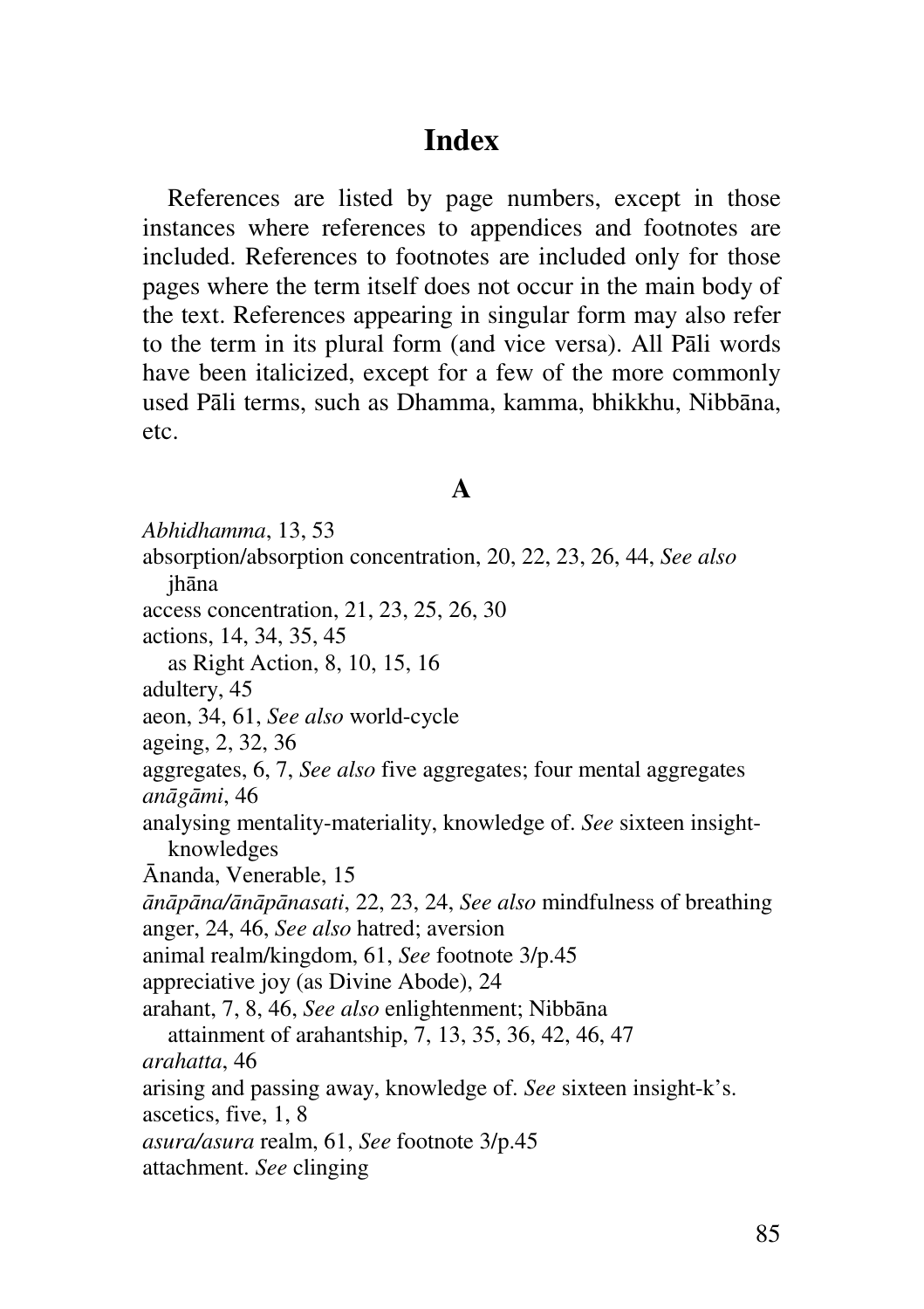as imperfection, 39

to rules and rituals (as fetter), 43, 45

attention, 23, 41, *See* footnote 2/p.30, *See also* aware/awareness

aversion, 4, *See also* hatred; anger

aware/awareness, 21, 23, *See also* mindfulness

#### **B**

beautiful (mental factors), 31, *See also* wholesome Benares, 1 bhikkhunīs. *See* footnote 5/p.7, footnote 2/p.45; *see also* nuns bhikkhus, 2, 53, *See* footnote 5/p.7, footnote 2/p.45; *see also* monks being addressed by the Buddha, 2, 3, 5, 6, 8, 12, 20, 32, 35, 47 birth, 2, 32, 34, 36, 47 modes of, 5 bliss, 7, 44, 61, *See also* happiness Bodhi Tree, 1, 13 body, 7, 9, 14, 25, 26, 30, 33, 35, *See also* materiality base/faculty/consciouisness, 16, 32 mindfulness of, 19 thirty-two parts of, 19, 24, 25 boundless consciousness (as immaterial jhāna), 24 boundless space (as immaterial jhāna), 24 Brahma Realms, 46, 61, *See also* fine-material realm breath/breathing, 19, 23, *See also* mindfulness of breathing Buddha, 1, 7, 8, 13, 21, 33, 38, 42, 45, 47, 50 quotations from, 2, 3, 4, 5, 6, 8–13, 15, 20, 32, 35, 37, 46, 47 recollection of, 24 Buddhaghosa, Bhadantācariya, 14

# **C**

calm, 15, *See also* tranquillity

cause and effect, 33, 36, *See also* dependent origination; kamma change, 3, 12, *See also* impermanence

change-of-lineage, knowledge of. *See* sixteen insight-knowledges characteristics

of the five aggregates. *See* three characteristics

of the four elements, 25, 26

clinging, 2, 4, 32, 36, *See also* five aggregates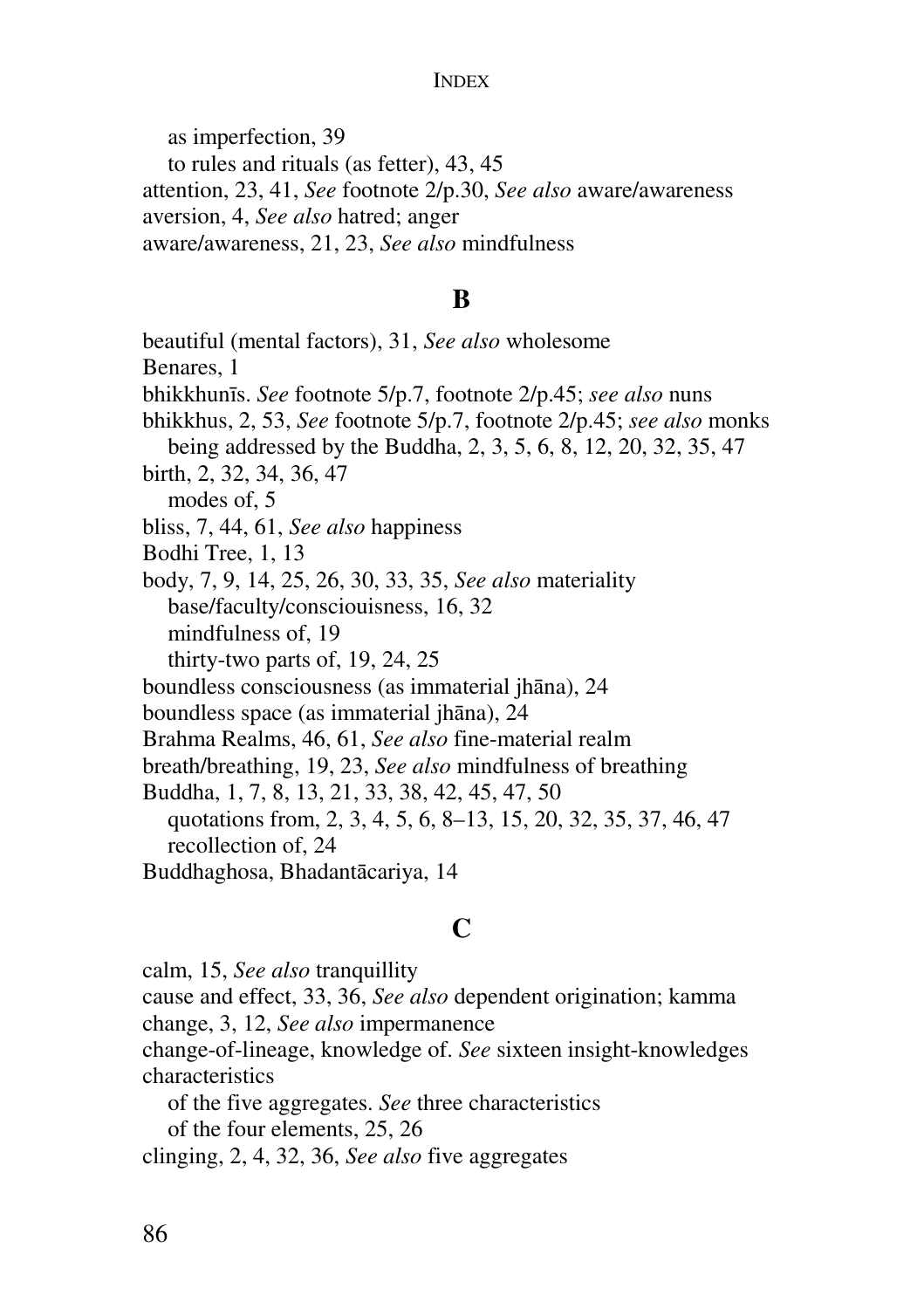colour (as element), 29 compactness, illusion of, 29 compassion, 8, 13, 25 as Divine Abode, 24 comprehension, knowledge of. *See* sixteen insight-knowledges conceit (as fetter), 43, 46 concentration, 10, 11, 15, 22, 23, 25, 26, 33, 47, *See also samādhi* absorption, 20, 22, *See also* jhāna access, 21, 23, 25, 26, 30 as Right Concentration, 8, 10, 19, 20, 21 sign of. *See nimitta* conditioned existence, 3, 41, *See* footnote 2/p.7 conduct, 16 confidence, 10, 11, 45 conformity, knowledge of. *See* sixteen insight-knowledges consciousness, 2, 3, 7, 12, 20, 32, 34, 35, 44, *See also* five aggregates; mentality analysis of, 30, 31 arising in conjunction with the sense-bases, 37 boundless (as immaterial jhāna), 24 contact, 32, 35, *See* footnote 2/p.30 craving, 32, 35, 36, *See also* Four Noble Truths: Second Noble Truth cessation of. *See* Four Noble Truths: Third Noble Truth for existence/non-existence, 3, 4 for fine-material/immaterial existence (as fetter), 43, 46 for sensual pleasures, 3 cruelty, 27

### **D**

danger, knowledge of. *See* sixteen insight-knowledges

death, 2, 6, 7, 8, 9, 32, 36

recollection of, 24

defilements, 11, 14, 35, 42, 43, 47, *See also* five hindances; ten fetters

dependent origination, 32–36, 37, 38, 46

desire for deliverance, knowledge of. *See* sixteen insight-k's.

despair, 2, 32, 36

*deva/deva* realms, 13, 61, *See* footnote 1/p.43. *See also* heaven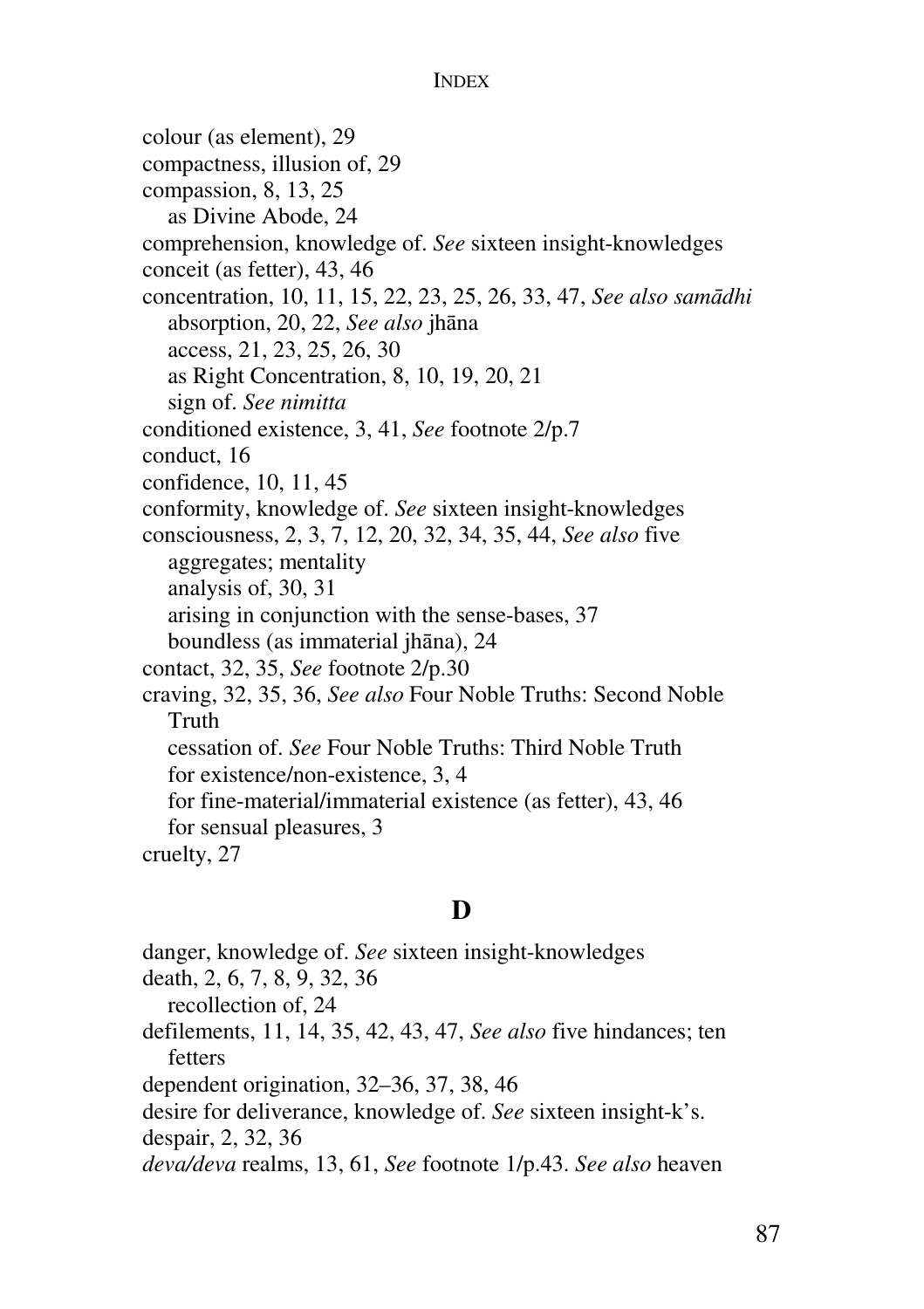Dhamma, 1, 9, 13, 33, 45, 53 Wheel of, 1 direct knowledge, 9, 41, *See also* higher powers discerning cause & condition, knowledge of. *See* sixteen insight-k's. disenchantment, 12, 15, 41 as insight-knowledge. *See* sixteen insight-knowledges dispassion, 12, 15, 25 Dispensation, 1, 13 displeasure, 21 dissolution, knowledge of. *See* sixteen insight-knowledges Divine Abodes, Four, 24 doubt as fetter, 43 as hindrance. *See* footnote 2/p.11 purification by overcoming. *See* seven stages of purification drinking (alcohol), 17, *See also* Appendix II/III drugs, recreational, 17, *See also* Appendix II/III

#### **E**

ear base/faculty/consciouisness, 16, 32, 37 earth element, 25, 29 effort (as Right Effort), 8, 10, 19 eight or ten precepts for Theravāda nuns, 16 eight precepts for laypersons, 16 Eightfold Noble Path. *See* Noble Eightfold Path enlightenment, 1, 9, 13, 41, 42–47, *See also* Nibbāna four stages of, 43, 45–46, *See* footnote 1/p.21 (1) stream-entry path and fruition, 45 (2) once-return path and fruition, 46 (3) non-return path and fruition, 46 (4) arahant path and fruition, 7, 13, 35, 42, 46, 47 seven factors of, 20 equanimity, 25 as Divine Abode, 24 as imperfection, 39 as insight-knowledge. *See* sixteen insight-knowledges as jhāna factor, 21, *See also* jhāna factors ethically variable (mental factors), 31 exertion (as imperfection), 39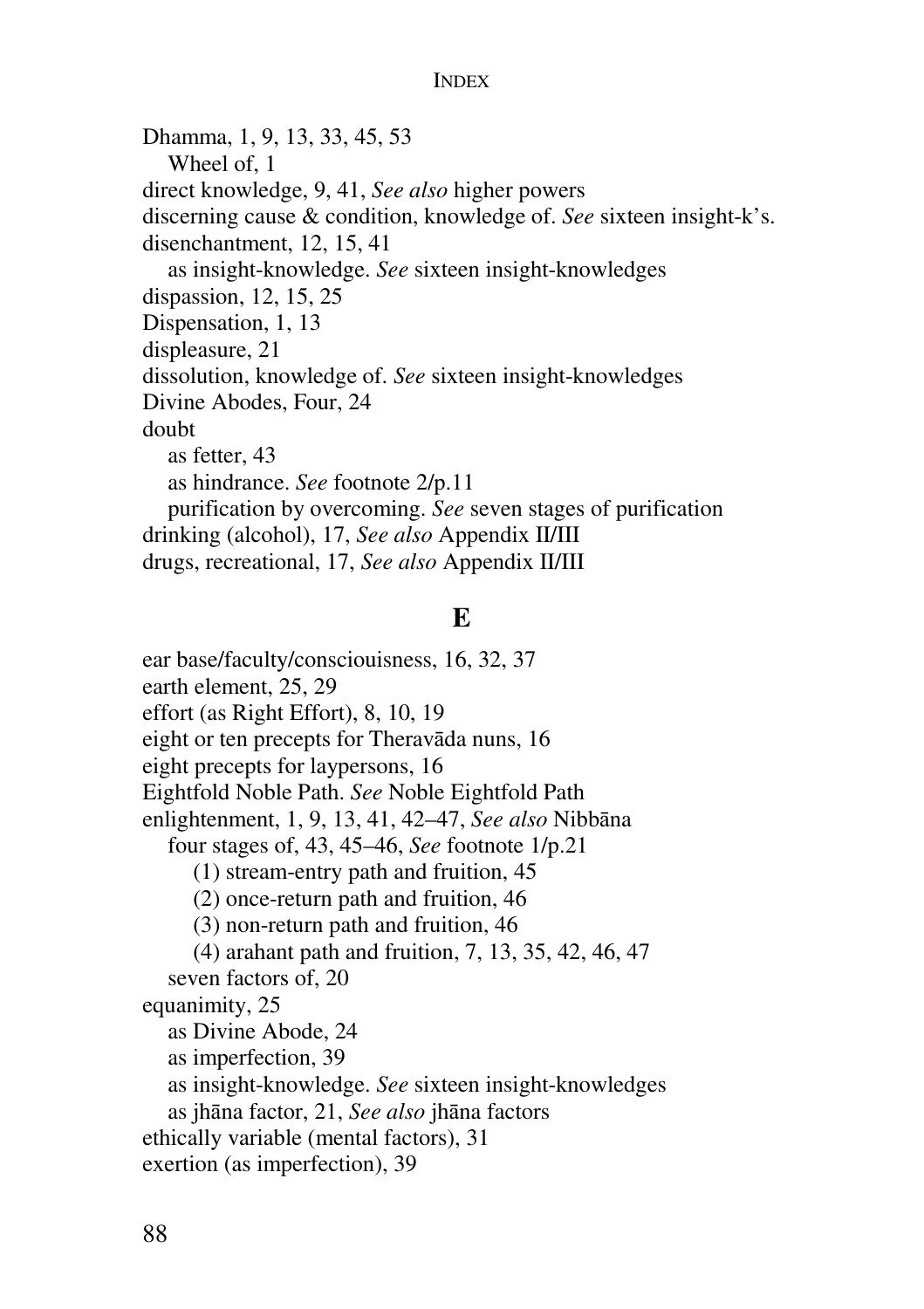existence, 32, 36, *See also* realms of existence (thirty-one) conditioned. *See* conditioned existence craving for, 3, 4, 43, 46 wheel of, 42 extinction. *See* footnote 5/p.6. *See also* cessation eye base/faculty/consciouisness, 16, 32, 37

#### **F**

faith, 24, 25

fear, 46

feeling, 2, 3, 4, 12, 20, 32, 35, *See* footnote 2/p.30, *See also* five aggregates; mentality pleasant, unpleasant or neutral, 20, *See* footnote 3/p.3

fetters, ten. 42-46, *For* individual fetters, see ten fetters

final knowledges, 42–44, *See also* sixteen insight-knowledges

final Nibbāna, 46, *See* footnote 7/p.7. *See also* Parinibbāna

fine-material jhānas. *See* footnote 4/p.20

fine-material realm/existence, 43, 46, 61, *See* footnote 1/p.35

fire element, 26, 29

five aggregates, 2–3, 6, 7, 12, 20, 23, 35, 36, 37, 45, 47

of clinging, 2, 31

five hindrances, 11, 20

five lower/five higher fetters, 43, 46

five or eight precepts for laypersons, 16, 49

five senses, 46, *See also* six sense-bases

flavour (as element), 29

forest dwelling, 53

forest monastery, 49

formations, 37, 38, 41, 42, *See also* mental/volitional formations

Four Divine Abodes, 24

four elements, 19, 25, 26, 29

four-elements meditation, 22, 25, 26, 30

four lower realms. *See* four woeful realms

four mental aggregates, 2, *See also* mentality

Four Noble Truths, 1–9, 10, 13, 20, 27, 28, 33, 42, 47

(1) First Noble Truth, 1, 2–3, 9, 13, 31, 32

(2) Second Noble Truth, 1, 3–6, 9, 13, 32, 33

(3) Third Noble Truth, 1, 6–8, 9, 13, 32, 35, 42

(4) Fourth Noble Truth, 1, 8–9, 13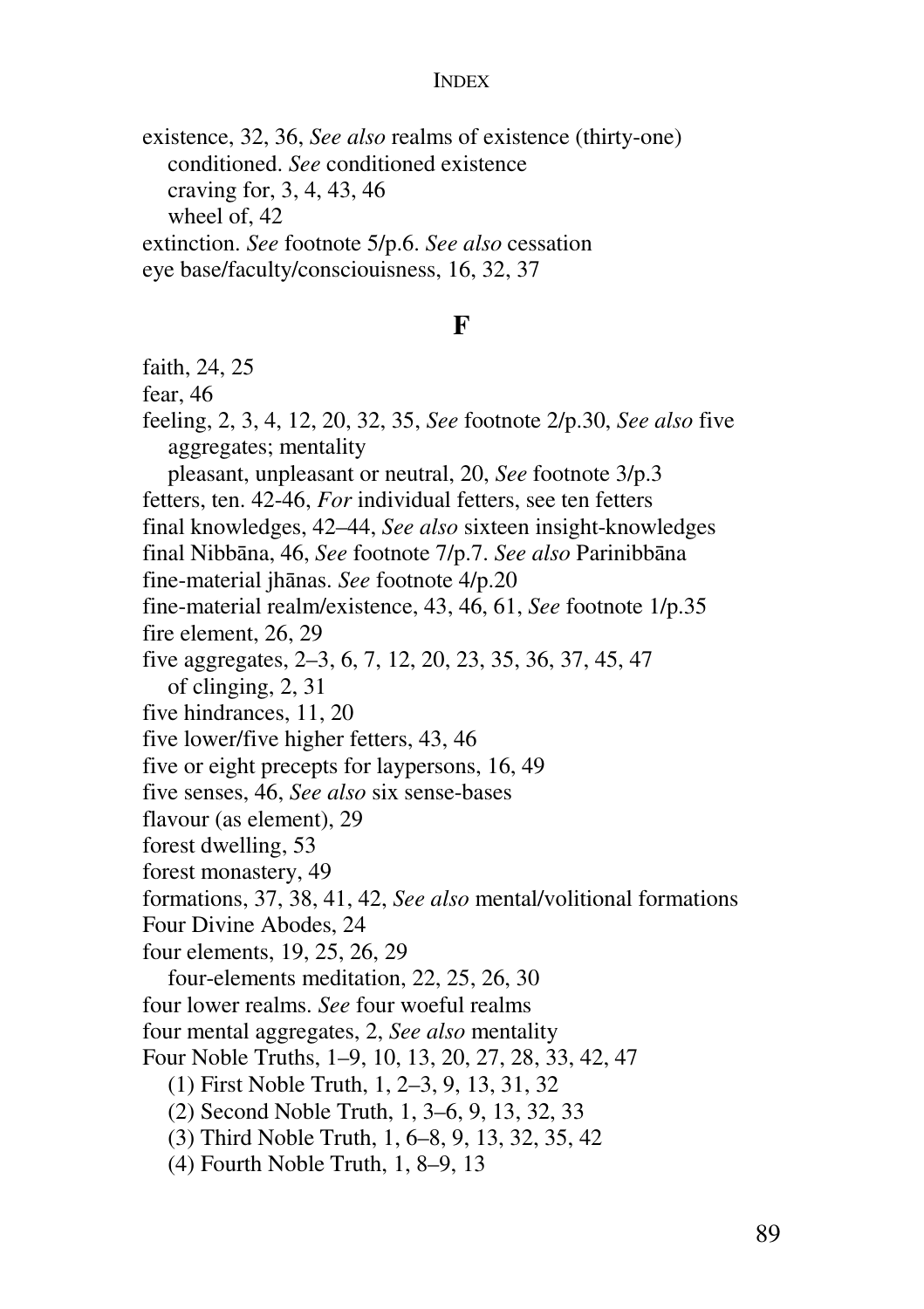four protective meditations, 24 four requisites, 16 four woeful realms, 45, 61, *See* footnote 3/p.6 fruition/fruition knowledge. *See* sixteen insight-knowledges future lives, 34, 36, 38

#### **G**

gladness, 15, *See also* happiness; pleasure good friend, 8 greed, hatred and delusion, 44, *See* footnote 5/p.6. *See also* nongreed, non-hatred and non-delusion grief, 2, 32, 36

#### **H**

happiness, 8, 12, 13, 15, 23 as imperfection, 39 as jhāna factor, 20, *See also* jhāna factors hatred, 4, *See also* anger; aversion heart-element, 29 heartwood, 47 heaven/heavenly, 6, 17, *See also deva/deva* realms hell/hell realm, 6, 61, *See* footnote 3/p.45 higher powers (mundane). *See* footnote 1/p.31. *See also* psychic p. hindrances. *See* five hindrances holy life, 7, 46, 47, *See also* bhikkhus householder's life, cares of, 50 human realm/being/birth, 6, 13, 34, 61, *See* footnote 1/p.43 hungry ghosts. *See* footnote 3/p.45. *See also peta/peta* realm

#### **I**

identity view (as fetter), 43, 45, *See* footnote 2/p.27 ignorance, 2, 5, 7, 28, 32, 35, 36, 42, 47, *See also* dependent origination as fetter, 43, 46 ill-will, 27 as fetter, 43, 46 as hindrance. *See* footnote 2/p.11 immaterial jhānas, 24, 61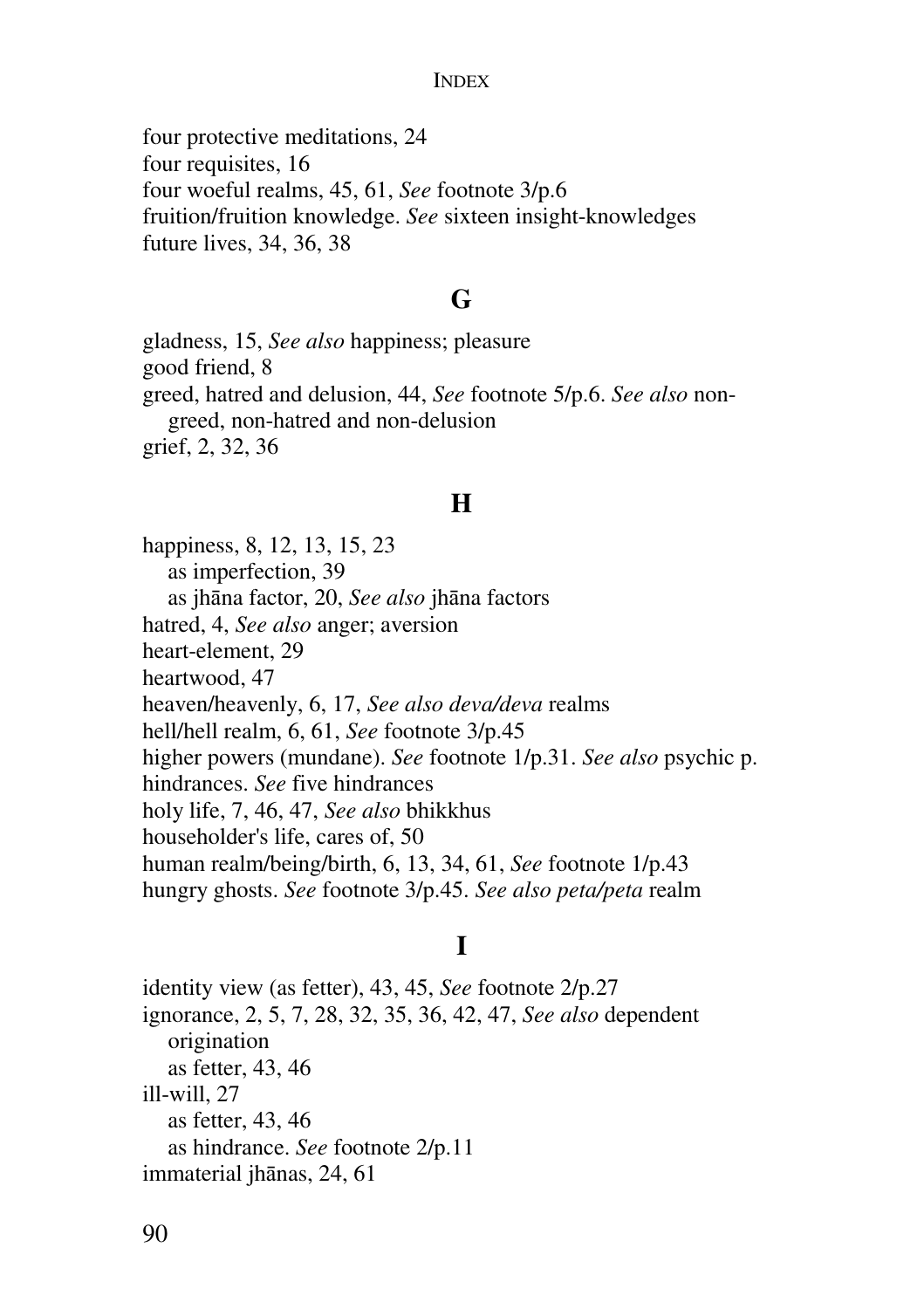immaterial realm/existence, 43, 46, 61, *See* footnote 1/p.35 immortality, 4

imperfections of insight, ten, 38, 39, 41, *For* individual imperfections, see ten imperfections of insight impermanence, 3, 37, 38, *See also* three characteristics indeterminate (state of consciousness), 20, 31 initial application (as jhāna factor), 20, *See also* jhāna factors insight/insight-knowledge, 11, 25, 31, 33, 38, 39, 41

imperfections of. *See* ten imperfections of insight insight-knowledges, sixteen. *See* sixteen insight-knowledges intention (as Right Intention), 8, 10, 27 intoxicants (use of), 17, 45, *See also* drinking (alcohol), drugs Isipatana, 1, 8, 47

# **J**

jhāna, 22, 61, *See* footnote 4/p.20. *See also* concentration as fine-material jhānas. *See* footnote 4/p.20 as immaterial jhānas, 24, 61 as Right Concentration. *See* Noble Eightfold Path as the four jhānas, 20, 22, 23, 24, 30, 61 benefits of, 25 jhāna factors, 21, 30, *See also* Appendix I.1 jhāna mastery, 22, 24, *See* footnote 1/p.35. *See also* Appendix I.2 limitations of, 34 joy, 15, 23 as imperfection, 39 as jhāna factor, 20, *See also* jhāna factors

#### **K**

*kalāpas*. *See rūpa kalāpas/kalāpas* kamma, 10, 27, 34, 35, 36, *See* footnote 1/p.32. *See also* volitional formations *kappa*. *See* world-cycle *kasi*n*as*, ten/white, 24, 25 knowing and seeing/knowledge and vision, 15, 31, 32, 33, 42, 47 knowledge as direct/experiential knowledge, 9, 11 as imperfection, 39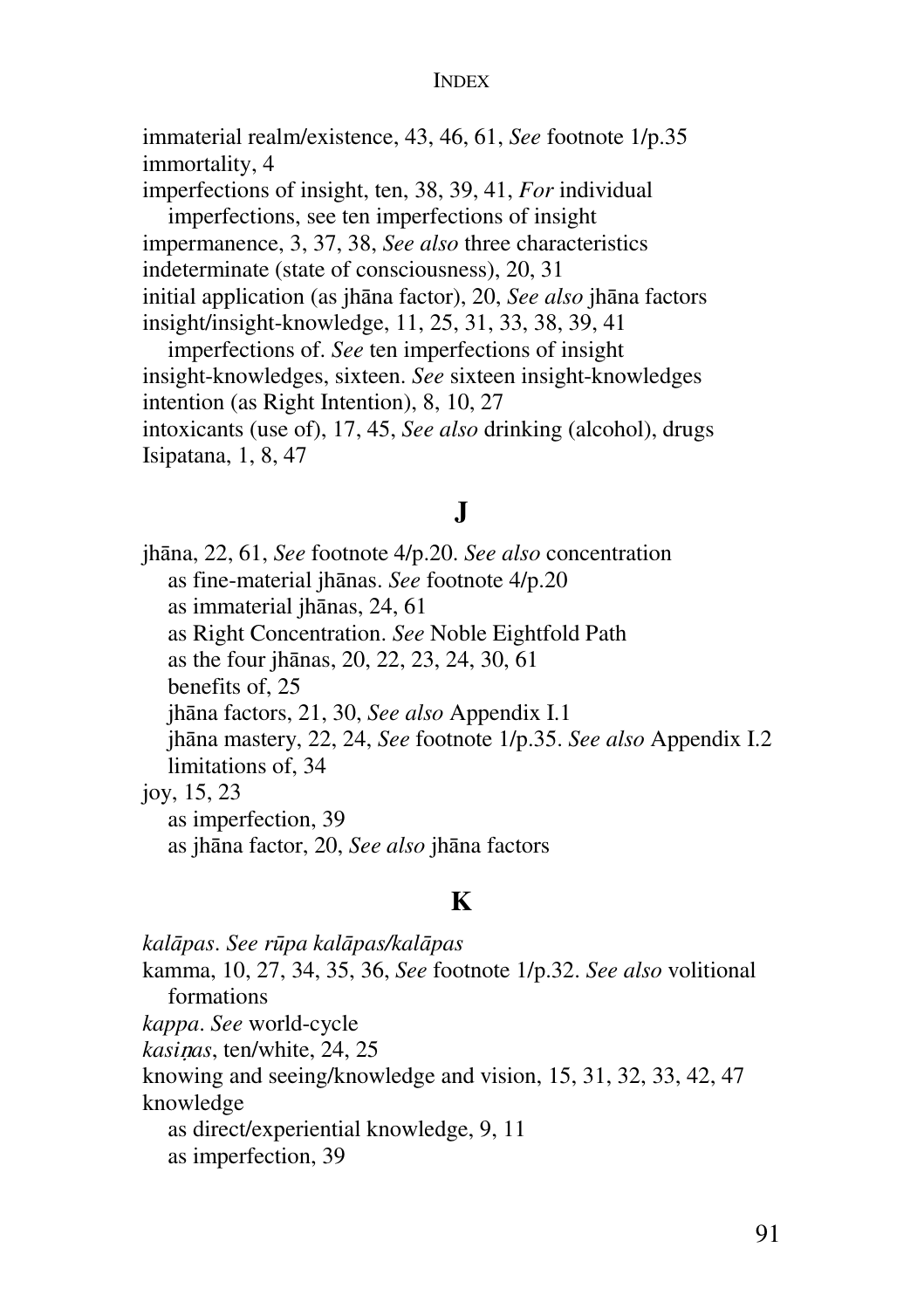as insight-knowledge. *See* insight/i.-k.; sixteen i.-k's. knowledge and vision. *See* knowing and seeing purification by. *See* seven stages of purification kutis, 54, *See also* Appendix II/III

#### **L**

lamentation, 2, 32, 36 latent tendencies. *See* footnote 1/p.35 Law/law, 3, 28, 38, *See also* Dhamma laypersons/laypeople/lay practitioners, 16, 50, 54, *See also* Appendix II/III liberation/final liberation, 13, 42, 45, 46, 47 life-continuum, 44 life-faculty/life-faculty element, 29, *See* footnote 2/p.30 light, 23, 26 as imperfection, 39 as *kasi*n*a*, 24 of wisdom, 23, 25 lightness (of body and mind), 23 livelihood (as Right Livelihood), 8, 10, 15, 16 loathsomeness meditation, 24 loving-kindness (as Divine Abode and protective meditation), 24 lust, 46, *See also* craving

#### **M**

Mahāmoggallāna, Venerable, 8 Mahāyāna monk/bhikshunī, 77, 78 male or female sex-element, 30 materiality, 2, 7, 12, 23, 25, 26, 29–31, 34, 36, 37, *See also* five aggregates as elements, 29, 30 as *rūpa kalāpas*, 26, 29 seeing ultimate materiality, 30, 31, 33, 41 meditation practice, 22, 33, 49, 53 sitting, walking, standing, etc., 22 meditation subjects. *See* samatha subjects; vipassanā; mindfulness of breathing; four-elements meditation; analysis of materiality; analysis of mentality; dependent origination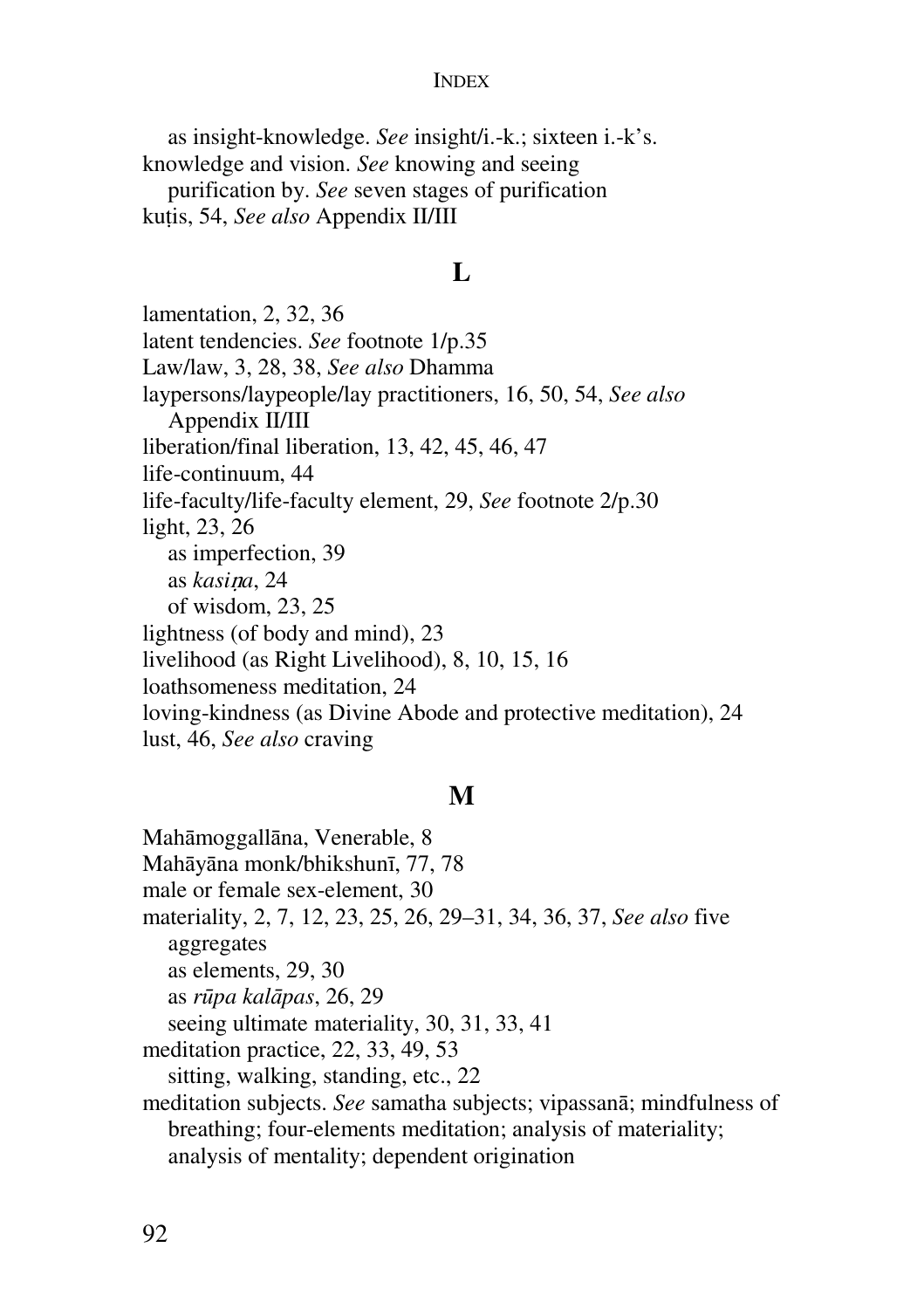mental factors, 2, 7, 21, 30, 31

mental formations, 2, 12, *See also* five aggregates; mentality

mentality, 2, 7, 23, 29–31, 34, 36, 37, *See also* five aggregates; four mental aggregates

seeing ultimate mentality, 31, 33, 41

mentality-materiality, 32, 35, 40, *See also* five aggregates

*mettā*. *See* loving-kindness

Middle Way, 8, *See also* Noble Eightfold Path

mind, 11, 14, 19, 21, 23, 27, 31, 33, 35, 39, 42, 44, 47, *See also* consciousness; mentality; mindfulness base/faculty/consciouisness, 16, 32

liberation of, 12, 47

moment, 43

purification of. *See* seven stages of purification

mindfulness, 21, *See* footnote 3/p.19

as imperfection, 39

as Right Mindfulness, 8, 10, 19

of breathing, 22, 23, 24

of the body/feelings/consciousness/dhammas, 19, 20

monastery rules, 16, *See also* Appendix III

Monastic Disciplinary Code, 16

money, monastics and, 17, 66, 67, 77

monks, 16, 17, 53, 54, *See also* bhikkhus; Appendix II/III

moral causation, law of, 10, *See also* kamma

morality/moral conduct, 10, 11, 15–18, *See also sīla*

### **N**

neither-perception-nor-non-perception (as immaterial jhāna), 24 Nibbāna, 6–8, 13, 14, 17, 32, 39–47 *nimitta*, 23 Noble Eightfold Path, 8–9, 45 (1) Right View, 8, 10, 27 (2) Right Intention, 8, 10, 27 (3) Right Speech, 8, 10, 15, 16 (4) Right Action, 8, 10, 15, 16 (5) Right Livelihood, 8, 10, 15, 16 (6) Right Effort, 8, 10, 19 (7) Right Mindfulness, 8, 10, 19 (8) Right Concentration, 8, 10, 19, 20, 21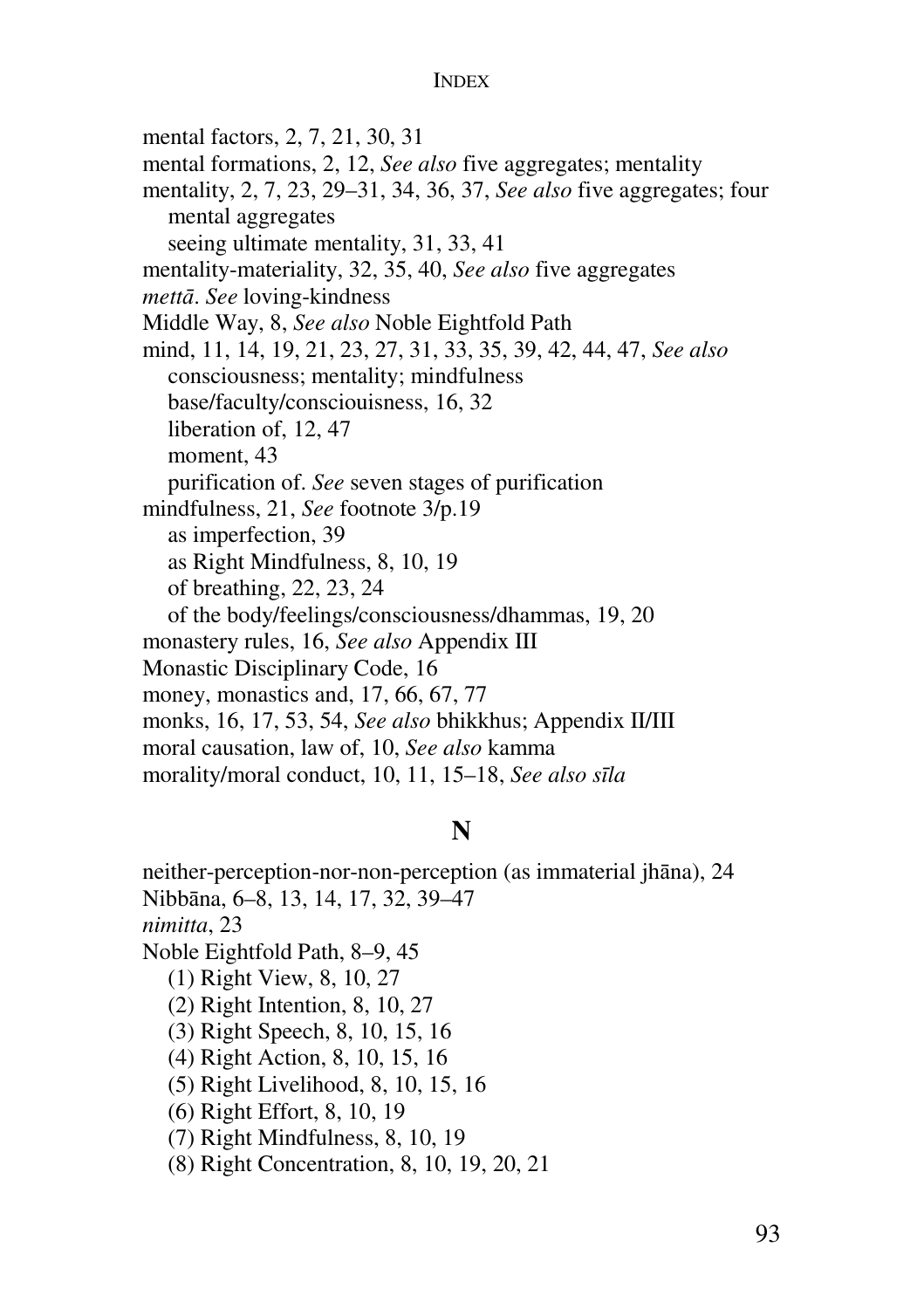noble one, 21, 43, 50, *See* footnote 2/p.45 Noble Truth of Suffering. *See* Four Noble Truths: First Noble Truth of the Cessation of Suffering. *See* Four Noble Truths: Third N. T. of the Origin of Suffering. *See* Four Noble Truths: Second N. T. of the Path Leading to the Cessation of Suffering. *See* Four Noble Truths: Fourth Noble Truth non-attachment, 8, *See also* attachment non-existence, craving for, 3, 4 non-greed, non-hatred and non-delusion. *See* footnote 2/p.19. *See also* greed, hatred and delusion non-return/non-returner, 46, *See also* enlightenment; Nibbāna non-self, 12, 37, 38, *See also* self (sense of); three characteristics nose base/faculty/consciouisness, 16, 32, 37 nothingness (as immaterial jhāna), 24 novices, 16, 17, 53, *See also* Appendix II/III nuns, 16, 17, 54, *See also* bhikkhunīs; Appendix II/III nutritive essence (as element), 29

#### **O**

odour (as element), 29 once-return (path and fruition), 46, *See also* enlightenment; Nibbāna one-pointedness as associated mental factor. *See* footnote 2/p.30

as jhāna factor. *See* jhāna factors

#### **P**

Pa-Auk Forest Monastery, 13, 16, 22, 25, 49–54 location, services, what to bring, etc. *See* Appendix II rules of the monastery. *See* Appendix III Pa-Auk Tawya Sayadaw, Venerable, 53–55, *See also* Sayadaw pain, 2, 21, 32, 36 Pāli Texts/Canon, 13, 53, 55 *paññā*, 10, 11, 14, 27, 35, *See also* wisdom Parinibbāna, 7, 8, 36, *See also* Nibbāna past life/lives, 34, 36, 38 path leading to the cessation of suffering. *See* Noble Eightfold Path *Path of Purification, The*. *See Visuddhimagga*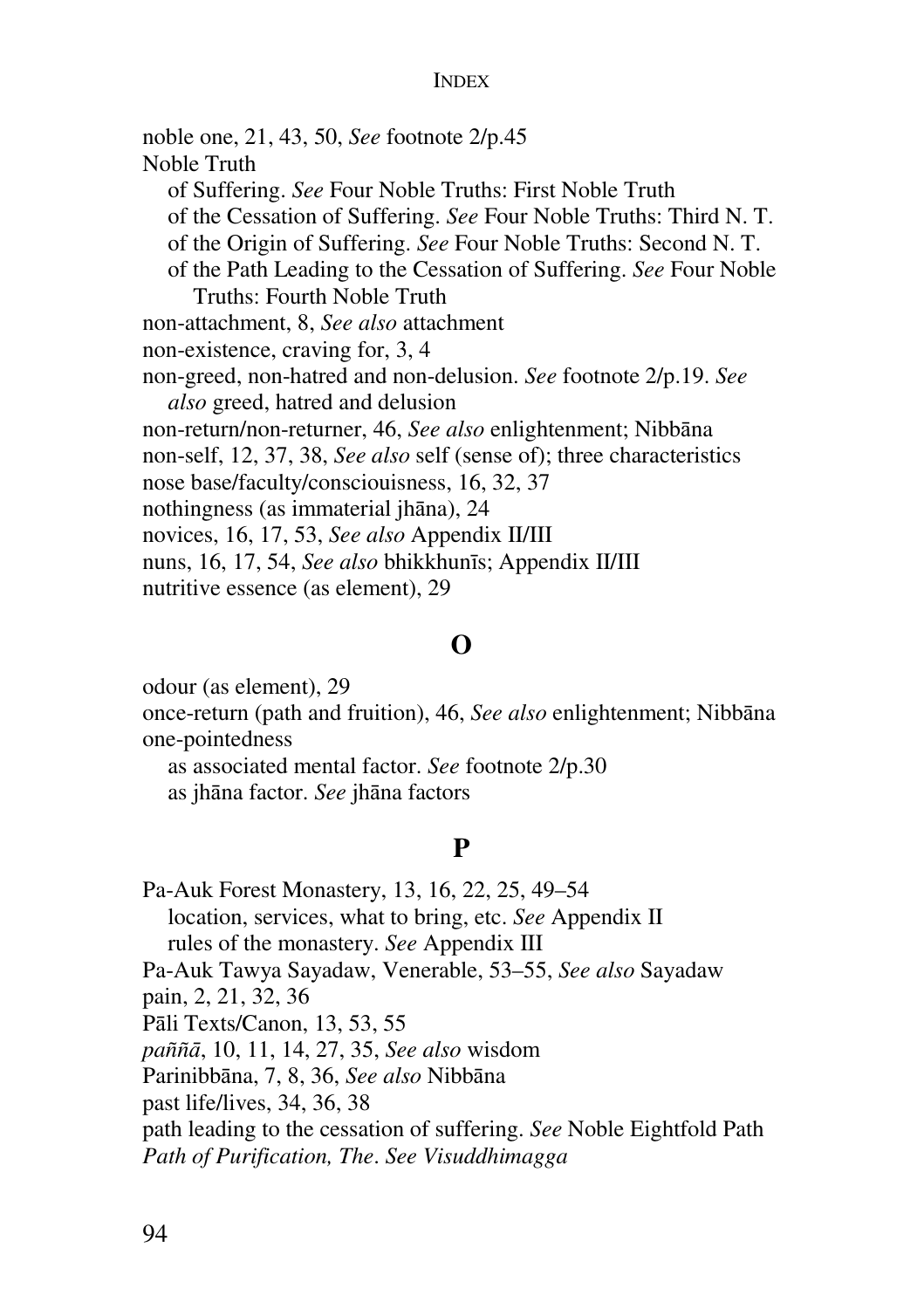Path, Noble Eightfold. *See* Noble Eightfold Path path/path knowledge. *See* sixteen insight-knowledges patience/persistence, 11 *Pātimokkha*, 16 peace, 9, 13, 28, 41, 44 perception, 2, 12, 31, 38, *See* footnote 2/p.30, *See also* five aggregates; mentality Perfectly Enlightened One, 1, 47, *See also* Buddha *peta/peta* realm, 61, *See* footnote 3/p.45 phenomena, physical and mental, 20, *See also* five aggregates pleasure, 21, *See also* sensual pleasures precepts, 16, 49, 50 protective meditations, four, 24 psychic power, 33, *See also* higher powers purification benefits of, 17 fourfold, 16 gradual, 11, 42 of livelihood, 16 seven stages of. *See* seven stages of purification purity, perfect, 46

#### **R**

rains retreat, 53, 54 realms of existence (thirty-one), 3, 6, 34, 46, 61, *See also* four woeful realms; sensual r.; fine-material r.; immaterial r.; human r.; heaven; *deva* r's.; Brahma R's.; existence rebirth, 3, 27, 34, 45, *See* footnote 1/p.35. *See also* birth round of, 4, 5, 6, 8, *See also sa*m*sāra* recollection of death, 24 recollection of the Buddha, 24 reflection, knowledge of. *See* sixteen insight-knowledges remorse, 15 as hindrance. *See* footnote 2/p.11 requisites, four, 16 resolve (as imperfection), 39 restlessness as fetter, 43, 46 as hindrance. *See* footnote 2/p.11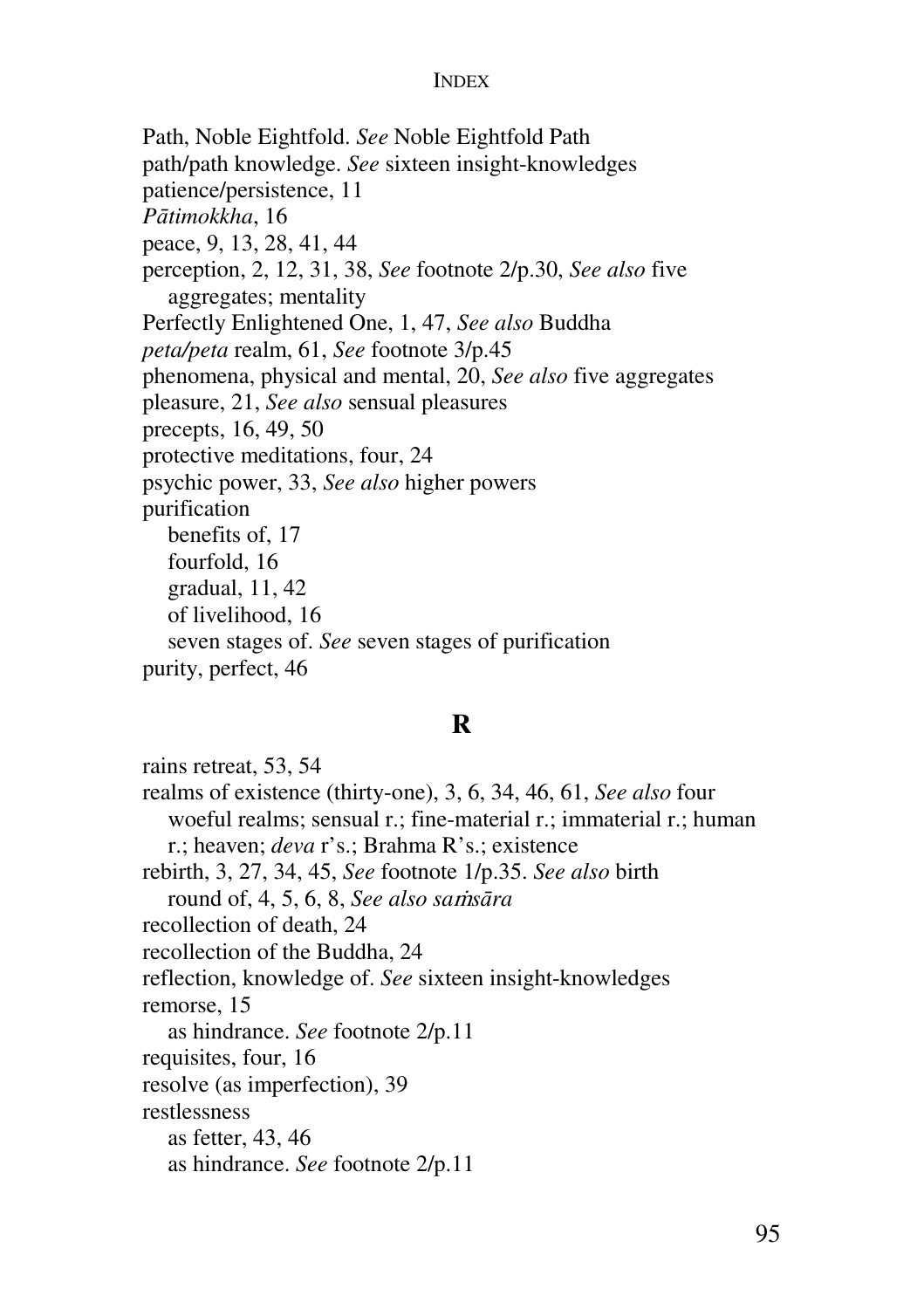restraint of the sense faculties, 16 with regard to conduct, 16 reviewing, knowledge of. *See* sixteen insight-knowledges Right View, Right Intention, Right Speech, Right Action, Right Livelihood, Right Effort, Right Mindfulness or Right Concentration. *See* Noble Eightfold Path; threefold training rules and rituals, attachment to (as fetter), 43, 45 *rūpa kalāpas/kalāpas*, 26, 29, 30, 31, 41

### **S**

*sakadāgāmi*, 46 *samādhi*, 10, 11, 14, 19, *See also* concentration *sāma*n*era*. *See* novices samatha, 11, 34, 49, *See also samādhi* samatha subjects/practices, 21, 22–26, 30, *See also* Appendix I.3 *sa*m*sāra*, 4, 5, 7, 41, 47, *See* front flap. *See also* rebirth Sangha, 45 Sāriputta, Venerable, 8 *sati*. *See* mindfulness Sayadaw. *See* footnote 2/p.25, footnote 3/p.44. *See also* Pa-Auk Tawya Sayadaw, Venerable sceptical doubt as fetter, 43, 45 as hindrance. *See* footnote 2/p.11 *sekhiya* (training) rules, 16 self (sense of), 2, 4, 6, 12, 26, 39, 45, *See also* non-self self-annihilation, 4 self-indulgence, 8, *See also* Middle Way selflessness, 8 self-mortification, 8, *See also* Middle Way sensation, physical, 3, *See also* feeling sense-bases, six. *See* six sense-bases senses/sense-objects (five/six), 37, 46 sensual desire, 24, 27 as fetter, 43, 46 as hindrance. *See* footnote 2/p.11 sensual pleasures, 3, 4, 9, 20 sensual realm, 46, 61, *See* footnote 1/p.43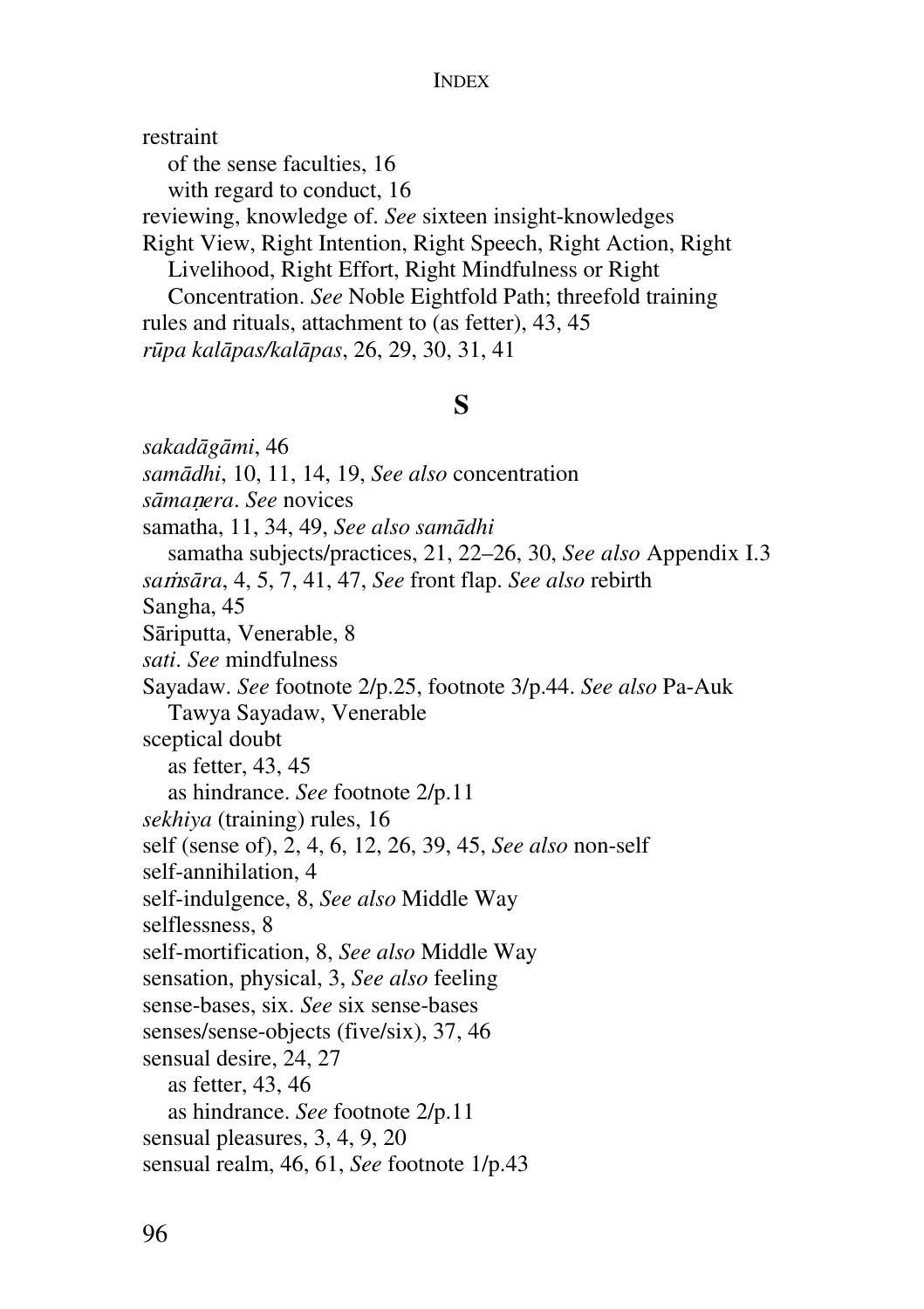serenity meditation, 11, *See also* samatha seven factors of enlightenment, 20 seven stages of purification, 14, *See also* Appendix I.5. *For* description of individual stages, see following purifications: (1) of virtue, 16–18 (2) of mind, 22–26 (3) of view, 26, 29–31 (4) by overcoming doubt, 32–36 (5) by knowledge  $&$  vision of what is  $&$  is not the path, 37–39 (6) by knowledge & vision of the way, 40–41 (7) by knowledge & vision, 42–47 sex-element, male or female, 30 sickness, 2 sights, 30, 37 craving for, 3 sign of concentration. *See nimitta sīla*, 10, 11, 14, 15–18, 34 six sense-bases, 32, 35, 37, *See* footnote 3/p.3 six sense-objects, 37 sixteen insight-knowledges, 40, *See also* Appendix I.5. *For* description of individual knowledges, see knowledges of: (1) analysing mentality-materiality, 31, 40 (2) discerning cause and condition, 33, 36, 40 (3) comprehension, 38, 40 (4) arising and passing away, 38, 40, 41 (5) dissolution, 40, 41 (6) terror, (7) danger, (8) disenchantment, (9) desire for deliverance, (10) reflection, 40 (l1) equanimity towards formations, 40, 41 (l2) conformity, 40, 41, 43 (l3) change-of-lineage, 40, 42, 43 (l4) the path, 39, 40, 42, 44, 45, 46, 50 (l5) fruition, 13, 39, 40, 42, 44, 45, 46, 50 (l6) reviewing, 40, 42, 44 skeleton meditation, 25 sloth and torpor (as hindrance). *See* footnote 2/p.11 smells, 37 craving for, 3 smoking. *See* Appendix II/III sorrow, 2, 32, 36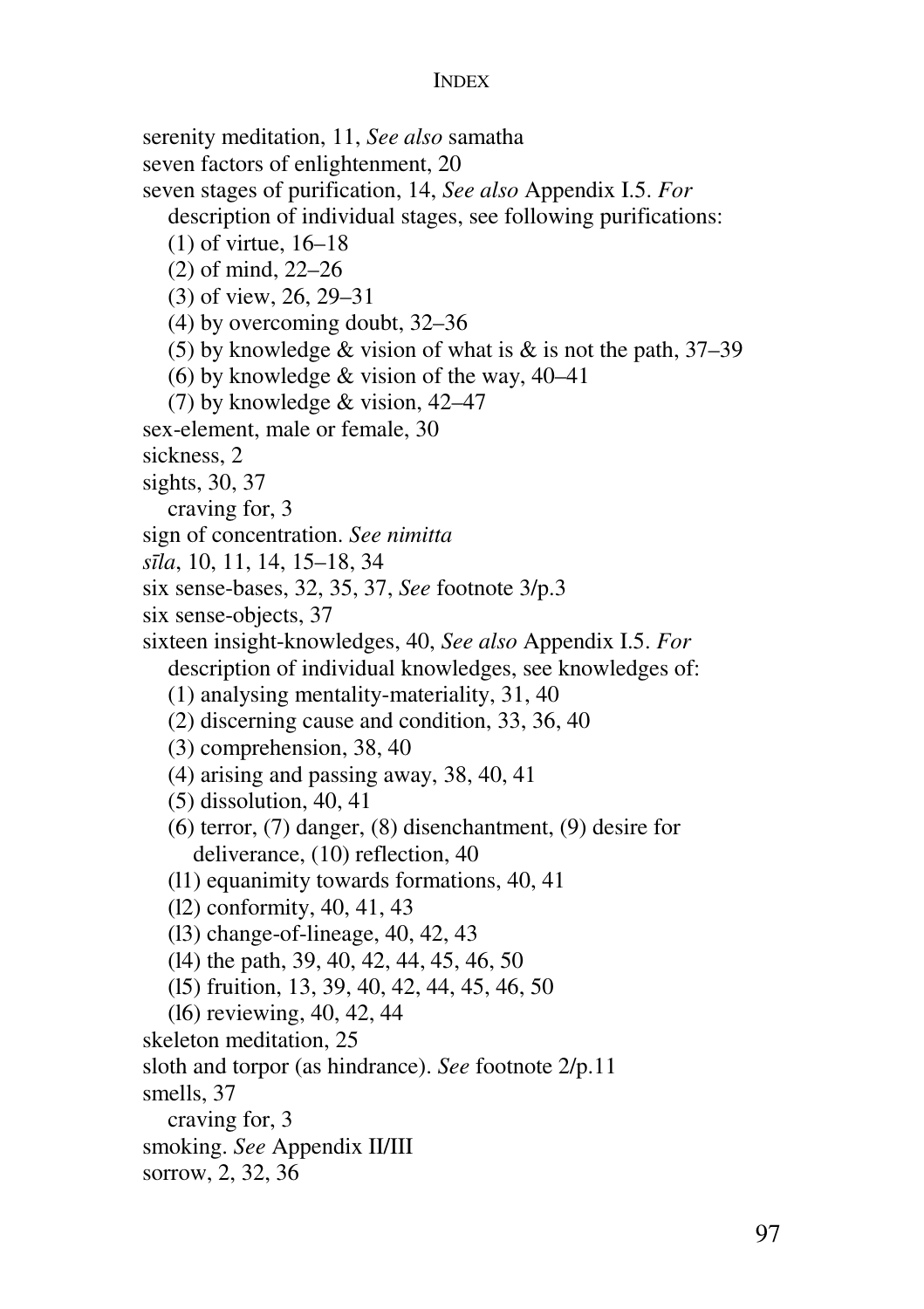*sotāpatti*, 45 sounds, 30, 37 craving for, 3 speech, 14, 17, 35 as Right Speech, 8, 10, 15, 16 wholesome/unwholesome, 34 stream-entry/stream-enterer, 45, *See also* enlightenment; Nibbāna suffering, 5, 6, 12, 33, 34, 35, 42, *See also* Four Noble Truths: First Noble Truth; three characteristics cause/origin of. *See* Four Noble Truths: Second Noble Truth; dependent origination cessation of. *See* Four Noble Truths: Third Noble Truth; dependent origination path leading to the cessation of. *See* Four Noble Truths: Fourth Noble Truth; threefold training sustained application (as jhāna factor), 20, *See also* jhāna factors *Sutta*, 13, 53

#### **T**

tastes (craving for), 3 Tathāgata, 8, *See also* Buddha teaching/teaching methods, 51, *See also* Four Noble Truths; Dhamma confidence in, 10 ten fetters (1) identity view, (2) sceptical doubt, (3) attachment to rules and rituals, (4) sensual desire, (5) ill-will, (6) craving for finematerial existence, (7) craving for immaterial existence, (8) conceit, (9) restlessness, (10) ignorance. *See* pp.42-46 ten imperfections of insight (1) light, (2) knowledge, (3) joy, (4) tranquillity, (5) happiness, (6) reslove, (7) exertion, (8) mindfulness, (9) equanimity, (10) attachment. *See* p.39 ten *kasi*n*as*/white *kasi*n*a*, 24, 25 terror, knowledge of. *See* sixteen insight-knowledges Theravāda, 16, 50 thirty-one realms, 6, 46, 61, *See also* realms of existence thirty-two parts of the body, 19, 24, 25 thought, 27, 34, 46, *See also* mentality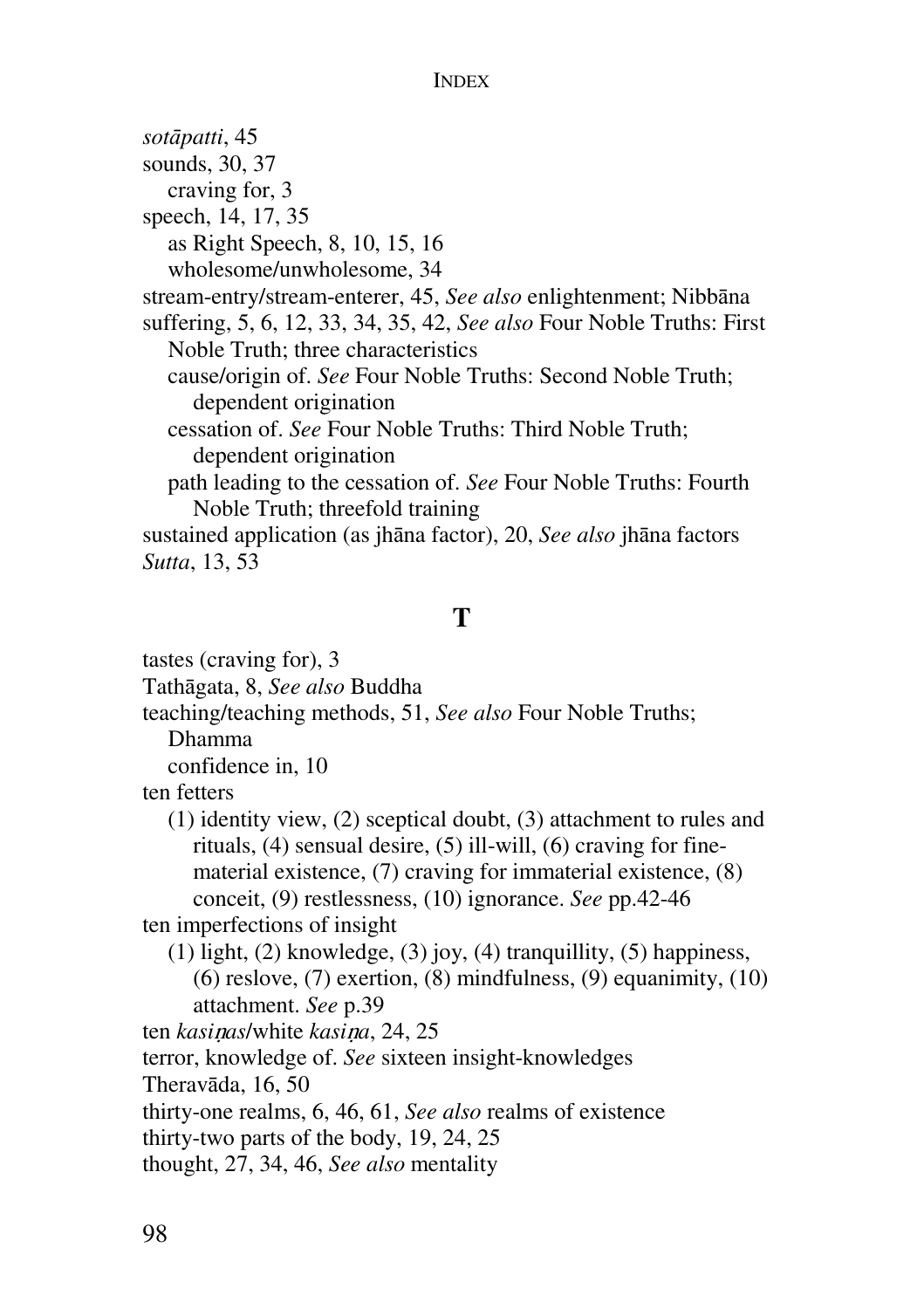#### INDEX

craving for, 3 three characteristics, 11, 12, 37, 38, *See also* five aggregates threefold training/three trainings, 10–13 *Tipi*t*aka*, 13 tongue base/faculty/consciouisness, 16, 32 touch (as sense object), 30 craving for, 3 training, 15, *See also* threefold training tranquillity, 20, 23, 25 as imperfection, 39 transparent-element, 29 Truths, Four Noble. *See* Four NobleTruths twelve characteristics (of the four elements), 25, 26

# $\mathbf{U}$

ultimate reality. *See* footnote 1/p.27 four. *See* footnote 2/p.7 unchastity, 17 unconditioned, 47, *See also* conditioned existence; unformed element unformed element, 7, 44, *See also* Nibbāna unification (of the mind), 20 unwholesome (thoughts, speech, actions, states of mind, etc.), 11, 19, 20, 31, 34, 45, *See* footnote 1/p.32, footnote 3/p.36. *See also* wholesome urgency (sense of), 24

## **V**

*vassa*. *See* rains retreat view as identity view, 43, 45 as Right View, 8, 10, 27 as wrong view, 27 purification of. *See* seven stages of purification *Vinaya*, 13, 53 vipassanā, 11, 22, 23, 25, 35, 36, 37, 49, *See* footnote 1/p.44. *See also paññā*; insight meditation virtue, 17, 18, 47, *See also* precepts